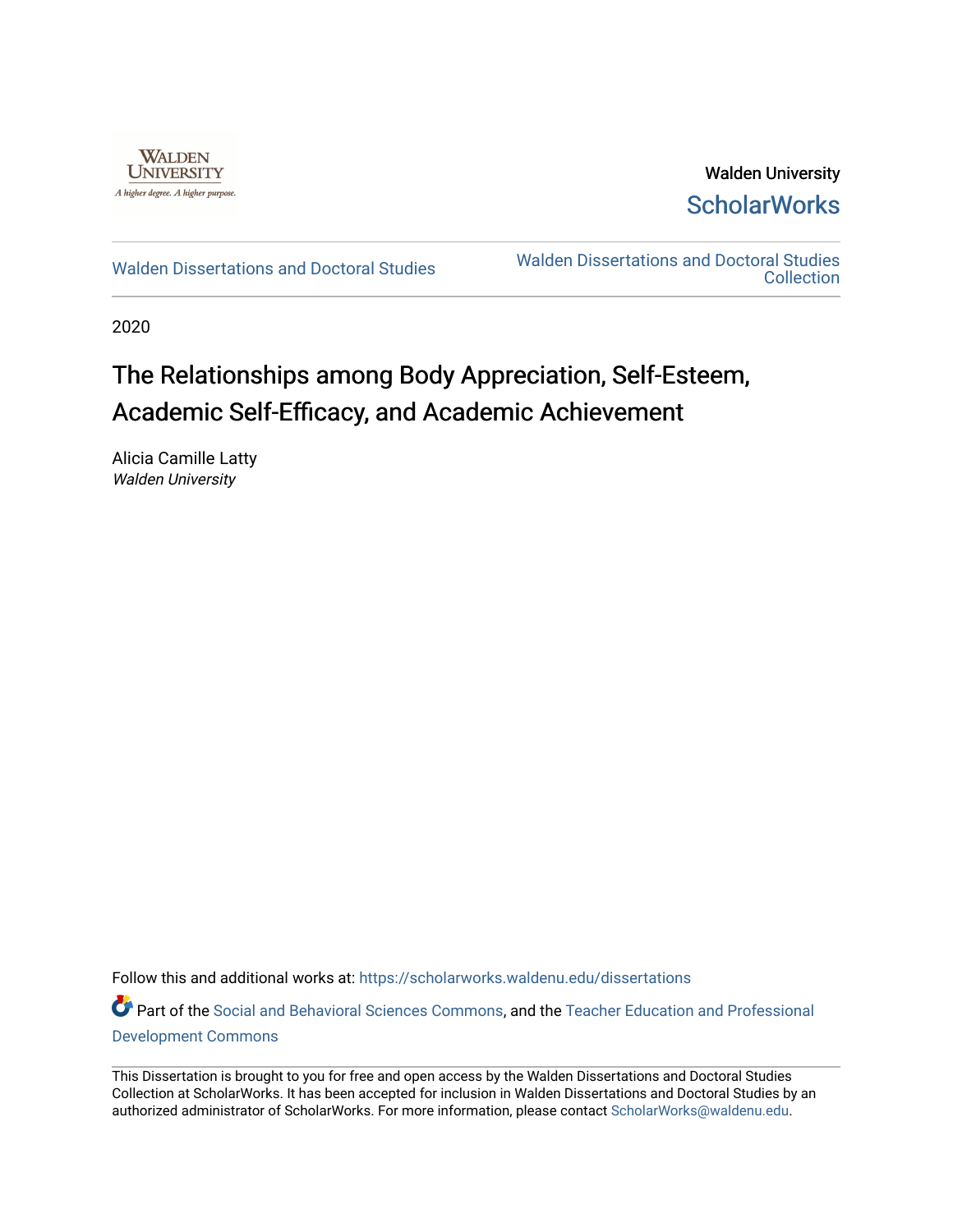## Walden University

College of Social and Behavioral Sciences

This is to certify that the doctoral dissertation by

Alicia C. Latty

has been found to be complete and satisfactory in all respects, and that any and all revisions required by the review committee have been made.

Review Committee

Dr. Tracy Masiello, Committee Chairperson, Psychology Faculty Dr. Thomas Edman, Committee Member, Psychology Faculty Dr. Sandra Rasmussen, University Reviewer, Psychology Faculty

> Chief Academic Officer and Provost Sue Subocz, Ph.D.

> > Walden University 2020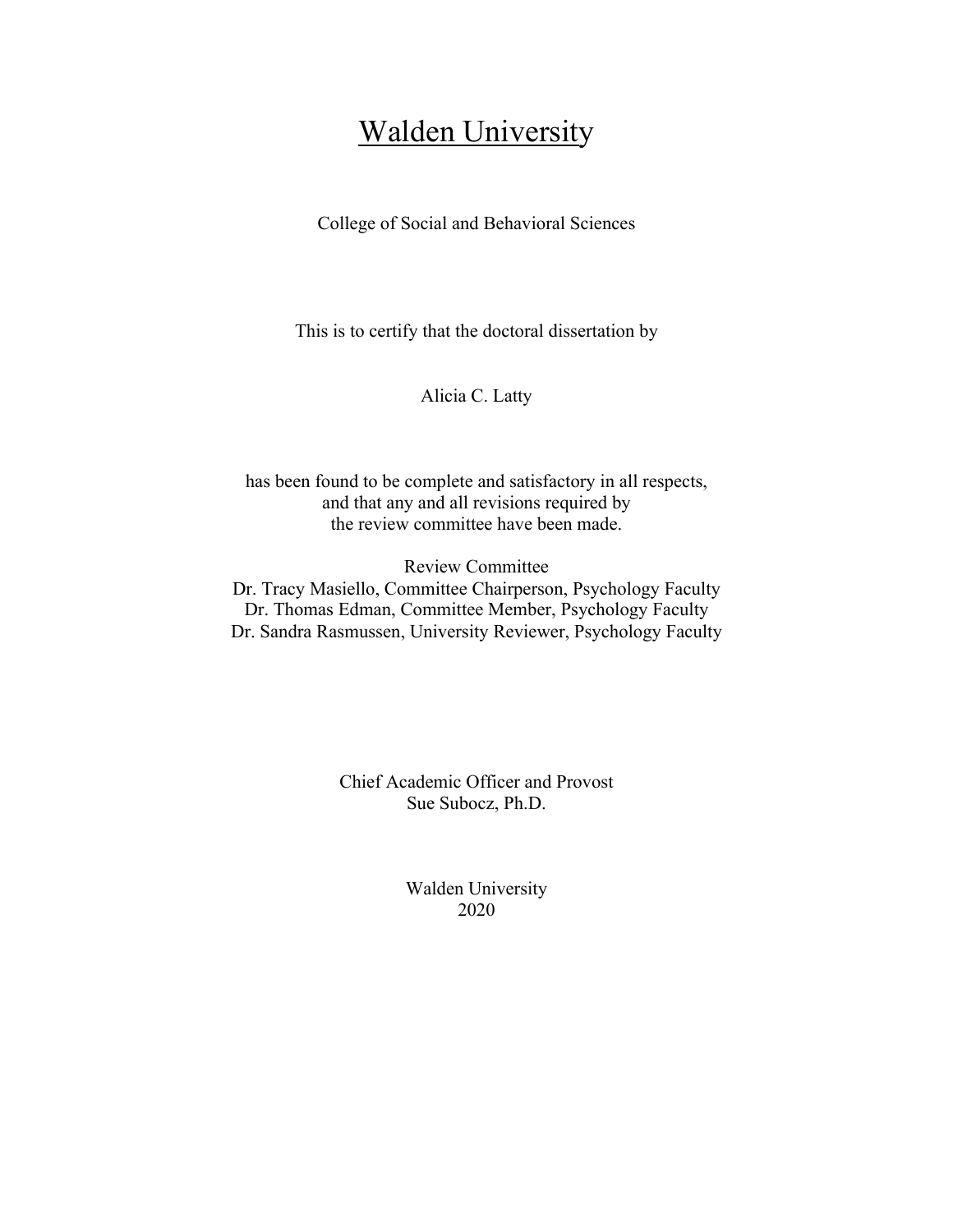#### Abstract

The Relationships among Body Appreciation, Self-Esteem, Academic Self-Efficacy, and

Academic Achievement

by

### Alicia C. Latty

MS, Palm Beach Atlantic University, 2012

BS, Stetson University, 2008

Dissertation Submitted in Partial Fulfillment

of the Requirements for the Degree of

Doctor of Philosophy

Educational Psychology

Walden University

May 2020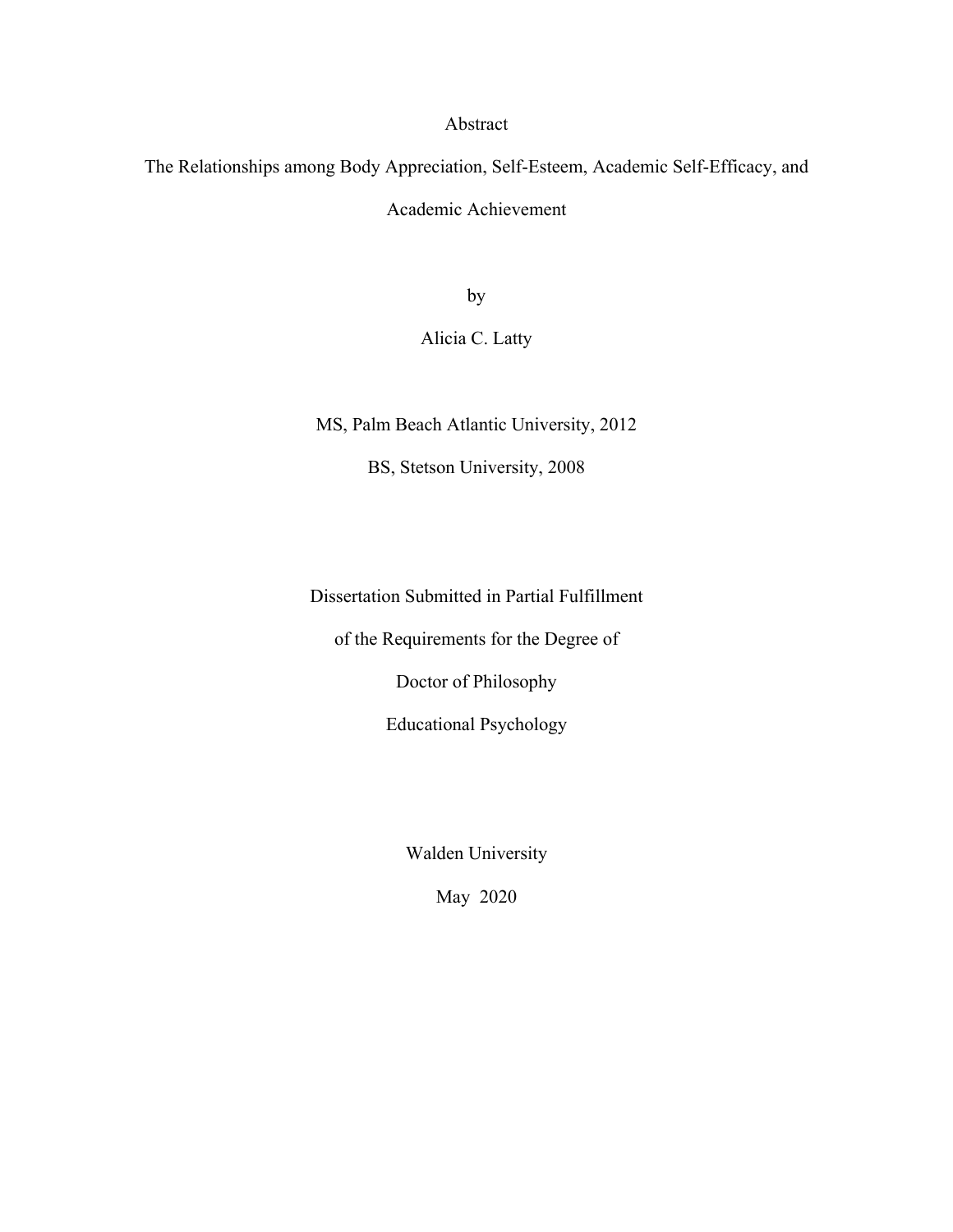#### Abstract

Because poor body image is correlated with poor academic outcomes, it is possible that body appreciation may be associated with improved academic outcomes. The problem that was addressed in the current investigation was the lack of research on the potential relationships between academic outcomes and positive body image, conceptualized as body appreciation. Accordingly, this study leveraged a positive psychology approach to examine the ways body appreciation and self-esteem predict academic self-efficacy and self-reported GPA. The framework combined Bandura's (1977) theory of self-efficacy and Higgins' (1987) selfdiscrepancy theory with Seligman's (2000) positive psychology approach. This quantitative study followed a non-experimental correlational design. Data were collected via online survey which consisted of the Body Appreciation Scale-2, Rosenberg's Self-Esteem Scale, the Student Self-Efficacy Scale, and a demographic questionnaire. The sample consisted of 112 currentlyenrolled U.S. college and university students. Regressions examined each research question. Analysis revealed a significant relationship between body appreciation, self-esteem, and selfefficacy. Self-esteem was a significant predictor in the model, but body appreciation was not. However, there was not a significant relationship between body appreciation, self-esteem, and self-reported GPA. Findings may encourage academic leaders, policymakers, and school counselors to leverage body appreciation as a tool to improve students' academic outcomes and overall well-being. Strategies for leveraging body appreciation to foster academic achievement may include the development and implementation of school-based programs designed to nurture positive body image.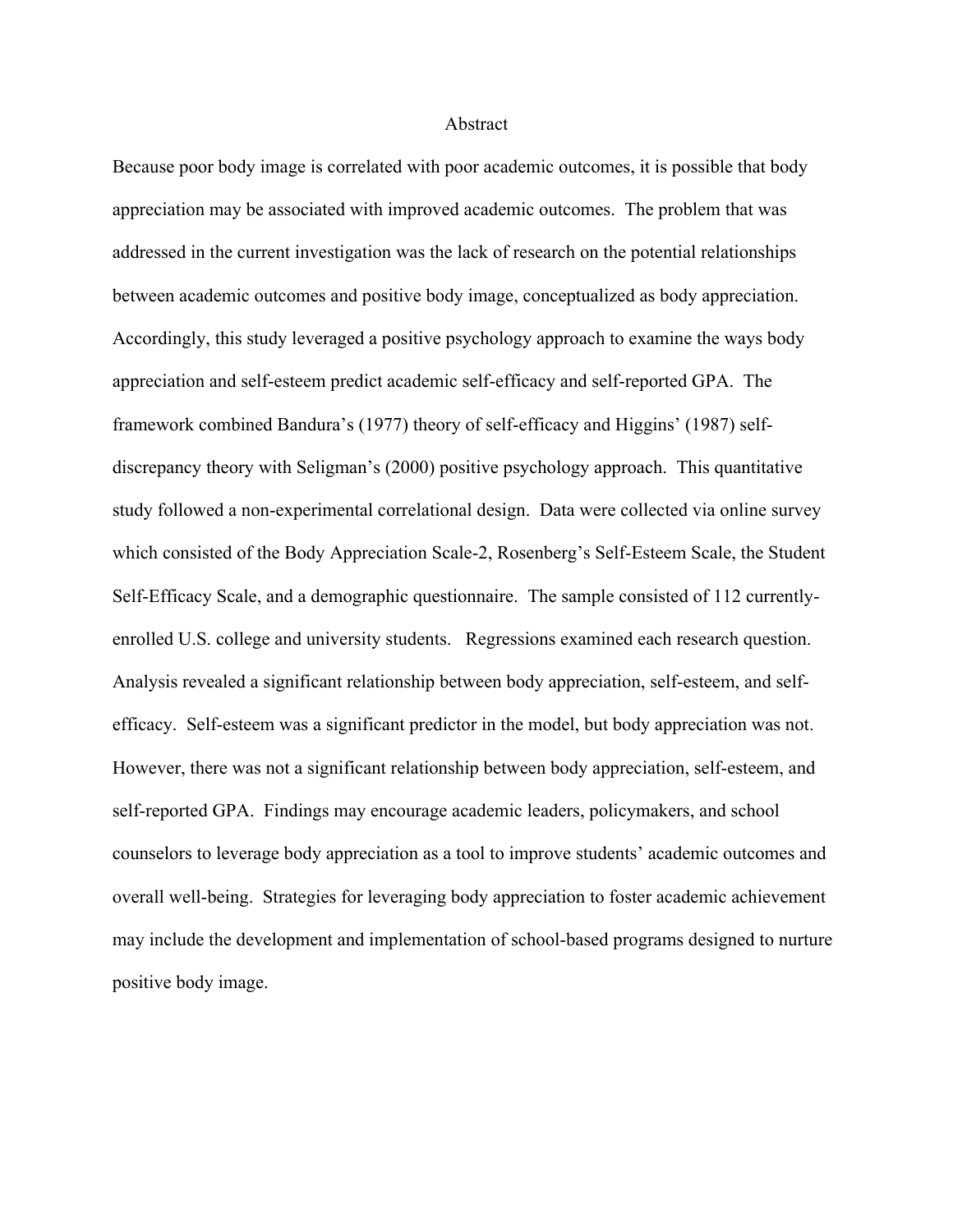# The Relationships among Body Appreciation, Self-Esteem, Academic Self-Efficacy, and

Academic Achievement

by

Alicia C. Latty

MS, Palm Beach Atlantic University, 2012

BS, Stetson University, 2008

Dissertation Submitted in Partial Fulfillment

of the Requirements for the Degree of

Doctor of Philosophy

Educational Psychology

Walden University

May 2020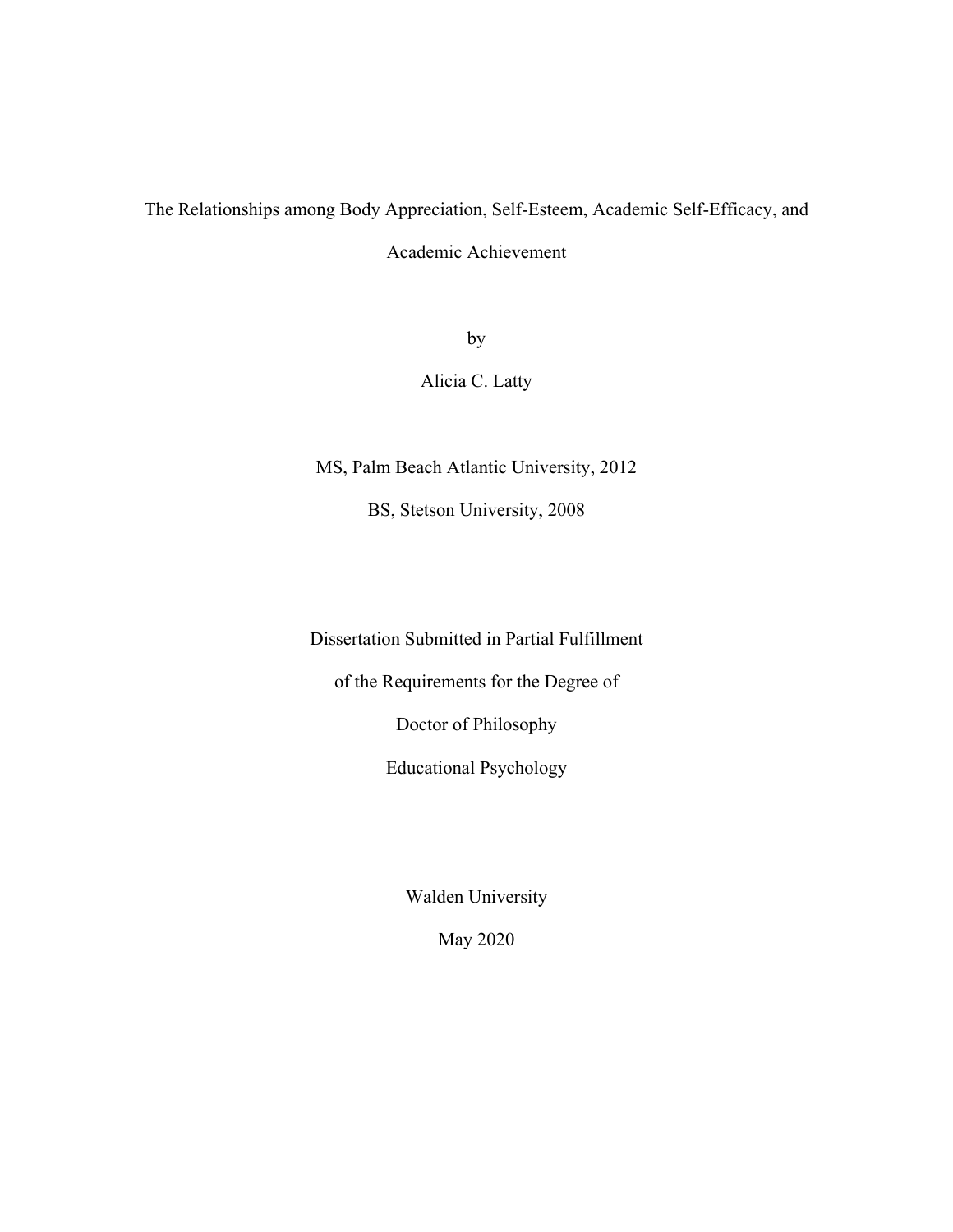## Dedication

Dedicated to my family: Allan, Valsett, Alan, and Allan Latty. They are the best support team anyone could ask for. There is no need to fake it when you will make it, through hard work, time, and dedication.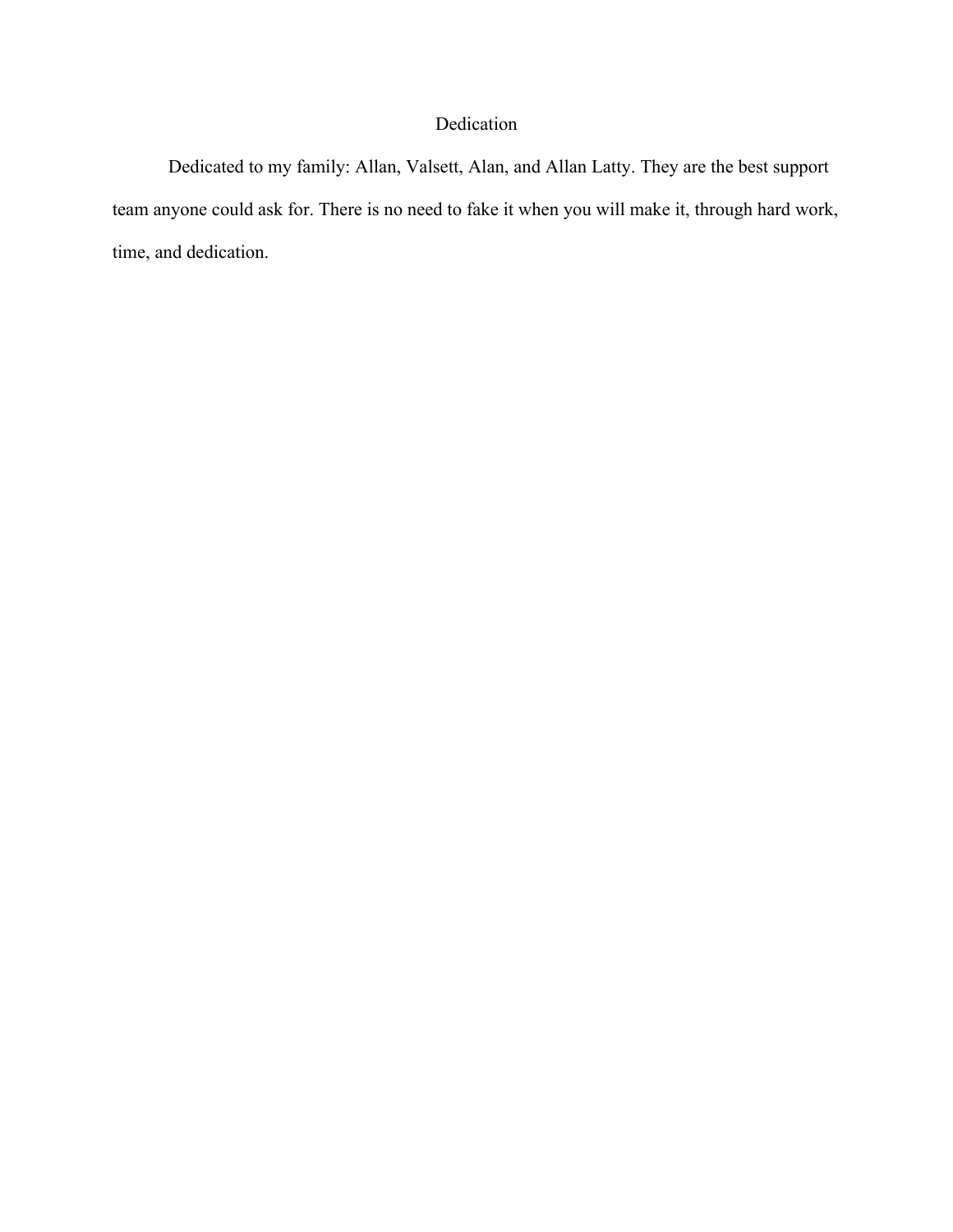#### Acknowledgments

I would like to acknowledge everyone who played a role in my academic accomplishments. First, my family, who supported me with love, understanding, and a listening ear. Without all of you, I could not have reached this lifelong milestone and dream.

Secondly, my wonderful committee members, at Walden University, each of whom has provided patient advice and diligent guidance throughout each step of my dissertation process.

Lastly, I would like to acknowledge my best friend who embarked on this journey with me. Thank you all for your unwavering support and for all that you do and have done. Without each of you this would still be a dream and not a manifested reality.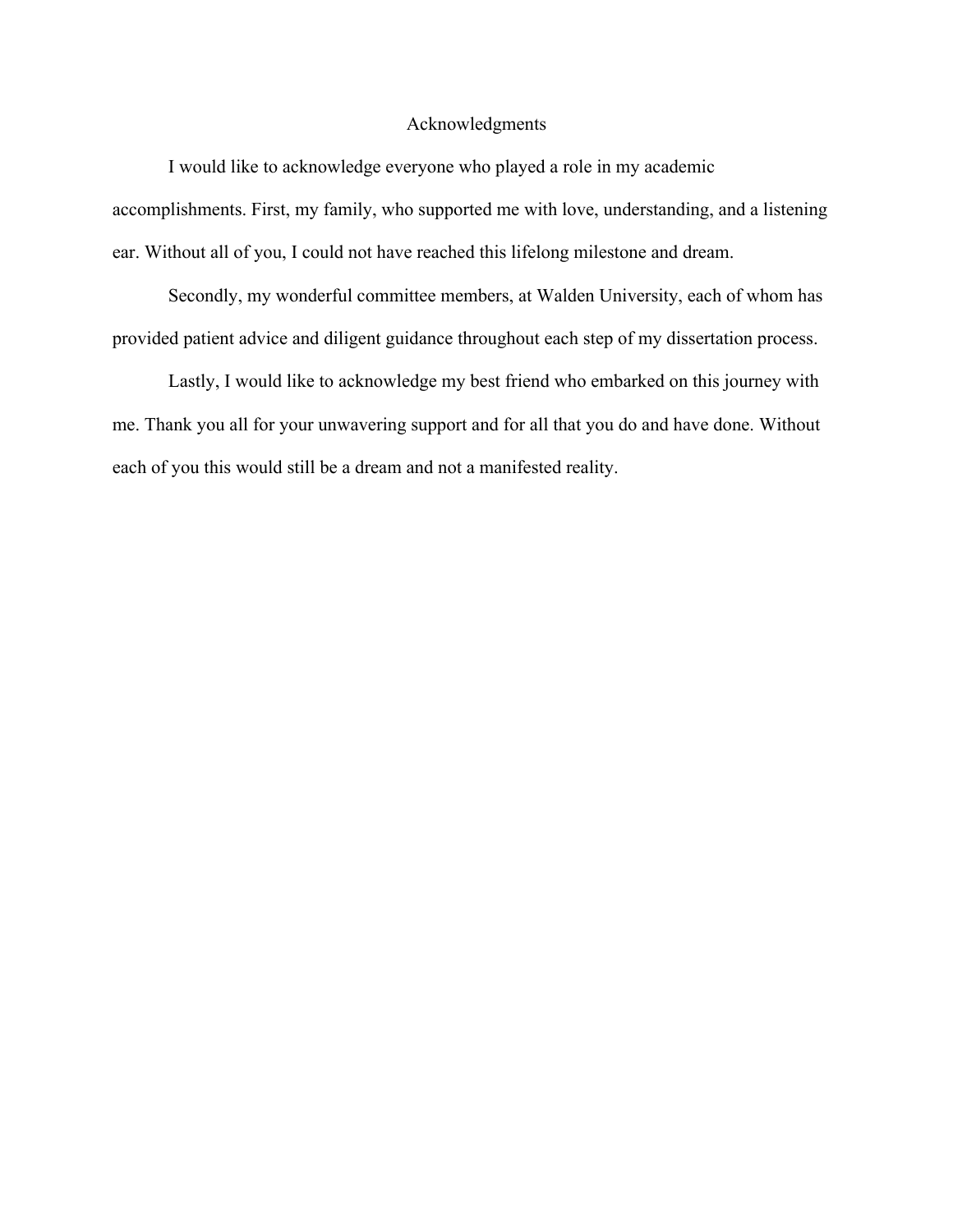## Table of Contents

| $\therefore$ 13 |
|-----------------|
|                 |
|                 |
|                 |
|                 |
|                 |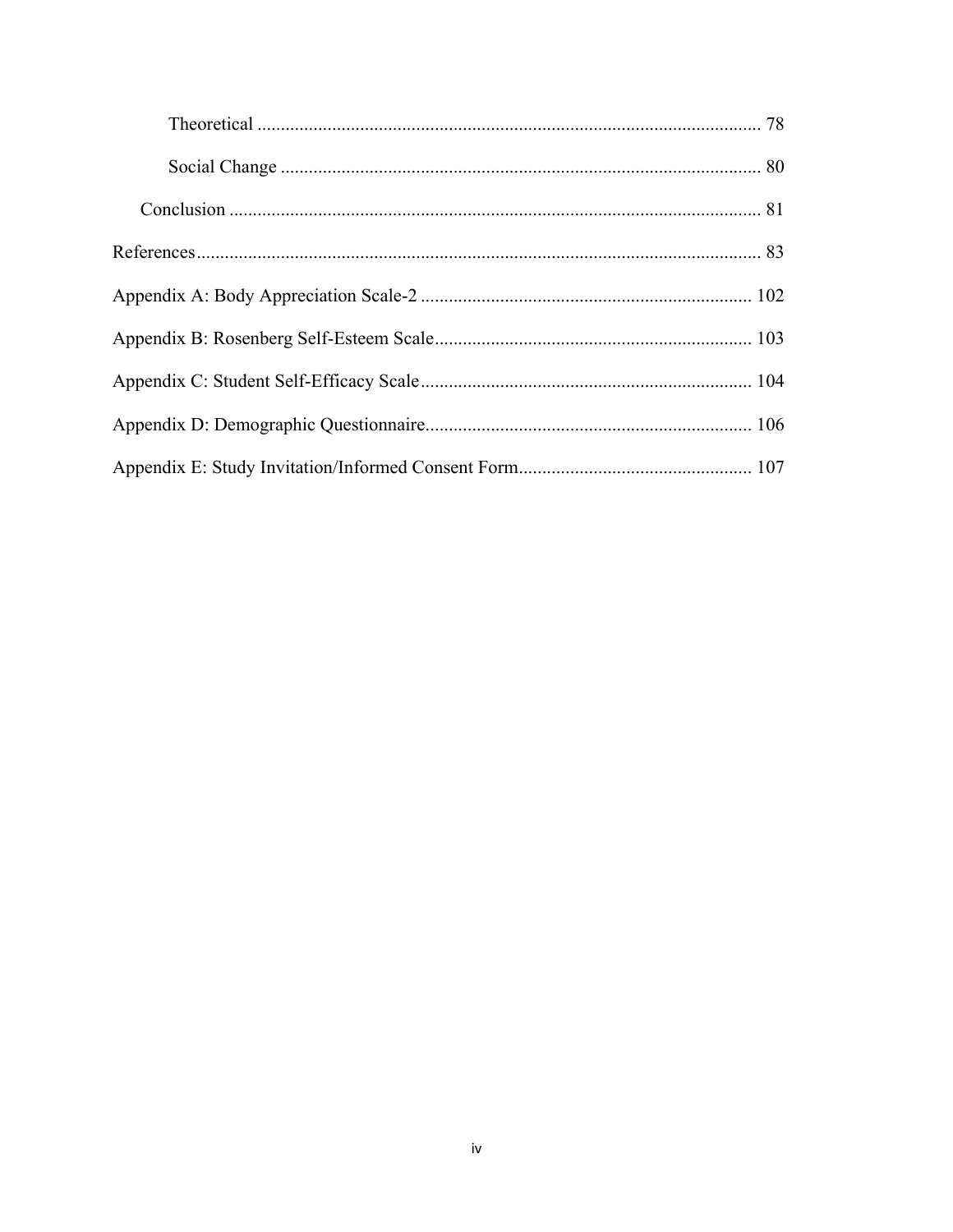### List of Tables

| Table 4. Variance Inflation Factors for Body Appreciation and Self-Esteem  64 |  |
|-------------------------------------------------------------------------------|--|
| Table 5. Linear Regression with Body Appreciation and Self-Esteem Predicting  |  |
|                                                                               |  |
| Table 6. Variance Inflation Factors for Body Appreciation and Self-Esteem  67 |  |
| Table 7. Linear Regression with Body Appreciation and Self-Esteem Predicting  |  |
|                                                                               |  |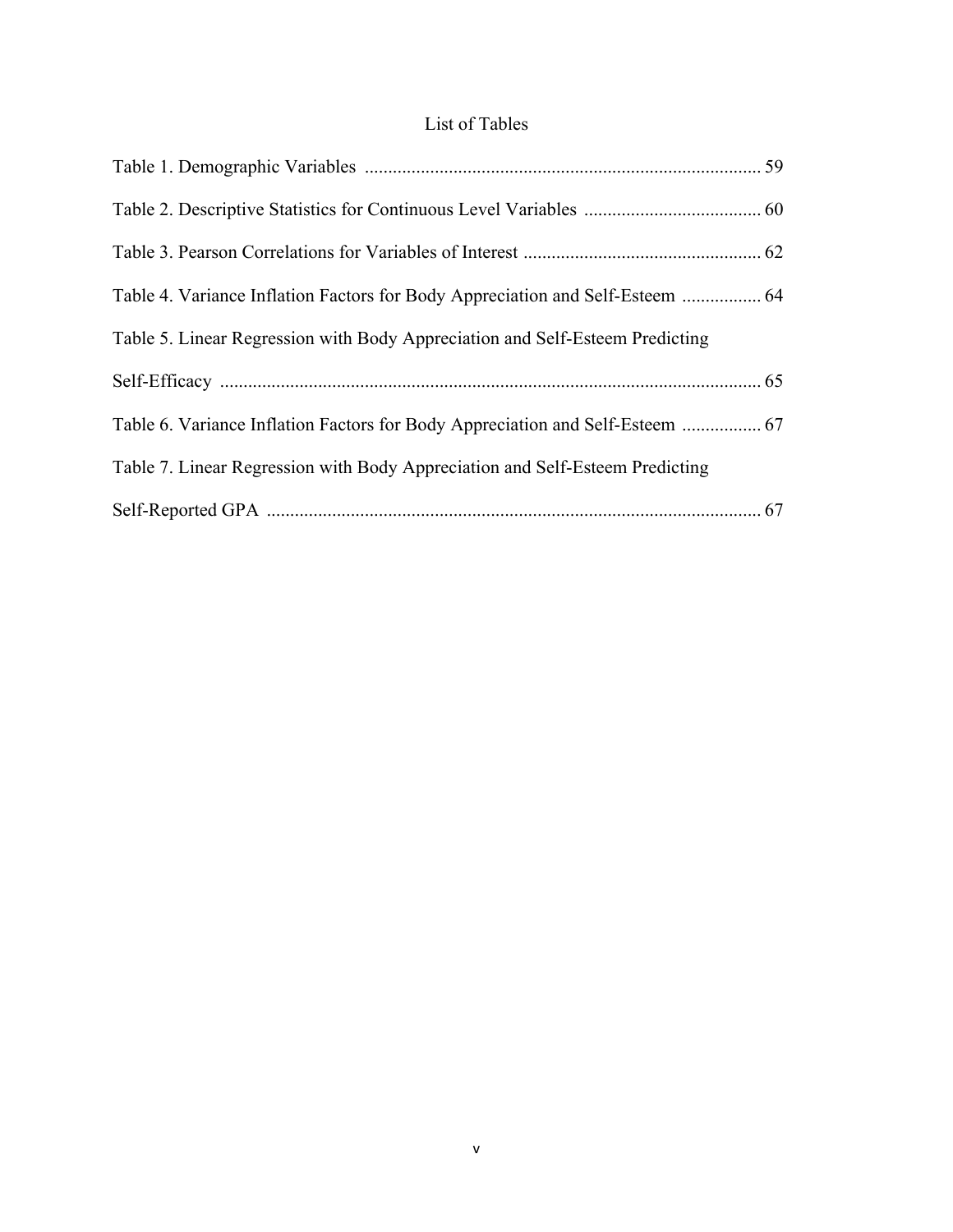## List of Figures

| Figure 4. Normal P-P Scatterplot for the Relationship between Body               |
|----------------------------------------------------------------------------------|
|                                                                                  |
| Figure 5. Residuals Scatterplot for the Relationship between Body Appreciation,  |
|                                                                                  |
| Figure 6. Normal P-P Scatterplot for the Relationship between Body Appreciation, |
|                                                                                  |
| Figure 7. Residuals Scatterplot for the Relationship between Body Appreciation,  |
|                                                                                  |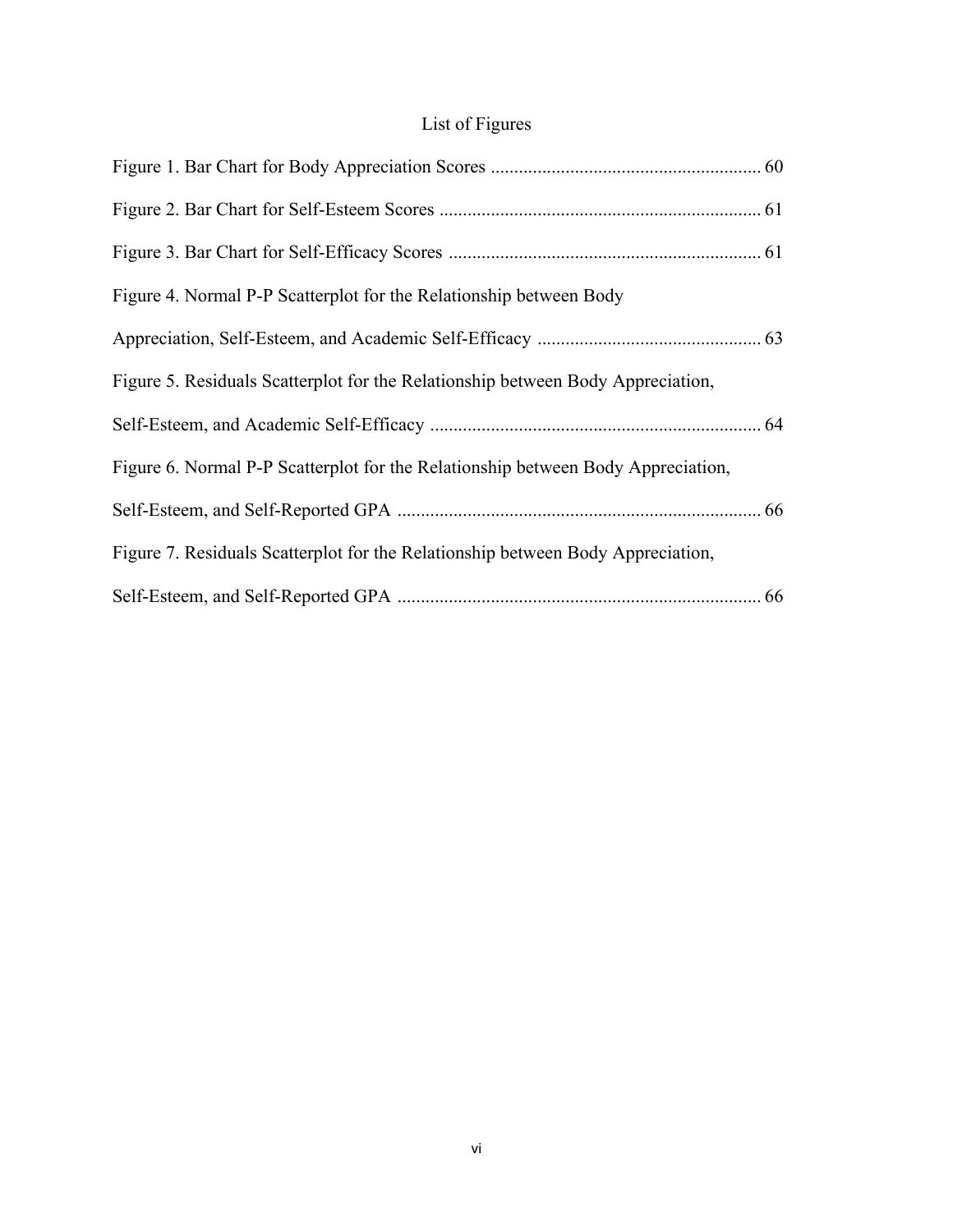Chapter 1: Introduction to the Study

#### **Introduction**

Body image describes individuals' perceptions, thoughts, and feelings about their physical bodies (Holland & Tiggemann, 2016). Although this construct has received extensive scholarly attention over the last decade (Braun, Park, & Gorin, 2016; Cook-Cottone, 2015; Fardouly, Diedrichs, Vartanian, & Halliwell, 2015; Holland & Tiggemann, 2016; Piran, 2015; Webb, Wood-Barcalow, & Tylka, 2015), it has historically been examined as a negative construct; that is, as the absence of healthy body image or the presence of poor body image. From this perspective, researchers have reported that poor body image is associated with a number of negative outcomes, including body dysmorphia, eating disorders (Holland & Tiggemann, 2016), poor self-esteem (Shloim et al., 2013), social anxiety (Holzhauer, Zenner, & Wulfert, 2016), and depression (Braun, Park, & Gorin, 2016).

Body image can also have negative, indirect effects on academic outcomes (Paolini, 2016), via its influence on self-esteem and self-efficacy. In education, self-efficacy beliefs are reliable predictors of academic outcomes (Putwain et al., 2012). Poor body image can have deleterious effects on self-esteem and academic outcomes (Diedricks et al., 2015; Shloim, Hetherington, Rudolf, & Feltbower, 2013). As Elsherif and Abdelraof (2018) explained, body image can affect self-esteem, which can then affect academic success.

Poor body image can impede school performance and feelings of self-worth, and create overall dissatisfying school experiences (Florin, Shults, & Stettler, 2011; Halliwell, Diedrichs, & Orbach, 2014; Paolini, 2016; Yanover & Kevin, 2008). Body image may influence a number of academic domains, resulting in increased absenteeism (Elsherif & Abdelraof, 2018), and lower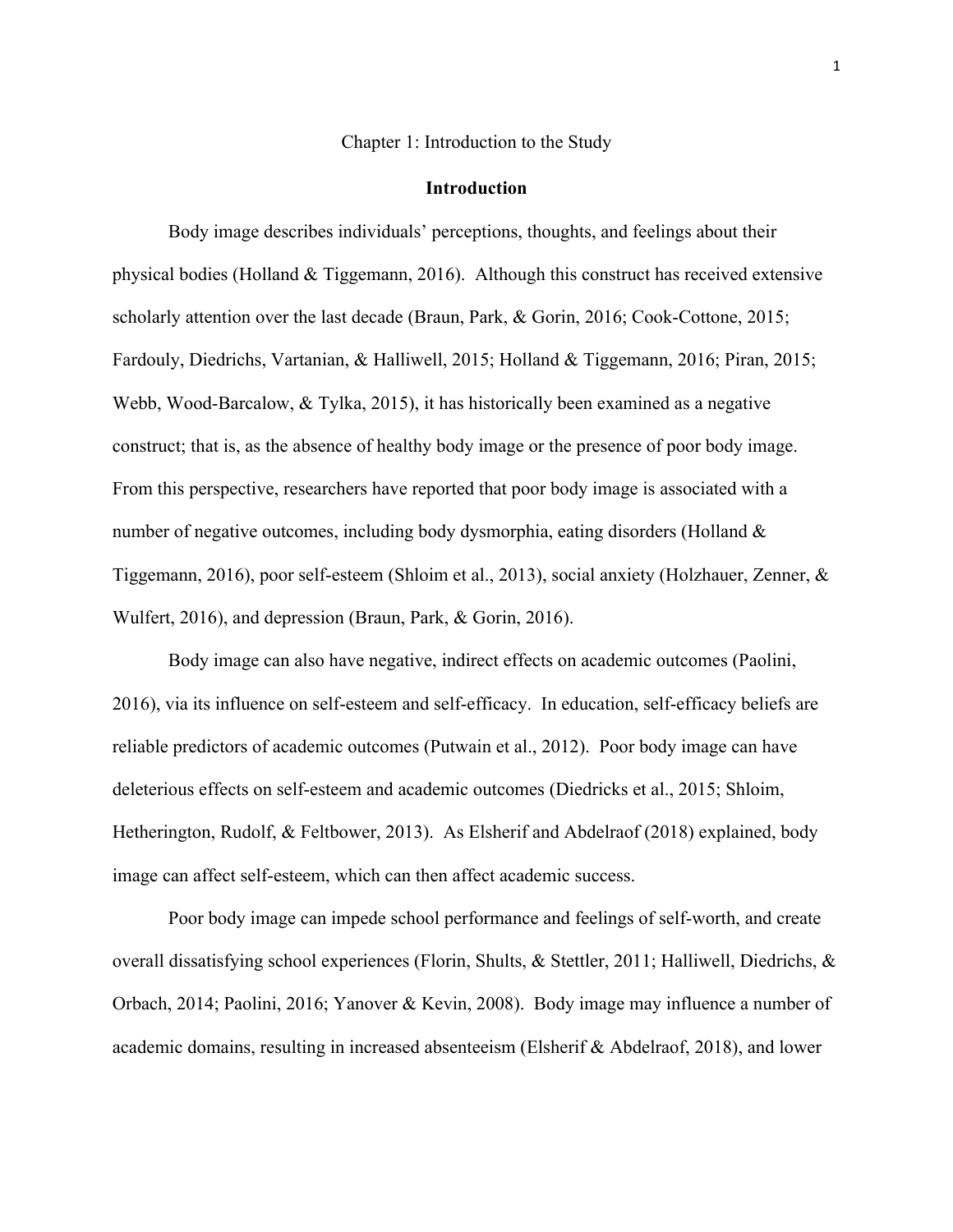standardized test scores, grade point averages, and college completion rates (Murphy, 2012; Paolini, 2016; Tallat, Fatima, & Adiya, 2017).

Less prominent in the body image literature is research on the positive consequences of healthy body image. However, a growing number of scholars are examining the construct of healthy body image through the positive psychology lens of *body appreciation* (Frisen & Holmqvist, 2010; Tylka, 2013; Tylka & Barcalow, 2015; Wood-Barcalow, Tylka, & Augustus-Horvath, 2010)*.* This area of inquiry is still emerging, but studies indicate that body appreciation is correlated with a number of positive life outcomes, including intuitive eating, better sexual function, and high self-esteem (Iannatuono & Tylka, 2012; Satinsky, Reece, Dennis, Sanders, & Bardzell, 2012; Tiggemann & McCourt, 2013). Despite promising findings on the positive effects of body appreciation, research is lacking on the relationships between body appreciation and factors associated with academic outcomes, such as academic self-efficacy and self-esteem. Accordingly, the aim of this investigation was to explore the predictive relationships between body appreciation, academic self-efficacy, self-esteem, and self-reported GPA among U.S. college students. Findings from this study revealed potential mechanisms through which body appreciation influences academic outcomes.

This chapter provides an introduction to the current investigation. It begins with the background of the problem, followed by the problem statement, purpose statement, research questions, and hypotheses. Next, the study framework, method, and design are presented. Key terms, assumptions, delimitations, and limitations are also detailed. Finally, the study significance is highlighted, followed by a summary and transition to the literature review.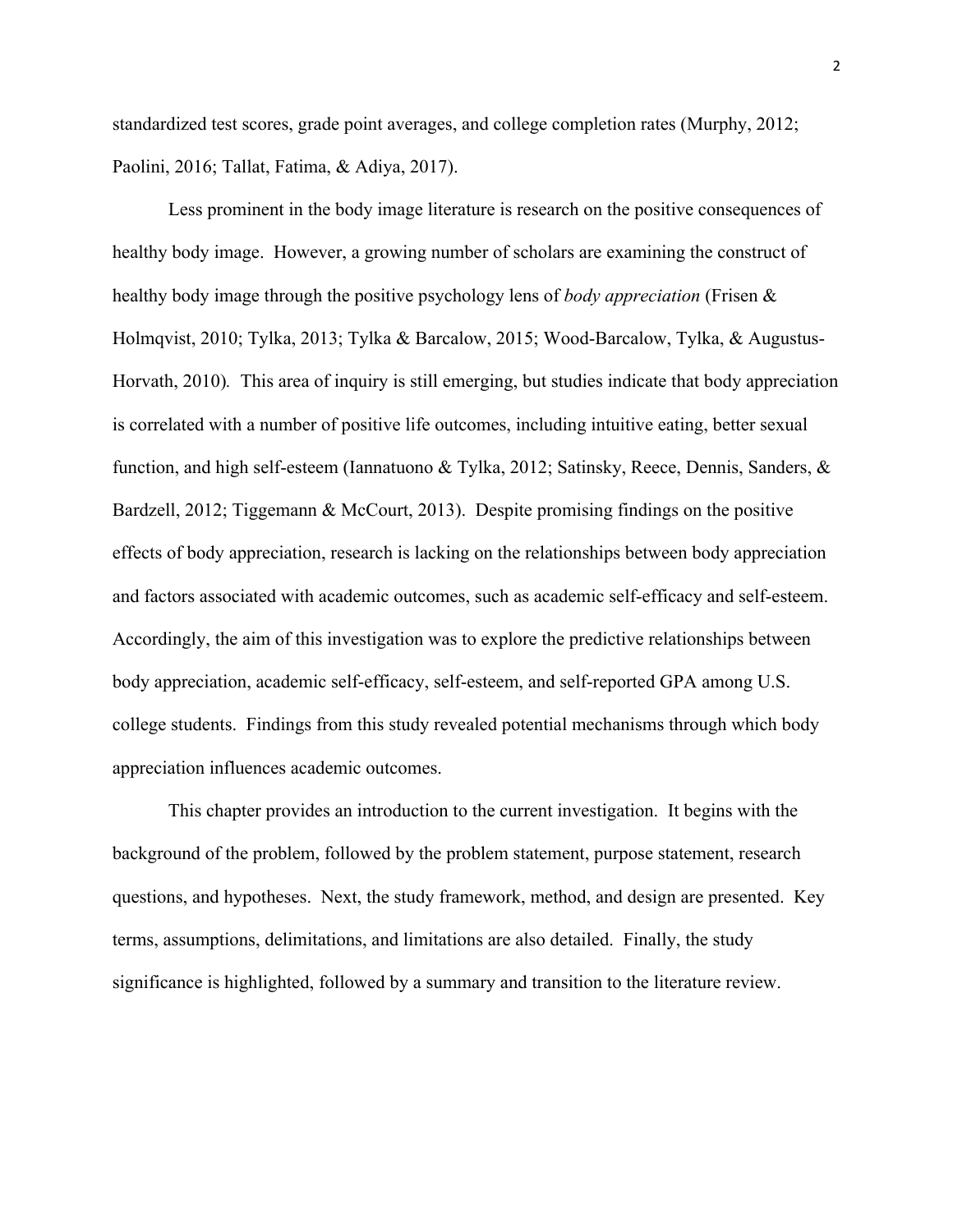#### **Background**

Body image has been studied heavily in recent years (Braun, Park, & Gorin, 2016; Cook-Cottone, 2015; Fardouly et al., 2015; Holland & Tiggemann, 2016; Piran, 2015; Webb et al., 2015). Research indicates that poor body image is correlated with a number of negative outcomes, including depression (Gillen, 2015; Jackson et al., 2014), anxiety (Junne et al., 2016), and low self-esteem (Fuller-Tyszkiewicz et al., 2015). In terms of education, poor body image is associated with reduced academic outcomes, including lower standardized test scores, grade point average, and college completion rates (Murphy, 2012; Paolini, 2016; Tallat et al., 2017).

Historically, body image researchers have focused predominantly on the negative effects of poor body image (Tylka & Wood-Barcalow, 2015). However, as the field of positive psychology has emerged and expanded in recent years, more psychology researchers are recognizing the value of exploring psychological topics from a positive perspective. The interest in positive psychology has increased in response to the pervasive orientation of mainstream psychology, which emphasizes dysfunction and distress (Lambert, D'Cruz, Schlatter, & Barron, 2016). In contrast, positive psychology is an approach to psychological research and interventions that focuses on factors that contribute to well-being and equips individuals with the skills needed to overcome challenges and pursue opportunities (Lambert et al., 2016).

As a result of the increased interest in positive psychology, recent scholars have examined the construct of body image through the positive psychology lens of *body appreciation* (Frisen & Holmqvist, 2010; Tylka, 2013; Tylka & Barcalow, 2015; Wood-Barcalow, Tylka, & Augustus-Horvath, 2010)*.* Body appreciation is defined as accepting one's body, treating it with respect, and holding favorable attitudes toward it while rejecting socially-constructed ideals of physical appearance as the only form of beauty (Tylka & Wood-Barcalow, 2015). Examining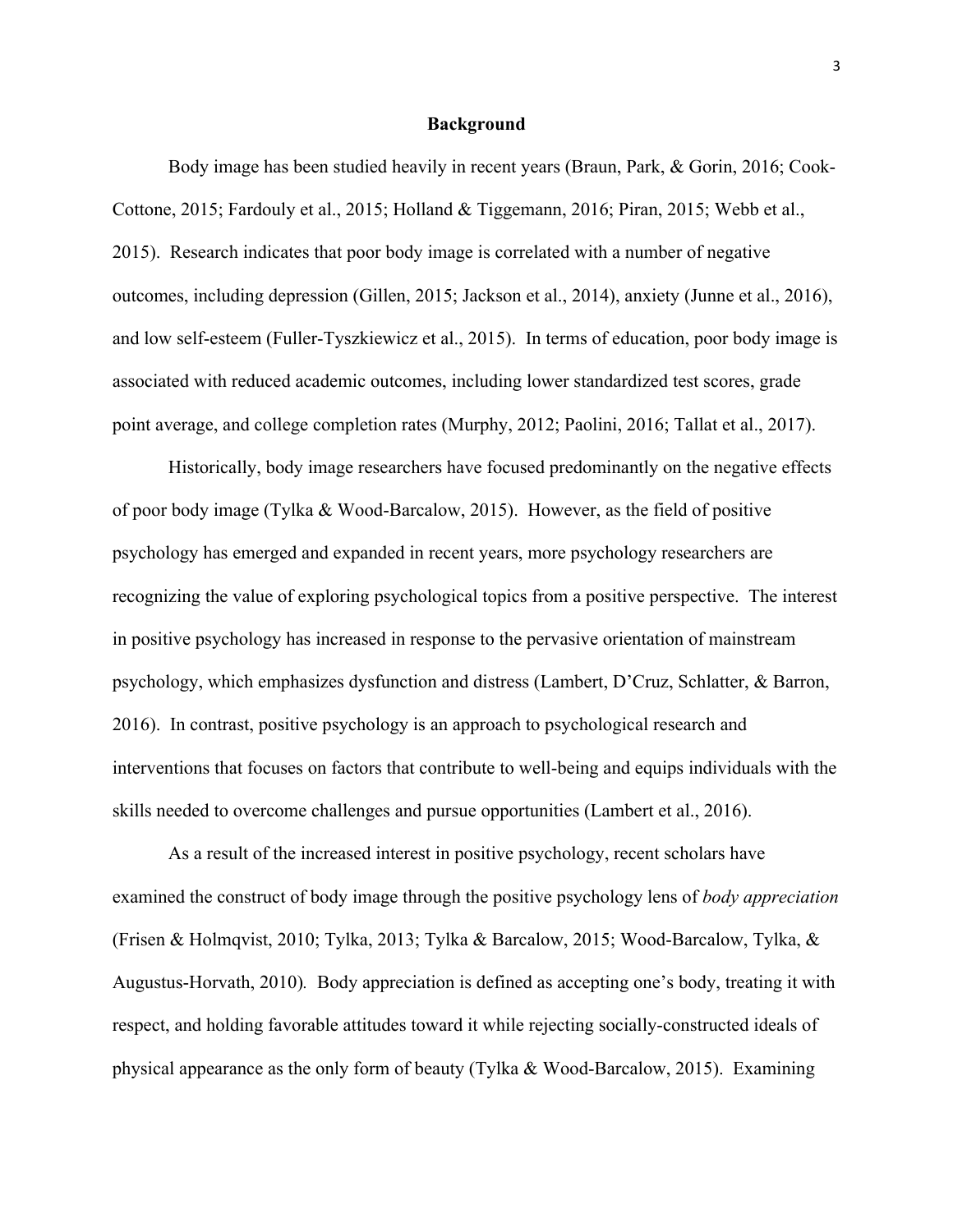body image from a positive perspective may better enable researchers to focus on positive solutions to pervasive problems, such as poor body image (Lambert et al., 2016). Because positive psychology is solutions-oriented (Lambert et al., 2016), a positive psychology lens may provide helpful new solutions to problems related to poor body image.

While research exists on the relationships between negative body image and academic outcomes (Murphy, 2012; Paolini, 2016; Tallat et al., 2017), little is known about the relationship between positive body image and academic outcomes. Because evidence exists of the relationship between negative body image and poor academic outcomes, it may follow that body appreciation is associated with *improved* academic outcomes. The current investigation addressed this gap and contributed important new scholarship to the body image literature.

#### **Problem Statement**

Because poor body image is correlated with poor academic outcomes (Murphy, 2012; Paolini, 2016; Tallat et al., 2017), it is possible that body appreciation may be associated with improved academic outcomes. The problem that was addressed in the current investigation is the lack of research on the potential relationships between academic outcomes and positive body image, conceptualized as *body appreciation*. Accordingly, this study leveraged a positive psychology approach to examine the ways body appreciation and self-esteem predicted academic self-efficacy and self-reported GPA (Elsherif & Abdelraof, 2018; Gupta, 2012; Putwain, Sander, & Larkin, 2012). This study filled an important gap in the research while addressing the persistent problem of body image (Rumsey & Diedrichs, 2018) from a positive psychology lens.

#### **Purpose of the Study**

The purpose of this investigation was to explore the predictive relationships between body appreciation, academic self-efficacy, self-esteem, and self-reported GPA among U.S.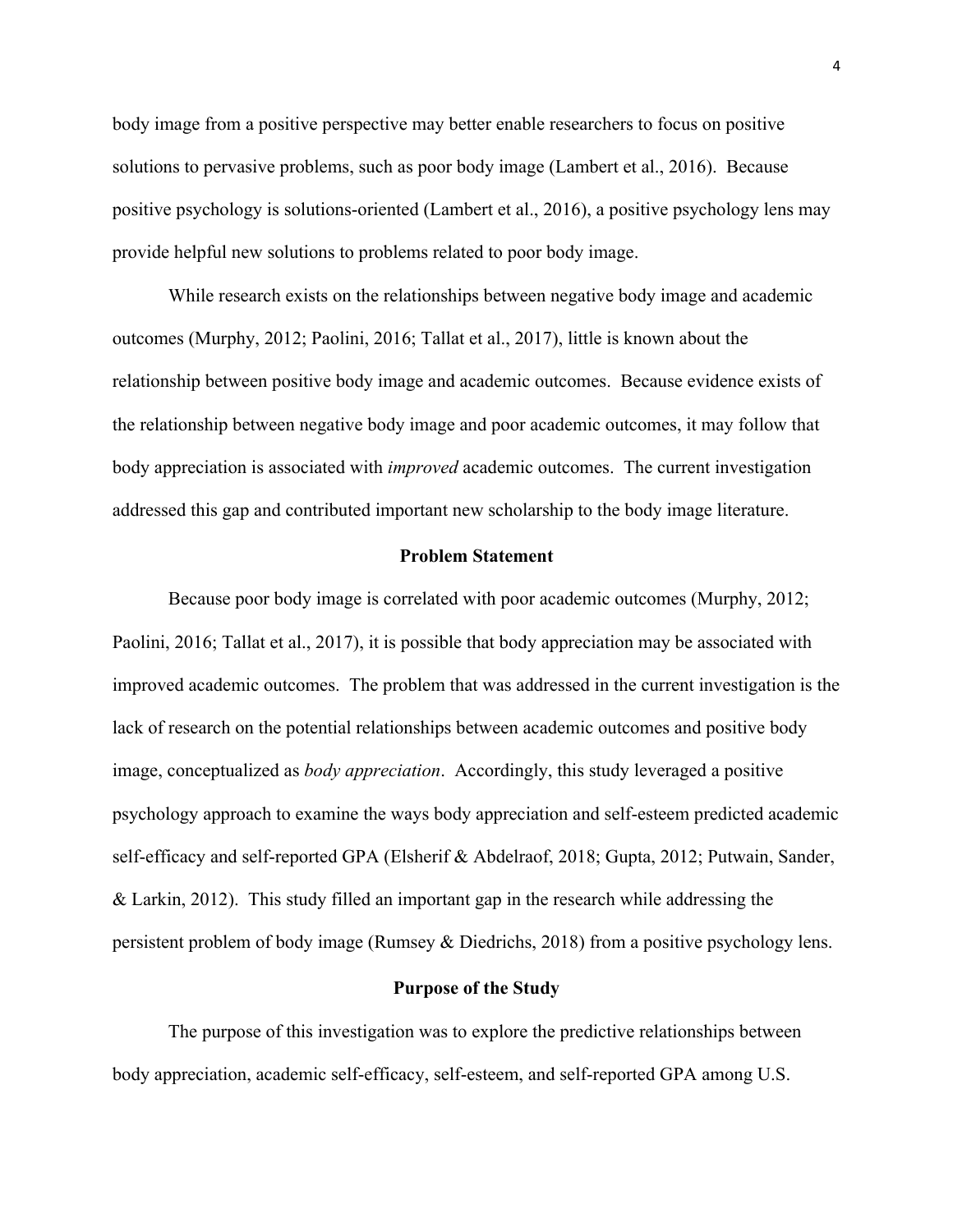college students. To address the current gap in knowledge and practice, I conducted a crosssectional, quantitative study. Research indicates that poor body image is associated with reduced academic performance (Elsherif & Abdelraof, 2018; Murphy, 2012; Paolini, 2016; Tallat et al., 2017); this relationship may exist because poor body image is linked to poor self-esteem and low levels of self-efficacy, which negatively affect academic achievement (Booth & Gerard, 2011; Zimmerman, 2000). Because body image researchers generally focus on the negative effects of poor body image (Tylka & Wood-Barcalow, 2015), little is known about the *positive* effects of a healthy body image. Accordingly, the current study followed a positive psychology approach by examining body appreciation and its relationship with academic self-efficacy, self-esteem, and self-reported GPA. The independent variables were body appreciation and self-esteem, and the dependent variables included academic self-efficacy and self-reported GPA.

#### **Research Questions and Hypotheses**

**RQ1.** Is academic self-efficacy predicted by body appreciation and self-esteem?

**H10.** There is no predictive relationship between academic self-efficacy, body appreciation, and self-esteem.

**H1a.** There is a predictive relationship between academic self-efficacy, body appreciation, and self-esteem.

**RQ2.** Is self-reported GPA predicted by body appreciation and self-esteem?

**H20.** There is no predictive relationship between self-reported GPA, body appreciation, and self-esteem.

**H2a.** There is a predictive relationship between self-reported GPA, body appreciation, and self-esteem.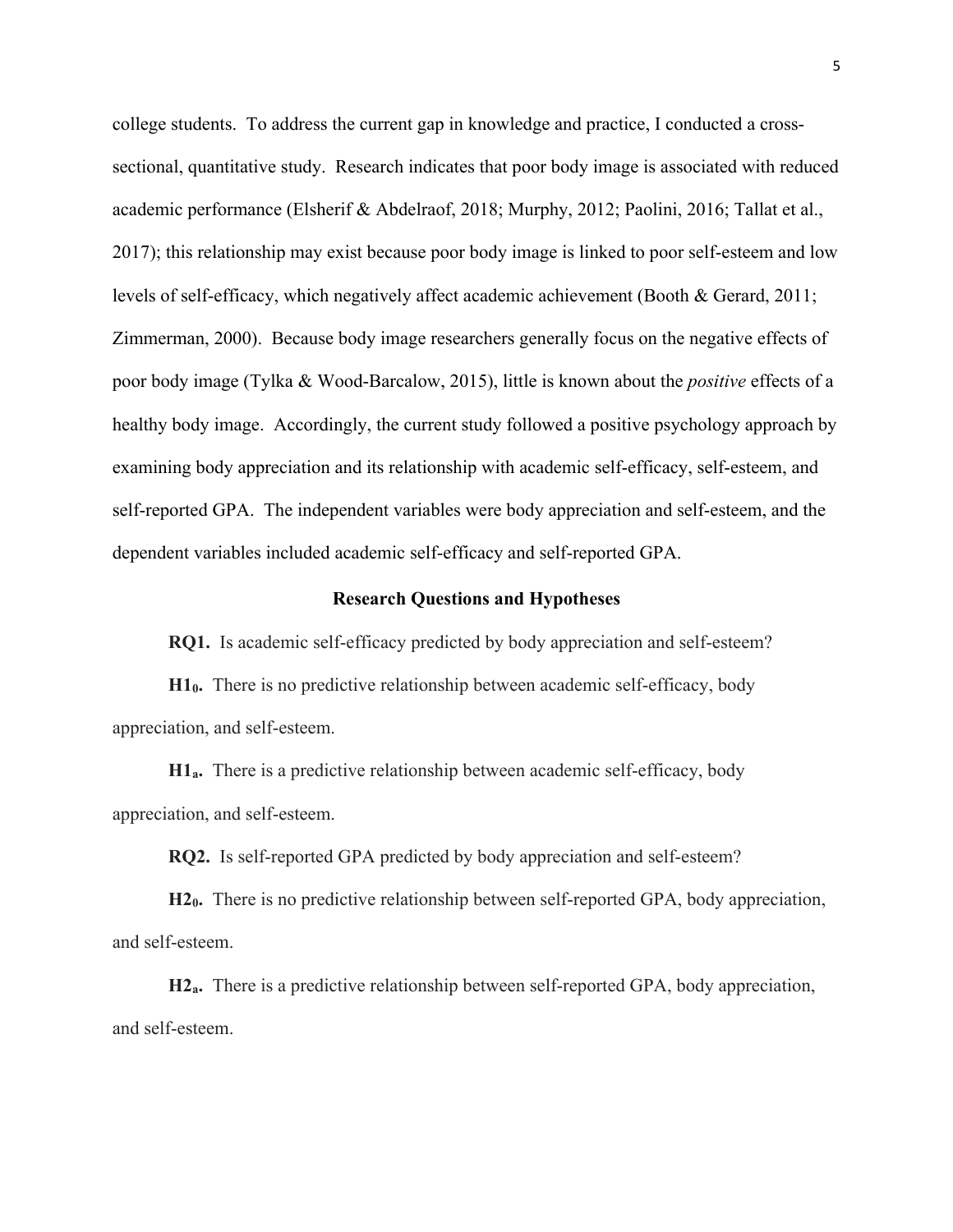#### **Theoretical Framework**

The framework for this study combined Bandura's (1977) theory of self-efficacy and Higgins' (1987) self-discrepancy theory with Seligman's (2000) positive psychology approach. According to Bandura, self-efficacy describes individuals' beliefs in their abilities to complete tasks and achieve goals. Self-efficacy is fostered through four types of experiences, including mastery experience, vicarious experiences, verbal persuasion, and emotional/physiological states. In school, self-efficacy beliefs are reliable predictors of academic outcomes (Putwain et al., 2012). That is, individuals who believe they possess the abilities to achieve their academic goals are more likely to experience positive academic outcomes. In the current study, the correlations between self-efficacy and body appreciation were examined.

Higgins' (1987) self-discrepancy theory was also used in the framework. Higgins postulated that people make comparisons of themselves to idealized standards. When representations of the self are contradictory to internalized standards, discomfort can occur. Self-discrepancy theory is particularly salient to body image research, as the gap between the idealized standards individuals develop for their bodies and their perceptions of the ways their bodies actually appear can result in poor body image. In turn, that poor body image can have deleterious effects on self-esteem and academic outcomes.

Finally, I employed Seligman's (2000) positive psychology approach. According to Seligman, psychological researchers have traditionally focused on the pathologies of psychological disorders, rather than the "positive features that make life worth living" (Seligman, 2000, p. 5). Seligman posited that the field of psychology has traditionally focused on how individuals survive or cope with extreme adversity and challenges instead of examining how individuals flourish under less tragic circumstances. Positive psychology offers an alternative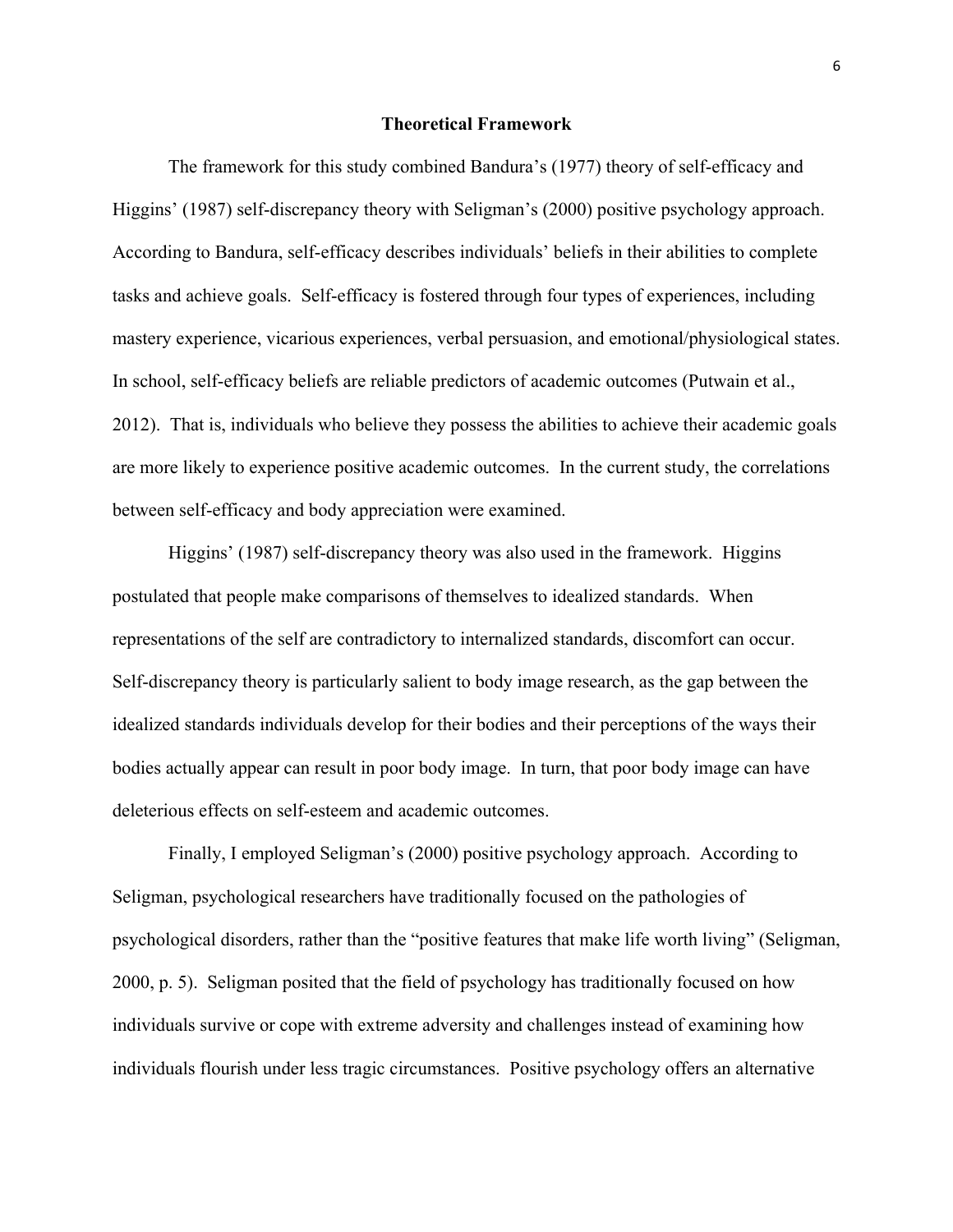approach to psychological research and interventions – one that emphasizes well-being, contentment, satisfaction, hope, optimism, flow, and happiness. The current study followed this emerging trend in psychological research by examining body image, a construct that has been traditionally viewed from the perspective of pathology (Tylka & Wood-Barcalow, 2015), through the positive psychology lens of *body appreciation*.

#### **Nature of the Study**

The nature of this study was quantitative, and it followed a non-experimental correlational design. One regression was performed for each research question. I selected a quantitative method because this type of research is useful for exploring the statistically significant relationships between independent and dependent variables (Nardi, 2018). In contrast, qualitative research involves deductive analysis to explore themes related to phenomena under investigation (Merriam  $\&$  Tisdall, 2016), rather than testing relationships among predetermined variables. Although qualitative research results in rich, in-depth data, findings cannot be generalized to populations, and no statements can be made regarding the statistical significance of findings.

Because I investigated relationships between the variables of body appreciation, selfesteem, and academic self-efficacy, a quantitative method was most appropriate. This quantitative investigation followed a non-experimental, cross-sectional design. I selected this design because my study did not involve randomization (a requirement for experimental designs) and utilize data collected for a single point of time, rather than longitudinal data.

I collected data via a convenience sample of undergraduate students attending U.S. colleges and universities. Study data were collected through an online survey, in partnership with the online survey company, SurveyMonkey. The online survey consisted of a demographic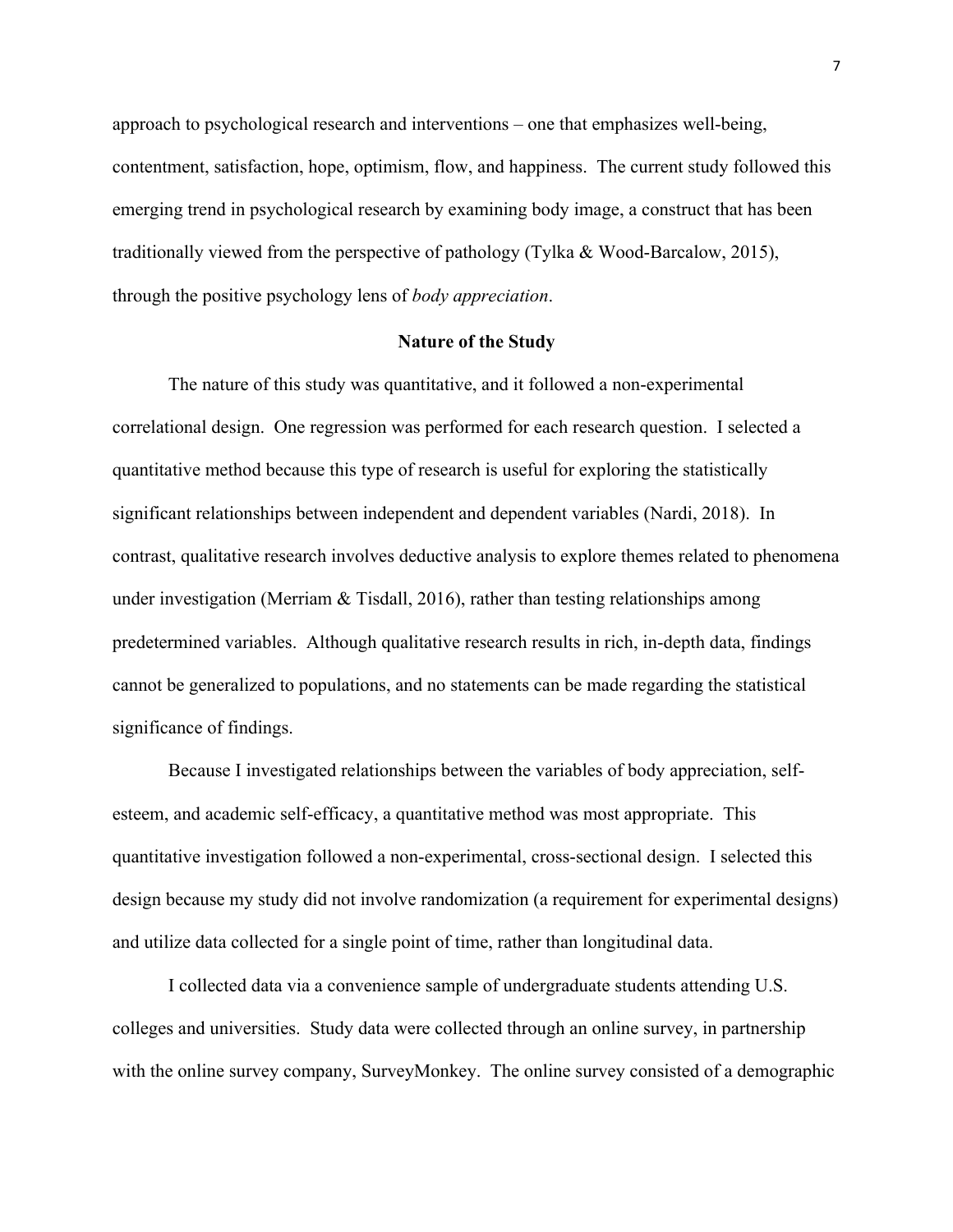survey, as well as three existing, validated instruments that I used to assess the variables of body appreciation, self-esteem, and academic self-efficacy. I used Tylka and Wood-Barcalow's (2015) Body Appreciation Scale-2 to assess body appreciation. Rosenberg's (1979) Self-Esteem Scale was employed to assess self-esteem. Finally, I examined academic self-efficacy using the Student Self-Efficacy Scale (SSE; Rowbotham & Schmitz, 2013). I used the demographic questionnaire portion of the study survey to provide descriptive statistics of the sample. Data collected from the demographic questionnaire included participants' age, race, gender, and GPA.

#### **Definitions**

The following key terms are conceptually defined for this study, as follows.

**Academic self-efficacy.** Academic self-efficacy describes students' beliefs in their abilities to master and complete academic tasks (Bandura, 1997).

**Academic success.** Academic success is defined as "academic achievement, engagement in educationally purposeful activities, satisfaction, acquisition of desired knowledge, skills and competencies, persistence, attainment of educational outcomes" (Kuh et al., 2006, p. 5).

**Body appreciation.** Body appreciation is defined as accepting one's body, treating it with respect, and holding favorable attitudes toward it while rejecting socially-constructed ideals of physical appearance as the only form of beauty (Tylka & Wood-Barcalow, 2015).

**Self-esteem.** Self-esteem describes the totality of individuals' thoughts and feeling toward themselves (Rosenberg, 1979).

#### **Assumptions**

This research was conducted under certain assumptions. First, I assumed that all respondents possessed the reading and cognitive abilities to answer all survey questions. Because the instruments were validated for use among young adults, and because respondents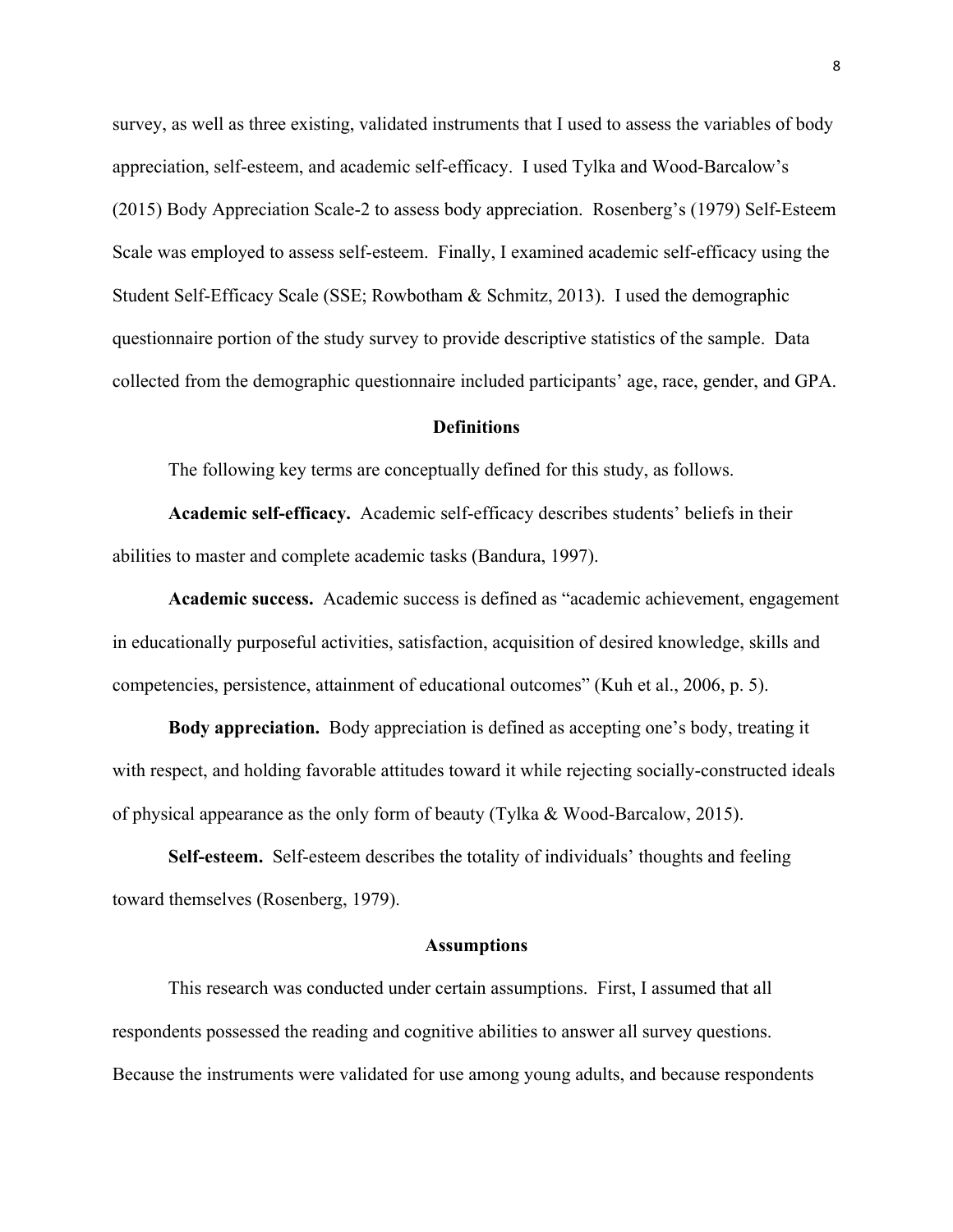were all individuals who completed high school (or equivalent) and were enrolled in postsecondary institutions, this assumption was reasonable.

I also assumed that participants would truthfully respond to survey questions. Because the survey was completely anonymous, and because none of the questions were sensitive in nature, it was reasonable to expect respondents to truthfully complete the survey. Another factor assumed as true was that each of the three instruments actually assessed the constructs they were intended to measure. Because only existing, validated, and extensively used instruments were used for this study, this assumption was also reasonable.

Two final assumption related to the use of SurveyMonkey for data collection. I assumed that SurveyMonkey distributed the survey only to participants within my defined parameters; that is, men and women who were currently enrolled in undergraduate programs at U.S. colleges and universities. In addition, I assumed that data collected from the survey were accurately stored and provided to me by SurveyMonkey. Based on SurveyMonkey's established reputation for online surveys and data collection, this assumption was within reason.

#### **Scope and Delimitations**

The scope of this research was limited by a number of boundaries defined by me. First, the study only included a sample of U.S. college students. Individuals of other ages and those located in countries with different cultural ideals and expectations may experience body appreciation, self-esteem, and self-efficacy in very different ways. The method and design were also delimiting factors. The study followed a quantitative survey design with the aim of producing findings that were generalizable to U.S. college students. However, findings did not provide the rich, in-depth information that a qualitative investigation may afford. My selection of variables related to academic outcomes (self-esteem, self-efficacy, and GPA) were additional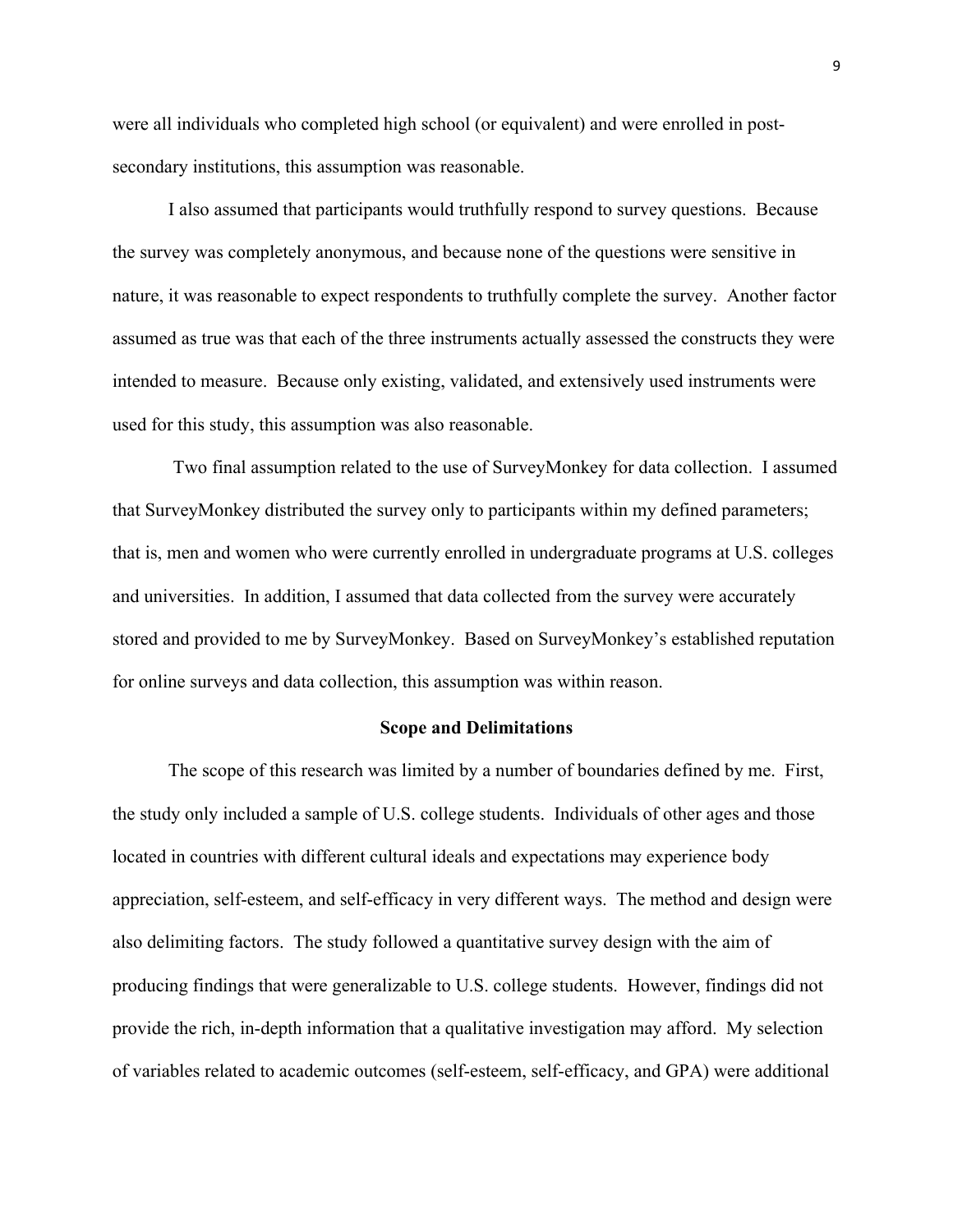delimiting factors. Finally, my decision regarding the theoretical framework, which provided the lens through which study findings were examined and interpreted, served as a delimitation.

#### **Limitations**

This study was subject to a few important limitations. First, time and financial constraints limited the investigation. I had time limitations related to my doctoral study; thus, data were collected for a single period of time. A longitudinal investigation may have provided different or more robust findings. In addition, the study was limited by my financial resources. Because SurveyMonkey was used to collect data, I was required to pay for each response. To keep the cost burden down, I limited the sample to the number of respondents required, as calculated by the power analysis described in Chapter 3.

The current investigation was also limited by the availability of instruments to assess body appreciation, as this is a relatively new construct. At the time of this study, the only validated instrument available to assess body appreciation was Tylka and Wood-Barcalow's (2015) Body Appreciation Scale-2. Although this instrument has been used extensively in a variety of samples (Avalos et al., 2005; Halliwell 2015; Lobera & Rios, 2011), it is important to mention that body appreciation was assessed entirely through this instrument, as other measures of the construct did not yet exist.

This study was also limited to respondents who were currently enrolled at U.S. colleges and universities. In this way, the generalizability of findings were limited to young adults around the ages of 18 to 22. Levels of body appreciation, as well as self-esteem and selfefficacy, may vary significantly in older samples or among individuals who do not attend college. Findings may also vary among individuals in other countries and cultures where body ideals and pressures related to the physical appearance are different. Additionally, although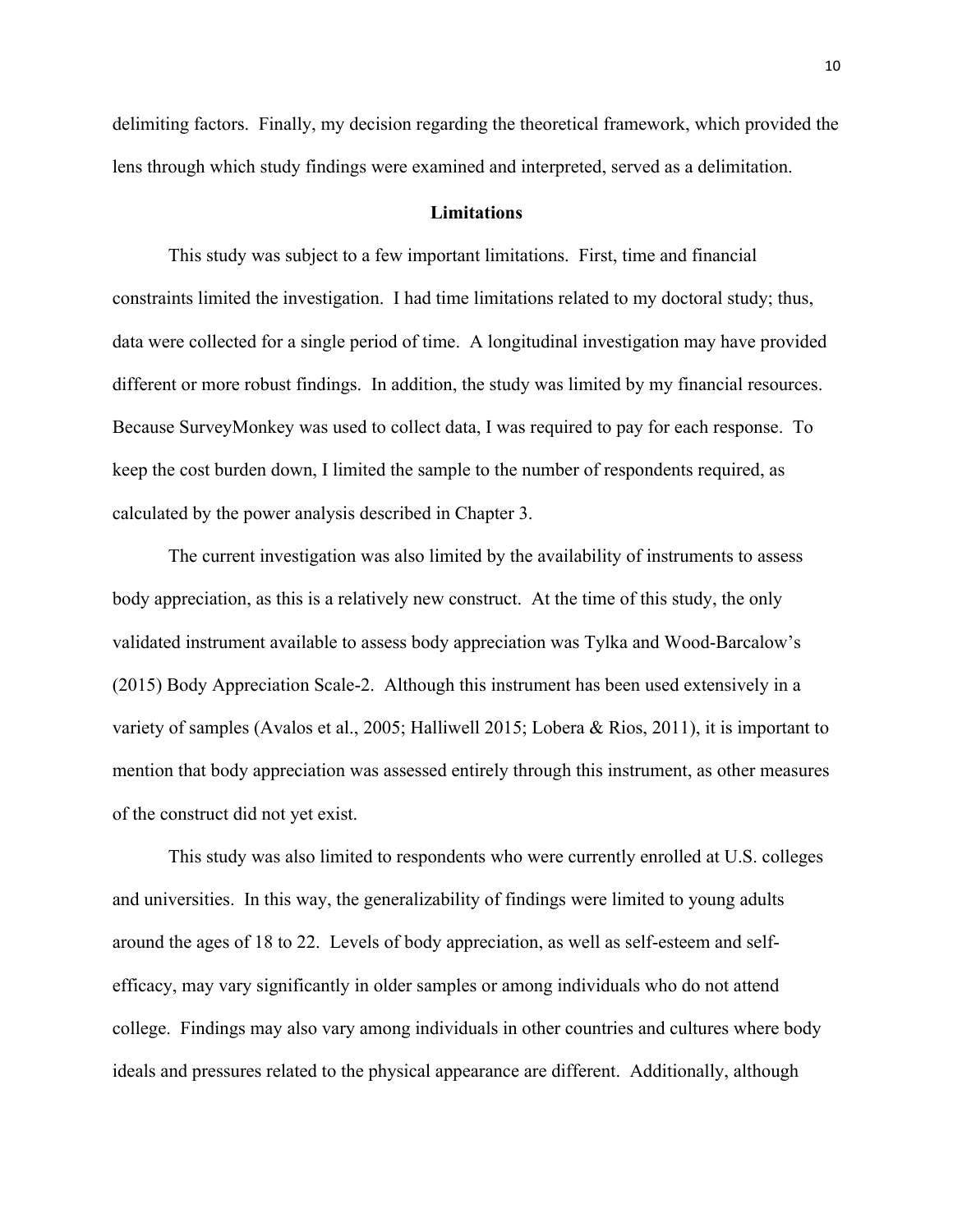body image has been traditionally examined among female samples, this study did not target a sample based on sex. In this way, findings were more general to all college students; however, an in-depth analysis of gender differences in findings fell outside the scope of this investigation

While online surveys offer strong response rates and an economical strategy for quickly and efficiently gathering data (Sue, 2007; Tuten, 2010), this collection strategy limited my control over the sample. Although screening questions were integrated to ensure participants were eligible based on inclusion criteria, I had no way of determining whether respondents were truthful in their responses to the screening questions. Thus, an unavoidable limitation of this study was that I had no way of knowing whether all respondents were actually college students who met all inclusion criteria.

#### **Significance**

This study was significant for a few reasons. First, following a positive psychology approach, the current investigation provided new insights into the ways body appreciation and self-esteem correlated with academic self-efficacy (which is a reliable predictor of positive academic outcomes). Findings may encourage academic leaders, policymakers, and school counselors to leverage body appreciation as a tool to improve students' academic outcomes and overall well-being. Strategies for leveraging body appreciation to foster academic achievement may include the development and implementation of school-based programs designed to nurture positive body image.

#### **Summary**

The goal of this study was to examine the relationships between body appreciation, academic self-efficacy, self-esteem, and self-reported GPA among U.S. college students. Specifically, I assessed the ways body appreciation and self-esteem predicted academic self-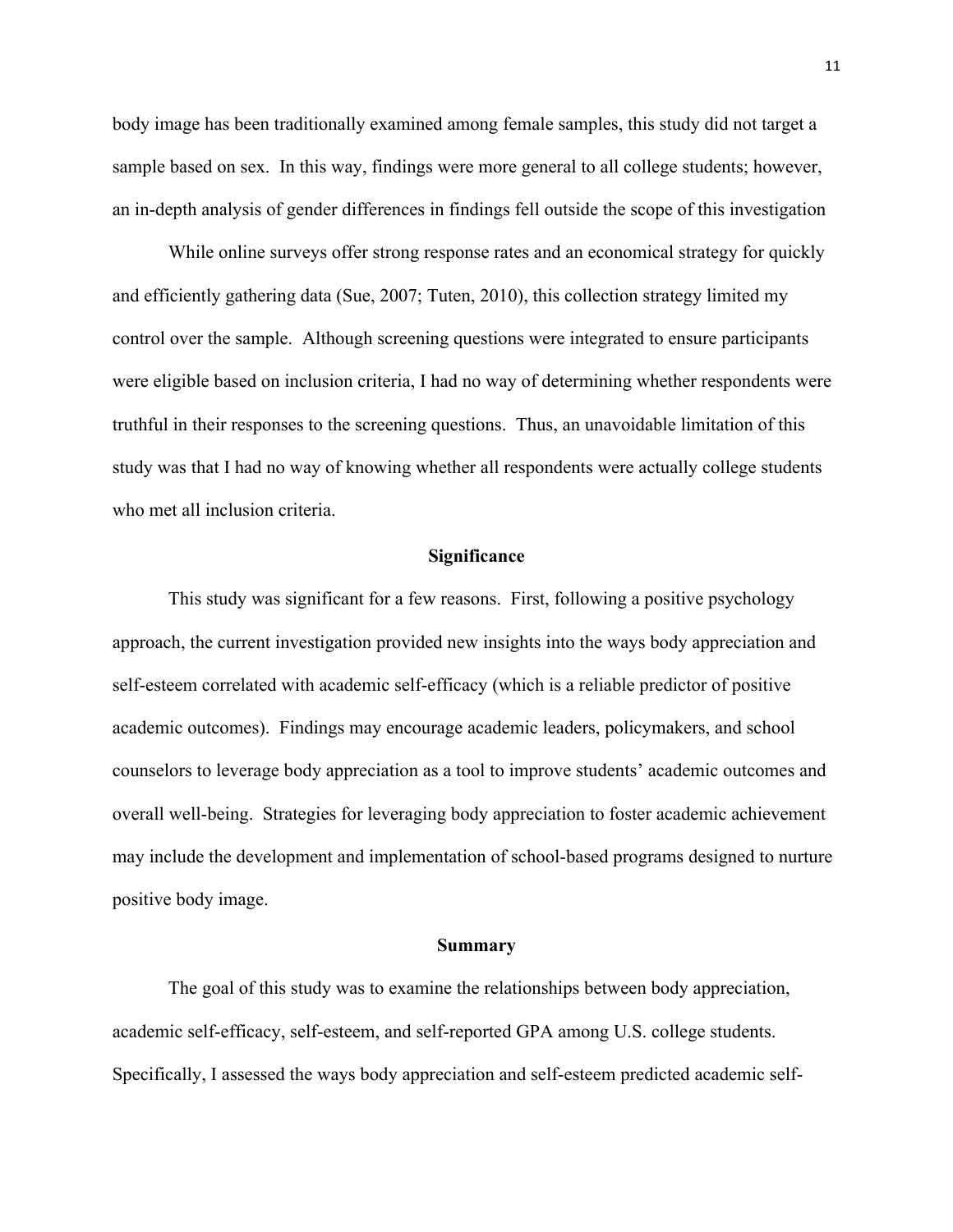efficacy and self-reported GPA. Findings from this study addressed a significant gap in the body image and education literature and may encourage stakeholders to leverage body appreciation as a tool to improve students' academic outcomes and overall well-being. This chapter provided an introduction to the current quantitative investigation, including discussions of the study problem, purpose, research questions, framework, and significance. A synthesis of relevant research is provided in the following chapter. Methodological details appear in Chapter 3, followed by a presentation of the results in Chapter 4. I discuss findings in Chapter 5.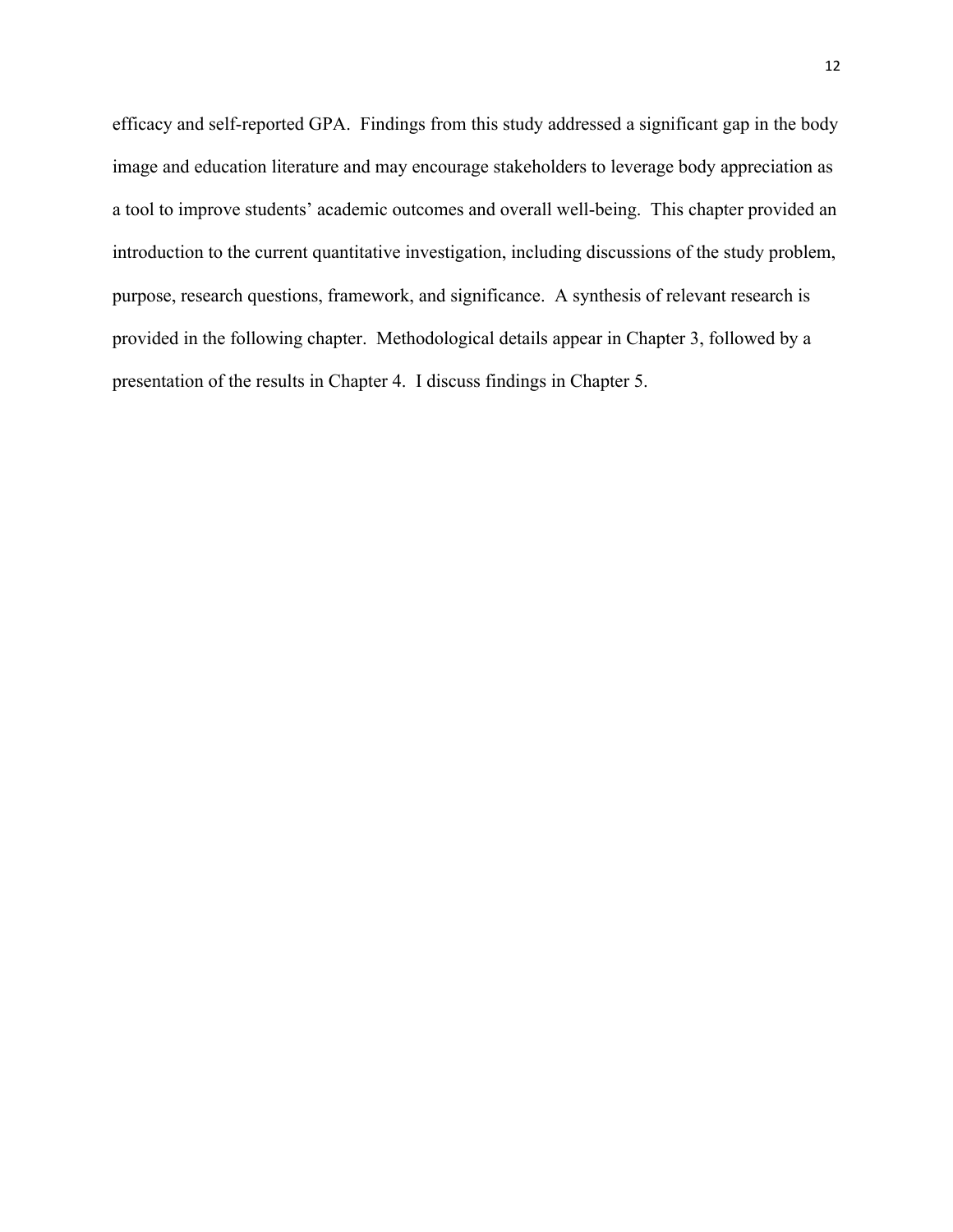#### Chapter 2: Literature Review

#### **Introduction**

Research indicates that poor body image is correlated with a number of negative outcomes, including depression (Gillen, 2015; Jackson et al., 2014), anxiety (Junne et al., 2016), and low self-esteem (Fuller-Tyszkiewicz et al., 2015). In terms of education, poor body image is associated with reduced academic outcomes such as lower standardized test scores, grade point average, and college completion rates (Murphy, 2012; Paolini, 2016; Tallat, Fatima, & Adiya, 2017). Because of its potential effect on academic outcomes, body image is an important construct to consider when seeking ways to improve students' academic success. While research exists on the ways poor body image affects academic success (Murphy, 2012; Paolini, 2016; Tallat et al., 2017), little is known about the relationship between positive body image and academic outcomes. Because evidence exists of the relationship between negative body image and poor academic outcomes, it may follow that a *positive* body image is associated with *improved* academic outcomes. If so, interventions aimed at fostering body appreciation may be used to improve academic success.

The purpose of this investigation was to explore the predictive relationships between body appreciation, academic self-efficacy, self-esteem, and self-reported GPA among U.S. college students. The aim of this chapter is to contextualize the current research through the review and synthesis of existing, related scholarship. The chapter begins with a discussion of the literature search strategy used to locate the research discussed. Next, the theoretical foundation is detailed. A review of literature related to the current study's key variables follows. The topics covered in this review include body image, academic success, body image interventions, self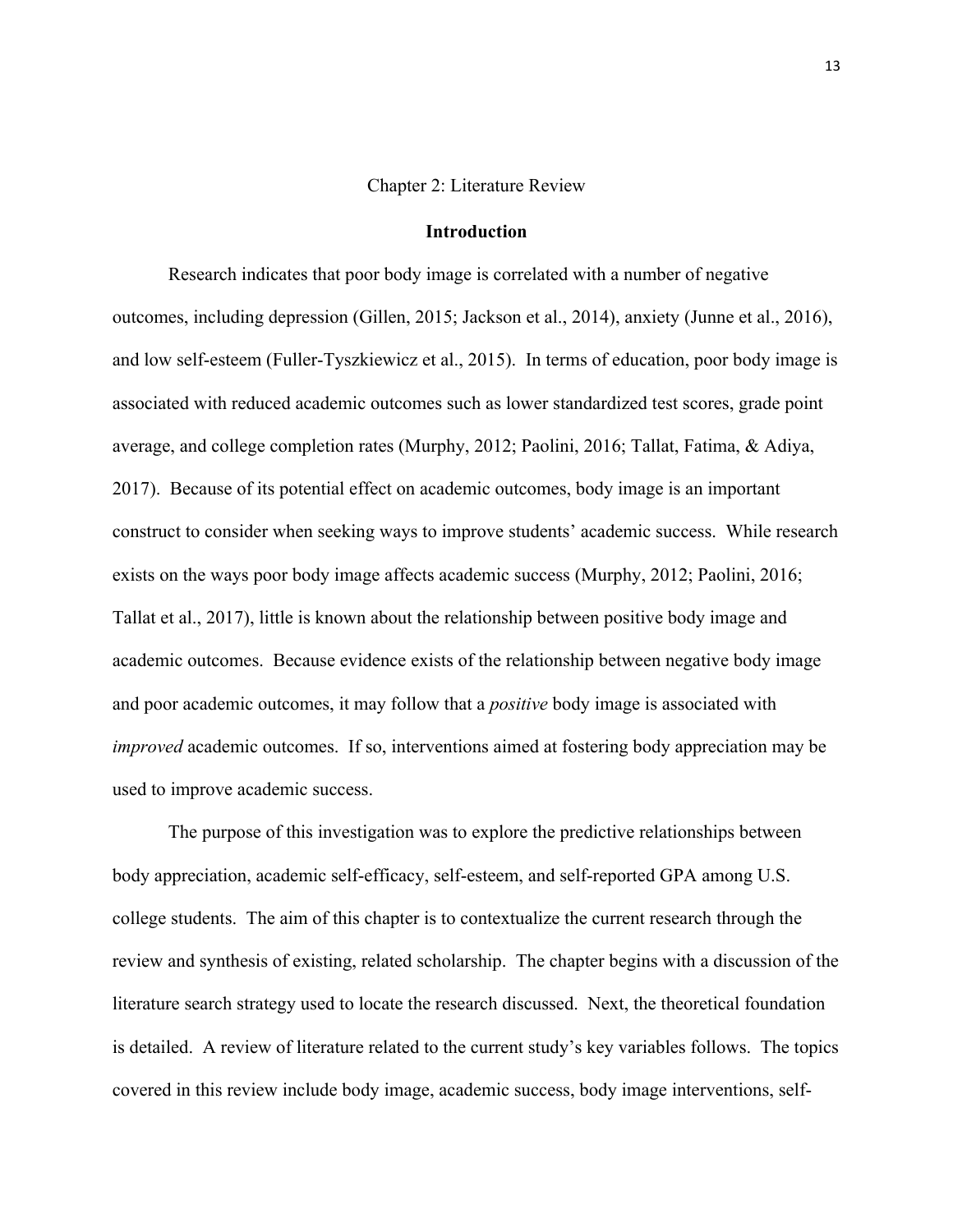esteem, positive psychology, body appreciation, and self-efficacy. In addition, instruments used to examine these various constructs are reviewed. The chapter concludes with a summary and transition to Chapter 3.

#### **Literature Search Strategy**

Several online databases were used to identify and retrieve the literature discussed in this chapter. These databases included Academic Search Premier, APA, EBSCO, FirstSearch, JSTOR, InfoTrac, PsycNET, and Sage. I targeted scholarship published within the last five years; however, older studies that were relevant and helpful for contextualizing this investigation are also included. Several combinations of key terms and phrases were used, including *body image, body appreciation, self-esteem, academic outcomes, academic success, students,*  academic self-efficacy, self-efficacy, self-efficacy theory, positive psychology, and self*discrepancy theory.* 

#### **Theoretical Foundation**

The framework for this study combined Bandura's (1977) theory of self-efficacy and Higgins' (1987) self-discrepancy theory with Seligman's (2000) positive psychology approach. Each of these theories and concepts is discussed, as follows.

#### **Self-Efficacy Theory**

According to Bandura, self-efficacy describes individuals' beliefs in their abilities to complete tasks and achieve goals. Self-efficacy is fostered through four types of experiences, including mastery experience, vicarious experiences, verbal persuasion, and emotional/physiological states. According to self-efficacy theory, individuals often limit the efforts they put toward tasks they do not feel they can reasonably accomplish. However, when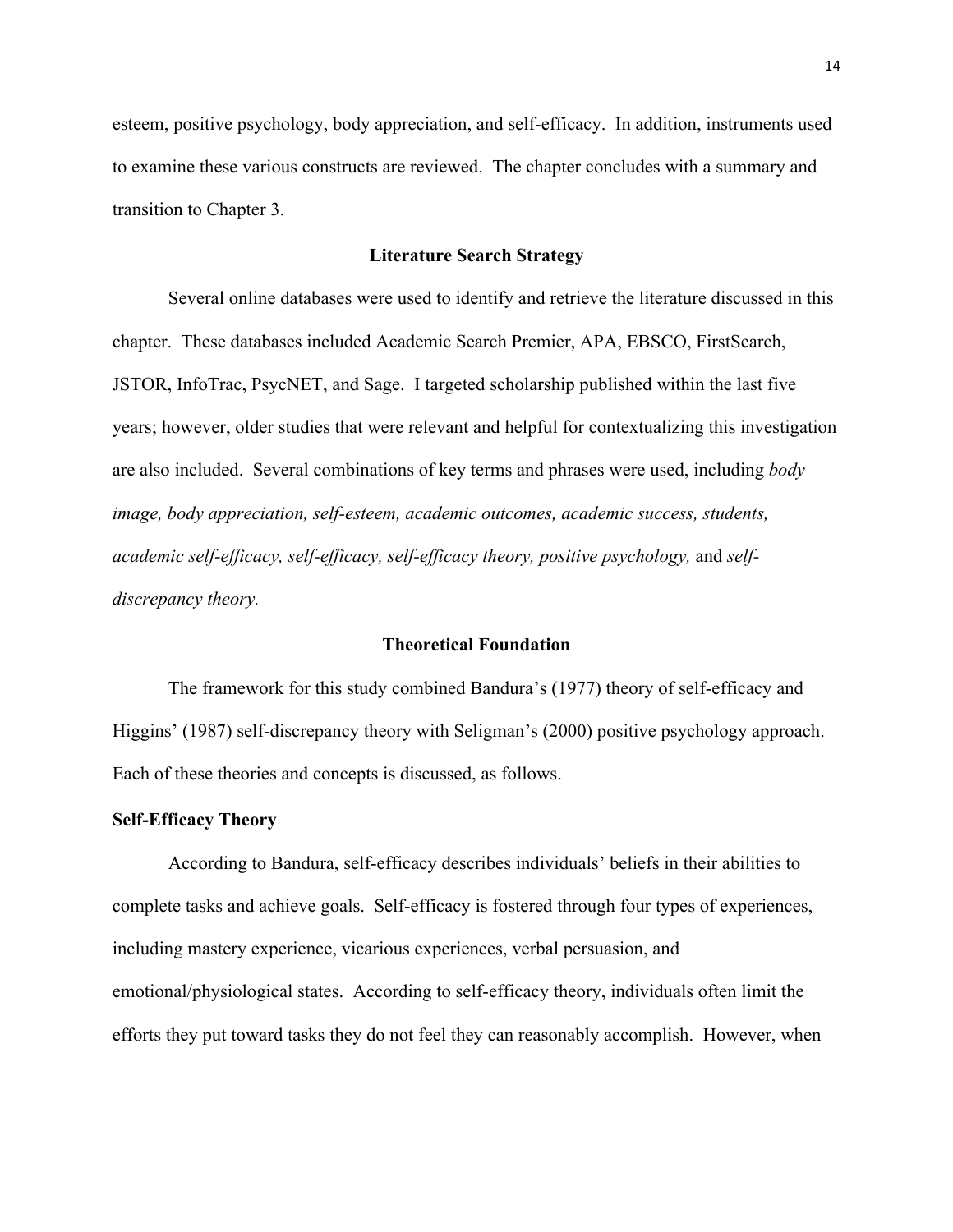self-efficacy beliefs are high, individuals are likely to work harder, overcome obstacles, and perceive challenges as opportunities rather than barriers (Bandura, 1997).

In education, self-efficacy beliefs are reliable predictors of academic outcomes (Putwain et al., 2012). That is, individuals who believe they possess the abilities to excel academically are likely to put more effort toward their academic goals and experience positive academic outcomes as a result. In the current study, academic self-efficacy was considered an indicator of academic outcomes, with higher levels of academic self-efficacy associated with better academic performance. The direct correlations between academic self-efficacy and body appreciation will be examined.

#### **Self-Discrepancy Theory**

Higgins' (1987) self-discrepancy theory was also be used in the framework for this study. Higgins postulated that people make comparisons of themselves to idealized standards. When representations of oneself contradict his or her internalized standards, discomfort can occur. The theory suggests three domains of self-exist: the *actual* self, the *ideal* self, and the *ought* self. The *actual* self describes the perceptions an individual has of his or her personal attributes; the *ideal* self describes the attributes an individual would like to possess; and the *ought* self describes the attributes an individual believes he or she should possess (Higgins, 1987). Importantly, the *actual* self reflects individuals' subjective, self-perceptions of their attributes— not their actual, objective attributes.

As Vartanian (2012) explained, the conceptualization of individuals' *actual* and *ideal*  selves self is salient to body image research because people often misperceive the shape and size of their bodies, which leads to discrepancies. Self-discrepancy theory is particularly relevant to body image research, as the gap between the idealized standards individuals develop for their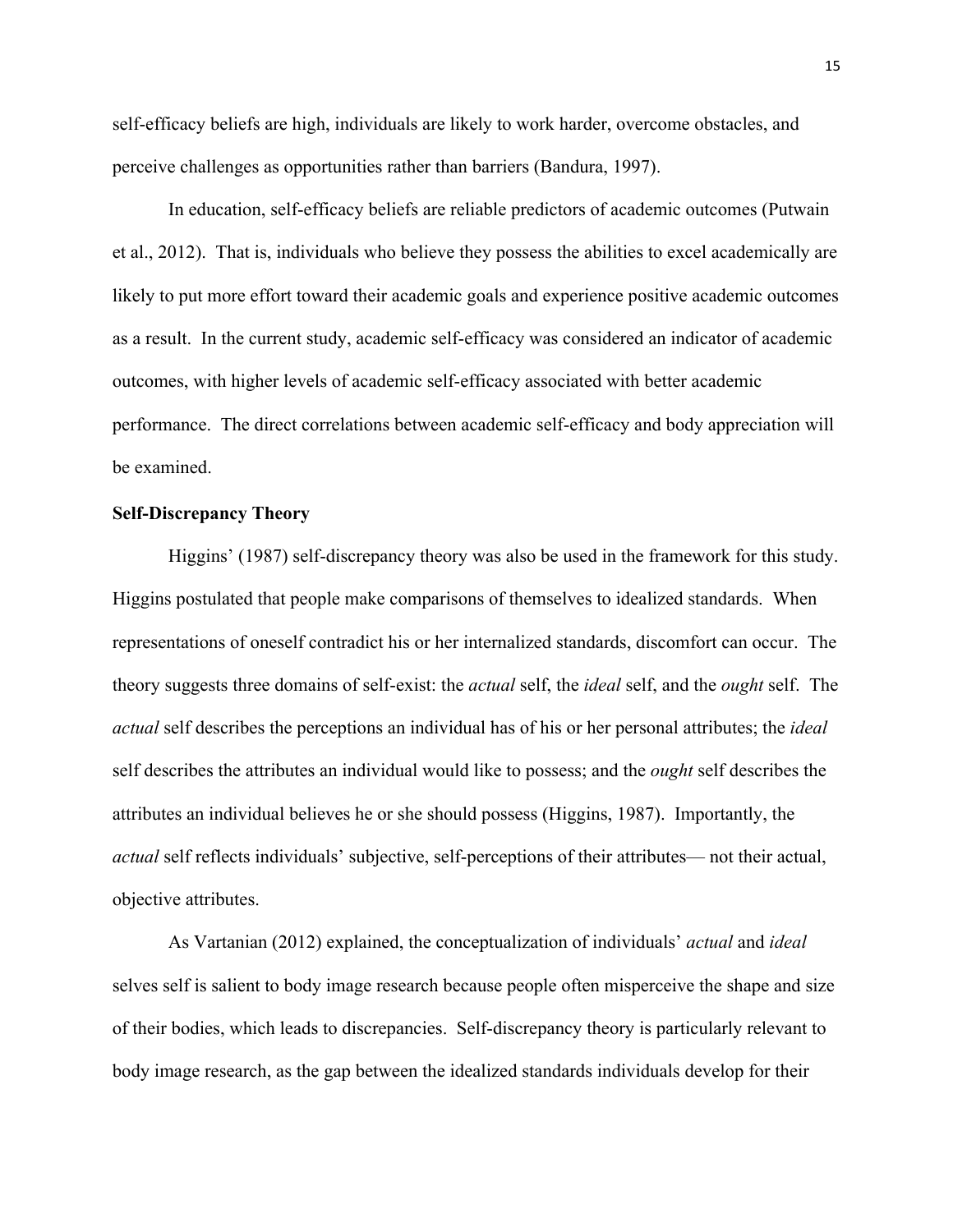bodies and their perceptions of the ways their bodies actually appear can result in poor body image. In turn, poor body image can have deleterious effects on self-esteem and academic outcomes (Diedricks et al., 2015; Shloim, Hetherington, Rudolf, & Feltbower, 2013). A goal of SDT is to examine and understand the consequences of the discrepancy between one's actual self and their ideal selves. According to the theory, a discrepancy between the actual and ideal self often results in feelings of dejection, dissatisfaction, depression, anxiety, and guilt. In some situations, however, the emotional responses created by such discrepancies can also motivate individuals to take action to reduce those responses.

As pertaining to the current study, body appreciation may serve as a protective mechanism against discrepancies that individuals perceive between their *actual* and *ideal* selves. In this way, discrepancies that may normally have negative effects on academic performance among those with a poor body image, may not be factors for individuals who possess body appreciation. In theory, individuals who appreciate their bodies may still perceive these discrepancies but be shielded from their negative effects.

#### **Positive Psychology**

Finally, Seligman's (2000) positive psychology approach was used in the current study. According to Seligman, psychological researchers have traditionally focused on the pathologies of psychological disorders, rather than the "positive features that make life worth living" (Seligman, 2000, p. 5). Seligman posited that the field of psychology has traditionally focused on how individuals survive or cope with extreme adversity and challenges instead of examining how individuals flourish under less tragic circumstances. Positive psychology offers an alternative approach to psychological research and interventions – one that emphasizes wellbeing, contentment, satisfaction, hope, optimism, flow, and happiness. The current research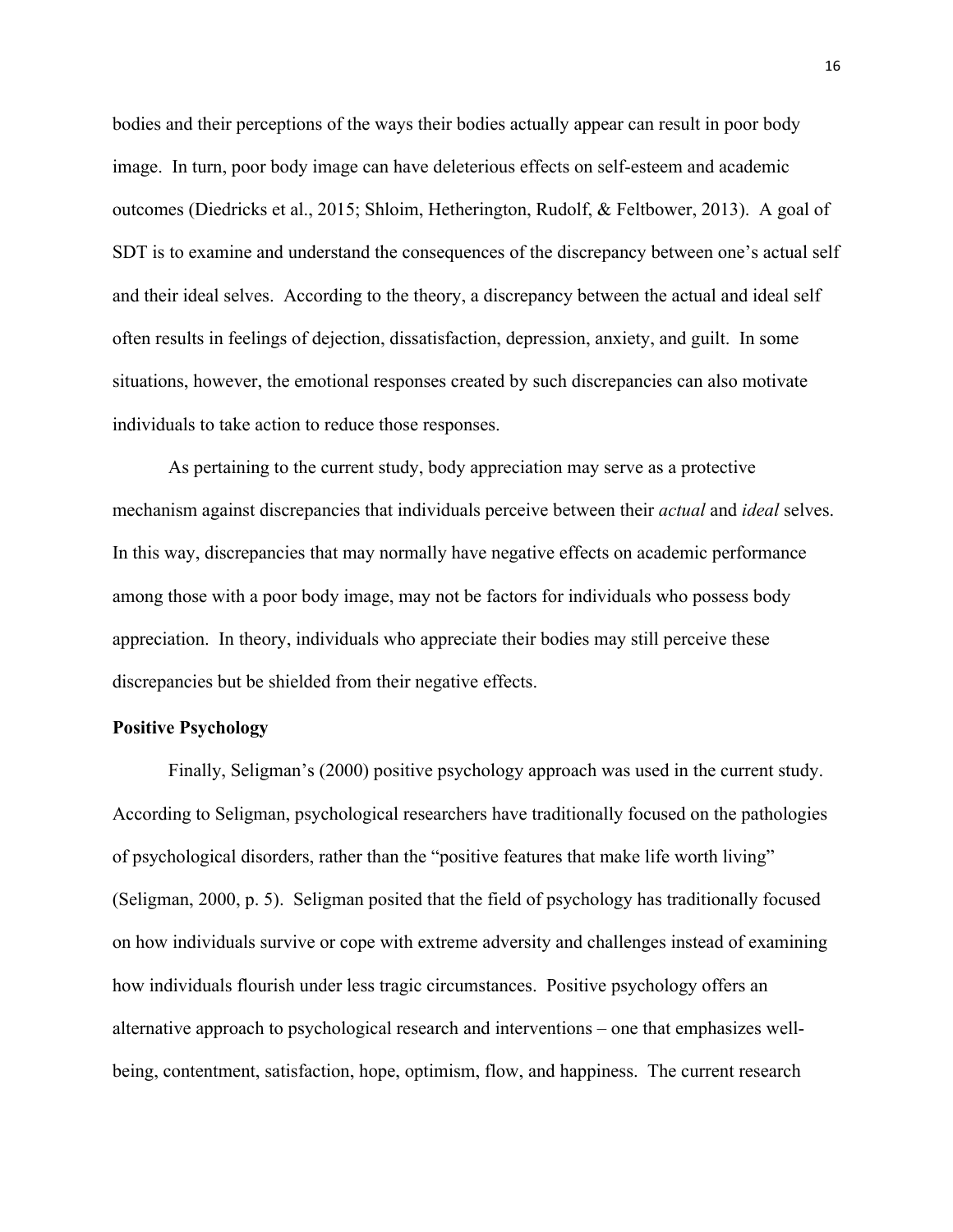followed this emerging trend in psychological research by examining body image, a construct that has been traditionally viewed as pathological (Tylka & Wood-Barcalow, 2015), through the positive psychology lens of *body appreciation*.

#### **Literature Review Related to Key Variables and/or Concepts**

#### **Body Image**

Body image describes the subjective images that people have of their bodies, aside from the body's actual appearance (Alleva, Sheeran, Webb, Martijn, & Miles, 2015). The construct of body image is complex and comprised of cognitive, affective, perceptual, and behavioral components (Alleva et al., 2015; Andrew, Tiggemann, & Clark, 2016). Individuals' perceptions of— and attitudes toward— their bodies can be positive or negative and may significantly influence many aspects of well-being (Bailey et al., 2015).

As Neagu (2015) explained, body image is the result of a number of factors and is largely contingent upon how an individual processes and internalizes those factors. The scholar explained,

Body image does not simply reflect the biological endowment of the individual or the feedback received from significant others. While these factors might indeed influence the level of body satisfaction, what is decisive is the way the body is experienced and evaluated by the subject himself. The final result depends on personal factors (personality, self-esteem), interpersonal factors (family, peers, and media messages), biological factors (genetic traits, increased BMI, a series of pathologies), and cultural factors (social values and norms). (p. 31)

Poor body image is associated with a number of psychological problems (Choi & Choi, 2016), including body dysmorphia, eating disorders (Holland & Tiggemann, 2016), poor self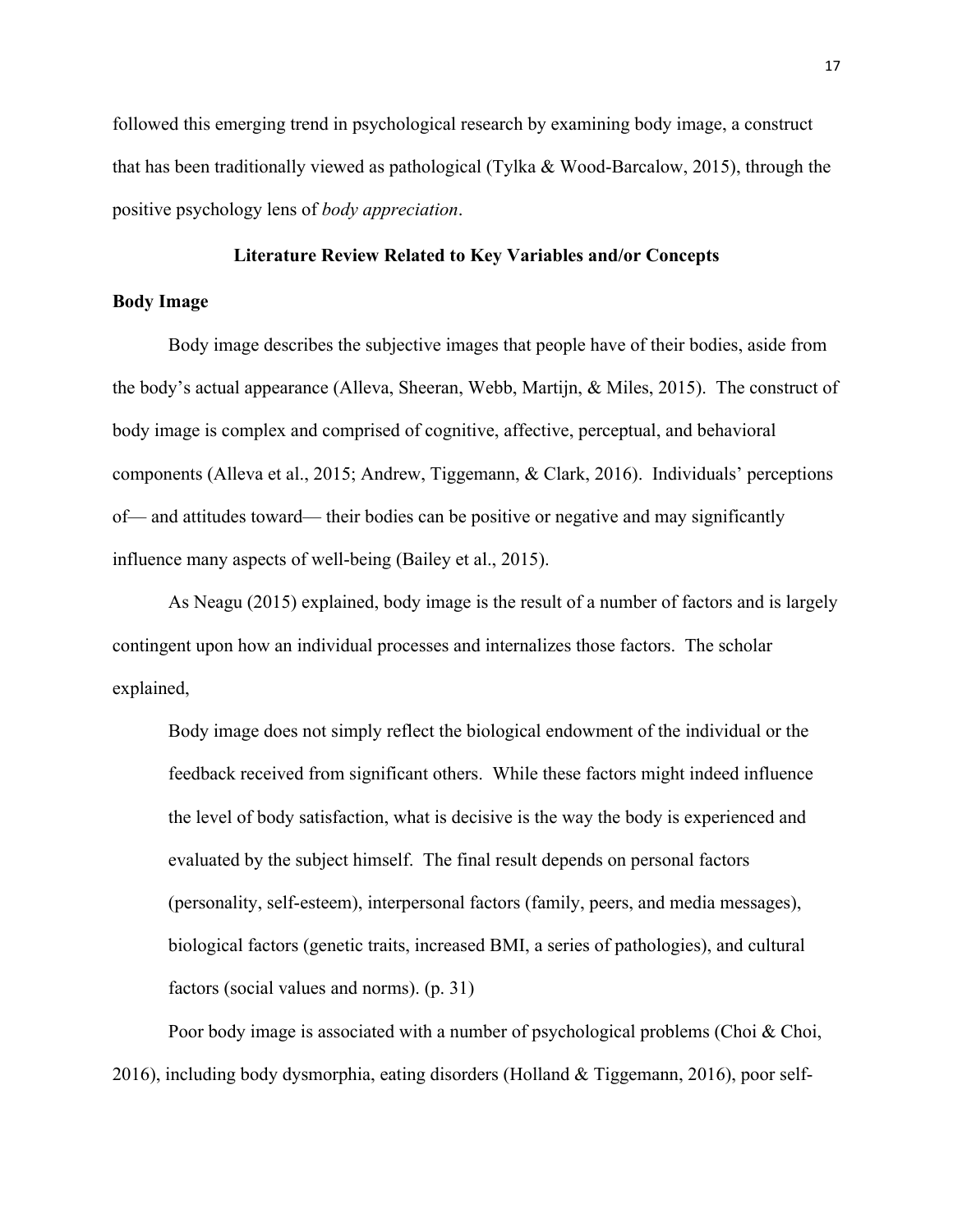esteem (Shloim et al., 2013), social anxiety (Holzhauer, Zenner, & Wulfert, 2016), and depression (Braun, Park, & Gorin, 2016). In addition, poor body image can result in unhealthy practices for controlling weight and can have a negative effect on academic performance (Diedricks et al., 2015). The problem of poor body image is widespread, with as many as twothirds of children and adults reporting body dissatisfaction (Al Sabbah et al., 2009; Tiggemann, 2004). A study consisting of individuals from 24 countries indicated that as many as 61% of adolescents are dissatisfied with their bodies (Al Sabbah et al., 2009). Body image concerns tend to revolve around life events that affect the physical body, such as puberty and pregnancy (Jankowski, Diedrichs, Williamson, Harcourt, & Christopher, 1016; Rumsey & Diedrichs, 2018; Tiggemann, 2004).

Poor body image occurs when one or more of the components associated with body image is dissatisfactory to an individual (Menzel, Krawczyk, & Thompson, 2011). That is, individuals become dissatisfied with their bodies when they hold negative views of their physical bodies and when a discrepancy exists between self-perceptions of their physical bodies and their idealized versions of how they believe their bodies should appear (Holland & Tiggemann, 2016). Behaviors indicative of negative body image include frequent self-weighing, mirror checking, or avoiding public settings (Menzel et al., 2011). Poor body image often begins in childhood, with research indicating that approximately 50% of preadolescent girls and 30% of preadolescent boys are dissatisfied with their bodies (Smolak, 2011; Smolak & Levine, 2001; Wood, Becker, & Thompson, 1996). In fact, recent research indicates that poor body image can began as early as age six (Holland & Tiggemann, 2016). Among adults, about 60% of women and 40% of men have a poor body image; these rates typically remain stable throughout the lifespan (Alleva et al., 2015).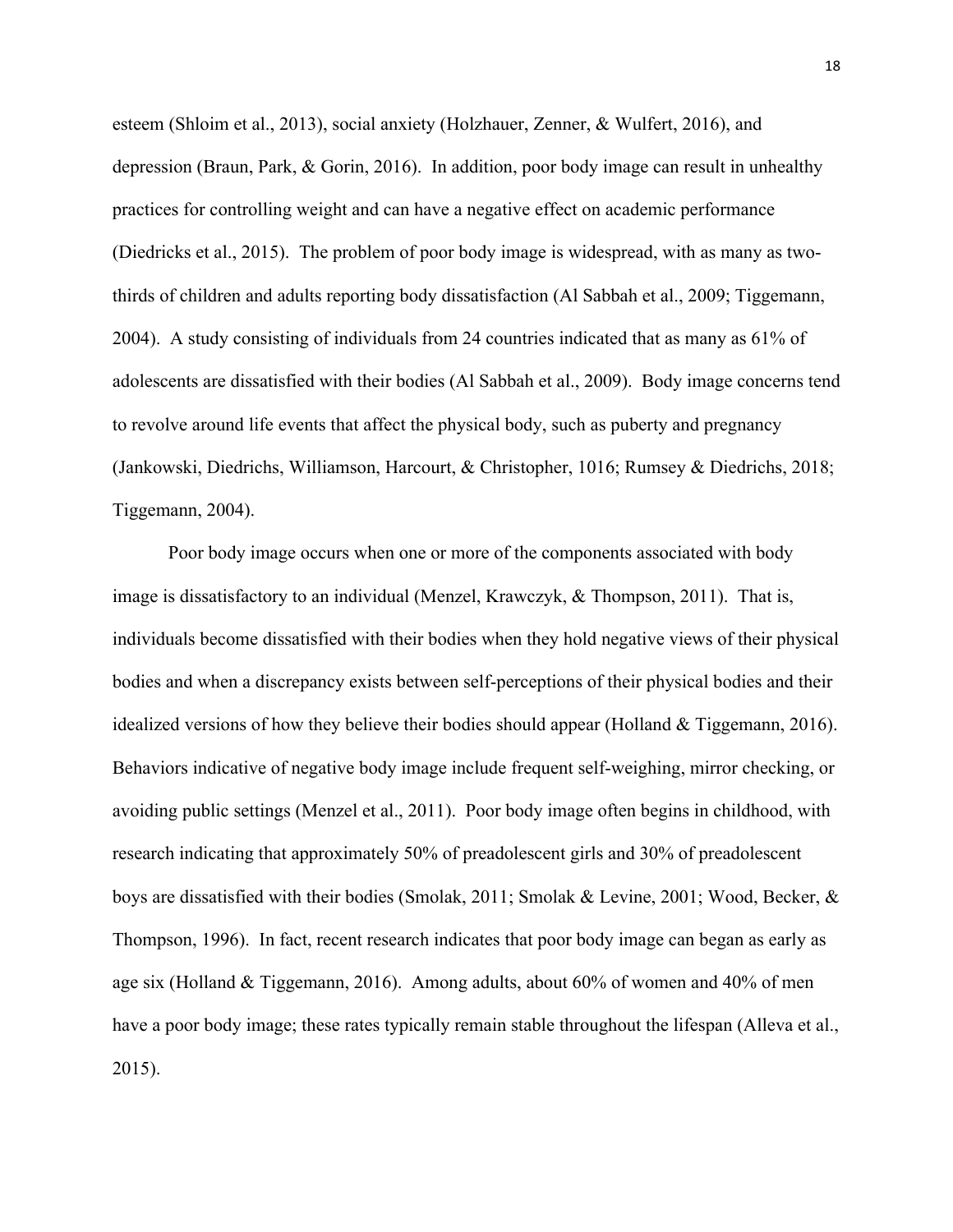Much of the research on body image has focused on eating behaviors, body weight, and concerns about the size and shape of the body among young White girls and women (Bailey et al., 2015). This research focus is largely the result of the strong cultural norms in Western societies that associate thinness with beauty, and which propagate widespread disordered eating among women. Generally, mass media messages are cited as the most pervasive cause of poor body image (Holland & Tiggemann, 2016). According to Choi and Choi (2016), *normal* eating patterns among women are usually indicative of dieting behaviors. Accordingly, the relationship between exposure to media messages and body dissatisfaction has been studied, extensively (Holland & Tiggemann, 2016).

**Body image and gender.** In general, research indicates that women and girls typically experience lower levels of body satisfaction than men (Neagu, 2015; Rumsey & Diedrich, 2018). Women are more likely to suffer from poor body image because of gender socialization, cultural norms regarding beauty, or adherence to gender roles (Neagu, 2015). As Neagu (2015) explained, "Western society not only places a much higher price on women's physical attractiveness than on men's or encourages them to evaluate their social value in terms of how they look, but also perpetuates this societal objectification by continuous cultural scrutiny" (p. 32). Ideals of physical beauty are particularly prescriptive for women (Rumsey  $\&$  Diedrich, 2018), with social capital more likely to be associated with physical appearance for women, and with women's bodies more likely to be objectified than men's bodies. However, an increase in poor body image among men and boys has been observed in recent decades (Tiggemann, Martins, & Churchett, 2008).

**Body image and age.** Declines in body image often begin at a young age, especially for young girls. Research indicates that as early as the age of 4 years old, children begin to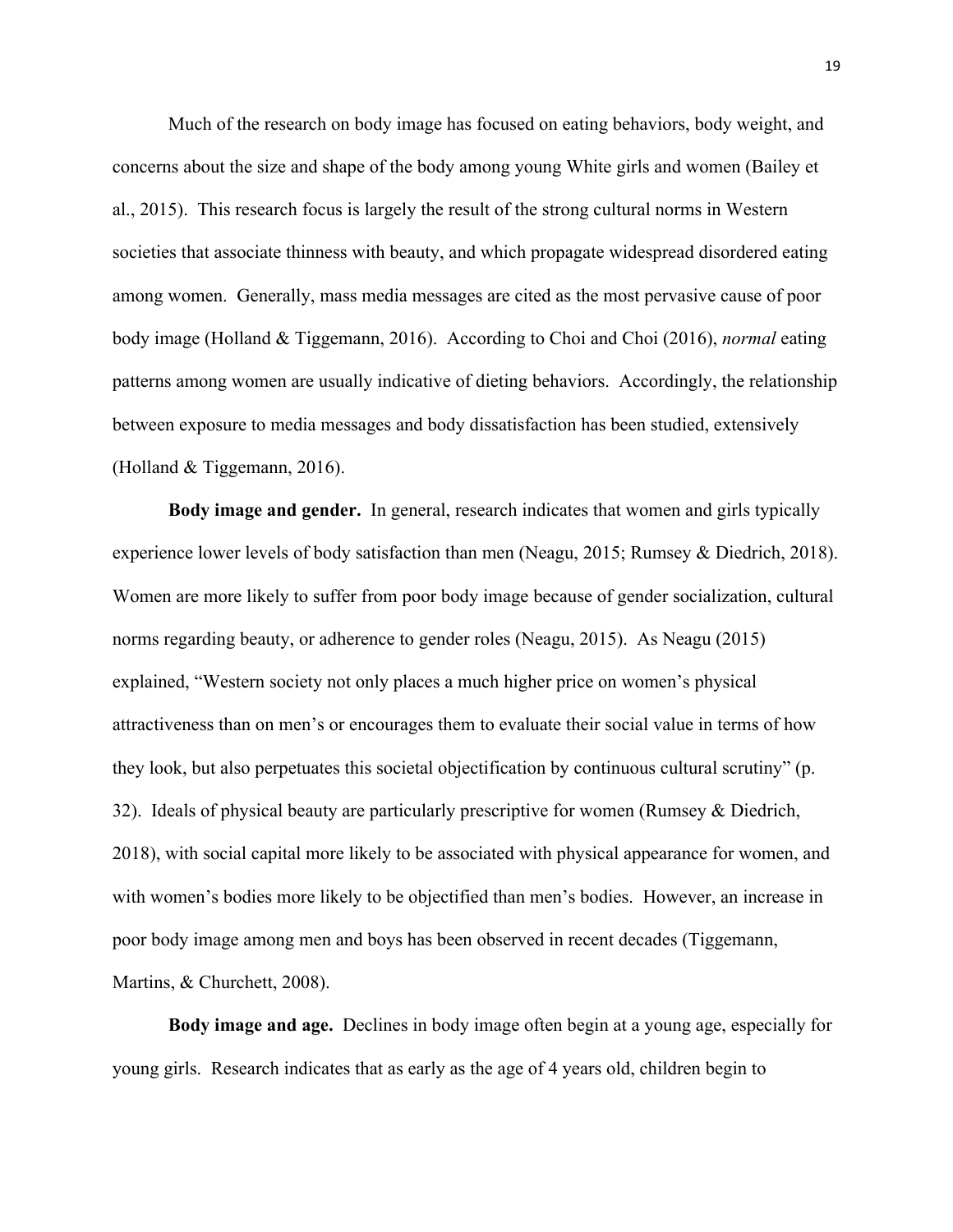demonstrate weight discrimination in their preferences for slimmer friends (Neagu, 2015). Parents and media messages contribute to body image distortions among young children, and these distortions tend to become exacerbated as youth emerge into adolescence. Across the lifespan, low body image is more prominent among women; however, research indicates that body image tends to improve as women advance into their 70s (Grogan, 2012).

**Assessing body image**. Several tools have been developed to assess body image, including the Self Image Questionnaire for Young Adults (Petersen, Schulenberg, Abramowitz, Offer, & Jarcho, 1984), the Body Parts Satisfaction Scale (Berscheid, Walster, & Bohrnstedt, 1973), the Physical Appearance State and Trait Anxiety Scale (Reed, Thompson, Brannick, & Sacco, 1991), the Body Image Automatic Thoughts Questionnaire (Cash, Lewis, & Keeton, 1987), and the Assessment of Body-Image Cognitive Distortions Scale (Jakatdar, Cash, & Engle, 2006). These instruments employ a number of strategies to assess body image, such as survey items that assess dissatisfaction with specific body parts or which use silhouettes to assess individuals' perceptions of their body size and shape (Neagu, 2015). It is important to note that because these scales are focused on body image, they tend to view the construct as pathological. The current research employed a positive psychology approach by examining perceptions of the body from the lens of body appreciation instead of poor body image.

#### **Correlations between Body Image and Academic Outcomes**

Body image appears to have in indirect relationship with academic outcomes (Paolini, 2016). As Elsherif and Abdelraof (2018) explained, body image can affect self-esteem, which can then affect academic success. For example, students with a poor body image are more likely to be disengaged from school than students who are satisfied with their bodies (Murphy, 2012). Research indicates that students with low body image can suffer from poor school performance,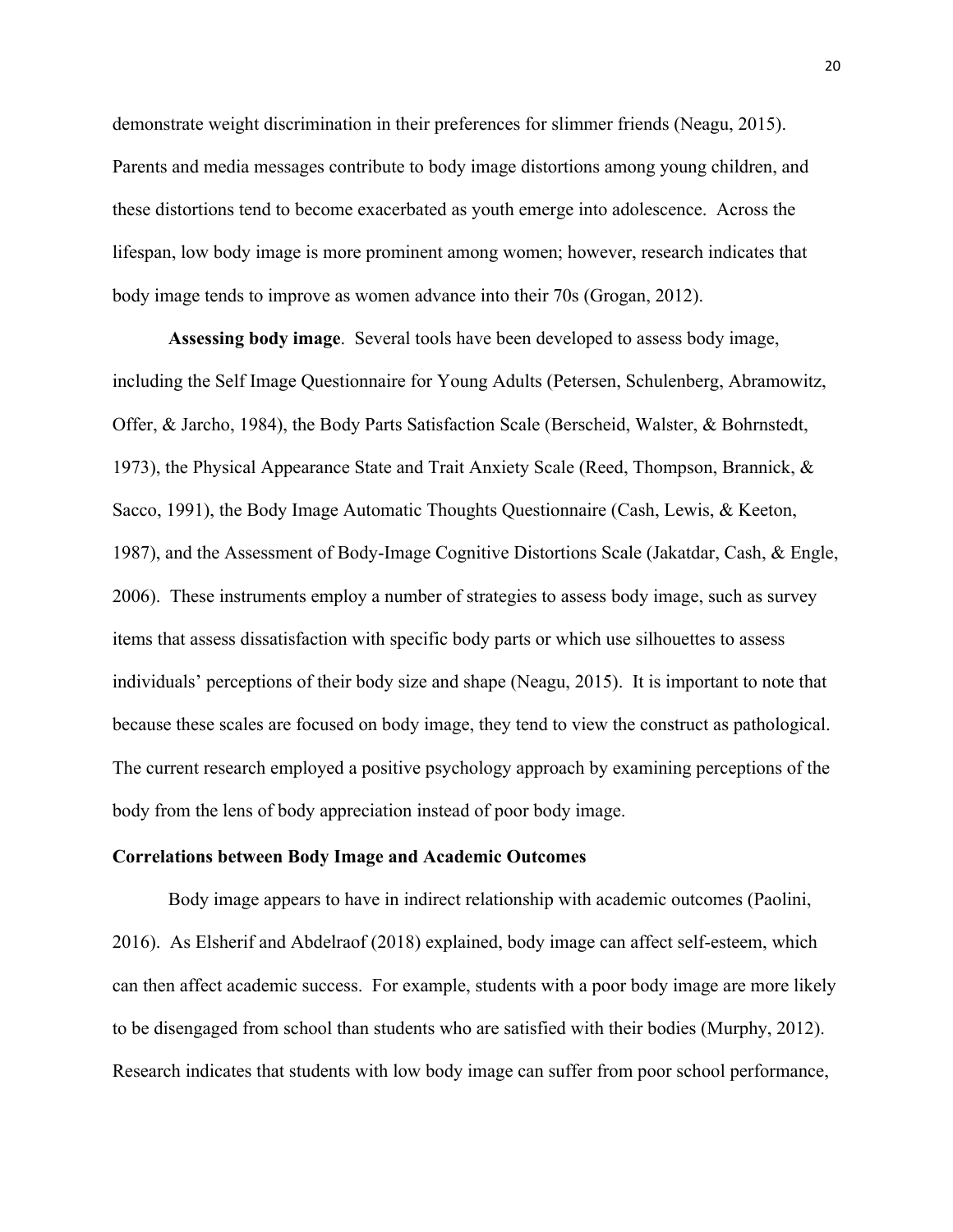low levels of self-worth, and overall dissatisfying school experiences (Paolini, 2016). Students who suffer from poor body image and eating disorders are more likely to have lower grades (Florin, Shults, & Stettler, 2011; Halliwell, Diedrichs, & Orbach, 2014; Yanover & Kevin, 2008). Body image may influence a number of academic domains, resulting in increased absenteeism (Elsherif & Abdelraof, 2018), and lower standardized test scores, grade point averages, and college completion rates (Murphy, 2012; Paolini, 2016; Tallat, Fatima, & Adiya, 2017). For example, regardless of their actual size, girls who believe they are overweight are likely to demonstrate lower levels of academic achievement (Florin et al., 2011).

Elsherif and Abdelraof (2018) studied the relationship between body image, self-esteem, and academic behaviors among nursing students. Participants included 200 first-year and 200 fourth-year students at Tanta University. Body image was assessed via the Body Shape Questionnaire (BSQ; Cooper, Taylor, Cooper, & Fairbum, 1987); self-esteem was assessed via the Rosenberg Self-Esteem Scale (RSE; Rosenberg, 1979); academic behaviors were assessed via the Measurement of Academic Behavior (MAB; Gupta, 2012). Analysis revealed a significant and negative relationship between poor body image and academic behaviors, in that academic behaviors dropped as students' body image decreased.

In similar study, Tallat, Fatima, Fiza, and Adiya (2017) examined the relationship between body image and academic outcomes among a sample of 160 undergraduate students. The researchers found that high-performing students (in terms of academic grades) were less likely to report distress related to their bodies, while low-performing students reported moderate to severe levels of distress regarding their physical appearances. While study results indicated body image concerns among most participating students, those with higher grades usually expressed fewer body image concerns.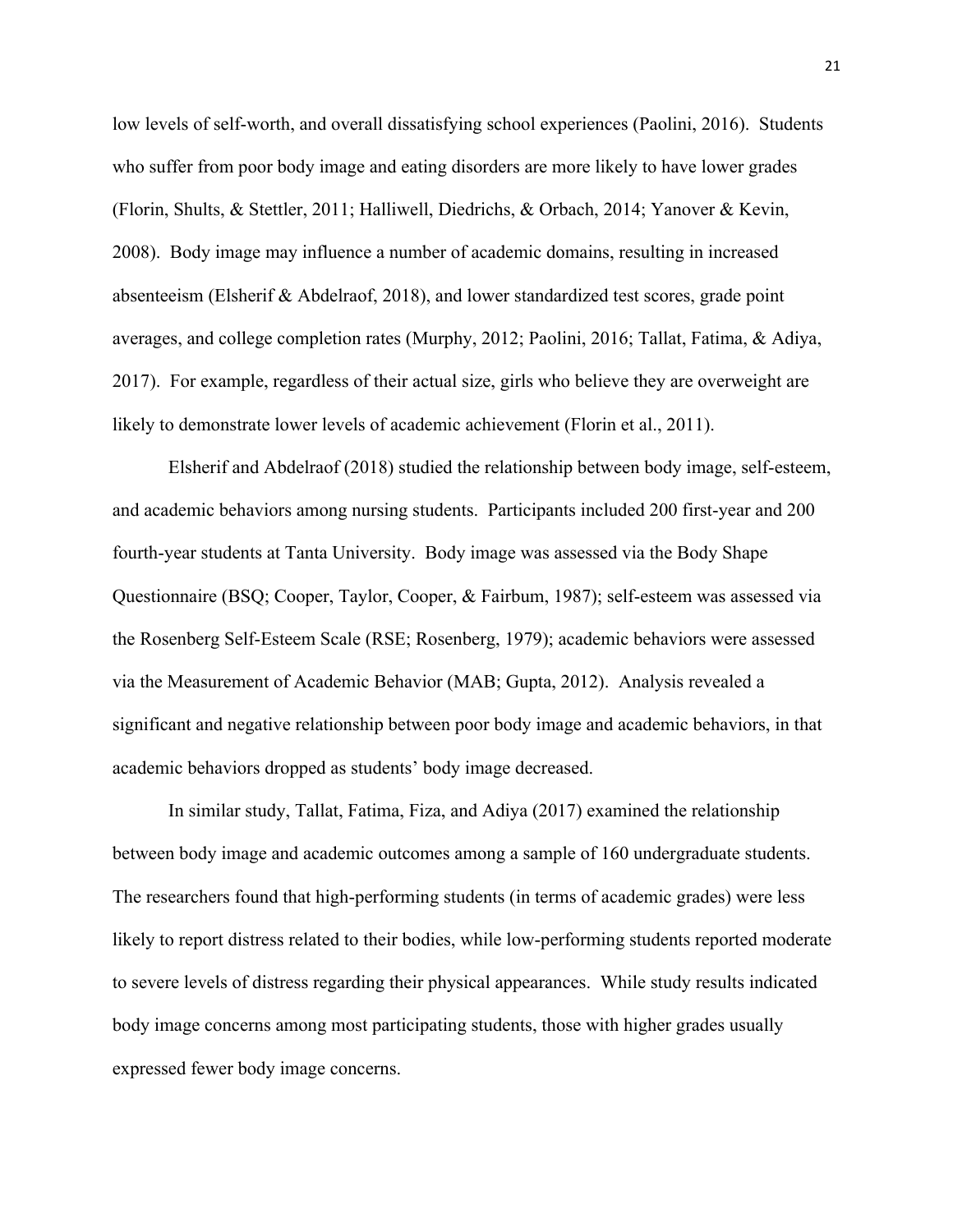#### **Improving Body Image**

Because of the many ways that poor body image can affect individuals, a number of body image interventions have been developed. Some of the more common types of intervention include cognitive behavioral therapy, exercise, self-esteem enhancement, psychoeducation, media literacy, and mindful self-care. Each of these intervention types are briefly discussed, as follows.

**Cognitive behavioral therapy.** The most common intervention aimed at improving body image is cognitive behavioral therapy (CBT). CBT works by helping individuals change the dysfunctional behaviors, thoughts, and feelings that result in poor body image (Alleva et al., 2015). Strategies employed in CBT include techniques aimed at creating cognitive and behavioral changes, through exposure, self-monitoring, and a variety of other change techniques (Alleva et al., 2015). Alleva et al.'s (2015) meta-analysis revealed CBT techniques that helped individuals restructure their cognitions and understand how cognitions that influenced body image were most effective for improving body image. Other effective strategies included reducing negative body language, guided imagery, and exposure exercises (Alleva et al., 2015).

**Exercise.** Exercise, or fitness training, aims to improve physical fitness through aerobic and anaerobic training (Alleva et al., 2015). It is thought that improvements to self-esteem via fitness interventions are the result of helping individuals shift their focus to body health and functionality while placing less emphasis on its appearance (Ginis & Bassett, 2011). Exercising for health and pleasure can help improve body image, especially when it is viewed as a natural, essential part of life (Frisen & Holmqvist, 2010). Indeed, exercise with the goal of improving health, rather than improving the appearance, may be protective and foster a healthy body image (Cook-Cottone, 2015).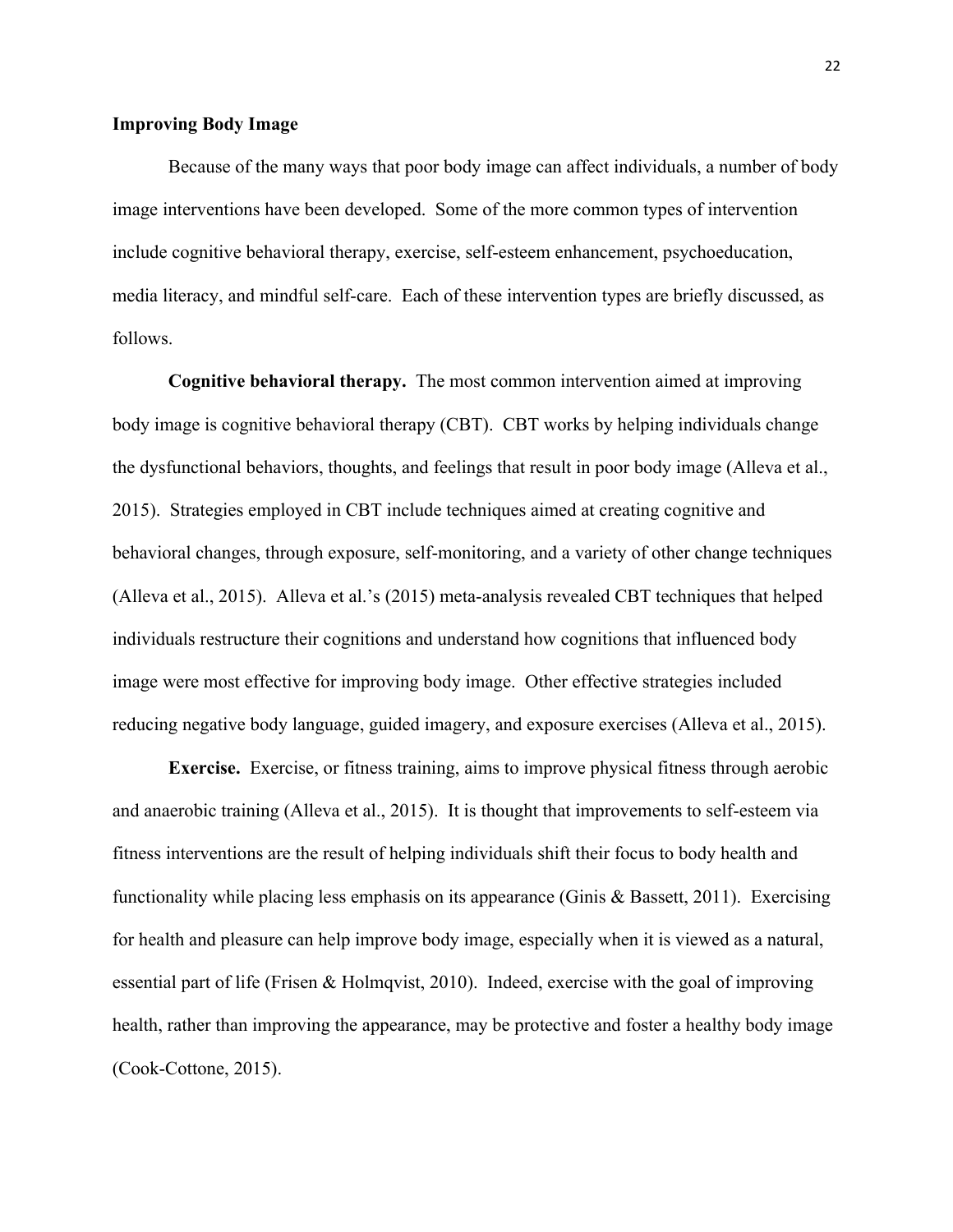**Self-esteem enhancement.** Because low self-esteem is predictive of poor body image (Shloim et al., 2013), interventions designed to increase overall self-esteem may also be useful for improving body image. Self-esteem interventions may help individuals identify and appreciate their differences, strengths, and talents, while helping them foster skills needed for healthy development (Alleva et al., 2015). Self-esteem, which was a key variable of the current investigation, is discussed in depth later in this chapter.

**Psychoeducation.** Psychoeducation may be another useful strategy for improving body image. Through psychoeducation, individuals learn about the causes and consequences of negative body image while learning the keys to developing a healthy lifestyle (Alleva et al., 2015). Often, psychoeducation interventions are combined with other interventions, such as exercise or self-esteem enhancements (Alleva et al., 2015).

**Media literacy.** Media literacy interventions may improve body image by helping individuals learn to critically examine media images and messages that can contribute to poor body image (McLean, Paxton, & Wertheim, 2016). When individuals possess the skills to critically evaluate mass media, messages about beauty ideals and unrealistic standards are discredited and have less influence on body image (McLean et al., 2016). Media literacy interventions may include education on the biased beauty ideals propagated by the media, as well as strategies to reduce overall media consumption (Alleva et al., 2015).

**Mindful self-care.** As explained by Cook-Cottone (2015), "Mindful self-care involves the cultivation of an individuals' external environment in a manner that promotes happiness and well-being" (p. 8). This strategy involves awareness of external, environmental factors that influence well-being, creating positive body relationships, and filtering information about the body (such as media images of unattainable ideals) in a way that is protective (Cook-Cottone,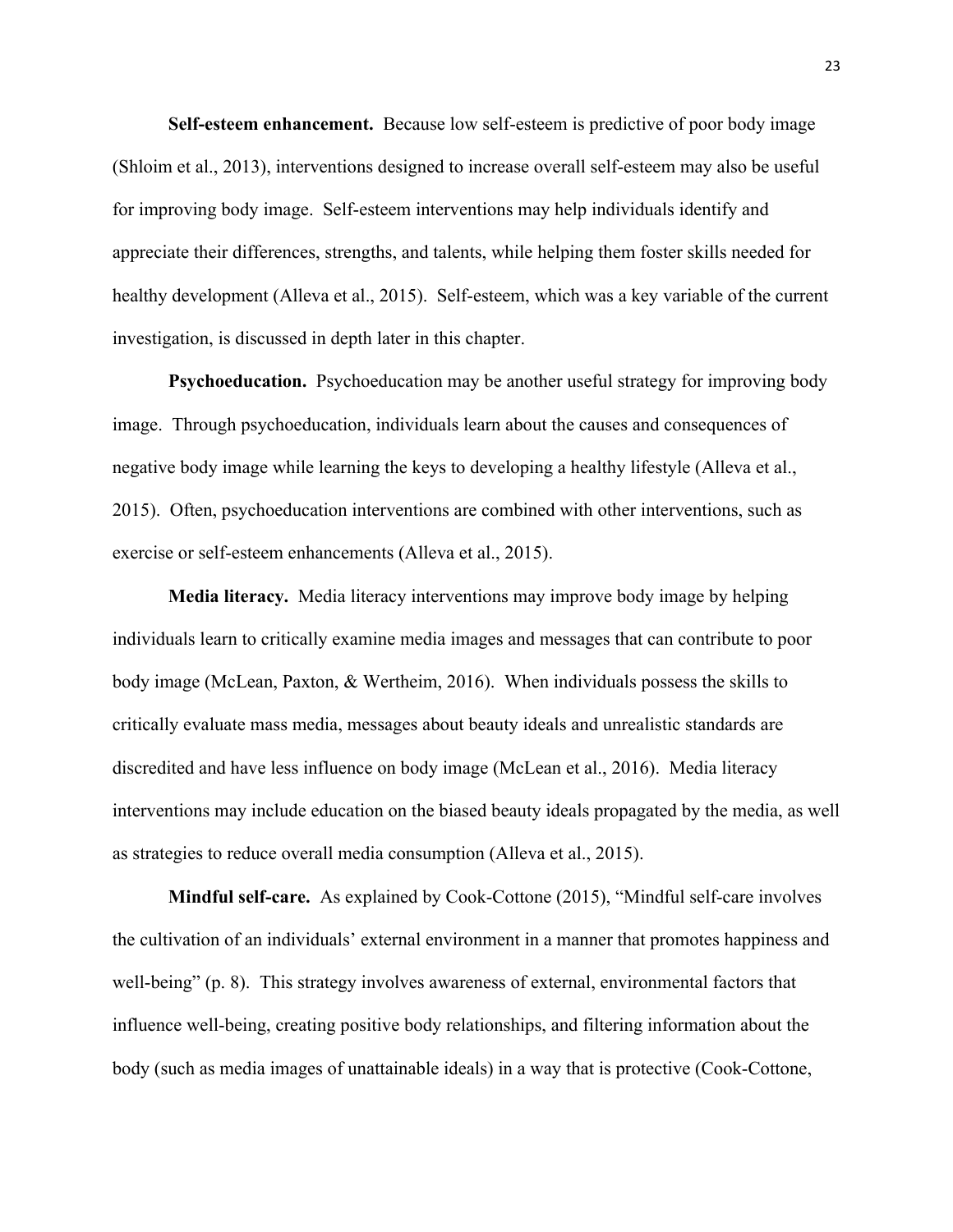2015). For example, individuals who engage in mindful self-care might intentionally seek out relationships with others who do not view idealized versions of the physical body as important and who were able to unconditionally accept their bodies and the bodies of others (Tylka, 2012).

## **Body Appreciation**

Consequent to the increased interest in positive psychology, recent scholars have examined the construct of body image through the positive psychology lens of *body appreciation* (Frisen & Holmqvist, 2010; Tylka, 2013; Tylka & Barcalow, 2015; Wood-Barcalow, Tylka, & Augustus-Horvath, 2010)*.* Body appreciation is the most comprehensive and studied construct of positive body image (Homan & Tylka, 2015). Body appreciation is defined as accepting one's body, treating it with respect, and holding favorable attitudes toward it while rejecting socially-constructed ideals of physical appearance as the only form of beauty (Tylka & Wood-Barcalow, 2015). Bailey et al. (2015) described positive body image as an "overall love and respect for the body" (p. 25); Piran (2015) conceptualized it as a state in which individuals feel at one with their bodies.

Importantly, positive body image entails more than just the absence of body dissatisfaction, and often encompasses optimism, a functional perception of the body, and broader ideals of beauty (Tiggemann & McCourt, 2013). Research indicates that body appreciation is positively associated with intuitive eating, better sexual function, and high selfesteem (Iannatuono & Tylka, 2012; Satinsky, Reece, Dennis, Sanders, & Bardzell, 2012; Tiggemann & McCourt, 2013). Individuals with greater body appreciation are also more likely to have higher levels of self-perceived health (Winter, O'Neill, & Omary, 2017).

As Bailey et al. (2015) explained, "Much of the theory, research, and practice in body image has focused largely on the improvement, prevention, and treatment of negative body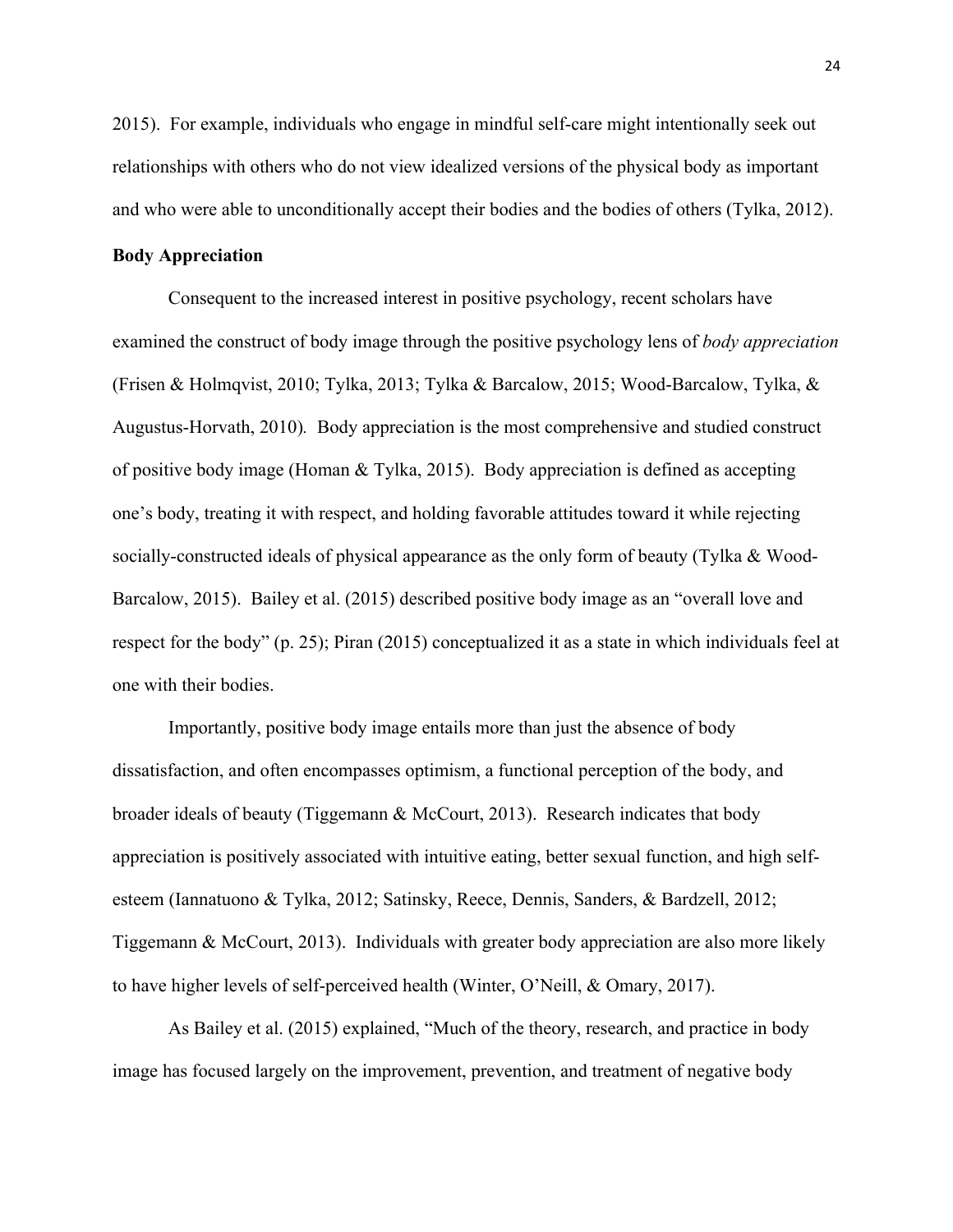image outcomes" (p. 24). However, the strong emphasis on negative body image has led to an inadequate understanding of how body image influences psychological health, well-being, or other life outcomes, such as academic success (Bailey et al., 2015). The emphasis on body image as a pathological construct has limited researchers' holistic understanding of body image and the most effective options for improving it (Tiggemann & McCourt, 2013). As Tylka and Wood-Barcalow (2015b) stated, "Focusing on alleviating symptoms of negative body image without considering how to promote positive body image has limited our field by proscribing a comprehensive understanding of body image" (p. 1). Because body appreciation describes more than just the lack of body dissatisfaction, and because it is positively associated with a number of indicators of well-being, understanding how to achieve and sustain body appreciation is important (Homan & Tylka, 2015). Research on body appreciation may help scholars identify positive solutions to pervasive problems, such as poor body image (Lambert et al., 2016).

As researchers increasingly recognize the multi-faceted nature of body image, more are shifting from the sole focus on poor body image to a more holistic examination of the construct, which includes positive body image (Andrew et al., 2016). Indeed, researchers are increasingly examining body image from a positive perspective, which "represents an important shift in the field from a primary focus on body image disturbances to a comprehensive exploration of the body image concept" (Halliwell, 2015, p. 3). Positive body image is very different from negative body image (Williams, Cash, & Santos, 2004), and may be defined as "holding love, confidence, respect, appreciation, and acceptance of one's physical appearance and abilities" (Andrew et al., 2016, p. 34). As Cook-Cottone (2015) explained, "It is believed and empirically supported that positive body image is distinct from body dissatisfaction and is uniquely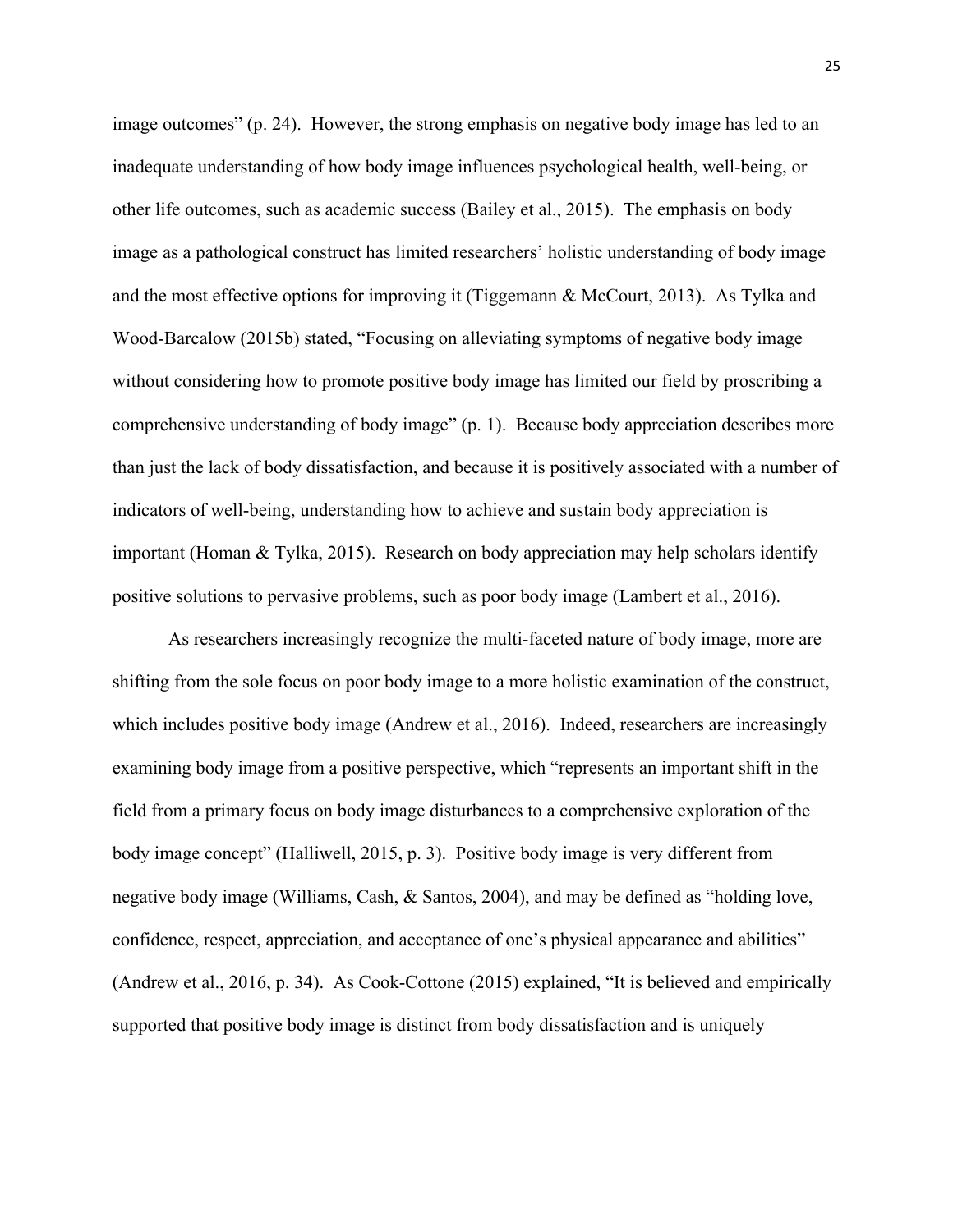associated with well-being" (p. 1). For example, body appreciation and poor body image are differentially related to depression (Stice, 2001).

Positive body image provides a schema whereby positive messages are internalized, and negative messages are quickly reframed or rejected entirely (Bailey et al., 2015). Research on positive body image emphasizes the ways psychological health and well-being may be promoted, rather than solely focusing on the elimination of distress associated with poor body image (Halliwell, 2015). To be clear, body appreciation is not the belief that one's body is perfect or attractive according to cultural ideals. People whose looks differ from cultural ideals of beauty, who are overweight, or who are physically disabled can still possess body appreciation (Tylka & Wood-Barkalow, 2015b). As Halliwell (2015) explained, "Positive body image involves accepting and appreciating the body as it is, even though there may be aspects of appearance that an individual would like to change" (p. 6).

An individual may demonstrate strong body appreciation, but still be dissatisfied with some aspects of their physical appearance (Halliwell, 2015). The distinguishing factor is that those who experience body appreciation do not dwell on their self-perceived imperfections, nor do they let those aspects of their physical appearance have negative effects on other life domains. Accordingly, body appreciation is associated with favorable evaluations of appearance, high levels of body esteem, and low levels of body surveillance, body dissatisfaction, and body shame (Halliwell, 2015).

Positive body image, or body appreciation, is not necessarily a constant mental state. Rather, it is likely to fluctuate from negative to positive, according to a number of factors. As Homan and Tylka (2015) explained, body appreciation "does not simply represent the 'healthy end' of a continuum with body dissatisfaction anchoring the 'unhealthy' end, but instead, has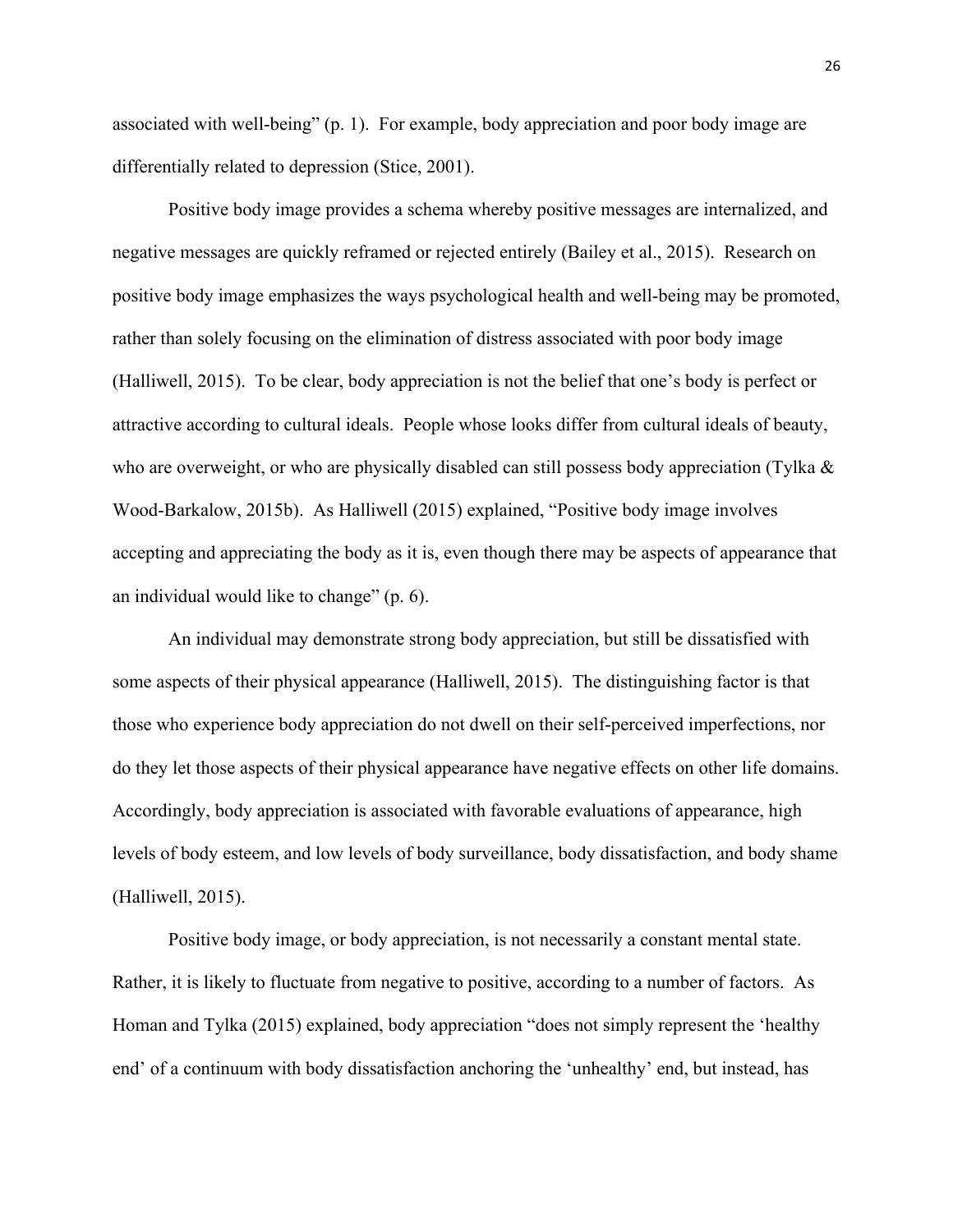been shown to be uniquely related to various indicators of well-being" (p. 1). It is also possible for individuals to simultaneously possess aspects of positive and negative body image. As Rumsey and Diedrichs (2018) explained, an individual might experience dissatisfaction with one part of their body, but still possess an overall respect and appreciation for their bodies. In this way, body appreciation can be examined as an indicator of adjustment. One person with physical deformities may experience overall body appreciation, while another with a minor, imperceptible flaw, may lack body appreciation (Rumsey & Diedrichs, 2018).

Body appreciation is also likely to vary based on a number of other variables. For example, the relationship between body appreciation and body dissatisfaction tends to vary with age (Tiggemann & McCourt, 2013; Swami, Tran, Stieger, & Coracek, 2014). Tiggemann and McCourt (2013) found that the relationship between body dissatisfaction and body appreciation was weaker for older women than it was for younger women. The relationship between body appreciation and body dissatisfaction can also vary based on the activities with which an individual is involved. For example, Swami and Harris (2012) found that contemporary dancers had higher levels of body appreciation, as well as greater body dissatisfaction related to body weight. This is likely because dance requires body mastery and awareness (which may facilitate body appreciation) but places a strong emphasis on low body weight (which may facilitate body dissatisfaction related to body weight).

Researchers have identified four qualities of positive body image, including (a) holding a favorable opinion of the body, (b) body acceptance, (c) engaging in healthy behaviors, and (d) rejecting unrealistic body ideals (Avalos, Tylka, & Wood-Barcalow, 2005). Similarly, a qualitative investigation by Wood-Barcalow, Tylka, and Augustus-Horvath (2010) revealed the following characteristics of positive body image: appreciation, unconditional acceptance of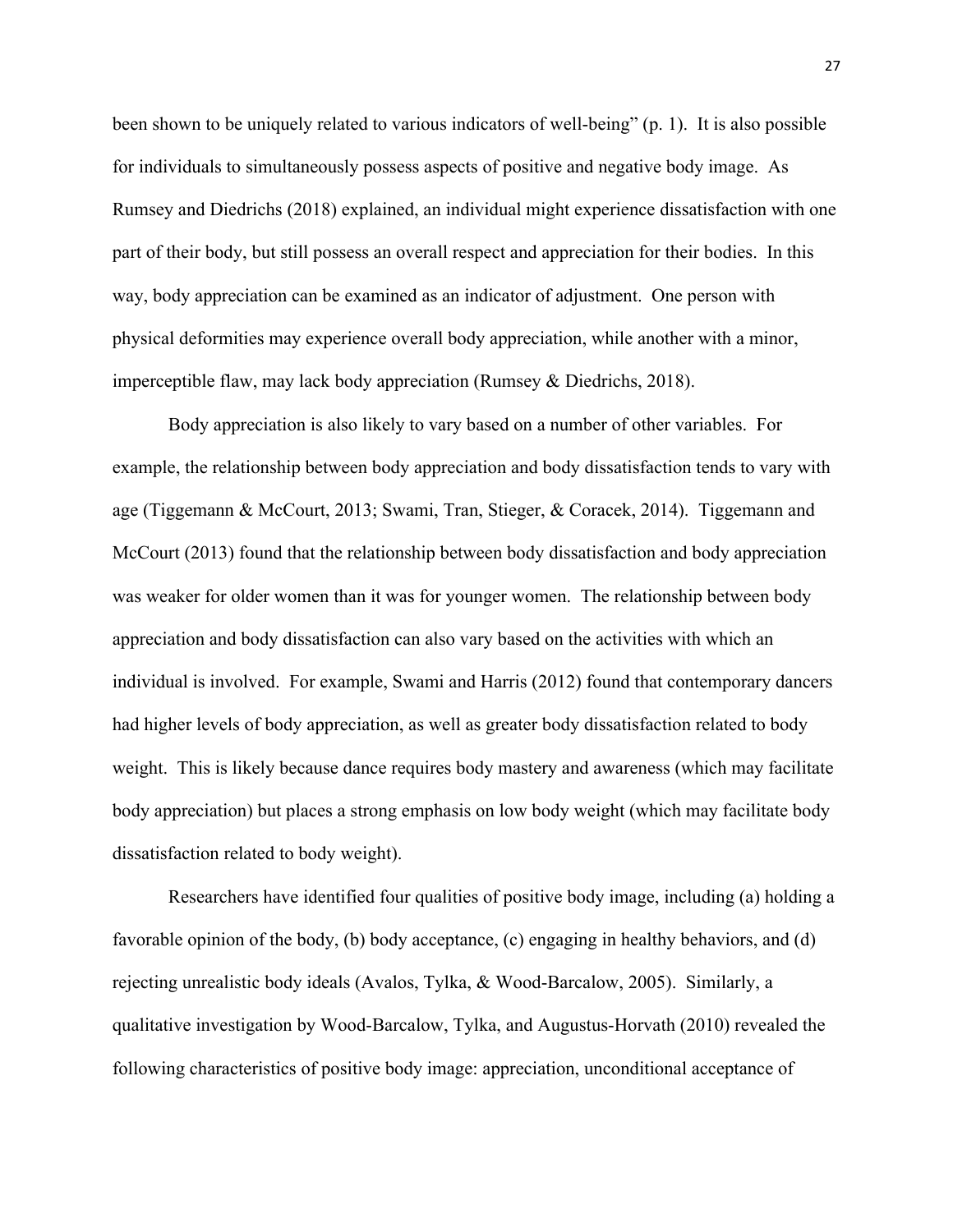others, body acceptance, spirituality, seeking out those who are accepting of themselves, healthy behaviors, information-filtering, positive demeanor, and broader conceptualizations of beauty.

Tylka's (2011) metaanalysis revealed two main types of characteristics associated with positive body image, including body appreciation and body acceptance. The researcher also found that a number of attitudes and behaviors help to foster positive body image, including media literacy skills, rejecting narrow conceptualizations of beauty, perceiving acceptance from others, seeking out others with positive body image, and spirituality or religiosity. Tylka's analysis also suggested that two characteristics (inner positivity and engaging in healthy behaviors) were the result of positive body image, rather than qualities that created it.

Body appreciation has been linked to many positive psychological outcomes, including improved well-being, self-esteem, life satisfaction, and optimism (Dalley & Vidal, 2013; Tylka & Kroon van Diest, 2013). Body appreciation may also foster healthy sexual function (Satinsky, Reece, Dennis, Sanders, & Bardzell, 2012), preventive behaviors (Gillen, 2015), and intuitive eating (Iannantuano & Tylka, 2012; Oh, Wiseman, Hendrickson, Phillips, & Hayden, 2012). As Halliwell (2015) explained, additional studies are needed to better understand positive body image, especially its predictors and consequences. The current research answered this call.

## **Assessing Body Appreciation**

While positive body image has been qualitatively examined by some researchers (Bailey, Gammage, van Ingen, & Ditor, 2015; Holmqvist & Frisen, 2012; McHugh, Coppola, & Sabiston, 2014), it is increasingly operationalized as *body appreciation* using Tylka and Wood-Barcalow's (2015) Body Appreciation Scale (BAS). The BAS is used to assess individuals' positive opinions of their bodies, acceptance of it, and care for it "in a style of cognitive processing that protects against potentially harmful body-image related messages" (Andrew et al., 2016, p. 34).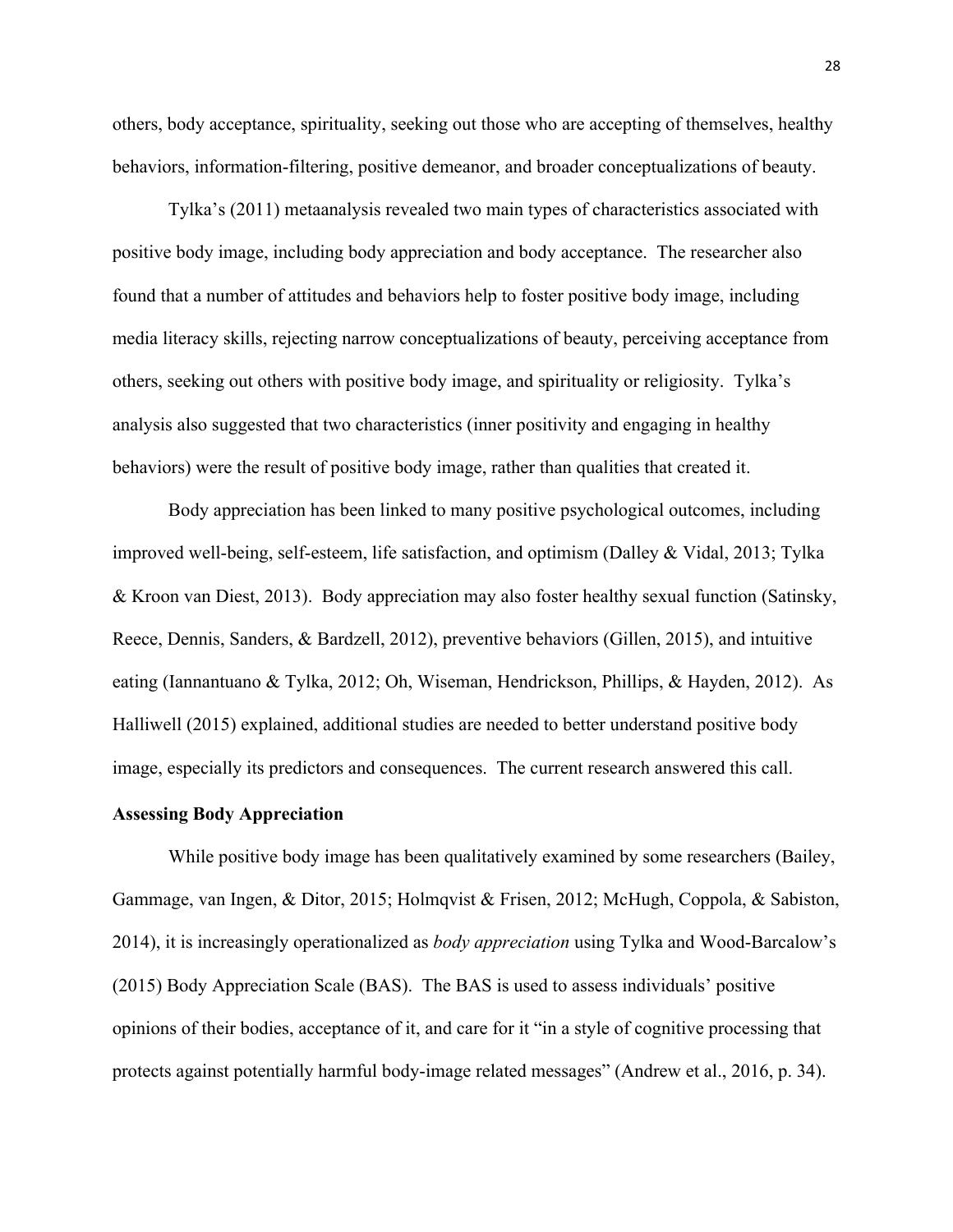As Halliwell (2015) pointed out, the BAS is "nonspecific in its reference to the body and allows participants to decide whether they respond to these items in relation to the body's appearance, function, or health" (p. 7). The BAS has been validated across a number of cultures, and research indicates it provides a unidimensional structure (Avalos et al., 2005; Halliwell 2015; Lobera & Rios, 2011). This instrument is valid for both men and women and can be used to conduct gender comparisons of body appreciation outcomes (Halliwell, 2015). Because of its extensive use and strong validity, the BAS was chosen to assess body appreciation in the current investigation.

## **Self-Esteem**

Self-esteem describes one's subjective judgments of competency related to his or her self-worth (Ahmed, Hossain, & Rana, 2018). According to Martin-Albo, Nunez, Navarro, and Grijalvo (2007), self-esteem is an evaluative component of self-concept that involves selfappraisal based on feedback from others, as well as from information gathered during social interactions. Musitu, Roman, and Garcia (1988) defined self-esteem as an evaluative construct based on cognitions and behaviors, and which influence individuals' sense of personal satisfaction. Self-esteem is comprised of "a set of attitudes and beliefs through which we positively or negatively evaluate ourselves" (Ahmed et al., 2018, p. 2). The examination of selfesteem has been fundamental to advancing the field of psychology because it is so strongly associated with psychological well-being (Martin-Albo et al., 2007).

**Self-esteem and body image.** Self-esteem may be significantly related to body image. For example, research indicates that self-esteem is a strong mediator in the relationship between poor body image and psychological well-being (Duchesne et al., 2016; Koronczai et al., 2013). Poor body image can negatively affect self-esteem (Choi & Choi, 2016) and predispose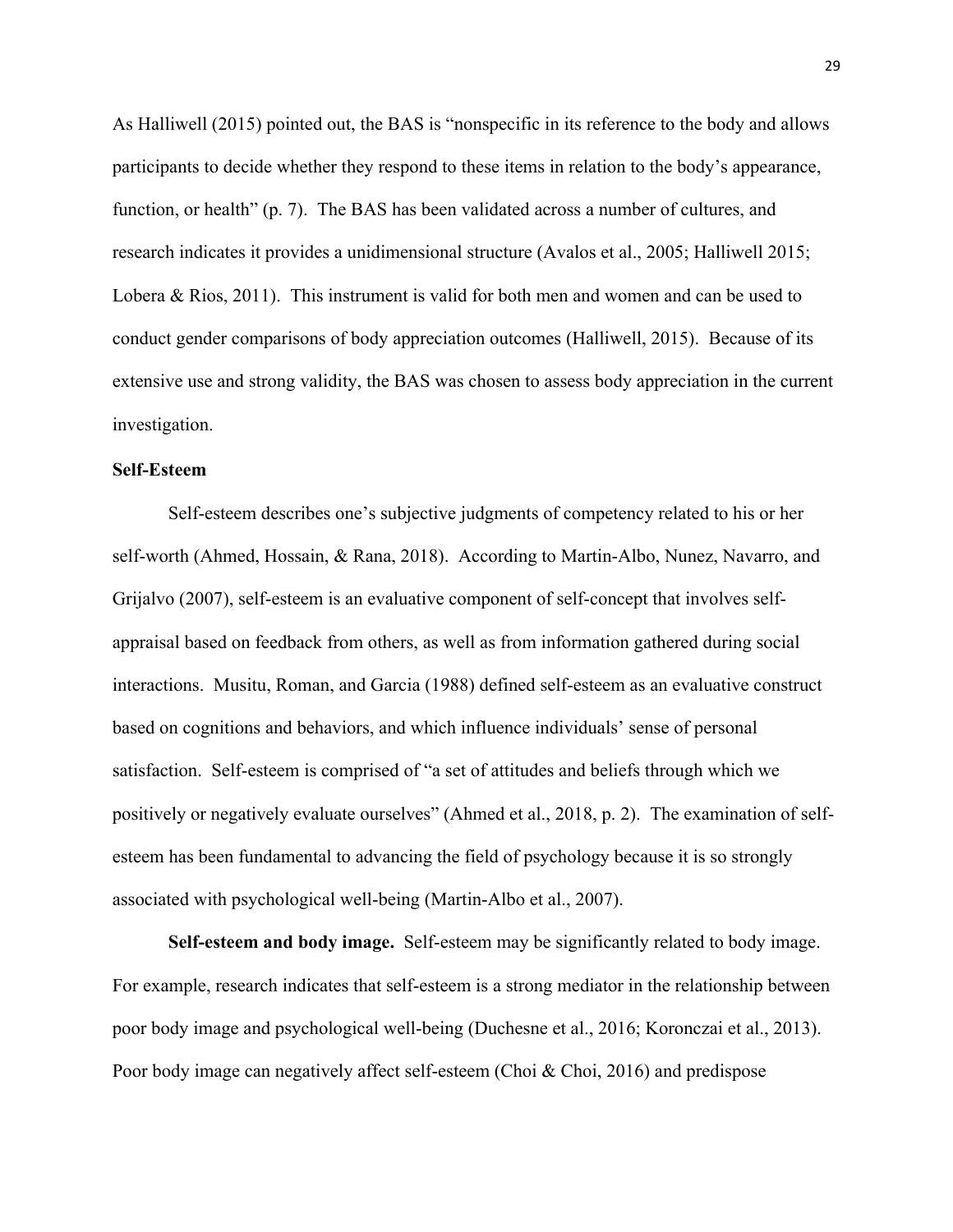individuals to eating disorders (Elsherif & Abdelraof, 2018). Clay, Vignoles, and Dittmar (2005) found that exposure to media ideals of beauty had a negative influence of body image among a sample of adolescent girls from the U.K.; in turn, the negative effect on body image resulted in reductions to self-esteem. As Clay et al. explained, "perceptions of appearance and self-worth are inextricably linked" (p. 452), and the strength of that relationship seems to be the greatest among adolescent girls. It appears that when beauty ideals are internalized, they can create reductions in self-esteem via drops in body satisfaction (Clay et al., 2005).

## **Correlations between Self-Esteem and Academic Outcomes**

The topic of self-esteem has received increasing attention by academic scholars (Ahmed et al., 2018). Academic self-esteem is defined as individuals' appraisals of their abilities to excel academically and overcome academic challenges (Olanrewaju & Joseph, 2014). Research indicates that self-esteem has a strong, positive correlation with academic achievement (Booth & Gerard, 2011).

Although studies indicate that high self-esteem is associated with academic success, findings regarding the direction of the influence are inconsistent (Booth & Gerard, 2011). Further, research suggests that the relationship between academic outcomes and self-esteem may vary according to students' characteristics. For example, Alves-Martin et al. (2002) examined the bi-directional relationship between academic outcomes and self-esteem and found that a significant positive relationship existed for students in seventh grade, but not for those in ninth grade. In a study of German middle school students, Trautwein et al. (2006) were unable to detect any reciprocal relationships between self-esteem and academic achievement. Tashakkori's (1993) study on African American and Caucasian adolescent students in the southern United States revealed that academic self-efficacy was not a strong predictor of self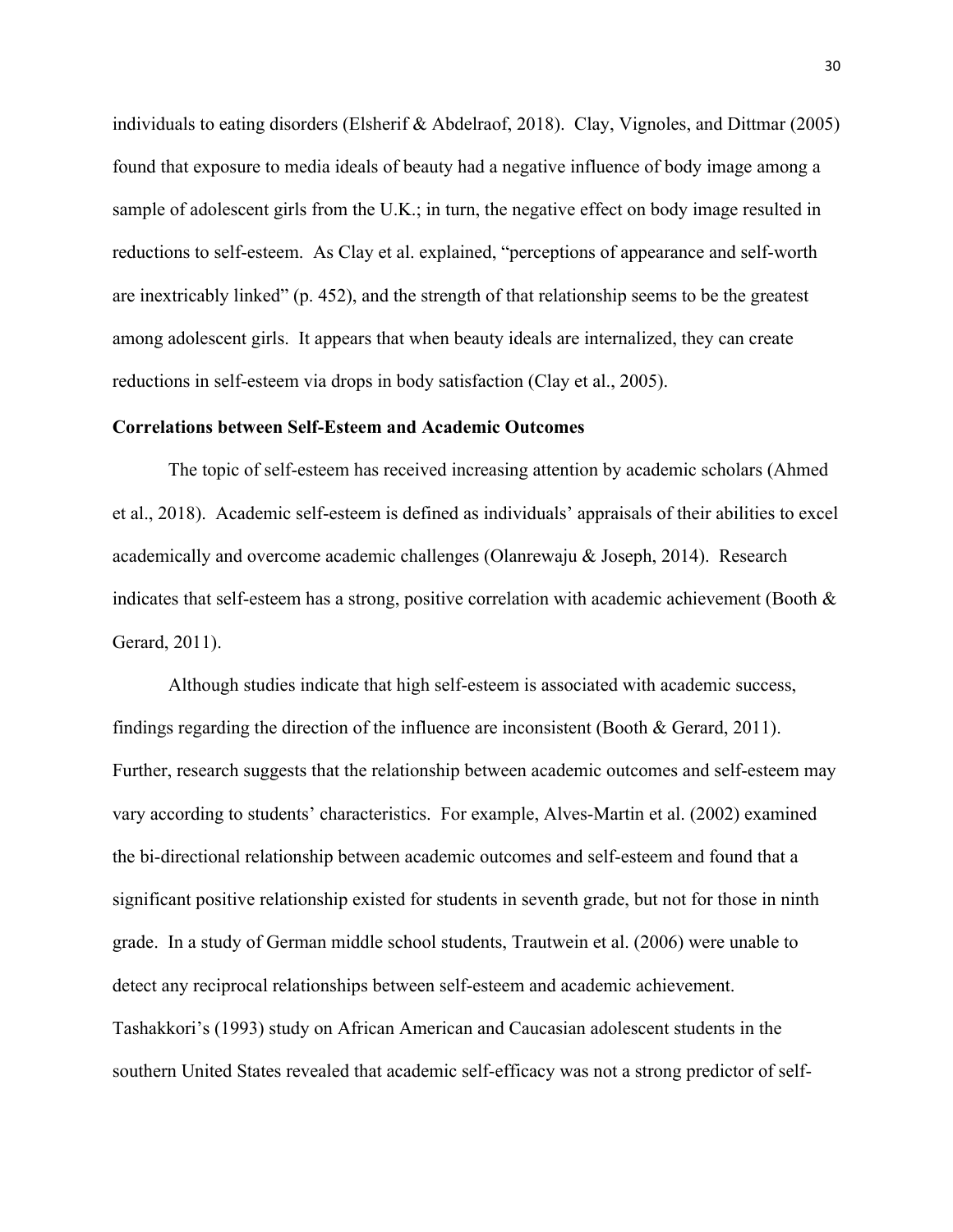esteem. Similarly, Ross and Broh's study (2000), which culled data from the National Educational Longitudinal Study, revealed that students' sense of personal control affected academic outcomes, but self-esteem did not. As Booth and Gerard (2011) explained, "While self-efficacy and self-esteem are often found to be related, the increasing evidence revealing the positive effect from student self-efficacy for academic success does not likewise demonstrate positive influence from self-esteem on school achievement" (p. 3). That is, it may be that selfefficacy fosters improvements in academic outcomes, while the effect of positive self-esteem on success is less apparent.

Booth and Gerard (2011) examined the relationship between self-esteem and academic achievement among U.S. and British adolescents using interviews and survey data. The Rosenberg Self-Esteem Scale (Rosenberg, 1989) was used, along with interviews based on the Simmons and Rosenberg Self-Image Scale (Simmons, Rosenberg, & Rosenberg, 1973). Academic achievement was assessed using two standardized tests: The Ohio Proficiency Test (for the U.S. sample), and Key Stage 2 tests (for the British sample). Analysis revealed that although differences existed between the U.S. and British samples, the relationship between selfesteem and math achievement was robust.

Aryana (2010) investigated the relationship between self-esteem and academic achievement among a sample of pre-university students in Qaemshahr. Self-esteem was assessed via Coopersmith's (1967) self-esteem questionnaire; academic achievement was assessed using students' academic scores for current and previous school semesters. The researcher conducted Pearson correlations to examine the statistical significance of the relationship between self-esteem and academic achievement. Analysis revealed that self-esteem was significantly and positively associated with academic achievement.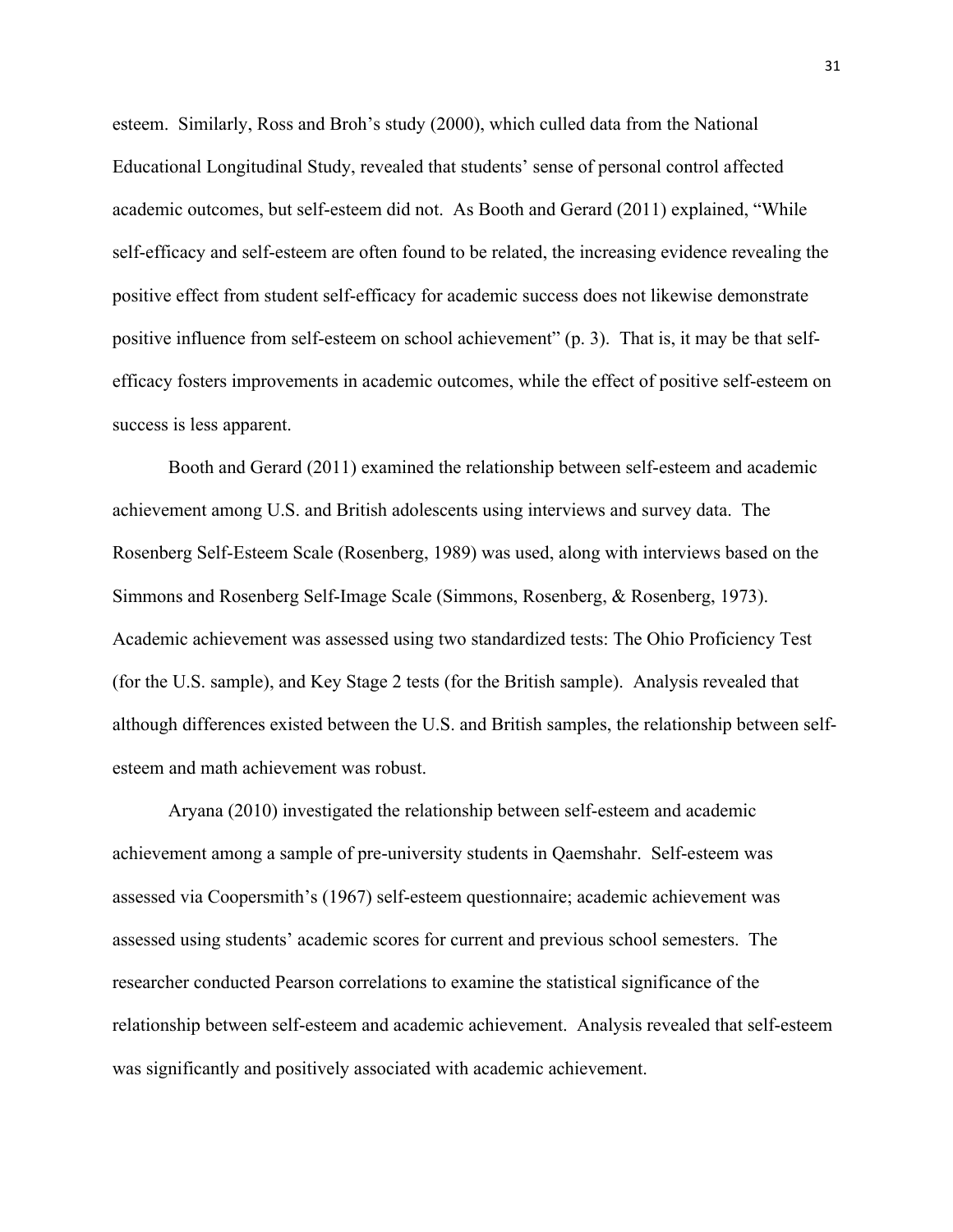Elsherif and Abdelraof's (2018) investigation on the relationship between body image, self-esteem, and academic behaviors among nursing students revealed a significant, positive relationship between self-esteem and academic behaviors. That is, higher levels of self-esteem were associated with more positive academic behaviors. Similar results were reported by Rosli et al. (2012), who found that self-esteem was significantly and positively associated with students' grade point average.

Arshad, Zaidi, and Mahmood (2015) examined the relationship between self-esteem and academic performance among 120 university students in Pakistan. Self-esteem was assessed using the Rosenberg Self-Esteem Scale (Rosenberg, 1965). Pearson's correlations were performed to explore the relationship between self-esteem and academic performance. Results indicated a strong, positive correlation between self-esteem and academic performance.

Gaspard, Burnett, and Gaspard (2011) conducted an investigation to examine the ways self-esteem affected the academic achievement of freshmen university students in Louisiana. Self-esteem was assessed using Coopersmith's (1987) self-esteem inventory, and academic success was assessed using student grade point average data. Results revealed a significant positive relationship between self-esteem and academic outcomes, which were moderated by involvement in athletics or student organizations.

#### **Assessing Self-Esteem**

The Rosenberg Self-Esteem Scale (RSES; Rosenberg, 1989) is one of the most widelyused instruments used to assess self-esteem (Martin-Albo et al., 2007). Researchers use the RSES to understand individuals' global positive or negative attitudes toward themselves. This instrument is unidimensional and uses five positively-worded and five negatively-worded items to assess self-esteem. The RSES has been translated and validated among a variety of samples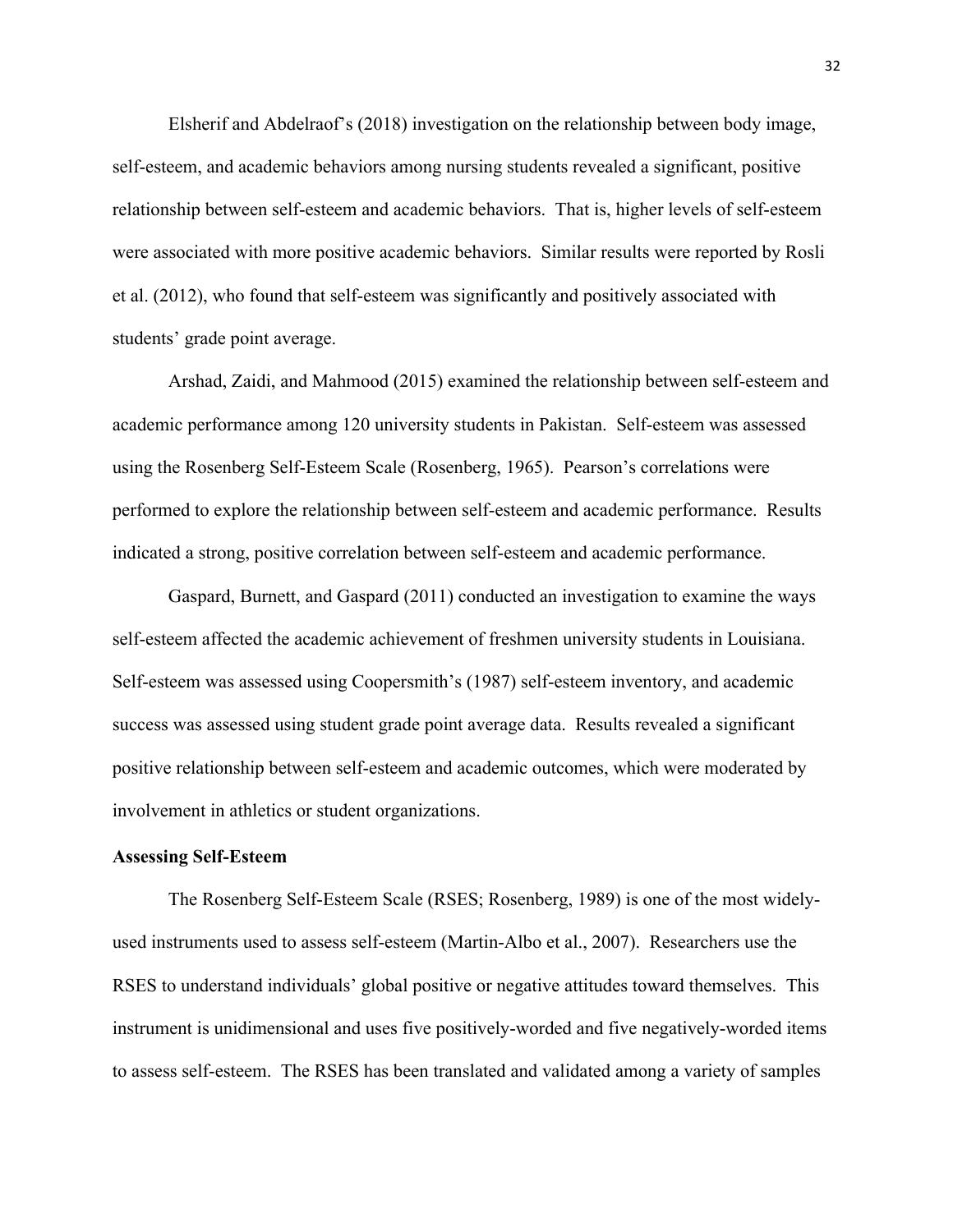around the world (Martin-Albo et al., 2007). In addition, the instrument has been used to examine self-esteem in a vast number of contexts. For example, many body image researchers have used the RSES to explore self-esteem in relation to various aspects of body image (Diedrichs et al., 2015; Durso, Latner, & Ciao, 2016; Sobanko, Dai, Gelfand, Sarwer, & Percec, 2018; Van de Grift, Cohen-Kettenis, de Vries, & Kreukels, 2018). The RSES has also been extensively used by academic researchers (Tangney, Boone, & Baumeister, 2018; Weisskirch, 2016; Zhang et al., 2018). Because of its extensive use, robustness, and suitability to body image and academic research, the RSES was selected for the current investigation.

## **Positive Psychology**

At the turn of the millennium, positive psychology emerged in response to the consistent, negative orientation of psychological research and practice, which was persistently focused on disease and dysfunction (Lambert, D'Cruz, Schlatter, & Barron, 2016). At this time, Martin Seligman became president of the American Psychological Association; Seligman emphasized the imbalance in the field of psychology and called for more research on interventions that fostered well-being, rather than those that simply helped researchers better understand disease and dysfunction (Shankland & Rosset, 2016). Traditionally, the concept of well-being in the field of psychology has been defined as the absence of depressive states (Lambert et al., 2016), rather than the presence of positive states, such as happiness or joy. As Lambert et al. (2016) explained, the field of positive psychology advocates for "a return to its original aims, that of studying human excellence and promoting an empirical approach to wellbeing, health, and optimal functioning as a source of inquiry" (p. 43). Linley and Joseph (2004) described positive psychology as a branch of psychology that examined the "brighter side of human nature" (p. 4).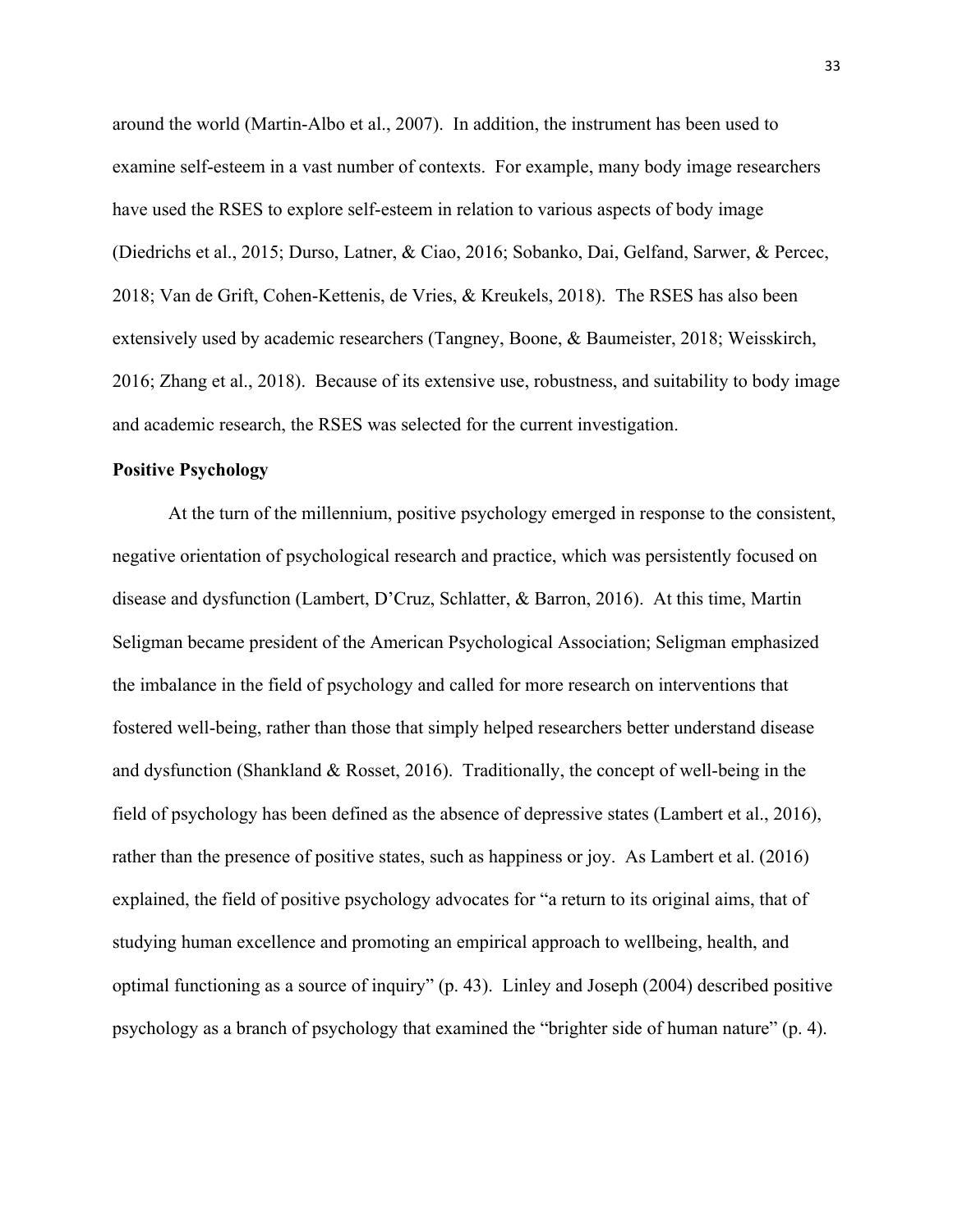Seligman (2000), who is often credited as the founding father of positive psychology, felt that psychologists needed to shift their focus away from disease and disorder, and toward an understanding of the factors that foster well-being. He believed that social and behavioral scientists should be able to explain the factors empirically known to lead to the *good life.* Within the field of psychology, Seligman believed that professionals should be able to document the aspects of life that contribute to joy, flourishing, satisfaction, and civic engagement; however, as he explained, "psychologists have scant knowledge of what makes life worth living. They have come to understand quite a bit about how people survive and endure under conditions of adversity," yet they "know very little about how normal people flourish under more benign conditions" (p. 5).

Accordingly, Seligman (2000) conceptualized the field of positive psychology as one that values subjective experiences that contribute to well-being, satisfaction, hope, optimism, contentment, and happiness. Among individuals, positive psychology emphasizes individual traits such as courage, interpersonal communication skills, capacity for love, forgiveness, wisdom, perseverance, and spirituality. Among groups, positive psychology emphasizes aspects such as altruism, work ethic, citizenship, and tolerance. A strong argument made by positive psychologists is that the field has increasingly focused on mental illness and disorders, which has contributed to a distorted understanding of what normal and healthy human experience should look like (Seligman, 2000). As Seligman explained: "If psychologists wish to improve the human condition, it is not enough to help those who suffer. The majority of 'normal' people also need examples and advice to reach a richer and more fulfilling experience" (p. 10).

**Body image from a lens of positive psychology.** Historically, body image researchers have focused predominantly on the negative effects of poor body image (Tylka & Wood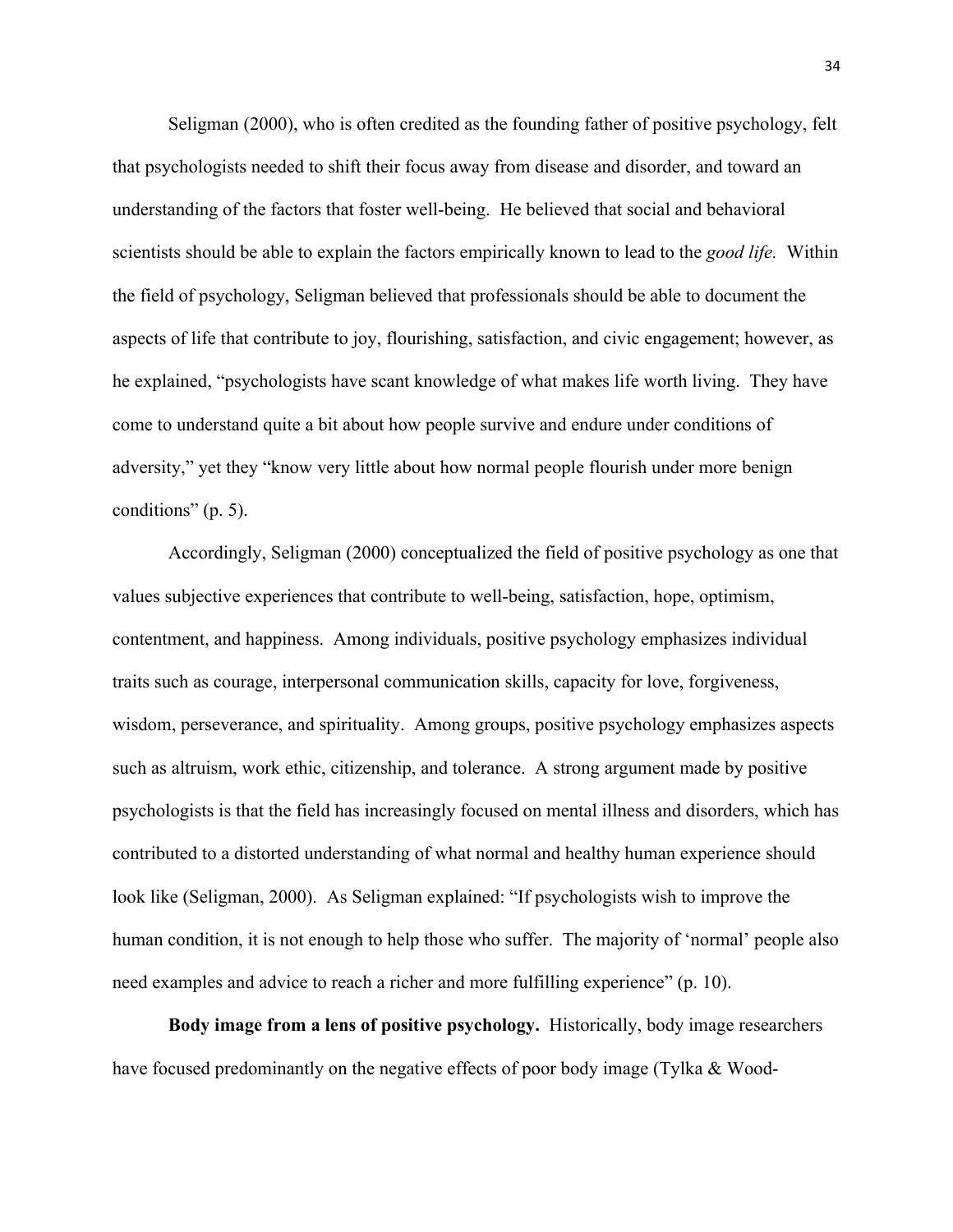Barcalow, 2015). However, as the field of positive psychology has emerged and expanded in recent years, more psychology researchers are recognizing the value of exploring psychological topics from a positive perspective. The interest in positive psychology has increased in response to the pervasive orientation of mainstream psychology, which emphasizes dysfunction and distress (Lambert, D'Cruz, Schlatter, & Barron, 2016). In contrast, positive psychology is an approach to psychological research and interventions that focus on factors that contribute to well-being and equip individuals with the skills needed to overcome challenges and pursue opportunities (Lambert et al., 2016).

**Positive psychology in education.** The outgrowth of the field of positive psychology has led to the development of models and interventions aimed at fostering well-being among students (Shankland & Rosset, 2016). Studies on the effects of positive psychology interventions for individual students and entire schools indicate that they may be effective in improving student outcomes and well-being, teacher well-being, and school climate (Green et al., 2012; Marques et al., 2011; Shoshani & Steinmetz, 2014). Fredrickson's (2001) Broaden and Build Theory of Positive Emotions provides a useful lens for examining how positive emotions can contribute to improved academic performance. According to the theory, "positive emotions broaden the scope of attention, thoughts, and actions, which helps develop greater creativity, although attention focusing is also important in order to foster academic performance" (Shankland & Rosset, 2016). Through creative problem-solving, individuals can develop the skills required to better manage and respond to stress, which contributes to improvements in overall well-being (Fredrickson, 2001). Some of the different types of positive psychology interventions that have proven successful in academic settings include mindfulness, gratitude, and the development of positive, healthy relationships (Shankland & Rosset, 2016).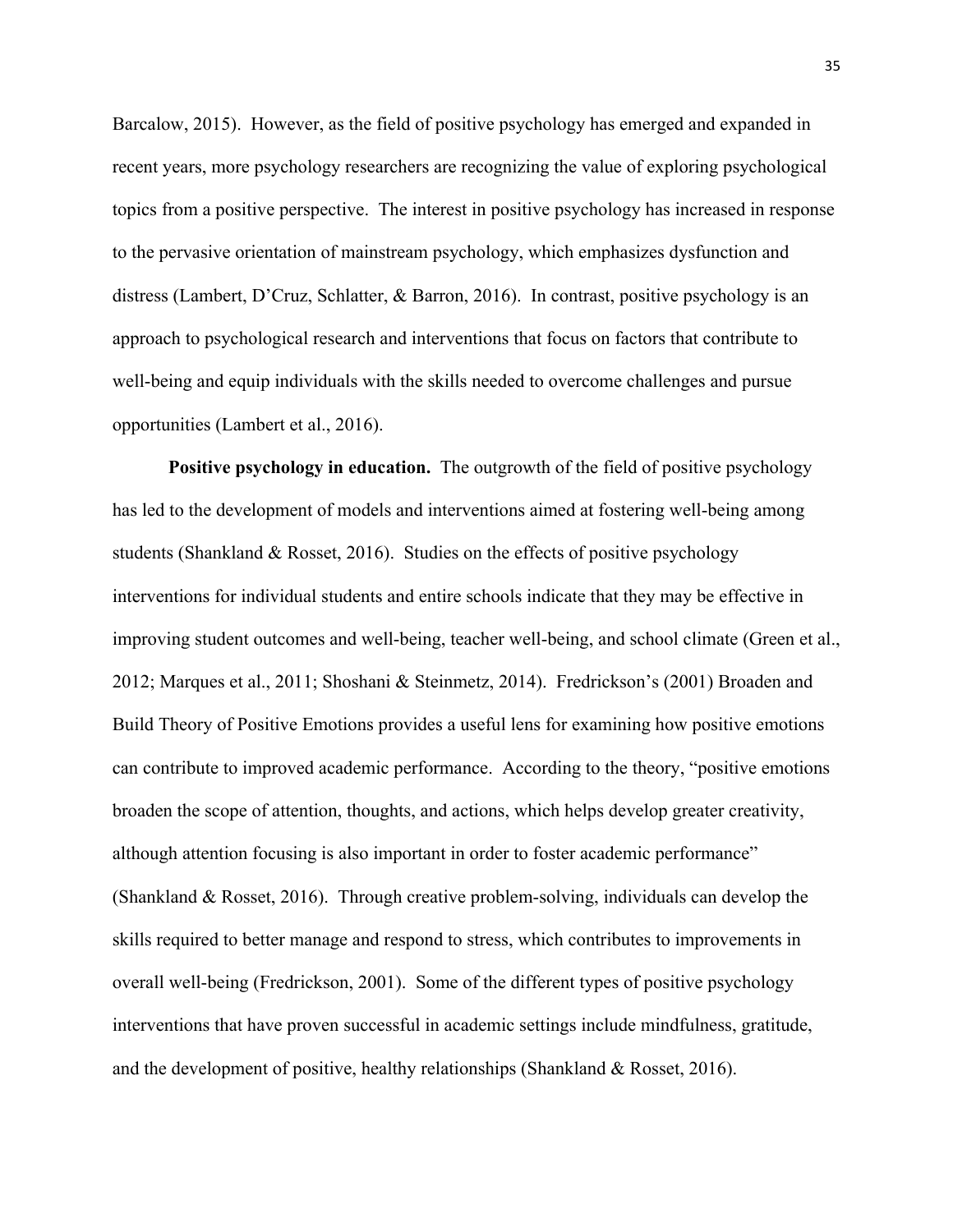**Positive psychology interventions.** With the burgeoning of positive psychology has been the outgrowth of positive psychology interventions. According to Sin and Lyubomirsky (2009), the central characteristic of positive psychology interventions is that they aim to cultivate positive feelings, behaviors, or emotions. Positive psychology interventions, thus, are those aimed at the cultivation of positive feelings and behaviors (Shankland & Rosset, 2016). Seligman developed the first positive psychology interventions to reduce depressive states (Seligman, Rashid, & Parks, 2006). Today, researchers have used positive psychological interventions to address a number of psychological, physical, and mental ailments, such as schizophrenia (Meyer, Johnson, Parks, Iwanski, & Penn, 2012) and smoking cessation (Kahler et al., 2014). These interventions focus on increasing positive emotions and experiences while reducing negative ones (Lambert et al., 2016). An example of a positive psychology intervention is practicing gratitude and savoring experiences (Lambert & Pasha-Zaidi, 2014). Sin and Lyubomirsky's (2009) review of 51 positive psychology interventions revealed they may be used to significantly improve well-being and reduce symptoms of depression. In another analysis, Bolier et al. (2013) also found such interventions were effective for reducing depression, improving wellbeing, and that the benefits of positive psychology interventions were steady at three and six months, post-intervention.

#### **Academic Self-Efficacy**

Self-efficacy beliefs are those related to one's perceived control over their actions, such as the ability to successfully perform tasks (Hoigaard et al., 2014). According to Bandura (1977), self-efficacy describes an individual's level of confidence in his or her ability to achieve specific outcomes. When an individual has a strong sense of self-efficacy related to a specific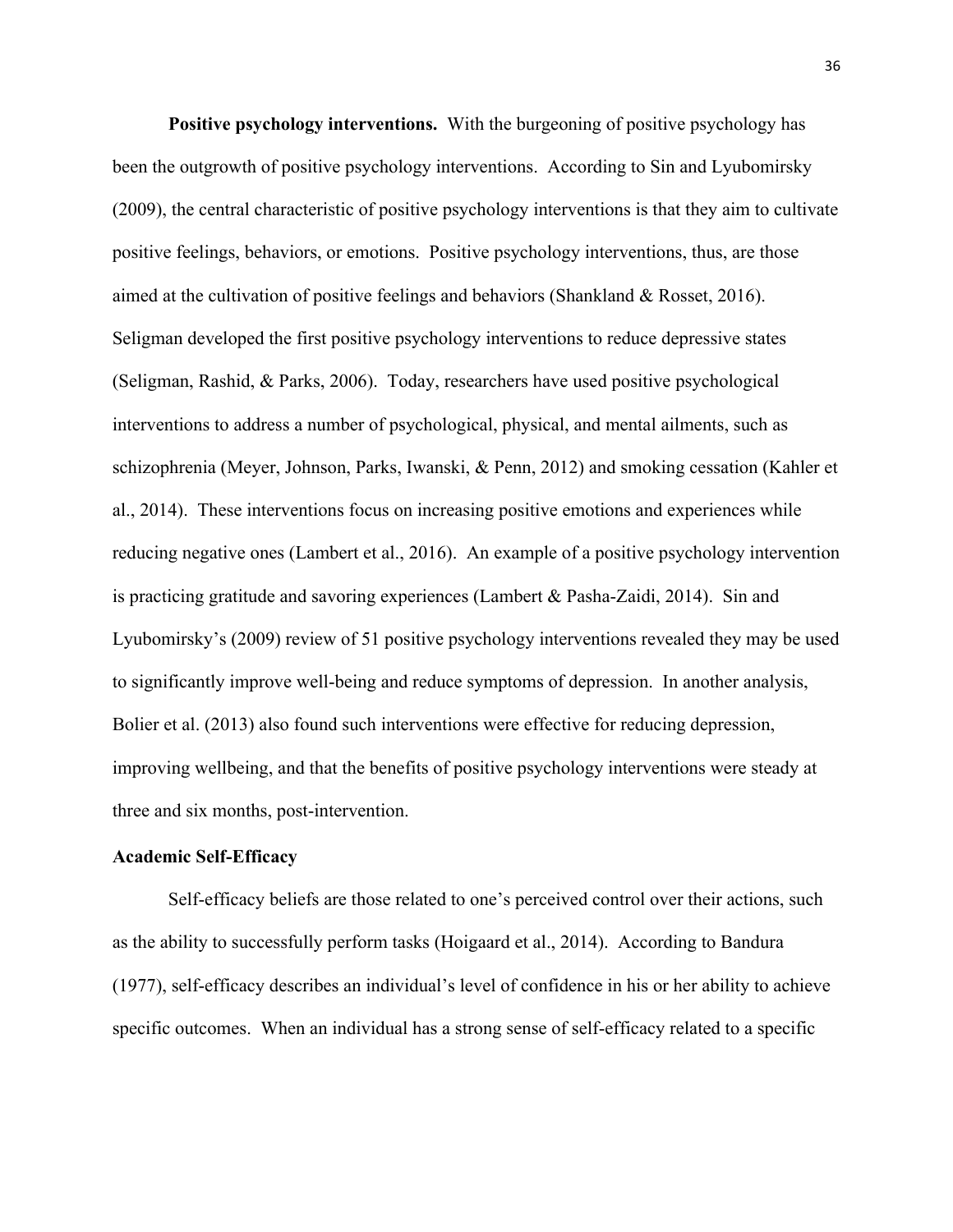goal or task, he or she is more likely to persist to overcome barriers to task completion or goal realization (Lane, Lane, & Kyprianou, 2004).

According to Bandura (1977), self-efficacy beliefs are based on four information sources, including enactive mastery experiences, vicarious experiences, verbal persuasion, and physiological states. Mastery experiences are those that involve the investment of significant effort to overcome adversity and master skills or achieve goals. Vicarious experiences, or modeling, are those that involve observing someone else who has successfully achieved a desired goal. Verbal or social persuasion occurs when other people convince an individual that he or she possesses the skills needed to master a task. Finally, perceptions of physiological states, such as physical or emotional reactions, under experiences of stress or pressure, can influence selfefficacy. Through mastery experiences, individuals can become stronger, despite the obstacles they may encounter. The most powerful sources of information are those based on past performance, such that successful past performance of tasks increases efficacy expectations, and failures reduce them (Lane et al., 2004). Importantly, these sources of information do not directly influence self-efficacy beliefs; instead, they influence the way information is cognitively processed.

Academic self-efficacy describes "personal beliefs about one's ability to organize and execute actions to attain desired levels of academic performance" (Hoigaard et al., 2014, p. 4). Academic self-efficacy can have a strong influence on academic outcomes. Greater levels of academic self-efficacy may even be essential to achieving optimal academic performance (Hoigaard et al., 2014). Academic self-efficacy can be influenced by a number of factors, including a school's environment and psychological climate (Hoigaard et al., 2014).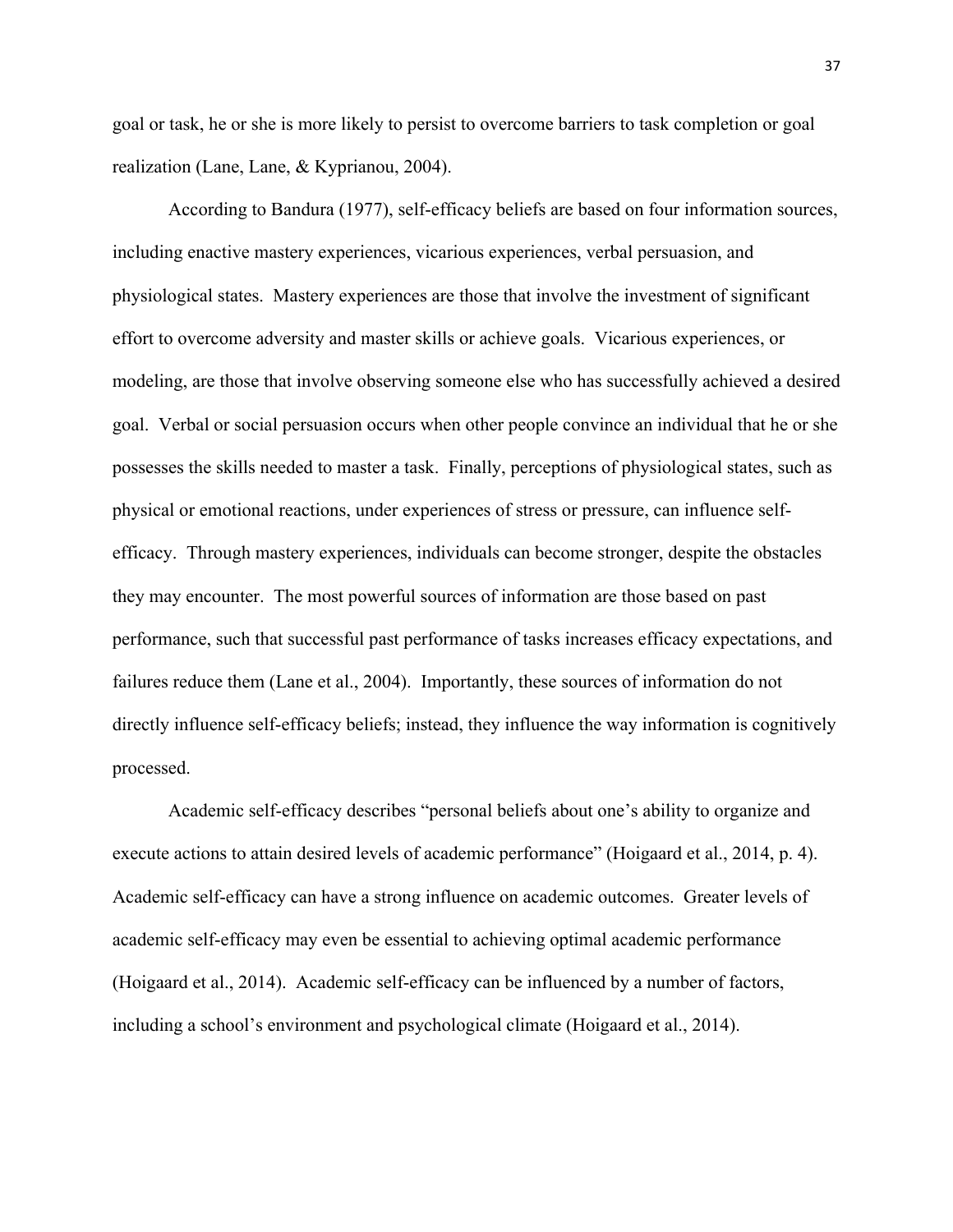Honicke and Boradbent (2016) conducted a meta-analysis to examine the strength of the relationship between academic self-efficacy and academic performance. The researchers also endeavored to understand the mediating factors of this relationship and what longitudinal research had revealed about the relationship between academic self-efficacy and academic performance. A total of 59 papers written in the United States, the United Kingdom, Bangladesh, Canada, Egypt, Iran, Nigeria, Norway, Philippines, Spain, Taiwan, and the United Arab Emirates were included in the review. All studies assessed academic self-efficacy via selfreport scales. Analysis revealed that a moderate, positive relationship existed between academic self-efficacy and academic performance; however, the researchers cautioned that significant heterogeneity existed across the research because of differences in the ways the constructs of academic self-efficacy and academic performance were operationalized. Further, the researchers found that the relationship between academic self-efficacy and academic performance was mediated through a number of variables, such as effort regulation, procrastination, processing strategies, goal orientation, and parental involvement. In addition, the relationship between academic self-efficacy and academic performance was moderated by a number of factors, such as emotional intelligence and time on task. Another important finding to emerge from this analysis was that students with higher levels of academic self-efficacy were more likely to take on challenging tasks, persist through difficult tasks, and adopt more effective learning strategies (rather than give up) when they were not initially successful with a task.

Lane et al. (2004) investigated how feelings of self-efficacy affected the academic performance of postgraduate students. The researchers also endeavored to understand the correlates and antecedents of self-efficacy in a post-graduate educational setting. Participants included 205 postgraduate students in the United Kingdom. Surveys were used to collect data on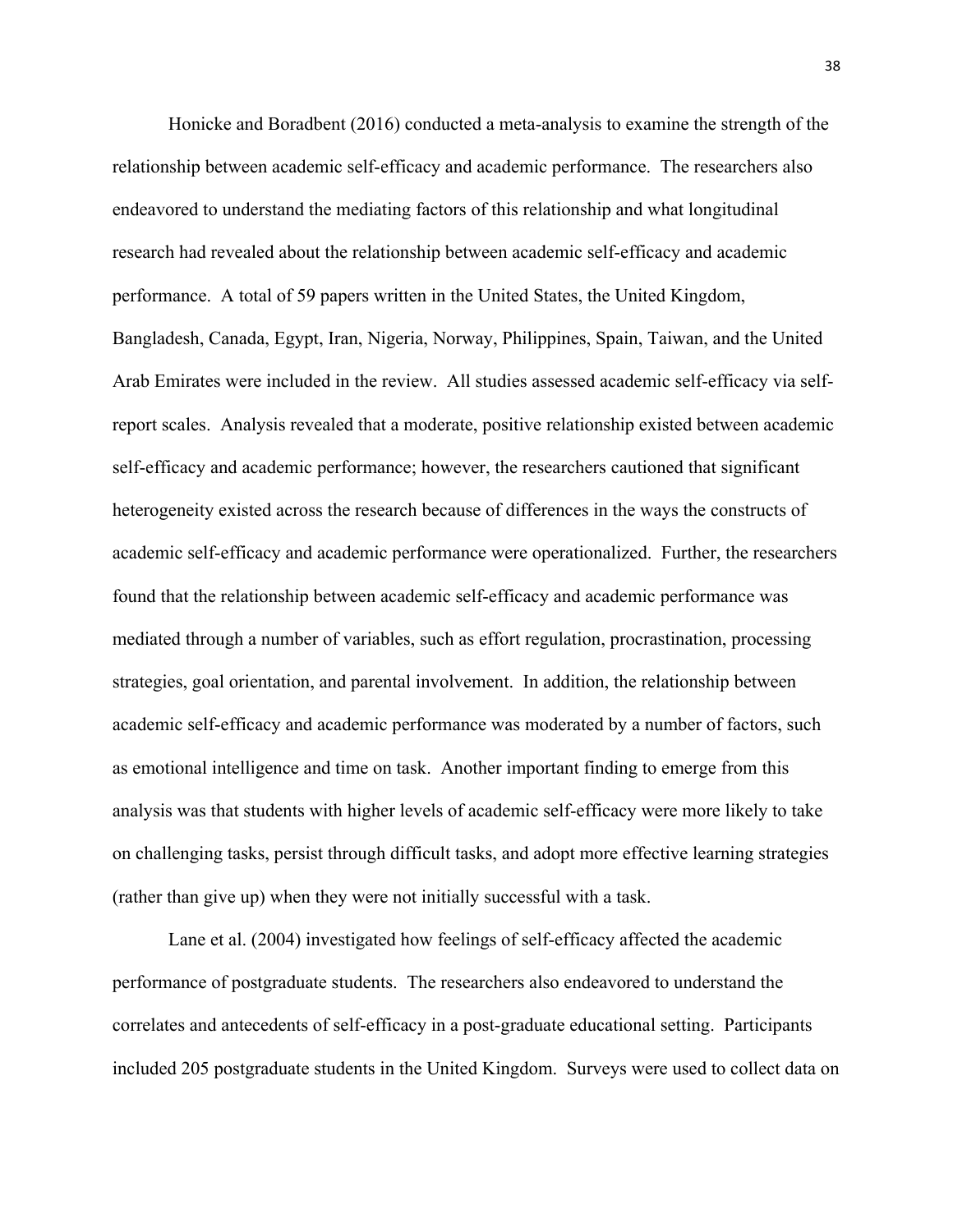participants' feelings of self-efficacy, perceived academic success, and self-esteem. Findings revealed that positive appraisals of past performance were associated with self-efficacy. What remained unclear was the direction of the relationship between self-efficacy and self-esteem. That is, one's sense of self-efficacy may influence his or her feelings of self-esteem when the success or failure of task completion is strongly linked to feelings of self-worth. However, it is also possible that changes in self-esteem are the result of changes in self-efficacy feelings, based on task performance. Lane et al. concluded that additional research was needed to fully understand the relationships between academic performance, self-efficacy, and self-esteem. The current study responded to that call for additional investigation.

A number of other researchers have examined the relationship between self-efficacy and academic success in educational settings. For example, Prat-Sala and Redford (2010) found that students with stronger feelings of self-efficacy were more likely to take strategic approaches to developing their reading and writing skills than were students with lower levels of self-efficacy. In college settings, a strong and positive correlation between grade point average, self-efficacy, and academic performance has been demonstrated (Klomegah, 2007). In another study, Ramos-Sanchez and Nicols (2007) found that students with greater self-efficacy were better able to adjust to college. This strong, positive relationship between self-efficacy and academic performance has been reported by a number of other scholars (Hsieh, Sullivan, & Guerra, 2007; Lane et al., 2004).

**Influence of self-esteem.** According to Lane et al. (2004), two types of factors that influence self-efficacy are self-esteem and attribution. As previously discussed, self-esteem describes an individual's subjective judgments of competency related to his or her feelings of self-worth (Ahmed et al., 2018). It is important to distinguish the differences between self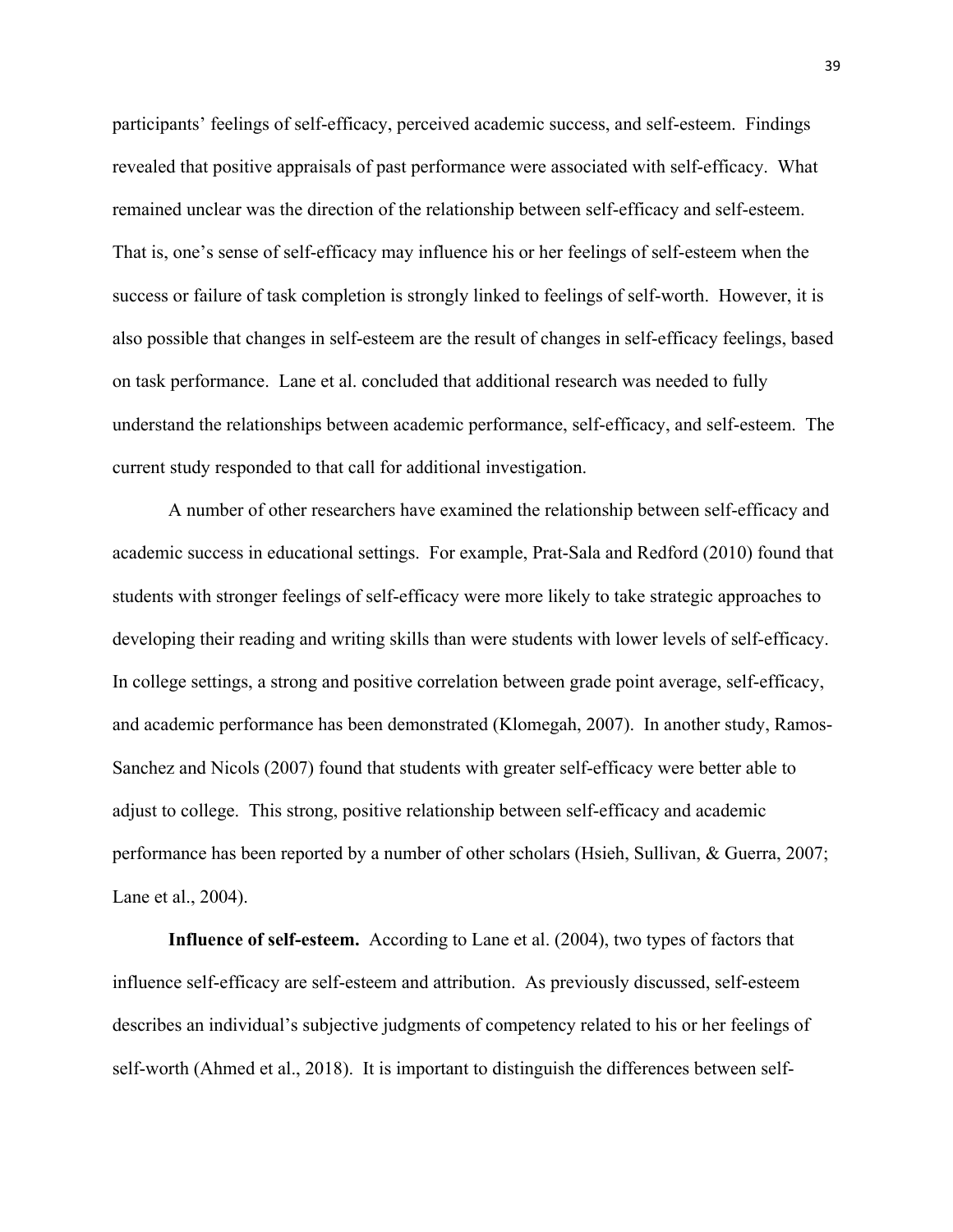esteem and self-efficacy, as they are distinct constructs. While self-efficacy is concerned with an individual's confidence in his or her ability to accomplish a task, self-esteem is concerned with an individual's estimation of self-worth. In this way, the outcomes of attempts to accomplish a task may influence an individual's feelings of self-efficacy without affecting his or her selfesteem (Lane et al., 2004). However, if someone has a strong sense of self-efficacy related to tasks he or she is highly skilled in, which has contributed positively to their feelings of selfworth, a positive correlation between that individual's self-esteem and self-efficacy is likely to exist (Lane et al., 2004). In contrast, such an association is unlikely to exist for tasks or skills that an individual has not invested in. Self-esteem, as Bandura (1997) explained, does not always predict or influence performance.

**Attribution.** Attribution can also influence the relationship between self-efficacy and performance (Lane et al., 2004). Attribution describes the ways an individual processes information about task completion or failure. If a failure is attributed to a lack of effort rather than a lack of ability, it is unlikely to significantly influence an individual's future decisions. As Lane et al. (2004) explained, "The same level of performance attainment may raise, lower, or have no impact on individuals' self-efficacy levels, depending how these personal and situational factors surrounding the performance are weighted and interpreted by those individuals involved" (p. 249).

## **Assessing Self-Efficacy**

**Student Self-Efficacy Scale.** The Student Self-Efficacy Scale (SSE; Rowbotham & Schmitz, 2013) is the academic self-efficacy assessment that was used in the current investigation. The SSE was designed to measure student self-efficacy related to academic coursework in a university setting. This scale was developed based on the Teacher Self-Efficacy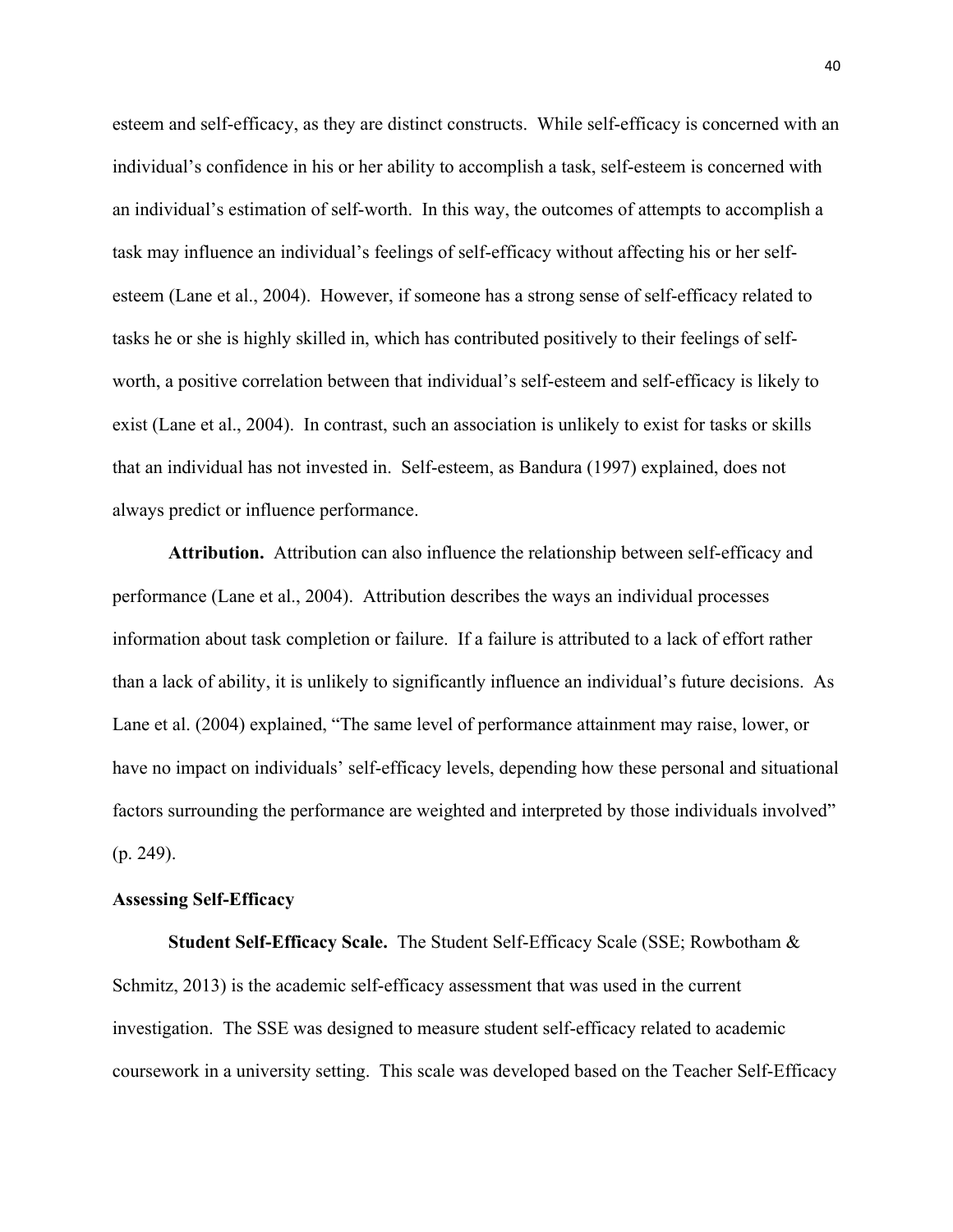Scale (Schmitz & Schwarzer, 2000) and encompasses the following four areas of academic challenges often experienced by students: academic performance, skill/knowledge, social interactions with faculty members, and coping with academic stress (Rowbotham & Schmitz, 2013). Because the challenges that students face in school differ from those experienced in everyday life, the development of an instrument to help educators understand how to help students overcome those challenges is essential – and was thus, a fundamental goal behind the instrument's development. Evaluation of the scale indicated strong face and content validity (Rowbotham & Schmitz, 2013). All 10 items of the SSE demonstrated a strong internal consistency of  $\alpha$  = 0.84.

## **Summary and Conclusions**

This chapter provided a comprehensive review and analysis of existing research on the topics of body image, body appreciation, self-esteem, and academic self-efficacy. Although the current body of research indicates that relationships may exist between these variables, findings are inconclusive. Further, because researchers have not specifically examined the interactions between body appreciation, self-esteem, and academic self-efficacy, the nature of these potential correlations remain unknown.

Overall, this review provided important context and highlighted the gap in knowledge and practice that was addressed in the current investigation. This study provided new insights into the relationships between self-esteem, body appreciation, and academic self-efficacy. Consequently, this research may contribute to the development of new interventions that improve academic outcomes by fostering body appreciation, self-esteem, and/or self-efficacy. The following chapter provides details of the current study's method and design.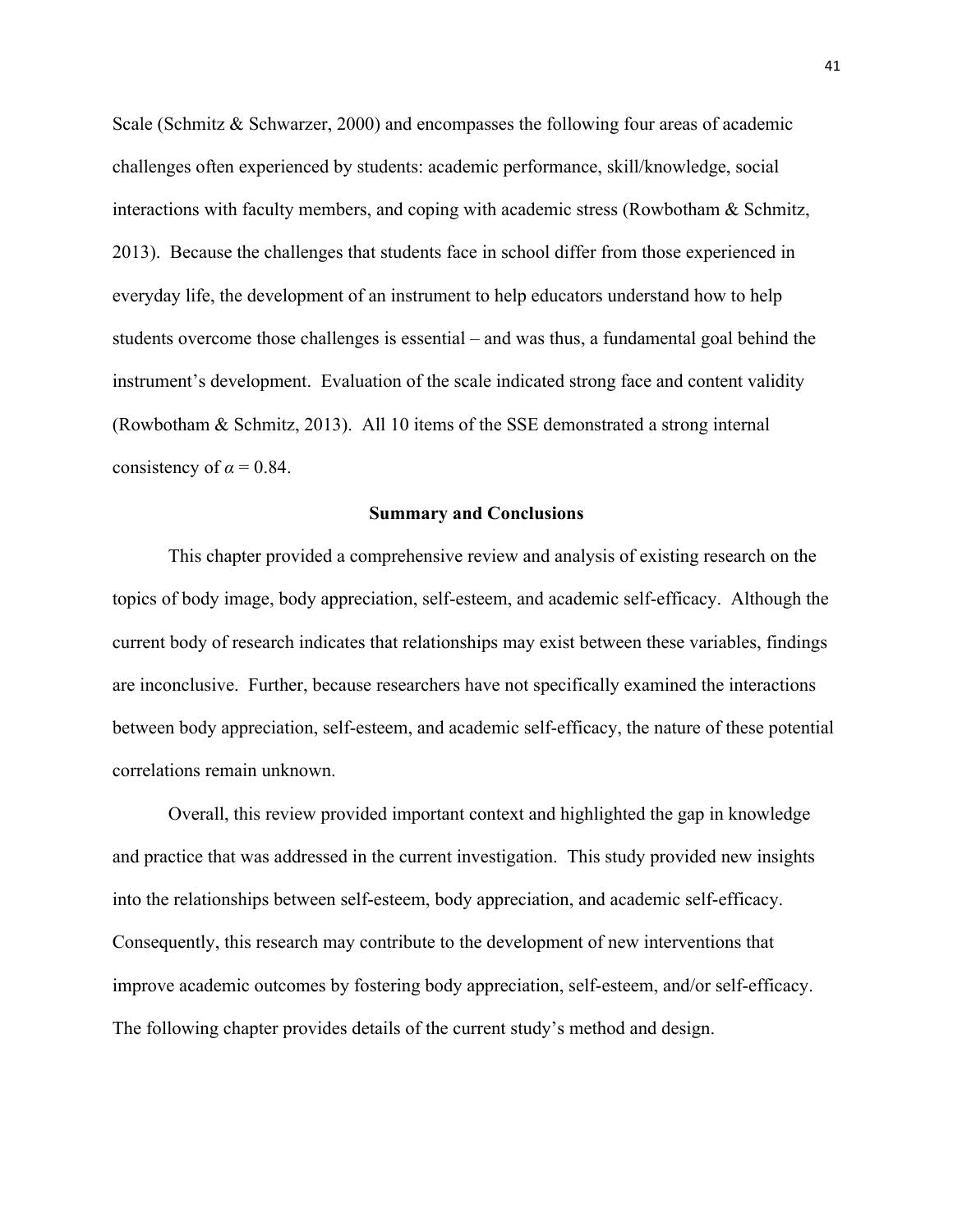#### Chapter 3: Research Methods

## **Introduction**

The purpose of this investigation was to explore the relationships between body appreciation, academic self-efficacy, self-esteem, and self-reported GPA among U.S. college students. To address the current gap in knowledge and practice, I conducted a cross-sectional, quantitative study. Research indicates that poor body image is associated with reduced academic performance (Elsherif & Abdelraof, 2018; Murphy, 2012; Paolini, 2016; Tallat et al., 2017), often because poor body image is linked to poor self-esteem and low levels of self-efficacy, which negatively affect academic achievement (Booth & Gerard, 2011; Zimmerman, 2000). Because body image researchers generally focus on the negative effects of poor body image (Tylka & Wood-Barcalow, 2015), little is known about the *positive* effects of a healthy body image. Accordingly, the current study involved a positive psychology approach by examining positive body image, operationalized as *body satisfaction*, and its relationship with predictors of academic outcomes, including academic self-efficacy, self-esteem, and GPA.

The current study was guided by the following research questions and hypotheses:

**RQ1.** Is academic self-efficacy predicted by body appreciation and self-esteem?

**H10.** There is no predictive relationship between academic self-efficacy, body appreciation, and self-esteem.

**H1a.** There is a predictive relationship between academic self-efficacy, body appreciation, and self-esteem.

**RQ2.** Is self-reported GPA predicted by body appreciation and self-esteem?

**H20.** There is no predictive relationship between self-reported GPA, body appreciation, and self-esteem.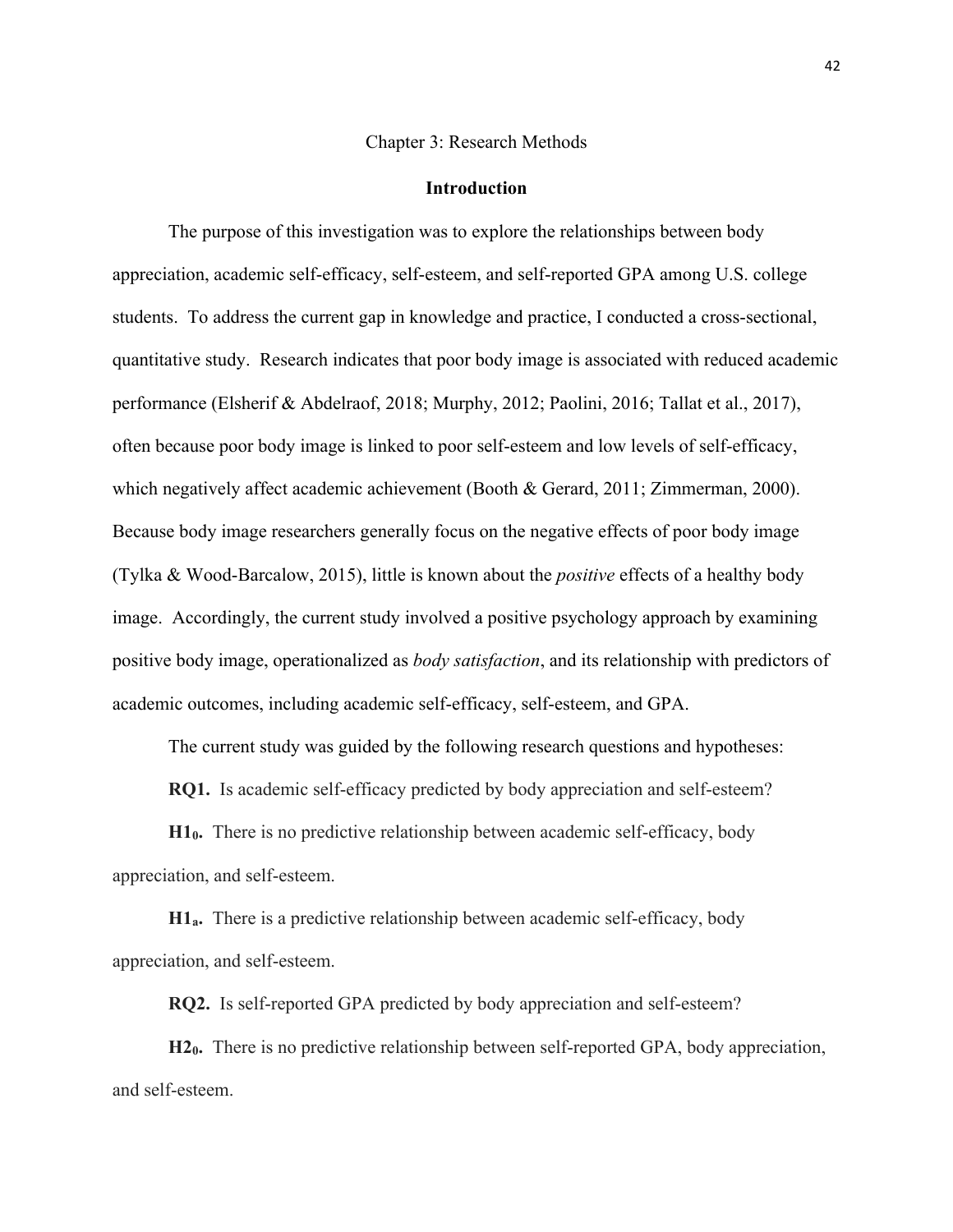**H2a.** There is a predictive relationship between self-reported GPA, body appreciation, and self-esteem.

This chapter contains methodological details for the current investigation, beginning with a discussion of the study's design and rationale. Methodological information, including the study population, sample, recruitment procedures, participation requirements, and data collection strategies are discussed next. I also describe the study instruments and operationalization of variables. An in-depth explanation of the data analysis plan follows. A discussion of threats to validity and ethical assurances are followed by a brief summary and transition to Chapter 4.

## **Research Design and Rationale**

The nature of the current study was quantitative. I selected a quantitative method because this type of research is useful for exploring the statistically significant relationships between independent and dependent variables (Nardi, 2018). In contrast, qualitative research involves deductive analysis to explore themes related to phenomena under investigation (Merriam & Tisdall, 2016), rather than testing relationships among predetermined variables. Although qualitative research results in rich, in-depth data, findings cannot be generalized, and no statements can be made regarding the statistical significance of findings. Because I aimed to investigate the significance of the relationships between the variables of body appreciation, selfesteem, academic self-efficacy, and GPA, a quantitative method was most appropriate. The independent variables were body appreciation and self-esteem, and the dependent variables included academic self-efficacy and self-reported GPA.

This quantitative investigation employed a non-experimental, cross-sectional design. I selected this design because my study did not involve randomization (a requirement for experimental designs). One regression was performed for each research question. Because I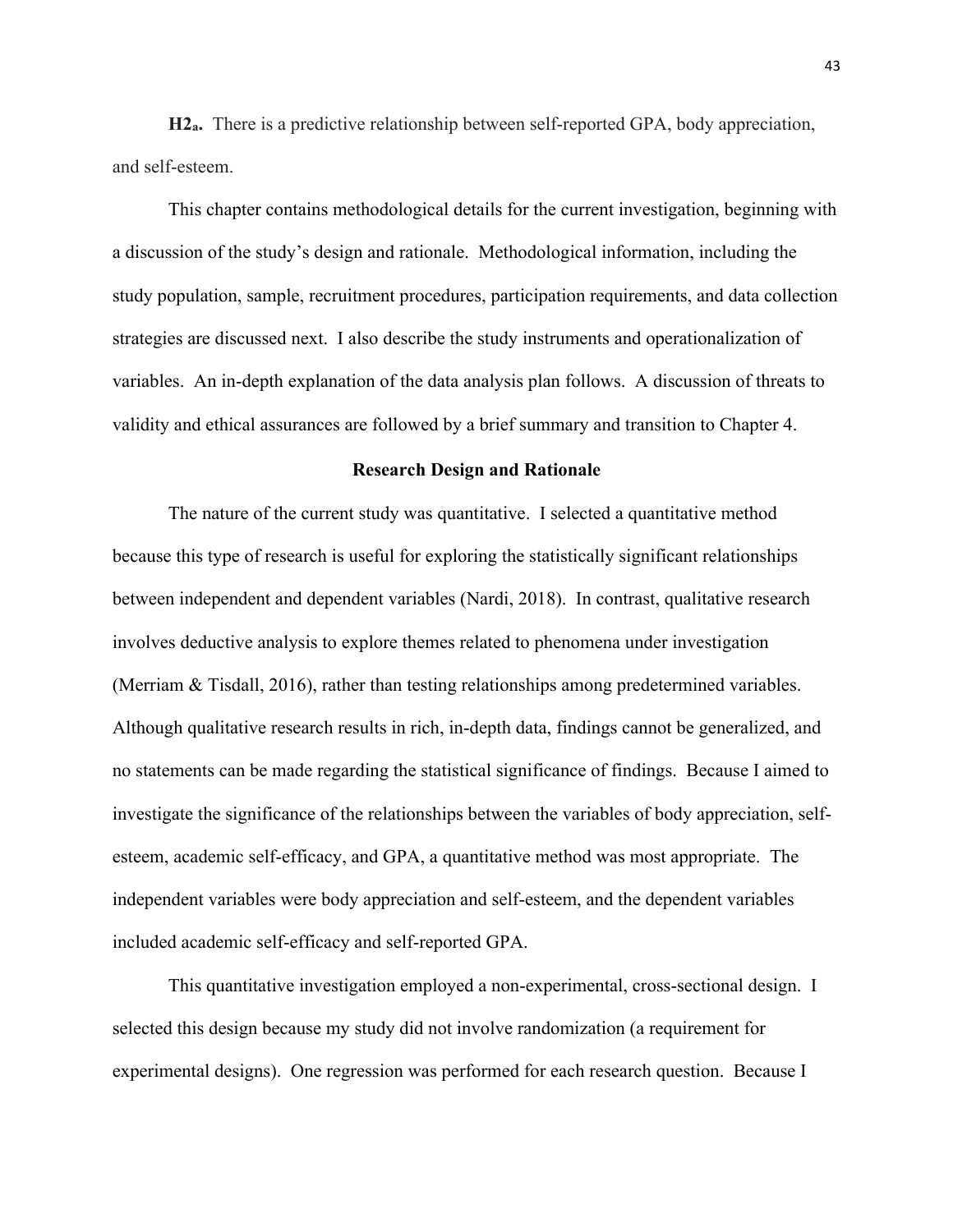collected data at a single point of time, rather than longitudinally, the study was cross-sectional in nature.

## **Role of the Researcher**

As the sole researcher for this project, I performed essential roles in all procedures. I was responsible for partnering with SurveyMonkey to arrange the distribution of my study survey to eligible participants. Because the survey was online and completely anonymous, there was no risk of conflicting interests or issues with researcher power over participants. To my knowledge, no individuals with whom I had any relationships were recruited; however, because the survey was anonymous and distributed by SurveyMonkey, I had no way of ensuring this. After data were collected, I was responsible for performing the analysis described later in this chapter and writing up the results and discussion.

## **Methodology**

Important methodological details for the current study are described, as follows. First, the population, sample, and sampling procedures are detailed. Next, I outline the procedures for recruitment, participation, and data collection. Information regarding study instruments, operationalized variables, and data analysis are also described.

## **Population**

A research population describes the entire group for which information is to be obtained (Banerjee & Chaudhury, 2010). The target population for the current research included students attending colleges and universities in the United States. According to the National Center for Education Statistics (2018), 16.9 million undergraduate students were enrolled in U.S. degreegranting postsecondary institutions. Thus, the total population size for this study was approximately 16.9 million students.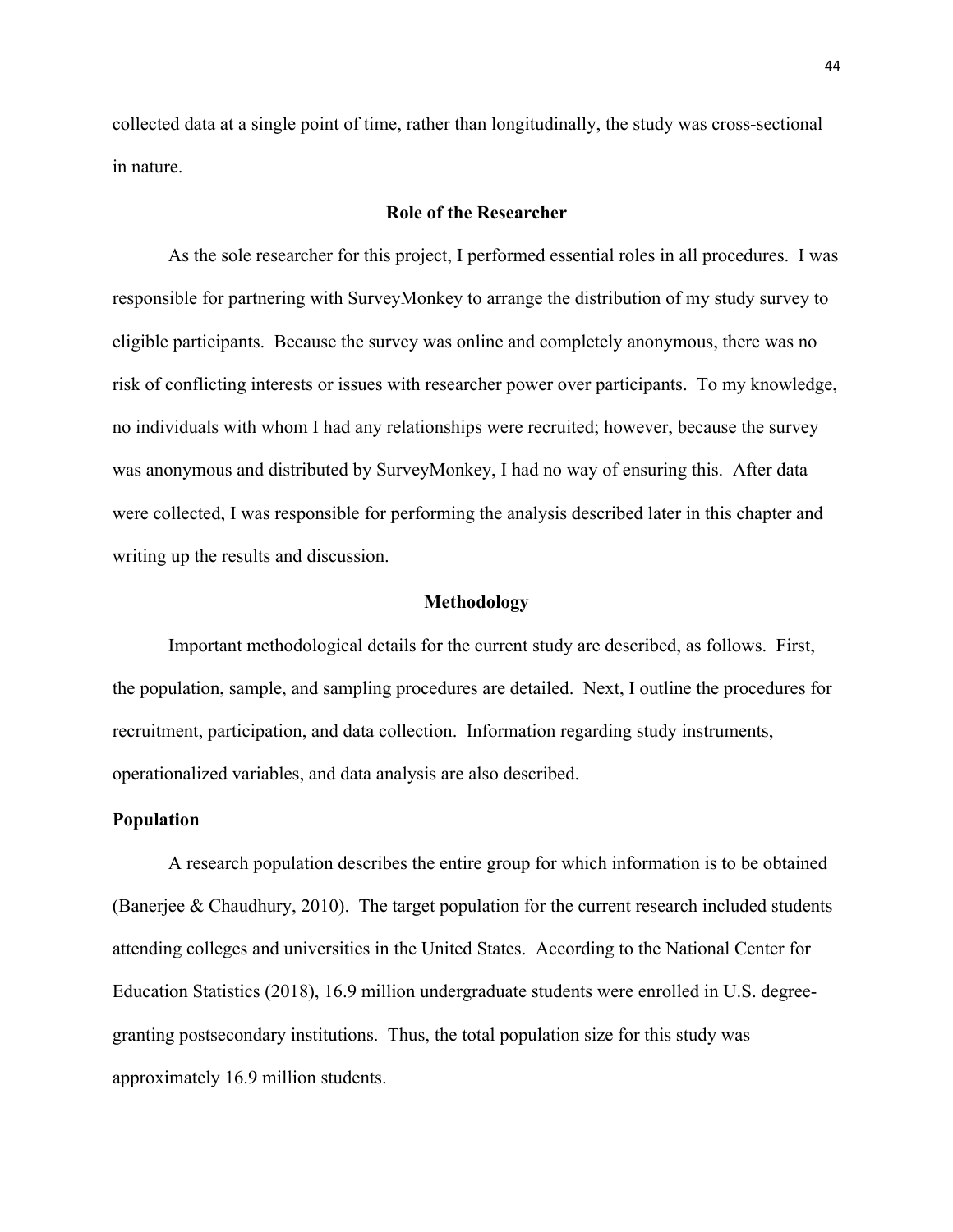#### **Sample and Sampling Procedures**

According to Webster (1985), a sample describes the finite part of a population that is studied to gain information that may be applied across a population. I collected data via a convenience sample of undergraduate students attending U.S. colleges and universities. This sample was gathered with the assistance of SurveyMonkey, an online survey company. To be eligible to participate in the study, individuals had to be currently enrolled in a degree-granting undergraduate college or university in the United States.

**Sample size.** The required sample for the current study was calculated using G\*Power 3.1.9 software. I conducted two multiple linear regression analyses to assess the predictive relationships between academic self-efficacy, body appreciation, self-esteem, and students' selfreported GPA. The following criteria were entered into the software: a conventional power of 0.80, a significance level of  $\alpha = 0.05$ , two predictors, and a medium effect size,  $f^2 = 0.15$ . For a multiple linear regression with these parameters, the minimum sample for this research was 68.

# **Procedures for Recruitment, Participation and Data Collection**

**Recruitment.** Participants for this study were recruited via SurveyMonkey, the online survey company selected to assist with participant recruitment and data collection. SurveyMonkey was selected because it provides an efficient way to collect data from a national sample of individuals who meet specific criteria. To be eligible to participate in the study, individuals had to be currently enrolled in a degree-granting undergraduate college or university in the United States. Students at other levels of education or those attending schools outside of the United States were not included in this study. Individuals who were not *currently* enrolled in a U.S. undergraduate program were not eligible to participate.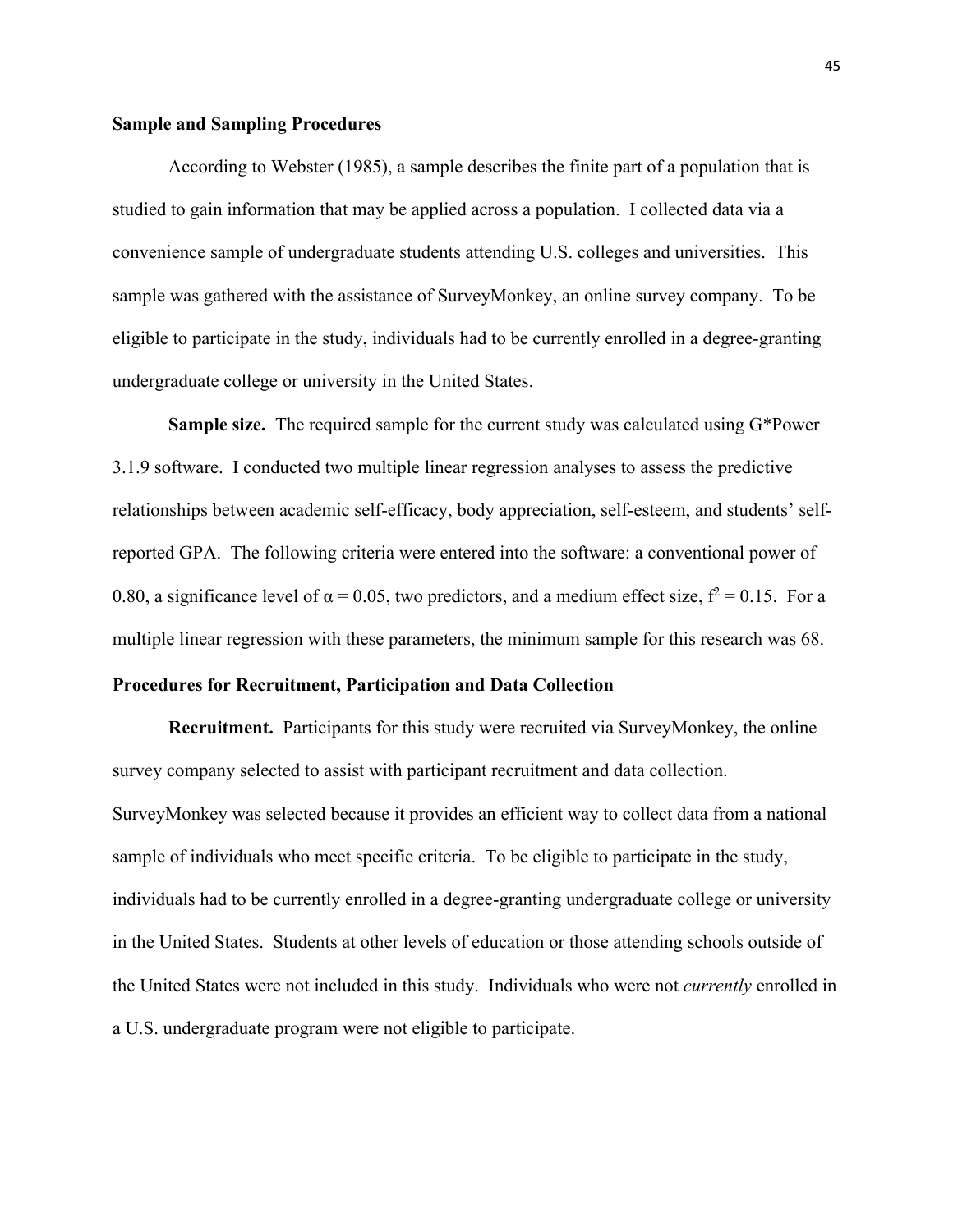Prospective participants were invited to complete the study survey, via an email invitation sent by SurveyMonkey. I notified SurveyMonkey of the inclusion criteria, and the first question of the online survey served as a screening question to ensure respondents were currently enrolled in a degree-granting undergraduate university. Individuals who did not meet these criteria were exited from the survey.

**Participation and data collection.** Data were collected via the aforementioned online study survey. With the help of SurveyMonkey, a minimum sample of 68 participants completed the study survey, which consisted of a demographic survey, as well as three existing, validated instruments that used to assess the variables of body appreciation, self-esteem, and academic self-efficacy. Online surveys were selected over traditional surveys because they help to ensure anonymity and are often more reliable than questionnaires (Tuten, 2010). In addition, traditional paper-and-pencil surveys tend to be costly and time-consuming (King, O'Rourke, & DeLongis, 2014). Online surveys, on the other hand, are quick, efficient, and often more economical than traditional surveys (Sue, 2007).

Before participants were able to access the study survey, they were required to provide informed consent, which was indicated when they clicked on the survey link in the invitation email. From there, participants were taken to the screening question to ensure they were currently enrolled in a degree-granting, undergraduate program. Those who were eligible were then be taken to the first question of the survey. Ineligible respondents were sent to a screen thanking them for their time, and then exited from the survey.

Participants were under no obligation to complete the survey once they entered it. Incomplete surveys were removed from the final dataset prior to analysis. No identifying information was collected from any participant. The period of data collection lasted one week.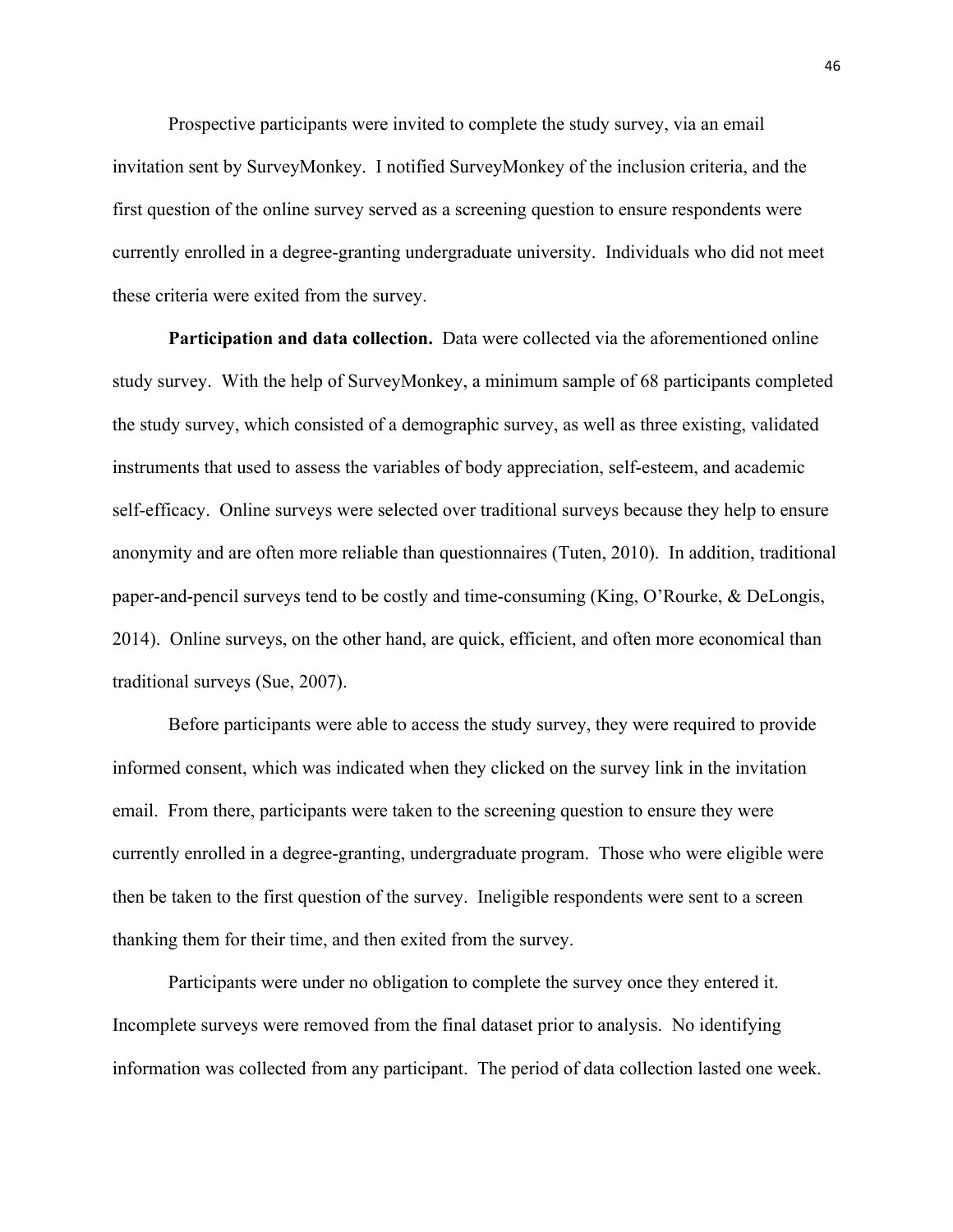The survey took no longer than 10 minutes to complete. After data collection was finished and the required sample of completed surveys was obtained, I closed the online survey and downloaded results from Survey Monkey, via spreadsheet. Data were imported into IBM SPSS version 25 for analysis.

## **Instrumentation**

Data for this study were gathered via an online survey. This survey consisted of the following four instruments: (a) the Body Appreciation Scale-2 (BAS-2; Tylka & Wood-Barcalow, 2015a), (b) Rosenberg's (1979) Self-Esteem Scale, (c) the Student Self-Efficacy Scale (Rowbotham & Schmitz, 2013), and (d) a researcher-created demographic questionnaire. Each of these instruments are described, as follows.

**Body Appreciation Scale-2.** The BAS-2 (see Appendix A) is a 10-item scale designed to assess individuals' acceptance of, respect for, and favorable opinions toward their bodies (Tylka & Wood-Barcalow, 2015a). As explained by Tylka and Wood-Barcalow (2015a), "the BAS-2 can be incorporated in research, clinical, prevention, and educational contexts to understand and promote body appreciation" (p. 65). The instrument consists of 10 positivelyworded statements, which are responded to along a 5-point Likert-like scale (ranging from  $1 =$ *never* to  $5 = \frac{always}{.}$  The instrument is scored by averaging participants' responses to the 10 items. No permission is required to use this instrument, beyond notifying the instrument developers of its use. This instrument was selected because it is easy to administer and score, it is short in length, and it is the most implemented and tested body appreciation scale available. In addition, the BAS-2 has strong internal consistency reliability (Cronbach's alpha = .97). Confirmatory factor analysis revealed the instrument was unidimensional and indicated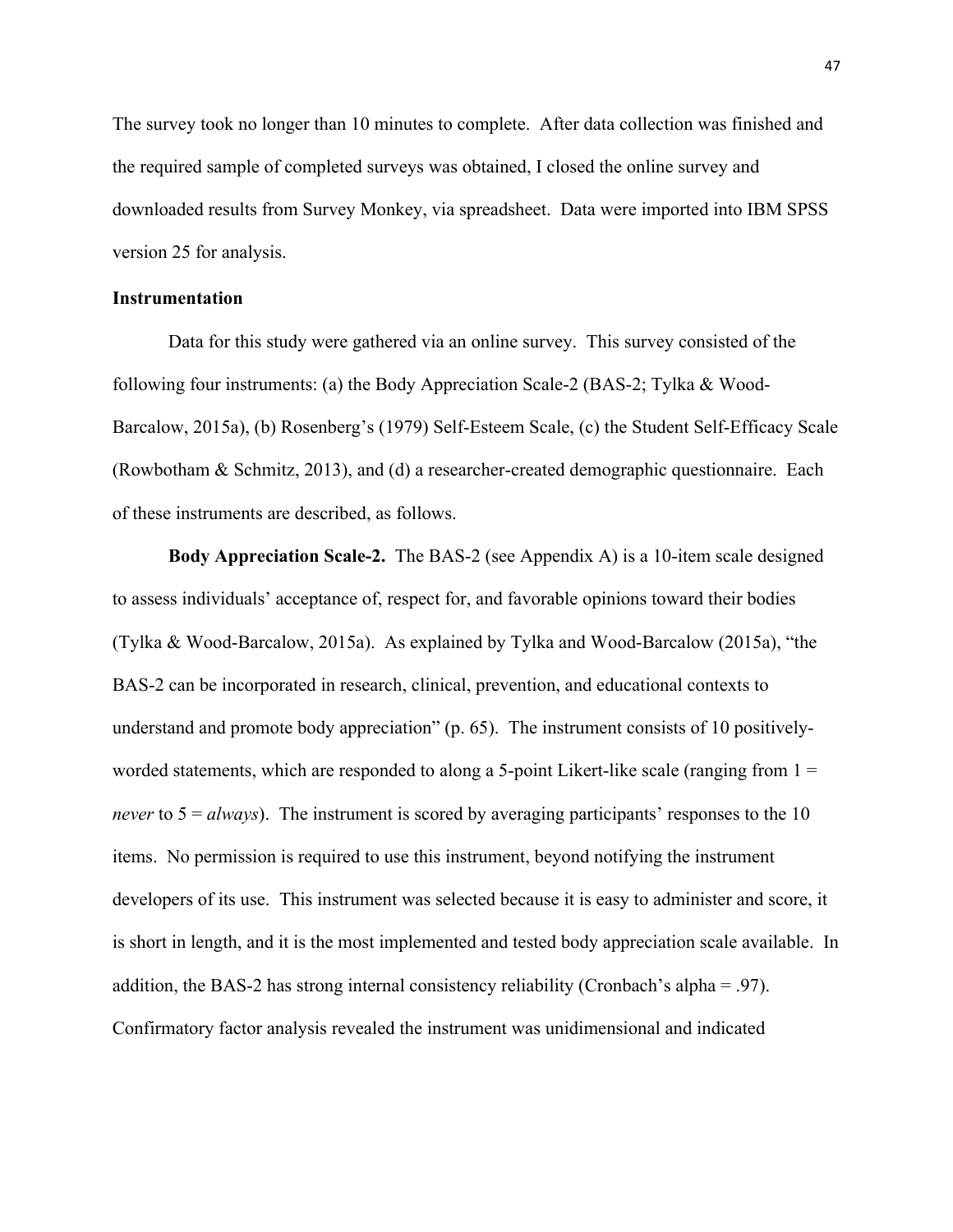invariance across sex and sample type, making it appropriate for a variety of male and female samples.

**Rosenberg's Self-Esteem Scale.** The Rosenberg Self-Esteem Scale (RSE; Rosenberg, 1979) is a 10-item scale designed to measure self-esteem (see Appendix B). The instrument was originally designed for use among high school students but has proven appropriate for a number of groups and ages. The RSE is the most widely-used self-esteem measure. It has an excellent internal consistency of .92, and test-retest reliability of .85 and .88. The instrument has demonstrated predictive and construct validity among known groups, and it correlates significantly with other measures of self-esteem, such as the Coopersmith Self-Esteem Inventory (Coopersmith, 1967). The instrument is scored using combined ratings; low self-esteem responses are those in which disagree or strongly disagree are selected for items 1,3,4,7, and 10. High self-esteem responses are those in which strongly agree and agree are selected for items 2,5,6, 8, and 9. The RSE is scored using the sum of individual items, after reverse-scoring items 1, 3, 4, 7, and 10. Permission is not required to use the scale.

**Student Self-Efficacy Scale.** The Student Self-Efficacy Scale (SSE; Rowbothan & Schmitz, 2013) was developed to measure students' self-efficacy, relative to their academic coursework (see Appendix C). The SSES is an adaptation of Schmitz and Schwarzer's Teacher Self-Efficacy Scale (Schmitz & Schwarzer, 2000), which was designed to measure teachers' perceived self-efficacy relative to their teaching skills. As Rowbothan and Schmitz (2013) explained, "The Student Self-Efficacy Scale (SSE) was developed by adapting the TSE scale to reflect the role of a student instead of the teacher's role" (p. 3). The four areas assessed by the SSE include (a) academic performance, (b) skill and knowledge development, (c) social interaction with faculty, and (d) coping with academic stress. The 10-item scale contains 10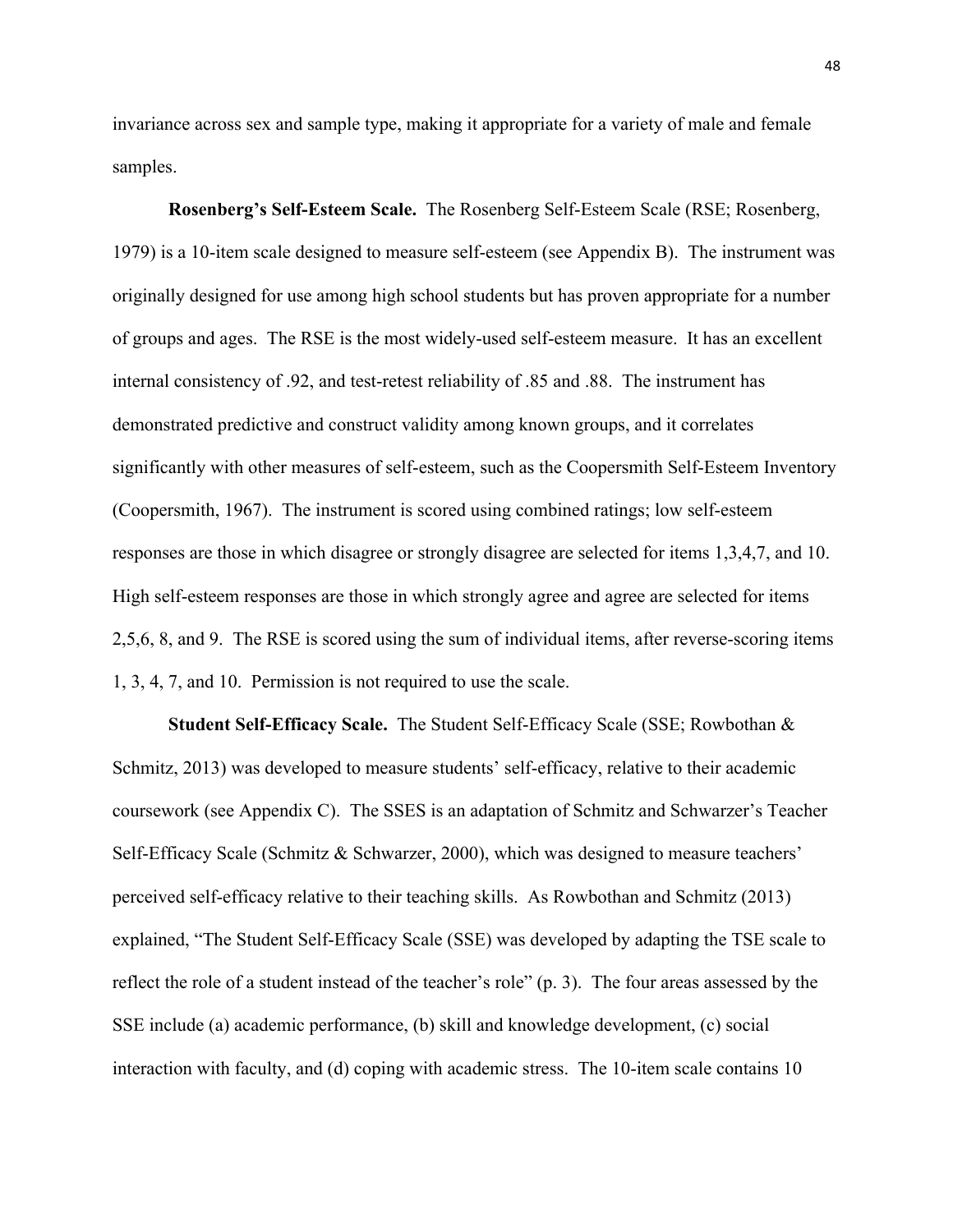positively-worded statement, which are responded to along a four-point Likert-like scale, ranging from 1 (not at all true) to 4 (always true). The instrument is scored via the sum of all 10 items; thus, possible scores range from 10 to 40 (with higher scores indicating higher levels of selfefficacy).

Rowbothan and Schmitz's (2013) testing of the SSE indicated strong face validity and an internal consistency of  $\alpha = 0.84$ . Concurrent criterion-related validity was assessed by confirming correlations between the SSE and an established instrument, the General Self-Efficacy Scale (GSE). Rowbothan and Schmitz found strong, significant correlations between the GSE and SSE of  $r = 0.70$  ( $n = 65$ ,  $p < 0.001$ ), which indicated a strong association between the two scales. Permission to use this scale was obtained.

**Demographic questionnaire.** I used the demographic questionnaire portion of the study survey to gather information on respondents' GPA (one of the dependent variables of the current research) and to provide descriptive statistics of the sample (see Appendix D). Data collected from the demographic questionnaire included participants' (a) age, (b) race, (c) gender, and (d) GPA.

## **Operationalization of Constructs**

The study included four variables, operationalized as follows. The independent variables were body appreciation and self-esteem. Thee dependent variables included academic selfefficacy and academic success, measured as self-reported GPA.

**Academic self-efficacy.** Academic self-efficacy describes students' beliefs in their abilities to master and complete academic tasks (Bandura, 1997). Academic self-efficacy served as one of the dependent variables and was assessed via the SSE (Rowbothan & Schmitz, 2013).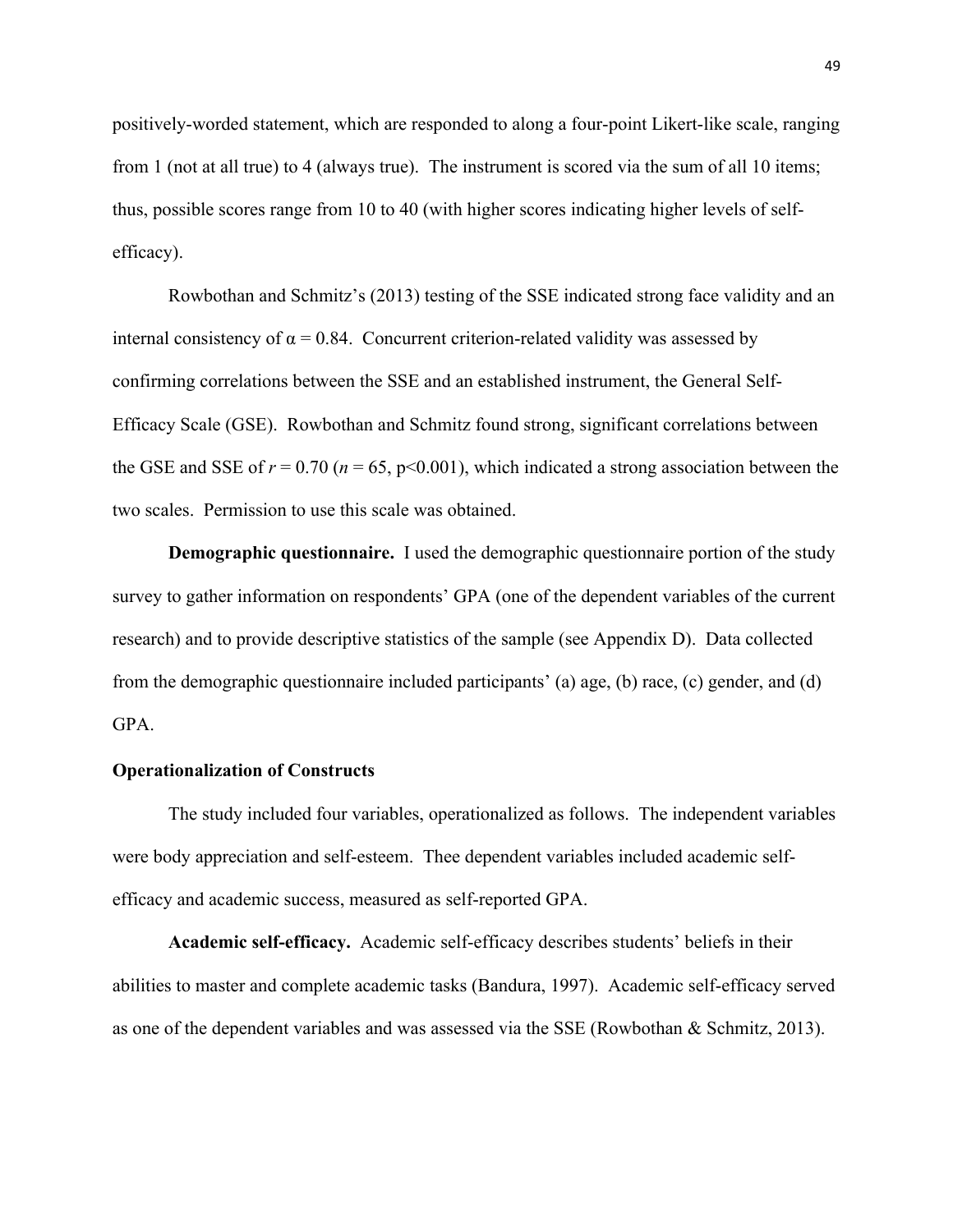**Academic success.** Academic success is defined as "academic achievement, engagement in educationally purposeful activities, satisfaction, acquisition of desired knowledge, skills and competencies, persistence, attainment of educational outcomes" (Kuh et al., 2006, p. 5). Academic success served as a dependent variable, which was operationalized as participants' self-reported GPA for the last semester or term completed. According to York, Gibson, and Rankin (2015), students' self-reported grades and GPA are the most commonly used measure of academic success.

**Body appreciation.** Body appreciation is defined as accepting one's body, treating it with respect, and holding favorable attitudes toward it while rejecting socially-constructed ideals of physical appearance as the only form of beauty (Tylka & Wood-Barcalow, 2015). Body appreciation served as the independent variable, and it was assessed via the BAS-2 (Tylka  $\&$ Wood-Barcalow, 2015a).

**Self-esteem.** Self-esteem describes the totality of individuals' thoughts and feeling toward themselves (Rosenberg, 1979). Self-esteem served as one of the dependent variables and was assessed via Rosenberg's (1979) Self-Esteem Scale.

### **Data Analysis Plan**

Following the data download and import into IBM SPSS version 25, I managed data to remove incomplete entries. Cases with incomplete responses were removed from the dataset. Additionally, I screened the values to ensure consistent numerical coding of the responses. The Likert-scaled responses were replaced with a numerical code, depending upon the response scale used for the item. All responses to the BAS-2 were coded with numerical values ranging from 1 to 5. Responses on the RSE were coded with numerical values ranging from 1 to 4. Responses to the SSE were coded with numerical values ranging from 1 to 4. Finally, the variable labels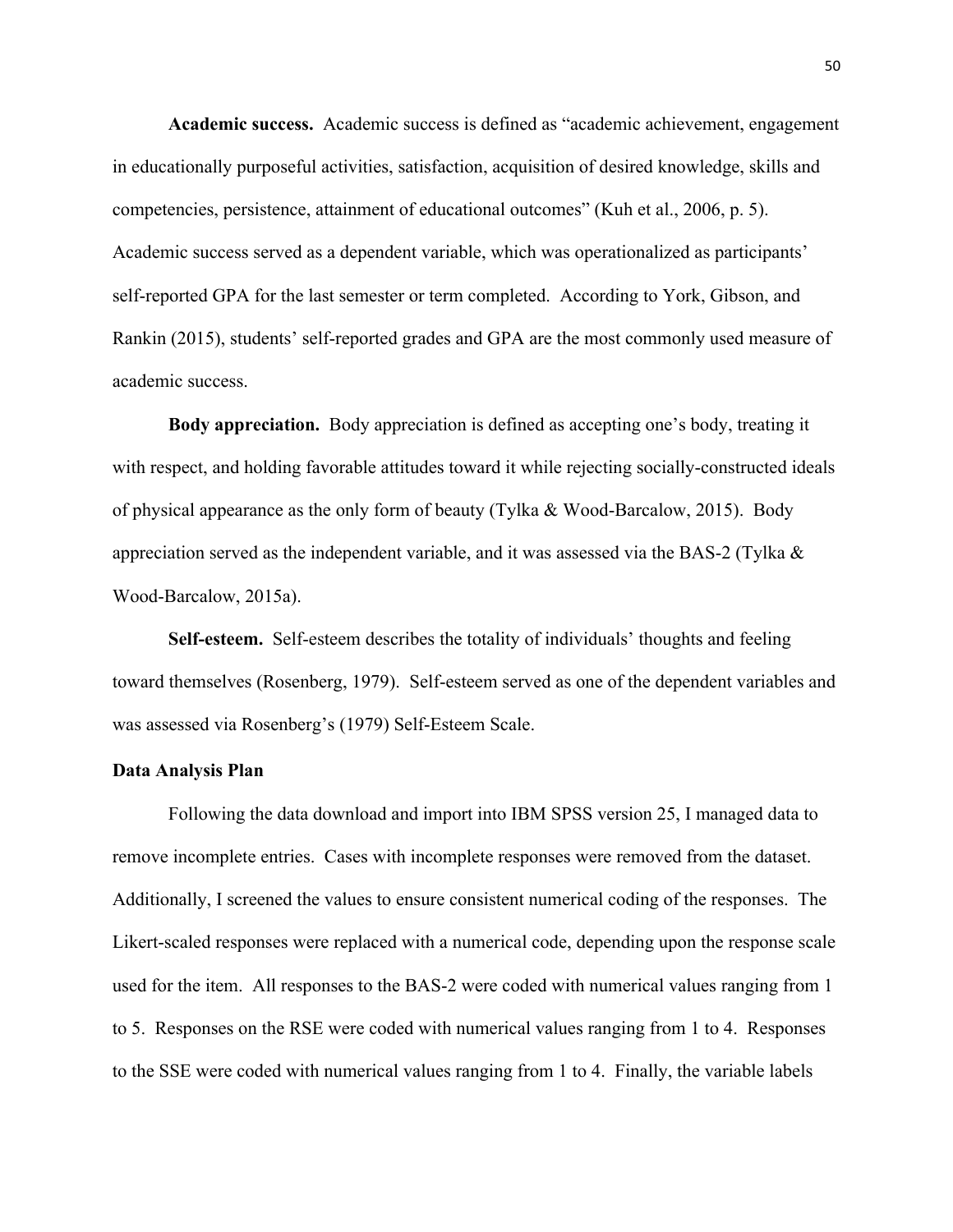were updated to indicate the textual response that corresponded to the numerical value (e.g., a numerical value of 1 on the SSE corresponds to a response of not at all true).

Once the data were coded, I scored the three survey instruments used to measure body appreciation (BAS-2), self-esteem (RSE), and student's self-efficacy (SSE). Composite scores for these three measures were used in multiple linear regression analyses to assess the predictive relationships between body appreciation, self-esteem, student's self-efficacy, and students' selfreported GPA. The composite score for body appreciation was calculated using an average of the 10-items on the BAS-2, with possible scores ranging from 10 to 50. The composite score for self-esteem was calculated using a sum of the items on the RSE after reverse scoring items 1, 3, 4, 7, and 10. Possible values for self-esteem ranged from 10 to 40. Finally, the composite score for students' self-efficacy was calculated using a sum of the items on the SSE, with possible scores ranging from 10 to 40. These composite scores were treated as scale level variables in the analyses to address the research questions. Students' self-reported GPA, which was collected using the demographic questionnaire, was also be treated as a scale level variable in the analysis. I assessed for the presence of outliers on these four variables using standardized scores. Standardized scores provided an approximation of how far the data points fall from the sample mean, with standardized scores greater than  $\pm 3.29$  indicating a possible outlier (Tabachnick & Fidell, 2013). Cases with a standardized score greater than  $\pm 3.29$  were removed from the dataset.

I conducted two multiple linear regression analyses to address the research questions guiding the study. Multiple linear regression analysis is appropriate for use when the intent is to assess the presence of a predictive relationship between at least two interval or scale level predictor variables and one interval or scale level criterion variable (Field, 2013). Multiple linear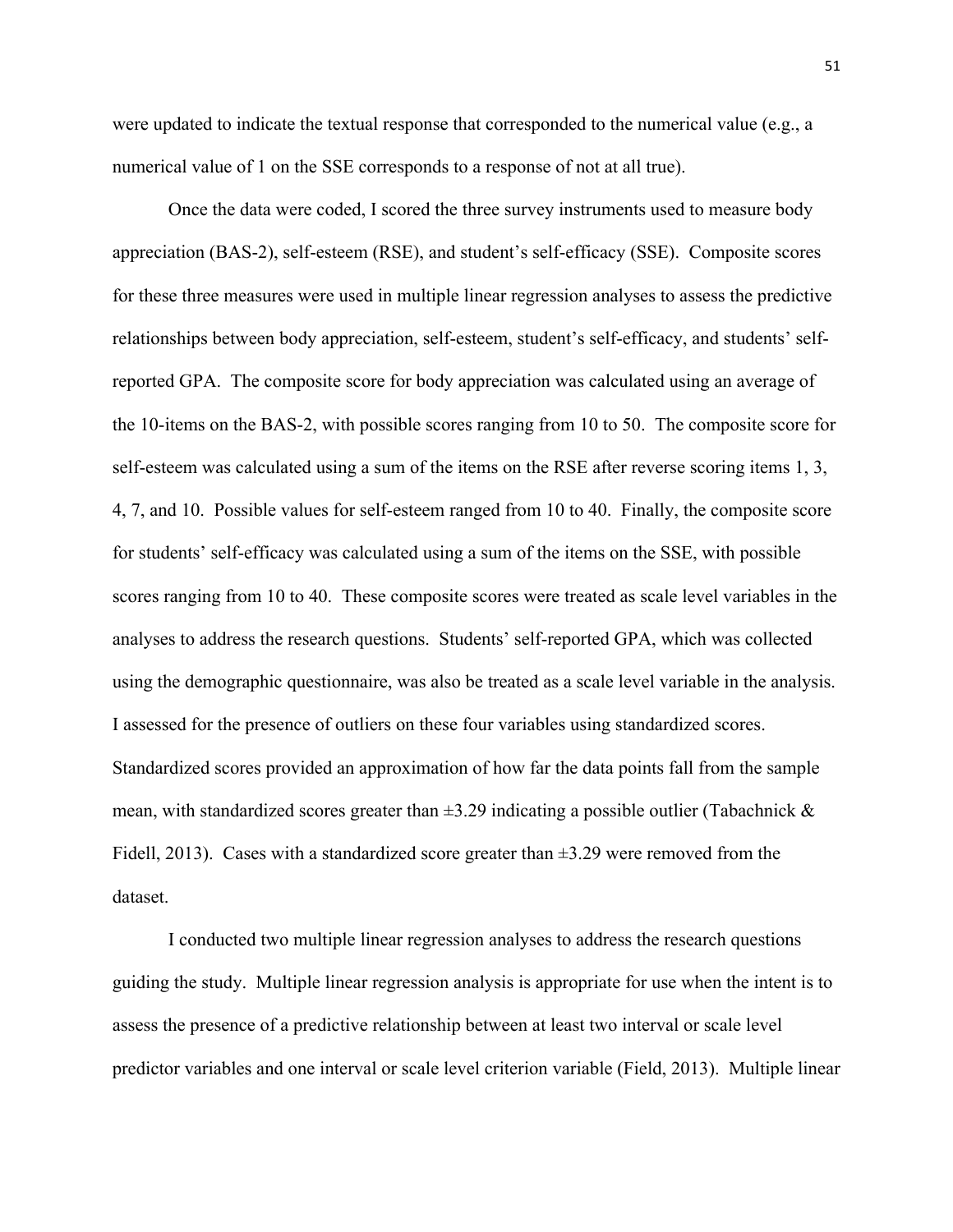regression analysis was appropriate for the current study because the hypotheses focused on the predictive relationships between the variables of interest. Multiple linear regression analyses facilitate investigation of the predictive relationships between one criterion variable and multiple predictor variables without inflating the risks of Type I errors (Pagano, 2009; Stevens, 2009). The research questions that I assessed using the Pearson correlation analyses were:

**RQ1.** Is academic self-efficacy predicted by body appreciation and self-esteem?

**H10.** There is no predictive relationship between academic self-efficacy, body appreciation, and self-esteem.

**H1a.** There is a predictive relationship between academic self-efficacy, body appreciation, and self-esteem.

**RQ2.** Is self-reported GPA predicted by body appreciation and self-esteem?

**H20.** There is no predictive relationship between self-reported GPA, body appreciation, and self-esteem.

**H2a.** There is a predictive relationship between self-reported GPA, body appreciation, and self-esteem.

Prior to conducting the multiple linear regression analyses, I addressed the assumptions of normality, homoscedasticity, and multicollinearity. I assessed normality of the data using a Shapiro-Wilk test for normality (Pallant, 2013). The Shapiro-Wilk test assessed the null hypothesis stating that the data distribution for the variable is similar to a normal distribution. For the assumption of normality to be met for each variable the *p* value for the Shapiro-Wilk test must be greater than .05 (Pallant, 2013). For the assumption of homoscedasticity to be met, the error term cannot vary across values of a predictor variable (Stevens, 2009). I assessed the assumption by analysis of residual scatterplots (Stevens, 2009). Finally, for multicollinearity to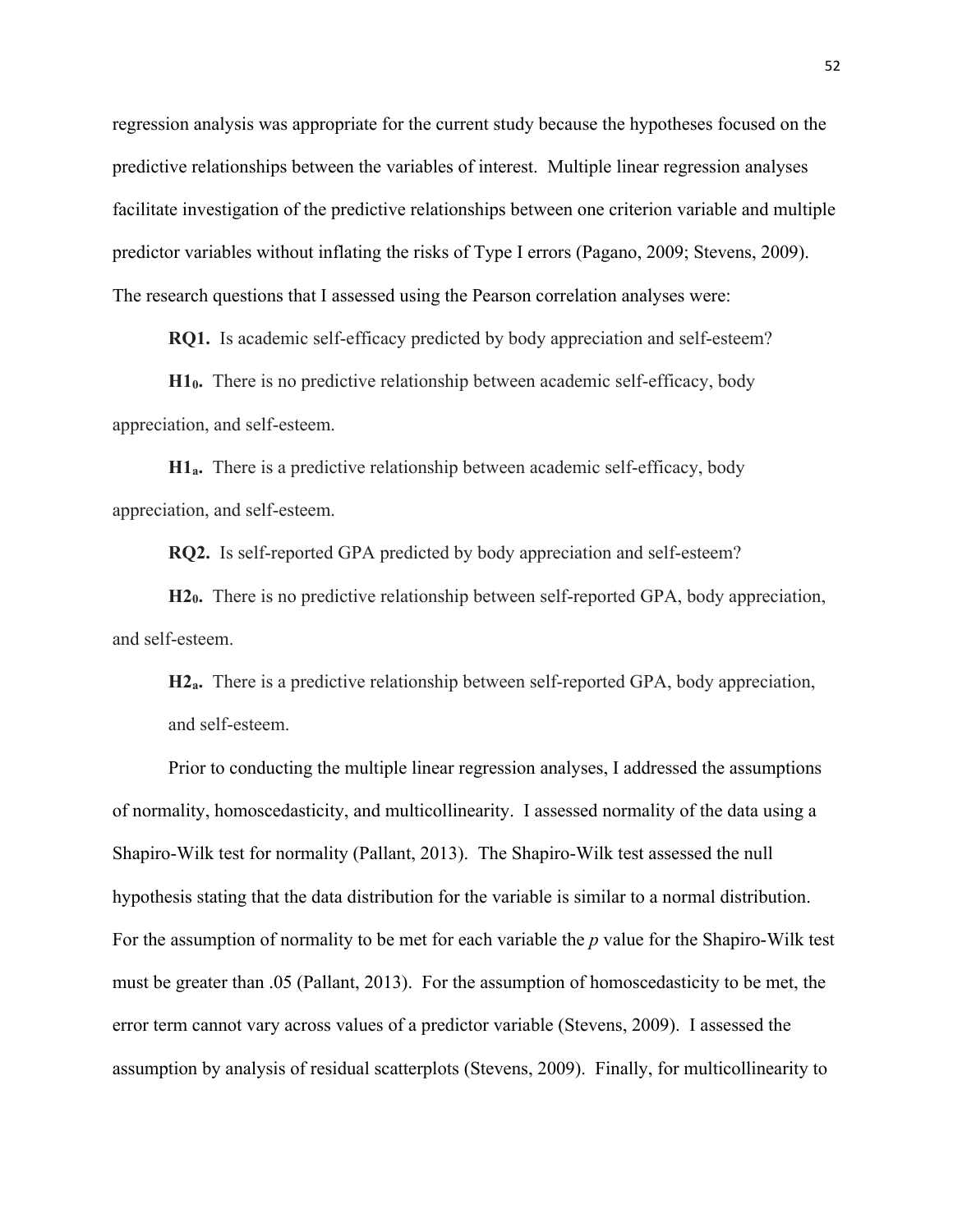be met, the predictor variables included in the regression model cannot be highly correlated (Pallant, 2013). I examined Variance Inflation Factor (VIF) values to determine if the assumption was met. For the assumption to be met, the VIF values could not exceed 10 (Tabachnick & Fidell, 2013).

I reported the  $p$  values,  $F$  statistics, adjusted  $R^2$  value, and unstandardized beta coefficients for each multiple linear regression analysis. The *p* values were assessed to determine if the regression model was statistically significant (Howell, 2013). I compared the observed *p* value to an alpha of .05 to determine statistical significance. If the *p* value was less than .05, I rejected the null hypothesis in favor of the alternate and evaluated the adjusted  $\mathbb{R}^2$ value. The  $R^2$  is referred to as the multiple correlation coefficient of determination, and it is used to indicate how much of the variance in the criterion variables can be attributed to the regression model (Field, 2013). Higher correlation coefficients of determination indicate that more of the change in the criterion variable can be attributed to the regression model.

I assessed the contribution of individual predictor variables to the variation in the criterion variables if the regression model was statistically significant. For predictor variables with a *p* value less than .05, I interpreted the unstandardized beta coefficient to determine how the criterion variable changes for every one-unit change in the predictor variable. Positive unstandardized beta coefficients indicate an increase in the criterion variable for every one unit increase in a predictor variable. A negative unstandardized beta coefficient indicates a decrease in the criterion variable for every one unit increase in the predictor variable.

#### **Threats to Validity**

External validity refers to the extent to which the findings of the study can be generalized from the sample to the larger population that the sample is intended to represent (Butt, 2010;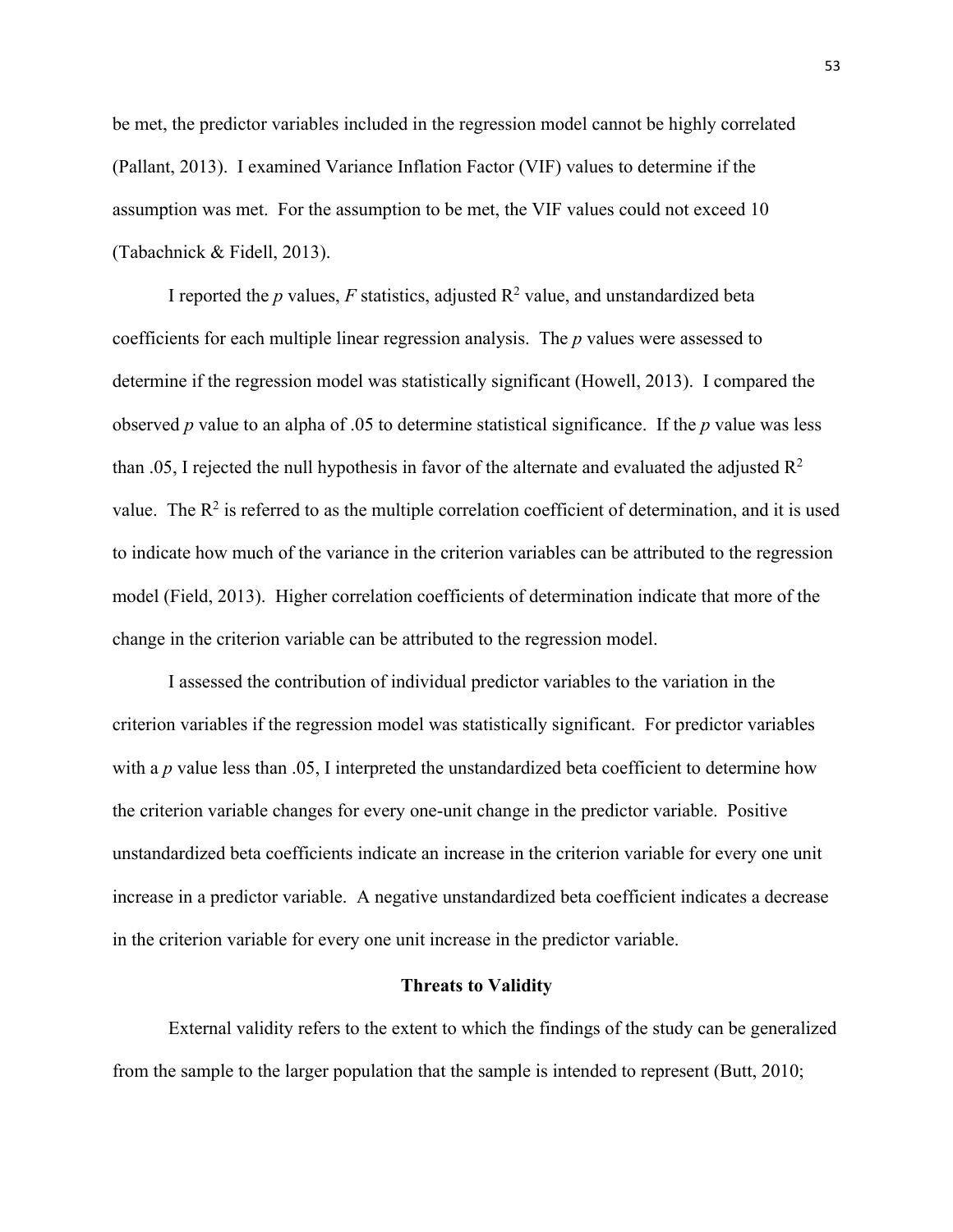Stone-Romero, 2010). Because of the non-experimental, cross-sectional nature of the study, there were no threats related to repeated implementation of a study instrument or provision of an intervention (Garattini et al., 2016). The primary consideration for external validity in this study was the convenience sampling approach used to recruit respondents and the potential impact to the representativeness of the sample. To minimize the effects of the non-probability sampling approach used in this study, I recruited participants using a national pool of potential participants that was not limited to a specific type of college or university or a specific region in the United States. SurveyMonkey provided access to currently enrolled undergraduate students across the nation. This sampling approach afforded me the opportunity to secure a more representative sample than provided by other convenience sampling approaches. Additionally, I collected demographic information for participants, which allowed me to assess how well my sample aligned with the population of currently enrolled undergraduate students.

Internal validity refers to the extent to which the presence of confounding factors in the study have been minimized (Siegmund, Siegmund, & Apel, 2015). Typically, studies without randomization may lack internal validity as the influence of participant demographics may skew results (Stone-Romero, 2010). However, this issue is of importance when researchers intend to demonstrate causality (Bernard, 2013), which was not the purpose of my study. Due to this, I maintained the nonexperimental design with a convenience sampling approach in this study.

Finally, statistical conclusion validity is related to the type of analysis selected and the parameters of the selected analysis (Barends et al., 2014). Within this study, I selected the multiple linear regression analysis as an adequate test to assess the predictive relationships hypothesized within this study. By selecting a statistical analysis aligned with the hypotheses guiding the study, I enhanced the statistical conclusion validity of the study. Additionally, I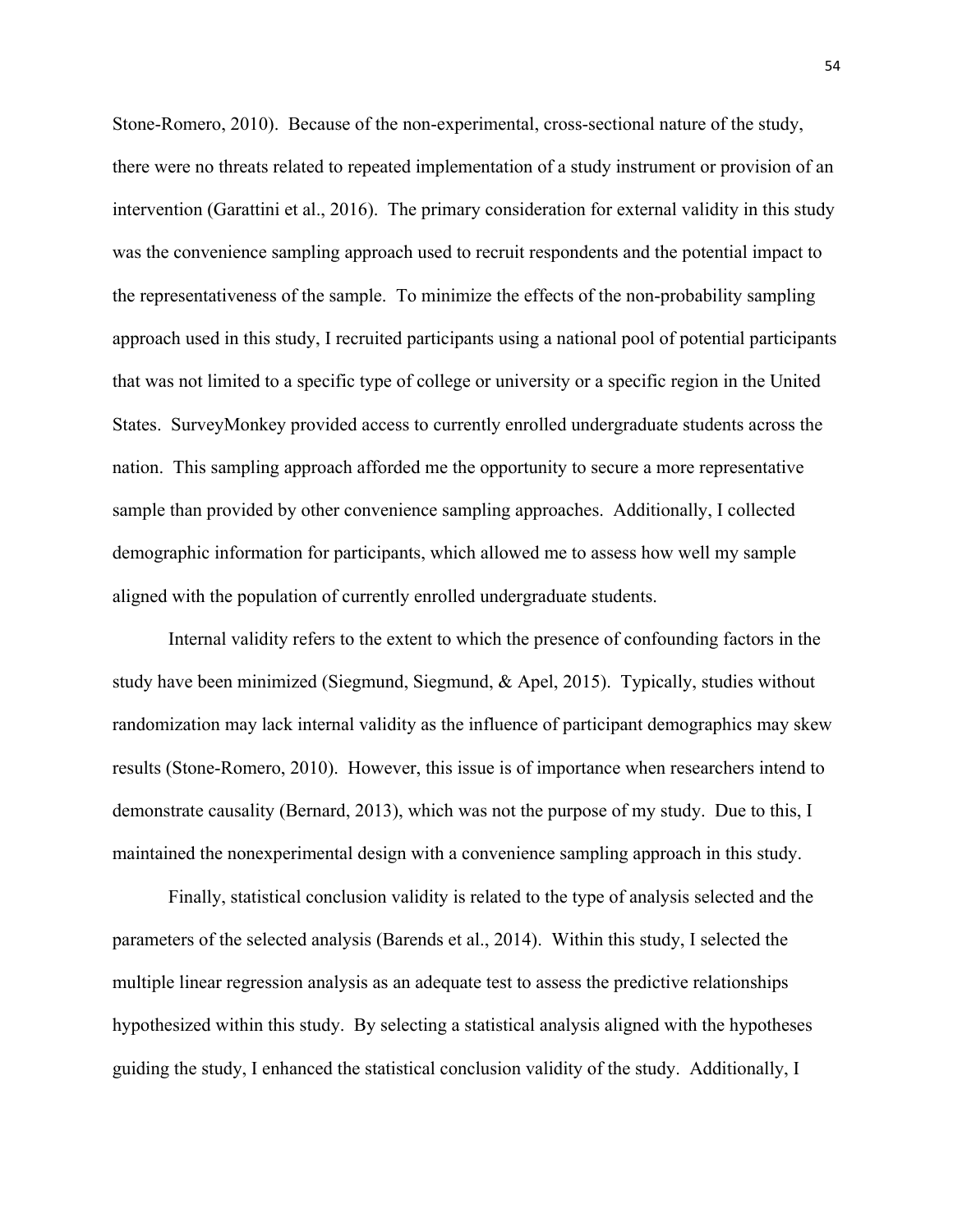selected parameters for the analysis that align with the parameters commonly used in social science research, which also enhanced the validity of the study. To further improve statistical conclusion validity, I utilized G\*Power to determine the minimum sample size necessary to yield empirically valid results from the tests, while considering the parameters I set for the analyses. Use of a sufficiently large sample size, a statistical analysis that was aligned with the hypotheses, and parameters for the analyses that have been commonly used in social science , increased the statistical validity of the study (Stone-Romero, 2010).

## **Ethical Procedures**

As stated by Bloomberg and Volpe (2012), ethical assurances must be integrated into a study any time human participants are involved. Accordingly, a number of ethical assurances were implemented for this research. To begin, I followed the principles detailed in the Belmont Report (U.S. Department of Health and Human Services, 1979), which include justice, beneficence, and respect. Justice, which describes the fair and equal treatment of all participants, was ensured by treating all survey respondents equally and respectfully. Beneficence, which describes ensuring that risks to participants are kept as low as possible, was ensured via the anonymous nature of the study survey. Risks to participation did not exceed discomfort associated with filling out an online survey. Respect, which involves the protection of individuals' autonomy, was ensured through the use of an informed consent form, assuring all individuals that participation was completely voluntary, and granting participants the right to drop out or withdraw at any time.

In addition to following the Belmont Report principles, I obtained study approval from Walden University's Institutional Review Board (IRB). No identifying information was collected from any respondent, so risks to individuals' identities were not present. I ensured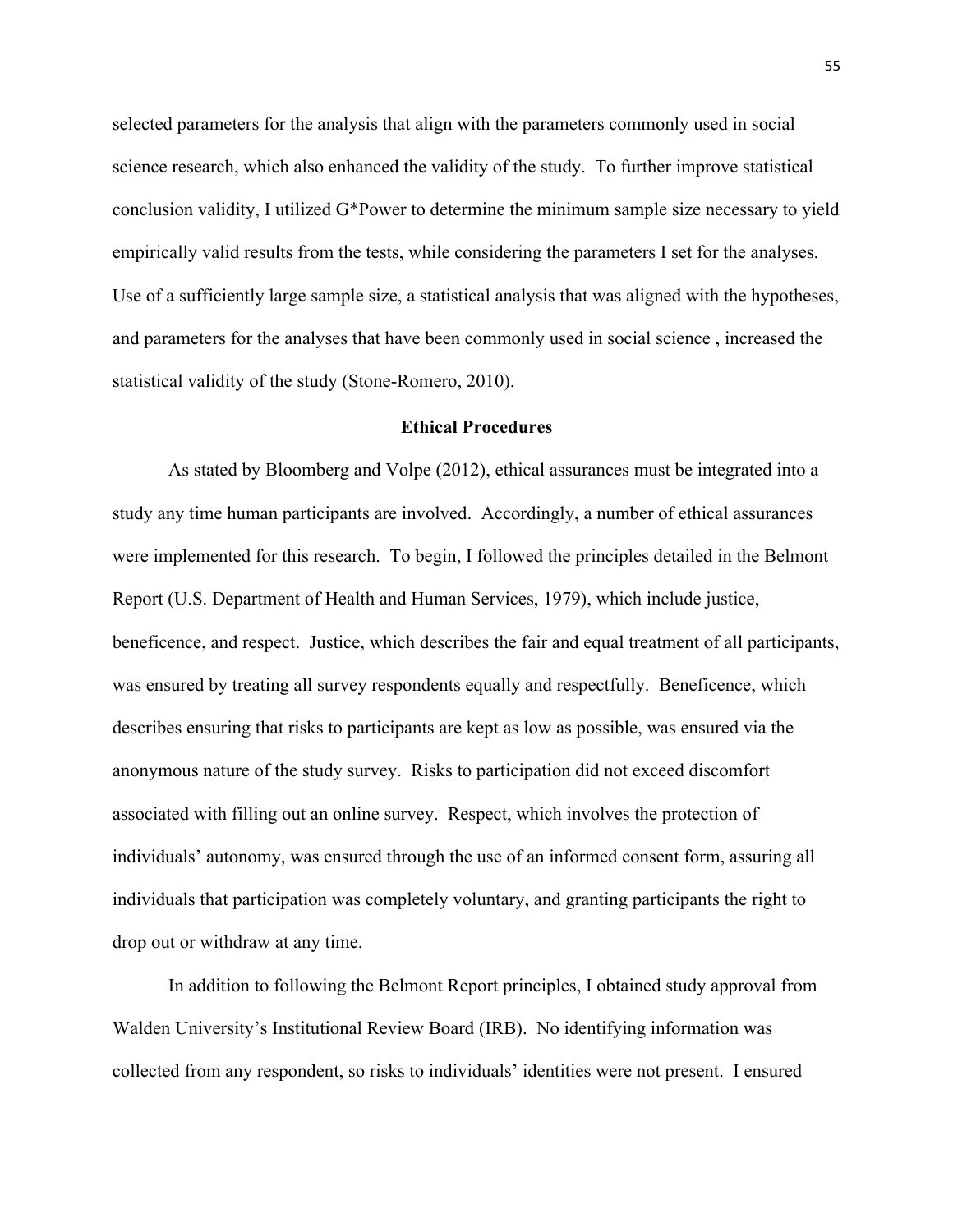participant autonomy through the use of the online consent form, as previously described. After data collection was complete, I downloaded raw data from Survey Monkey's website, in spreadsheet form. The data did not need to be deidentified because no identifying information was collected. I stored study data, which was all digital, on my personal, password-protected computer. Study data will be securely stored for a period of five years, as required by Walden University, after which point, I will destroy it.

#### **Summary**

In this cross-sectional quantitative investigation, I investigated the relationships between body appreciation, academic self-efficacy, self-esteem, and self-reported GPA among U.S. college students. The study sample consisted of at least 68 undergraduate students who were currently enrolled in degree-granting U.S. colleges and universities. Data were collected via an online survey, with the assistance of SurveyMonkey. The online survey consisted of the following four instruments: (a) the Body Appreciation Scale-2 (BAS-2; Tylka & Wood-Barcalow, 2015a), (b) Rosenberg's (1979) Self-Esteem Scale, (c) the Student Self-Efficacy Scale (Rowbotham & Schmitz, 2013), and (d) a researcher-created demographic questionnaire. The study included four variables. The online survey ensured the anonymity of all respondents, and participation was completely voluntary.

This chapter provided details of the methodology. The following chapter includes study results. A discussion of research results and implications appear in Chapter 5.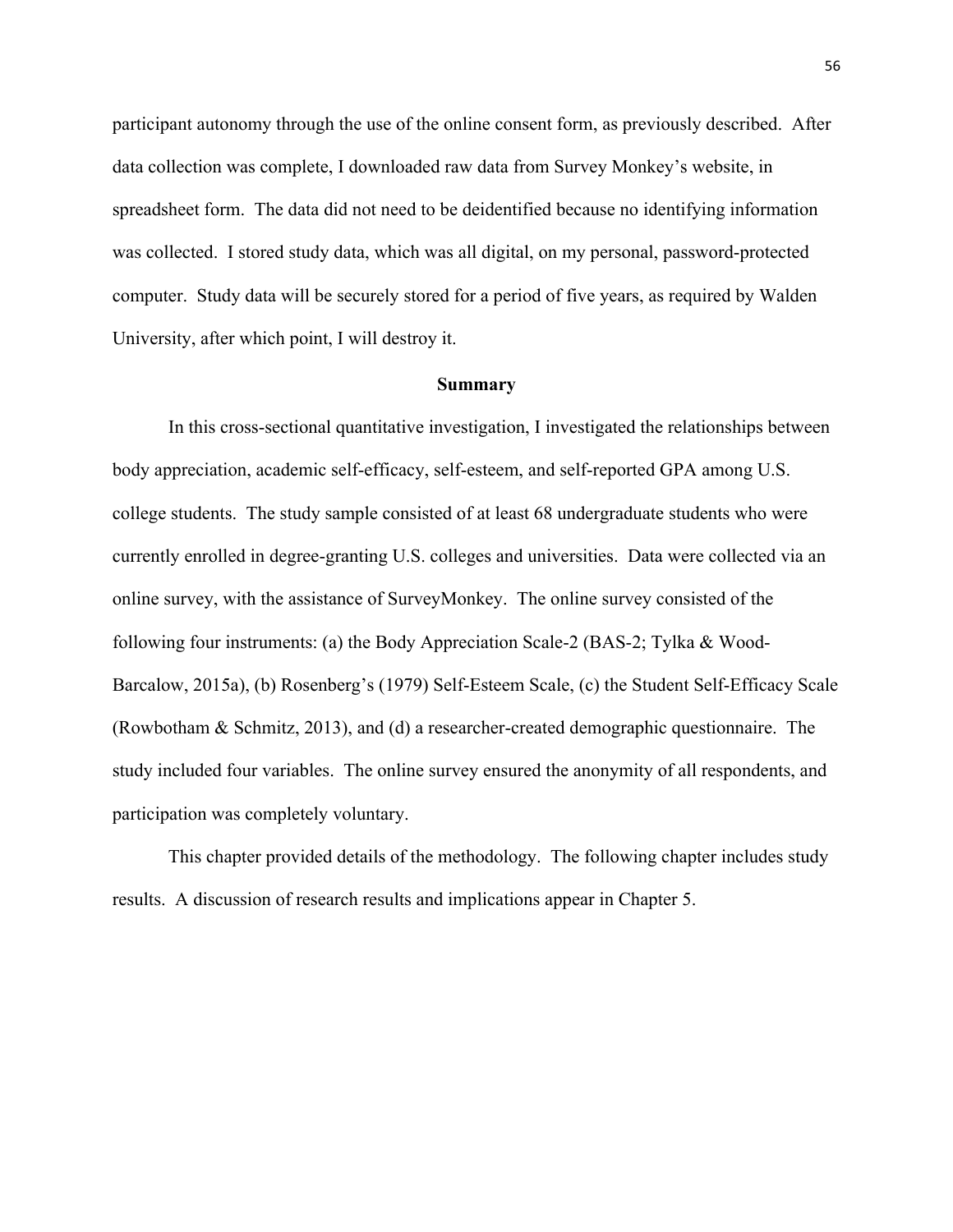#### Chapter 4: Results

#### **Introduction**

Because poor body image is correlated with poor academic outcomes (Murphy, 2012; Paolini, 2016; Tallat, Fatima, & Adiya, 2017), it is possible that body appreciation may be associated with improved academic outcomes. The problem that was addressed in this investigation is the lack of research on the potential relationships between academic outcomes and positive body image, conceptualized as *body appreciation*. The purpose of this investigation was to explore the predictive relationships between body appreciation, academic self-efficacy, selfesteem, and self-reported GPA among U.S. college students. The following research questions and hypotheses were explored:

**RQ1.** Is academic self-efficacy predicted by body appreciation and self-esteem?

**H10.** There is no predictive relationship between academic self-efficacy, body appreciation, and self-esteem.

**H1a.** There is a predictive relationship between academic self-efficacy, body appreciation, and self-esteem.

**RQ2.** Is self-reported GPA predicted by body appreciation and self-esteem?

**H20.** There is no predictive relationship between self-reported GPA, body appreciation, and self-esteem.

**H2a.** There is a predictive relationship between self-reported GPA, body appreciation, and self-esteem.

This chapter includes a discussion of the data collection process and descriptive statistics of the sample. Results of the statistical analyses for each research question are then presented.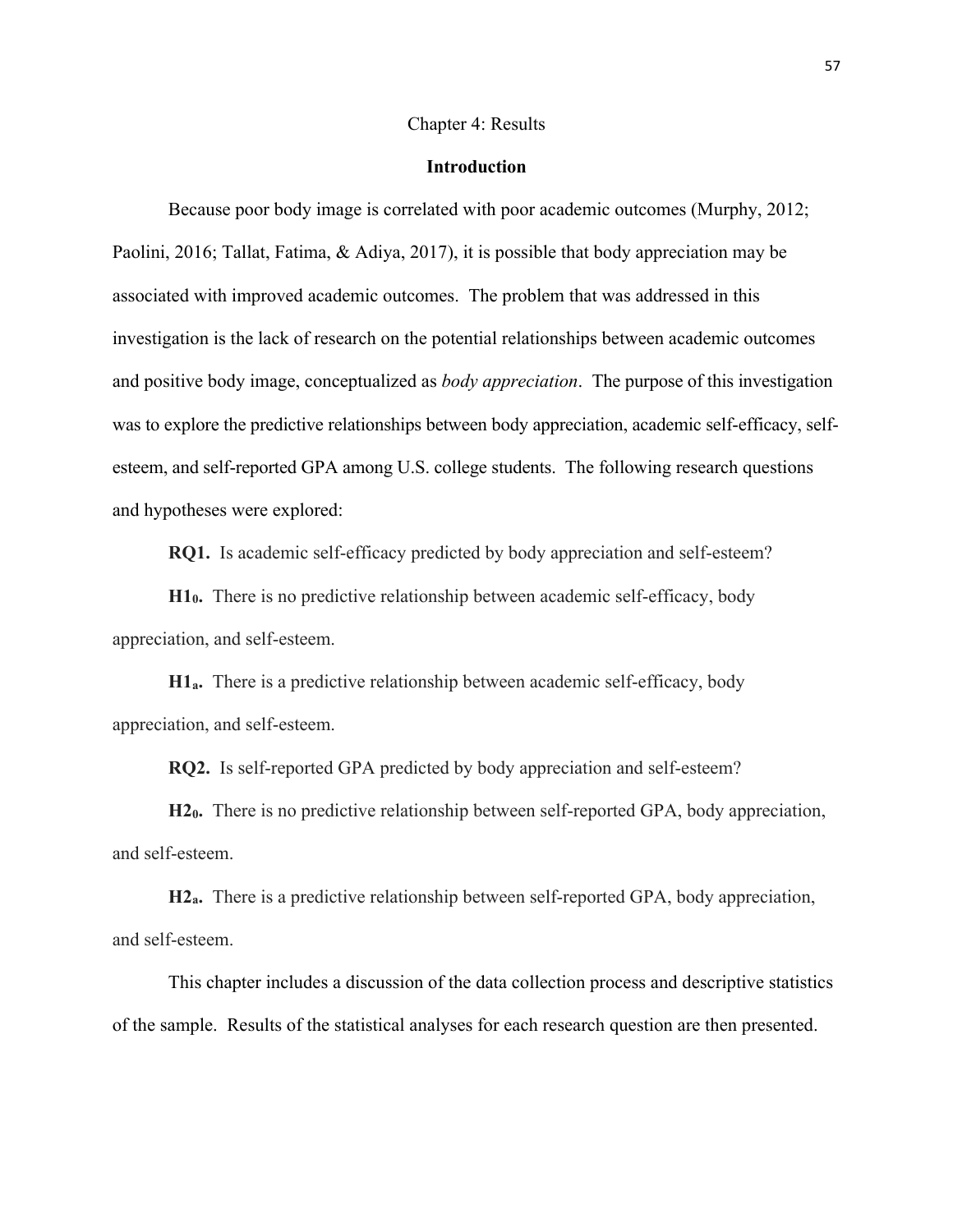The chapter concludes with a summary of the findings. An alpha level of .05 was used for statistical significance for all inferential analyses.

## **Data Collection**

Participants for this study were recruited via Survey Monkey. To be eligible to participate in the study, individuals had to be age 18 years or older and currently enrolled in a degree-granting undergraduate college or university in the United States. Prospective participants were invited to complete the study survey, via an email invitation sent by Survey Monkey. This survey consisted of the following four instruments: (a) the Body Appreciation Scale-2 (BAS-2; Tylka & Wood-Barcalow, 2015a), (b) Rosenberg's (1979) Self-Esteem Scale, (c) the Student Self-Efficacy Scale (Rowbotham & Schmitz, 2013), and (d) a researcher-created demographic questionnaire. Data were collected from a total of 112 participants, which far exceeded the minimum required sample size of 68. With the use of Survey Monkey, the process of data collection was completed in a single day. Every participant completed the full survey, such that no items remained unanswered in any surveys. Before conducting analysis, the researcher examined for potential outliers via the use of *z-*scores. Because no cases exceeded the threshold of  $+$  3.29 standard deviations, no outliers were removed from the analysis. Accordingly, the final sample consisted of data from all 112 completed surveys.

#### **Demographic Characteristics**

The sample consisted of 42 males and 70 females. Age was widely distributed, with most of the participants being aged 23 and older (*n =* 37, 33.0%). The majority of the sample was Caucasian (*n =* 58, 51.8%), followed by Hispanics (*n =* 20, 17.9%), Asians (*n =* 13, 11.6%), and African Americans (*n =* 10, 8.9%). Most students had a GPA ranging from 3.00 - 3.49 (*n =*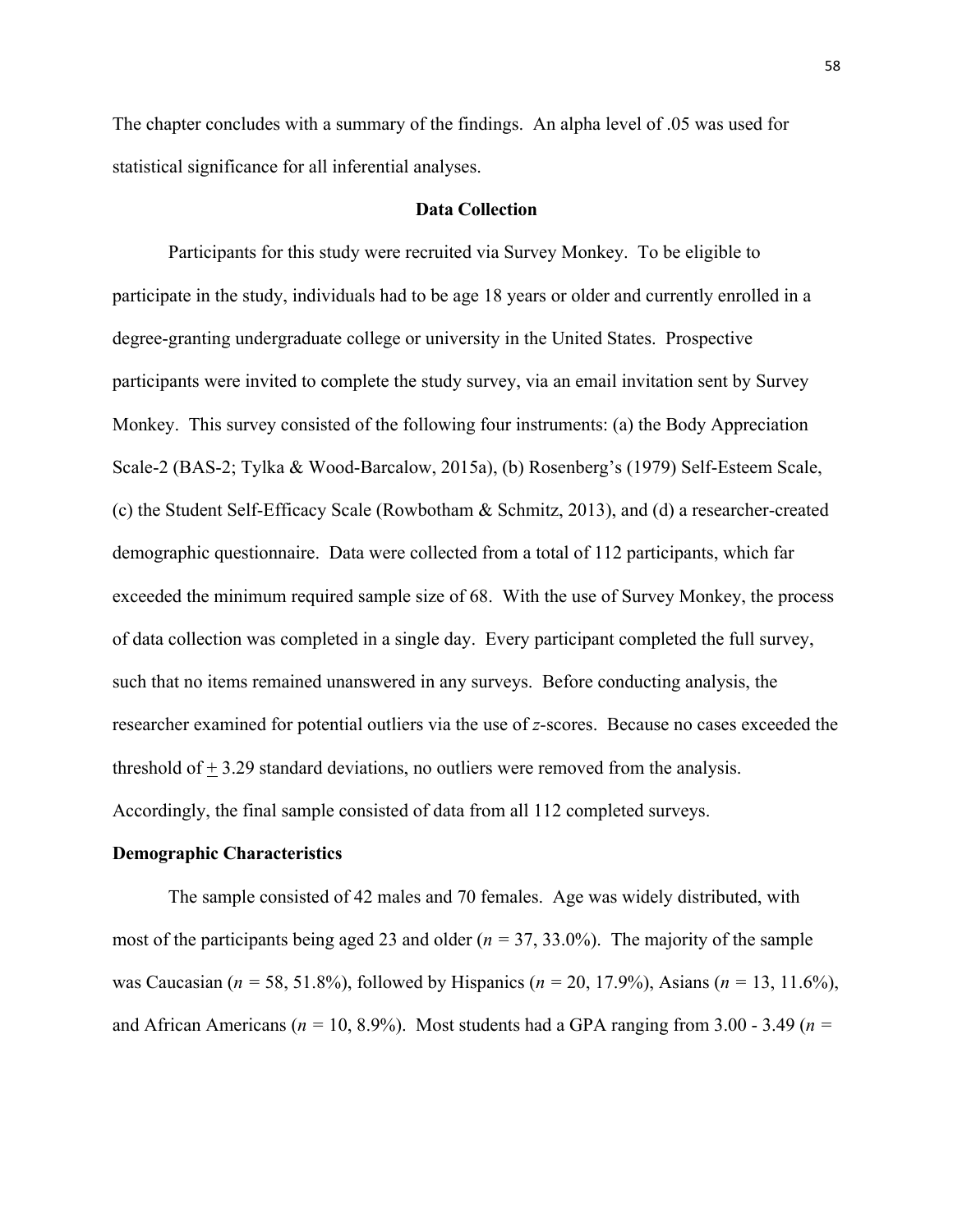36, 32.1%), or 3.50-3.99 (*n* = 37, 33.0%). The findings of the demographics are presented in

Table 1.

Table 1

*Demographic Variables*

|                  | Characteristics  | Frequency $(n)$ | Percentage $(\% )$ |
|------------------|------------------|-----------------|--------------------|
| Gender           | Male             | 42              | 37.5               |
|                  | Female           | 70              | 62.5               |
| Age              | 18               | 16              | 14.3               |
|                  | 19               | 14              | 12.5               |
|                  | 20               | 19              | 17.0               |
|                  | 21               | 9               | 8.0                |
|                  | 22               | 17              | 15.2               |
|                  | 23 or order      | 37              | 33.0               |
| Race             | African American | 10              | 8.9                |
|                  | Caucasian        | 58              | 51.8               |
|                  | Hispanic         | 20              | 17.9               |
|                  | Asian            | 13              | 11.6               |
|                  | <b>Biracial</b>  | 8               | 7.1                |
|                  | Other            | 3               | 2.7                |
| GPA in last term | $0.00 - 1.99$    | $\overline{2}$  | 1.8                |
|                  | 2.00-2.49        | $\overline{4}$  | 3.6                |
|                  | 2.50-2.99        | 16              | 14.3               |
|                  | 3.00-3.49        | 36              | 32.1               |
|                  | 3.50-3.99        | 37              | 33.0               |
|                  | 4.00 or higher   | 17              | 15.2               |

# **Results**

# **Descriptive Statistics**

As illustrated in Table 2, the scores for the variables of body appreciation, self-esteem, and self-efficacy were computed via summation of the respective items comprising each scale. Body appreciation scores ranged from 16.00 to 50.00, with  $M = 35.76$  and  $SD = 7.75$ . Selfesteem scores ranged from 15.00 to 40.00, with  $M = 28.17$  and  $SD = 5.56$ . Self-efficacy scores ranged from 15.00 to 40.00 with *M =* 29.97 and *SD* = 5.72.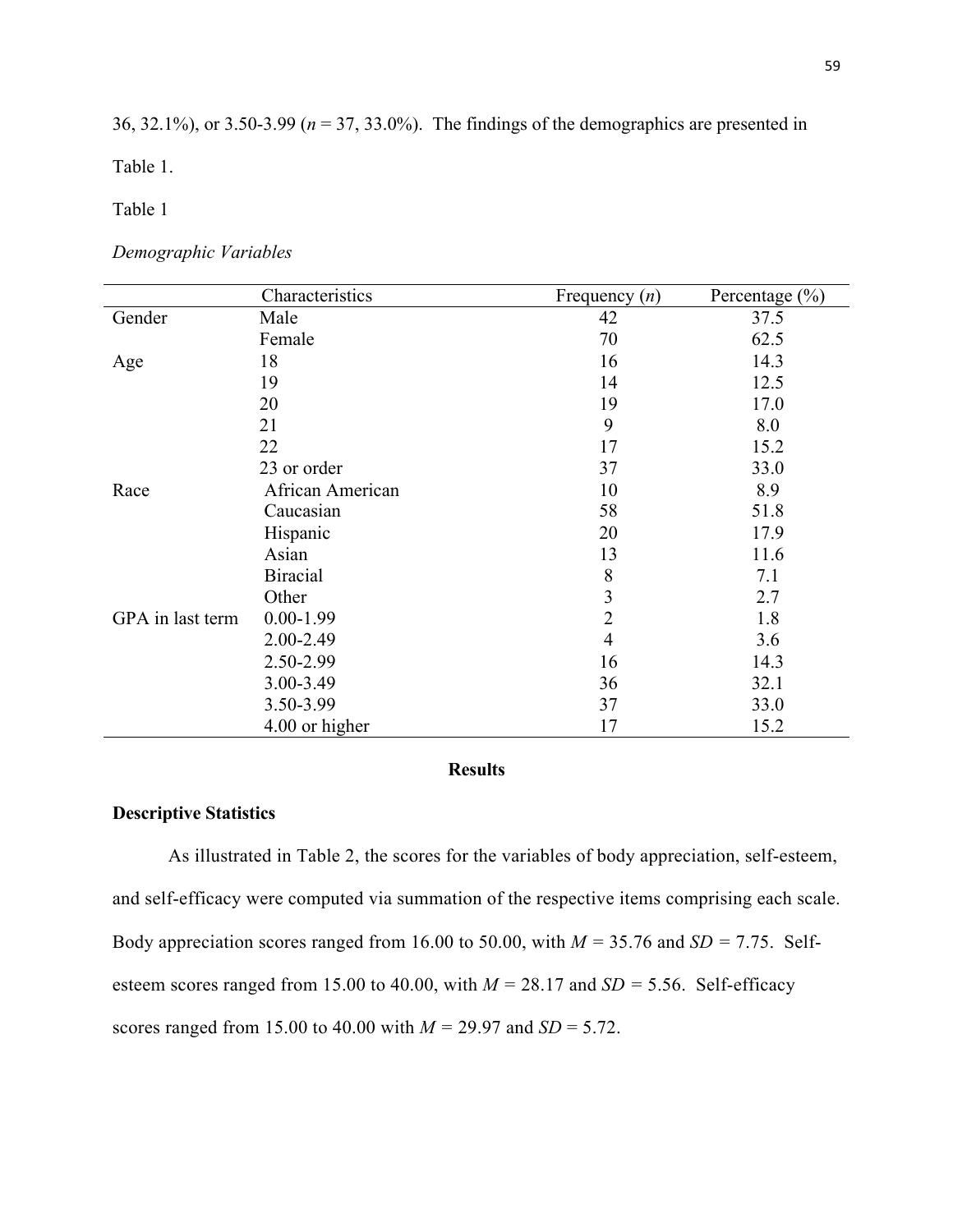The Cronbach's alpha provides a mean correlation between each set of survey items and the total number of items comprising a scale (Brace, Kemp, & Snelgar, 2012). The strength of the alpha values were interpreted through use of the guidelines suggested by George and Mallery (2016), in which  $\alpha \ge 0$  Excellent,  $\alpha \ge 0.8$  Good,  $\alpha \ge 0.7$  Acceptable,  $\alpha \ge 0.6$  Questionable,  $\alpha \ge 0.5$ Poor,  $\alpha$  <.5 Unacceptable. Results for all three survey subscales indicated acceptable reliability. Figures 1 through 3 present bar graphs of the scores for body appreciation, self-esteem, and selfefficacy.

### Table 2

### *Descriptive Statistics for Continuous Level Variables*

|                   | n   | Min   | Max   | M     | SD   | Number<br>of items | α   |
|-------------------|-----|-------|-------|-------|------|--------------------|-----|
| Body appreciation | 112 | 16.00 | 50.00 | 35.76 | 7.75 |                    | .91 |
| Self-esteem       | 112 | 15.00 | 40.00 | 28.17 | 5.56 |                    | .89 |
| Self-efficacy     | 112 | 15.00 | 40.00 | 29.97 | 5.72 |                    | .85 |



*Figure 1.* Bar chart for body appreciation scores.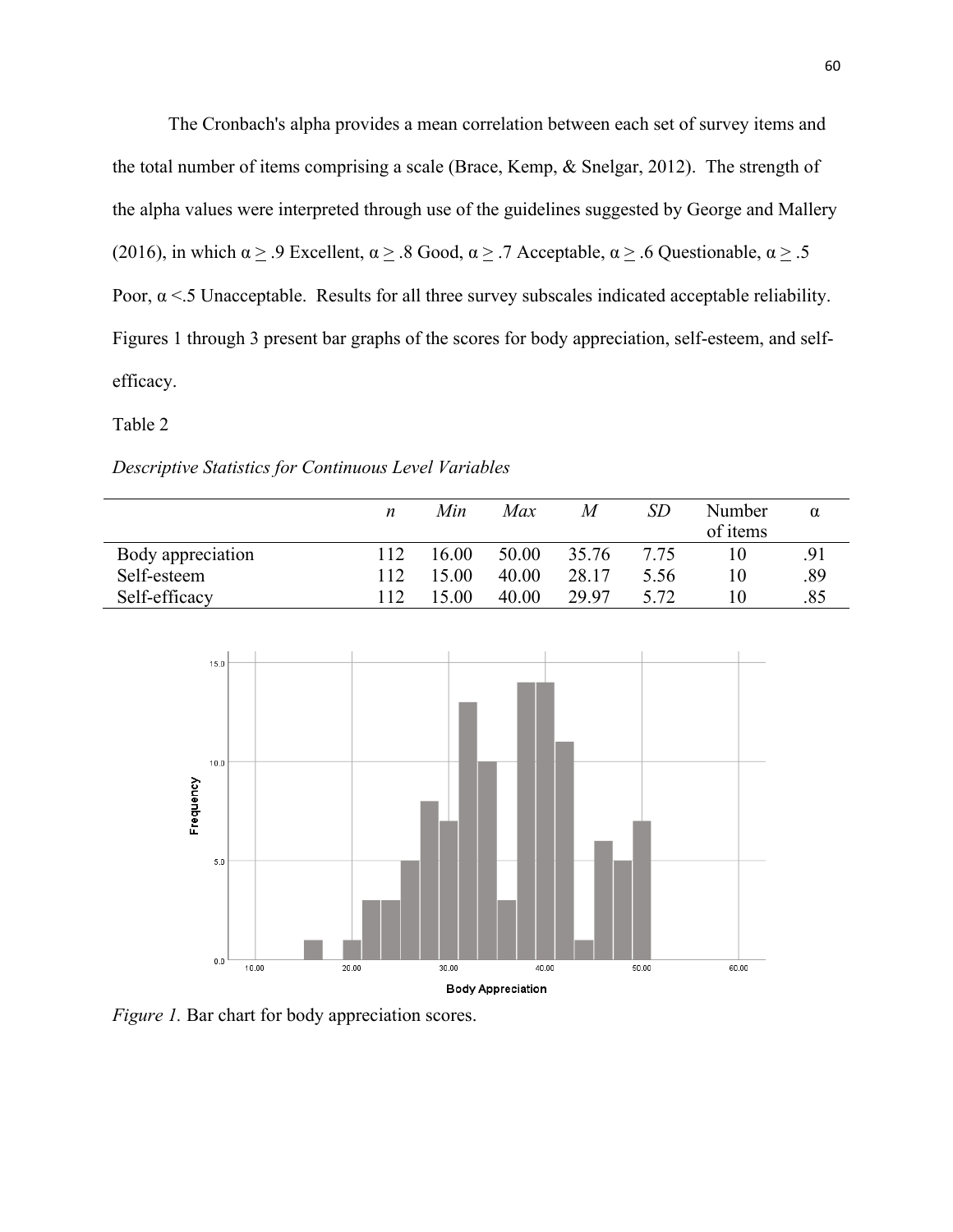

*Figure 2. Bar chart for self-esteem scores.* 



*Figure 3.* Bar chart for self-efficacy scores.

A series of Pearson correlations were conducted to examine the associations between the variables of interest. The association between body appreciation and self-esteem was statistically significant,  $r = .70$ ,  $p < .001$ . The association between body appreciation and selfefficacy was statistically significant, *r =* .36, *p* < .001. The association between self-esteem and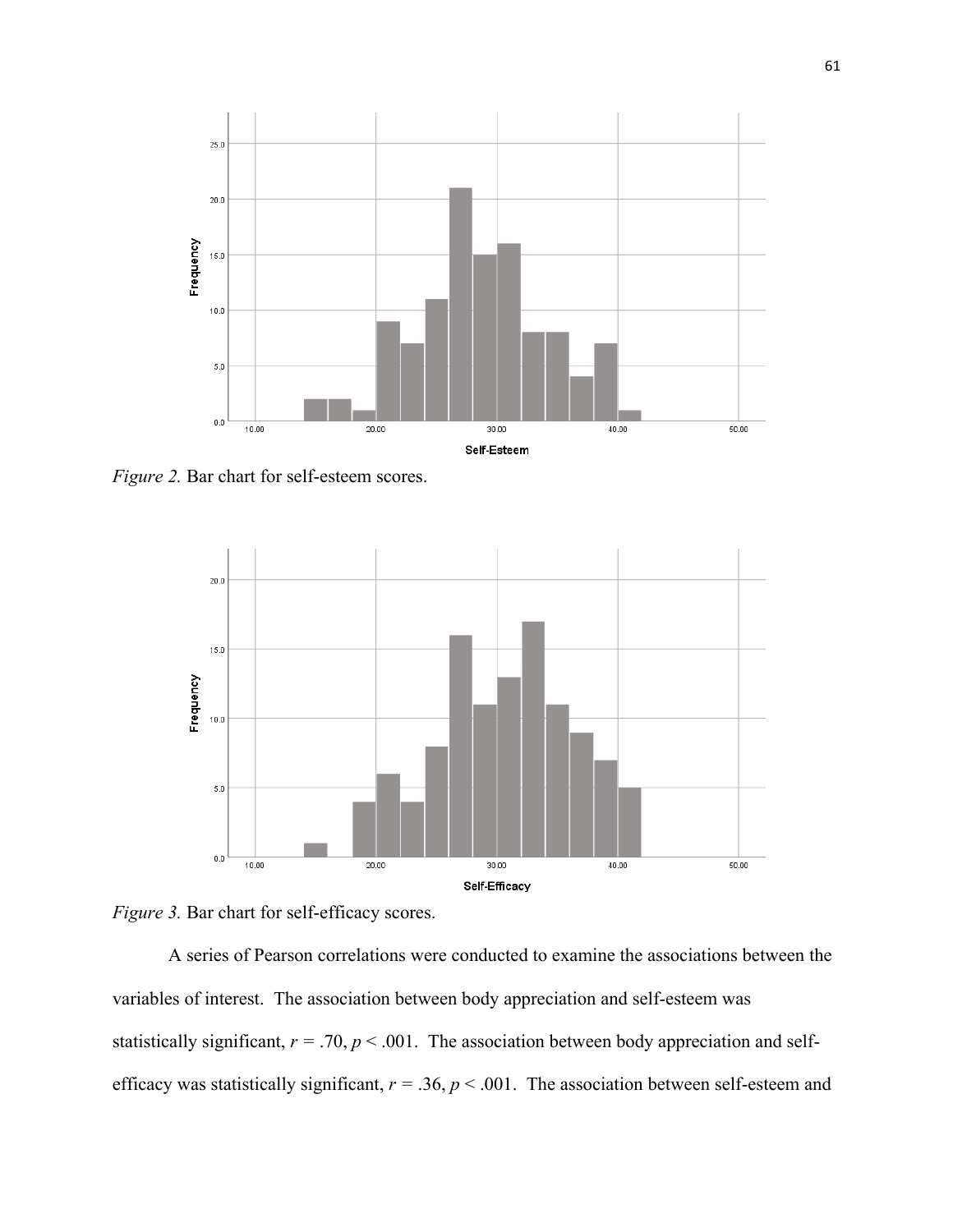self-efficacy was statistically significant,  $r = .53$ ,  $p < .001$ . The association between selfefficacy and GPA was statistically significant,  $r = .27$ ,  $p = .004$ . Each of these correlations were positive, suggesting that as one variable increased, the second variable also tended to increase.

The association between body appreciation and GPA was not statistically significant, *r =*  -.03, *p* = .769. The association between self-esteem and GPA was not statistically significant, *r =* .03, *p* < .001. Table 3 presents the findings of the Pearson correlations.

# Table 3

*Pearson Correlations for Variables of Interest*

|                   | Body appreciation |         | Self-esteem |         | Self-efficacy |                          | <b>GPA</b> |  |
|-------------------|-------------------|---------|-------------|---------|---------------|--------------------------|------------|--|
|                   |                   |         |             |         |               |                          |            |  |
| Body appreciation | .00.              | -       |             |         |               |                          |            |  |
| Self-esteem       | .70               | < 001   | 00.1        | -       |               |                          |            |  |
| Self-efficacy     | .36               | < 0.001 | .53         | < 0.001 | 0.0           | $\overline{\phantom{0}}$ |            |  |
| GPA               | $-.03$            | .769    | .03         | .785    | .27           | .004                     | .00.       |  |

# **Hypothesis Testing**

**RQ1.** Is academic self-efficacy predicted by body appreciation and self-esteem?

**H10.** There is no predictive relationship between academic self-efficacy, body appreciation, and self-esteem.

**H1a.** There is a predictive relationship between academic self-efficacy, body

appreciation, and self-esteem.

To address research question one, a multiple linear regression was conducted between body appreciation, self-esteem, and self-efficacy. A multiple linear regression is appropriate when testing the predictive relationship between a series of independent variables on a continuous criterion variable (Tabachnick & Fidell, 2013). The predictor variables corresponded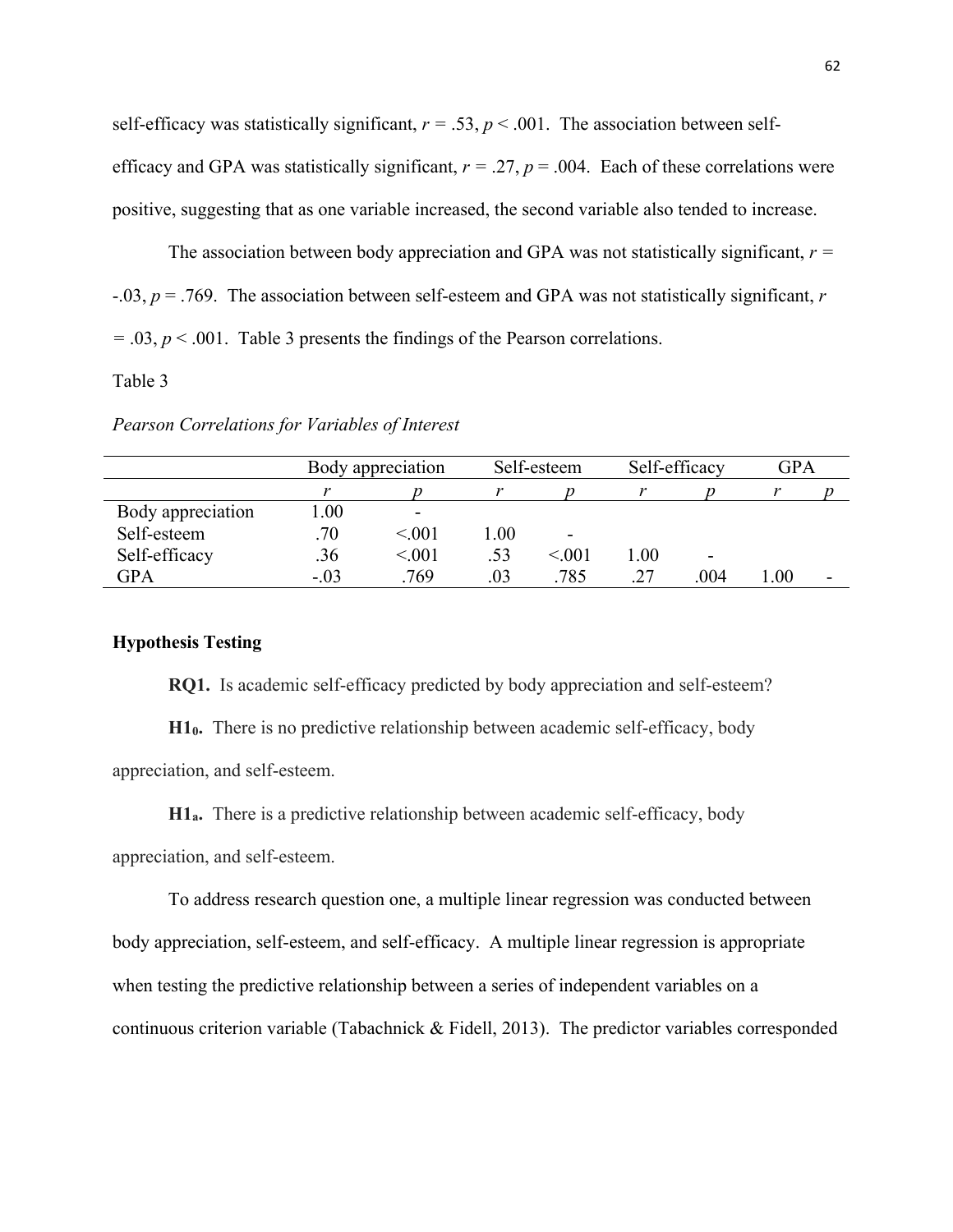to body appreciation and self-esteem. The continuous criterion variable corresponded to academic self-efficacy.

Prior to analysis, the assumptions of normality, homoscedasticity, and absence of multicollinearity were tested. Normality was visually tested through use of a normal P-P scatterplot. Findings of the scatterplot indicated that the data closely followed the normality trend line, suggesting that the assumption of normality was met (see Figure 4).





Homoscedasticity was visually tested through use of a residuals scatterplot. The

assumption is met if the data in the residuals scatterplot are randomly spread. As illustrated in Figure 5, the data in the residuals scatterplot appeared to be randomly scattered, suggesting that the assumption of homoscedasticity was met.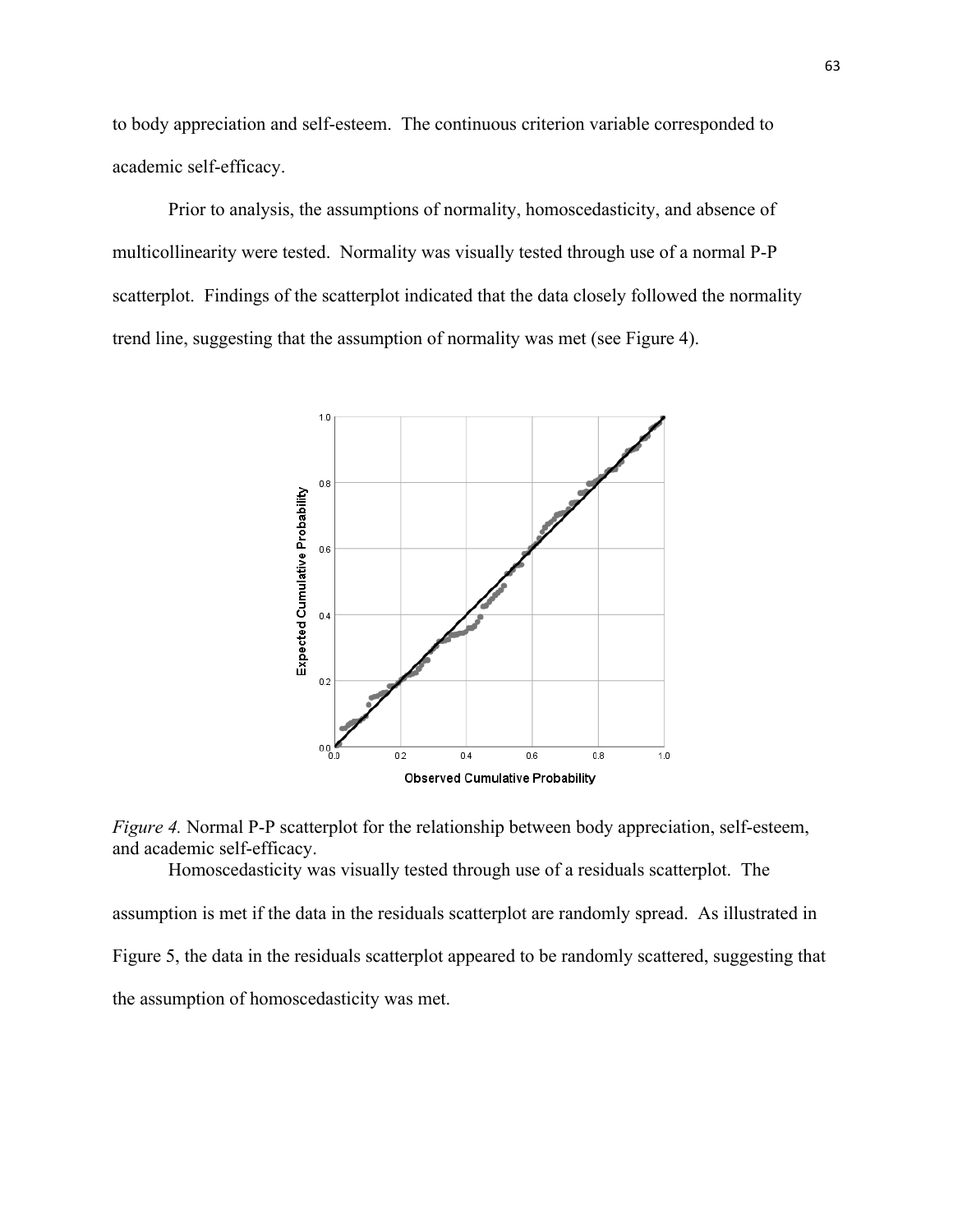

*Figure 5.* Residuals scatterplot for the relationship between body appreciation, self-esteem, and academic self-efficacy.

Absence of multicollinearity was assessed through use of variance inflation factors (VIFs). The assumption is met if the VIFs are below 10.0. The assumption was met for the regression model presented for RQ1 (see Table 4).

Table 4

*Variance Inflation Factors for Body Appreciation and Self-Esteem*

| Variable          | VIF  |
|-------------------|------|
| Body appreciation | 1.97 |
| Self-esteem       | 1.97 |

The overall findings of the linear regression were statistically significant,  $F(2, 109) =$ 

21.05,  $p < .001$ ,  $R^2 = .279$ , suggesting that there is a significant relationship between body appreciation, self-esteem, and self-efficacy. The coefficient of determination,  $R^2$ , indicates that 27.9% of the variance in self-efficacy can be explained by the predictors, body appreciation and self-esteem. Due to significance of the overall model, the individual predictors were examined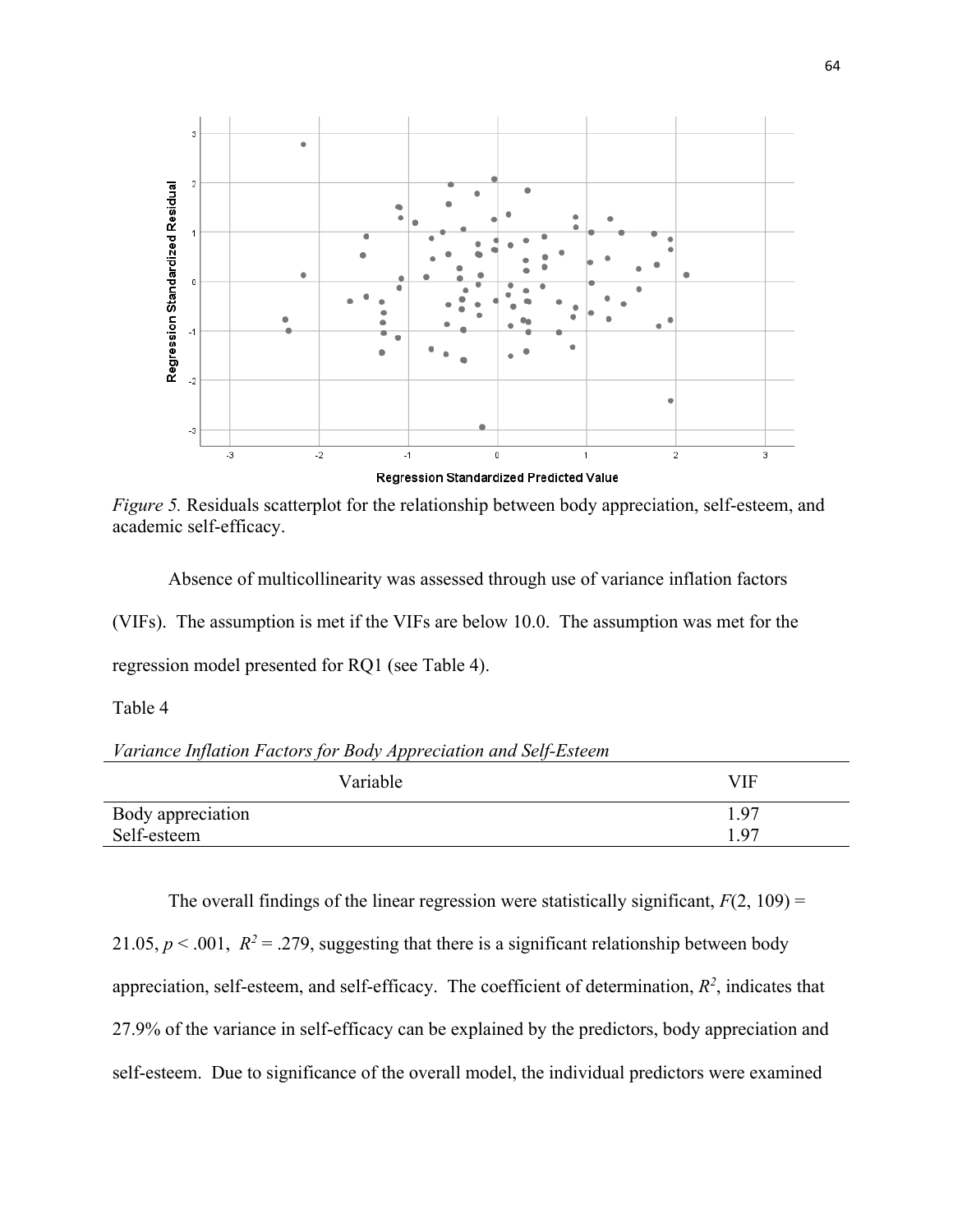further. Self-esteem was a significant predictor in the model, such that with every one-unit increase in self-esteem ( $t = -4.70$ ,  $p < .001$ ), self-efficacy scores increased by approximately 0.55 units. Due to the significance of self-esteem, but not body appreciation, the null hypothesis for research question one (H1<sub>0</sub>) was partially rejected. Findings of the multiple linear regression are presented in Table 5.

### Table 5

| Linear Regression with Body Appreciation and Self-Esteem Predicting Self-Efficacy |         |      |        |         |       |  |
|-----------------------------------------------------------------------------------|---------|------|--------|---------|-------|--|
| Variable                                                                          |         | SЕ   |        |         |       |  |
| Body appreciation                                                                 | $-0.01$ | 0.08 | $-.01$ | $-0.12$ | .909  |  |
| Self-esteem                                                                       | 0.55    | 0.12 | .54    | 4.70    | < 001 |  |
| <i>Note:</i> $F(2, 109) = 21.05, p < .001, R^2 = .279$                            |         |      |        |         |       |  |

**RQ2**. Is self-reported GPA predicted by body appreciation and self-esteem?

**H20**. There is no predictive relationship between self-reported GPA, body appreciation, and self-esteem.

**H2a**. There is a predictive relationship between self-reported GPA, body appreciation, and self-esteem.

To address research question two, a multiple linear regression was conducted between body appreciation, self-esteem, and self-reported GPA. The predictor variables corresponded to body appreciation and self-esteem. The continuous criterion variable corresponded to selfreported GPA.

Prior to analysis, the assumptions of normality, homoscedasticity, and absence of multicollinearity were tested. Normality was visually assessed through inspection of a normal P-P scatterplot. Findings of the scatterplot suggested that the slightly deviated from the normality trend line, which can be attributed to the ordinal nature of the outcome variable, self-reported GPA (see Figure 6).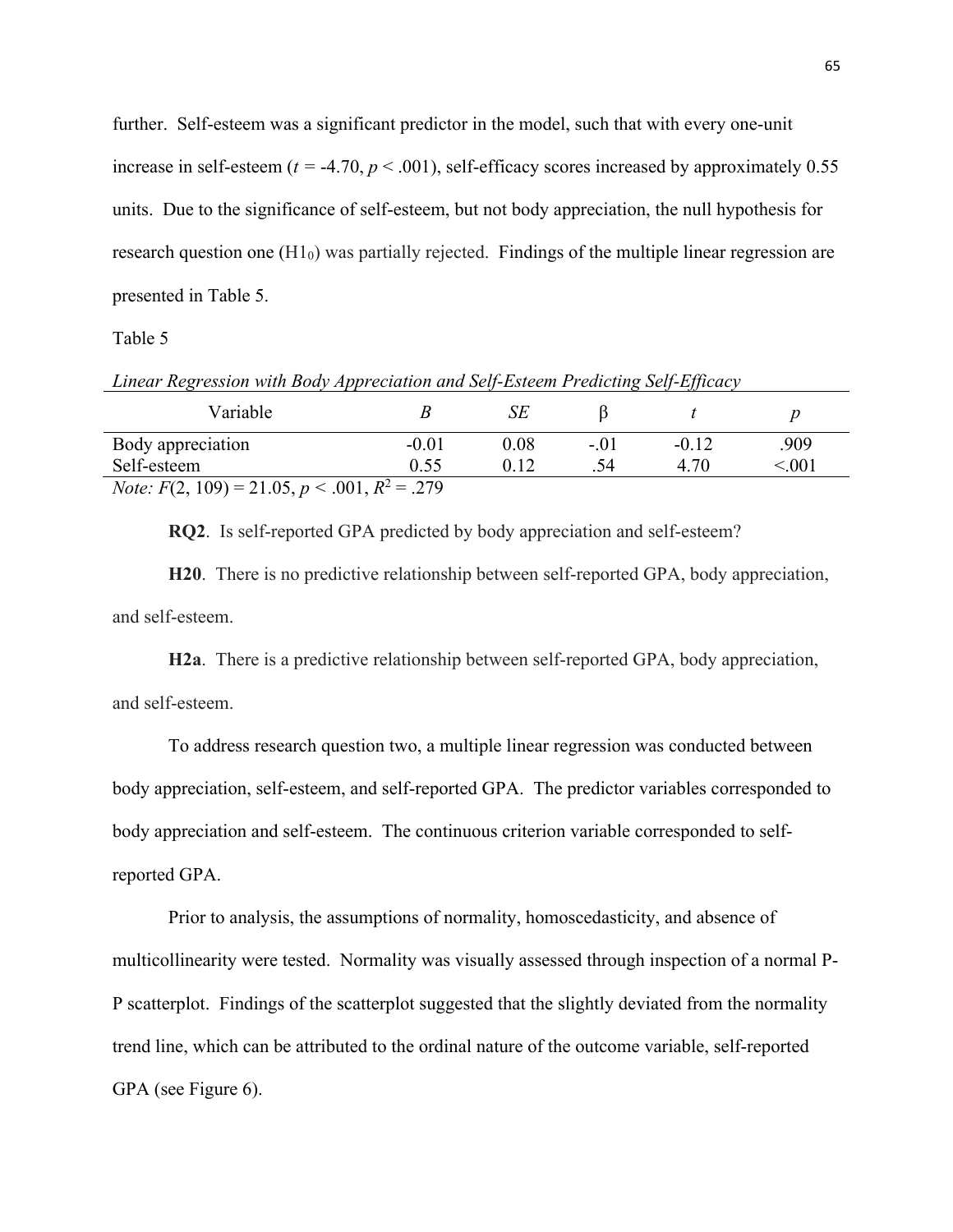

*Figure 6.* Normal P-P scatterplot for the relationship between body appreciation, self-esteem, and self-reported GPA.

Homoscedasticity was visually assessed through use of a residuals scatterplot. The data in the residuals scatterplot appeared to be randomly scattered, suggesting that the assumption of homoscedasticity was met for research question two (see Figure 7).



*Figure 7.* Residuals scatterplot for the relationship between body appreciation, self-esteem, and self-reported GPA.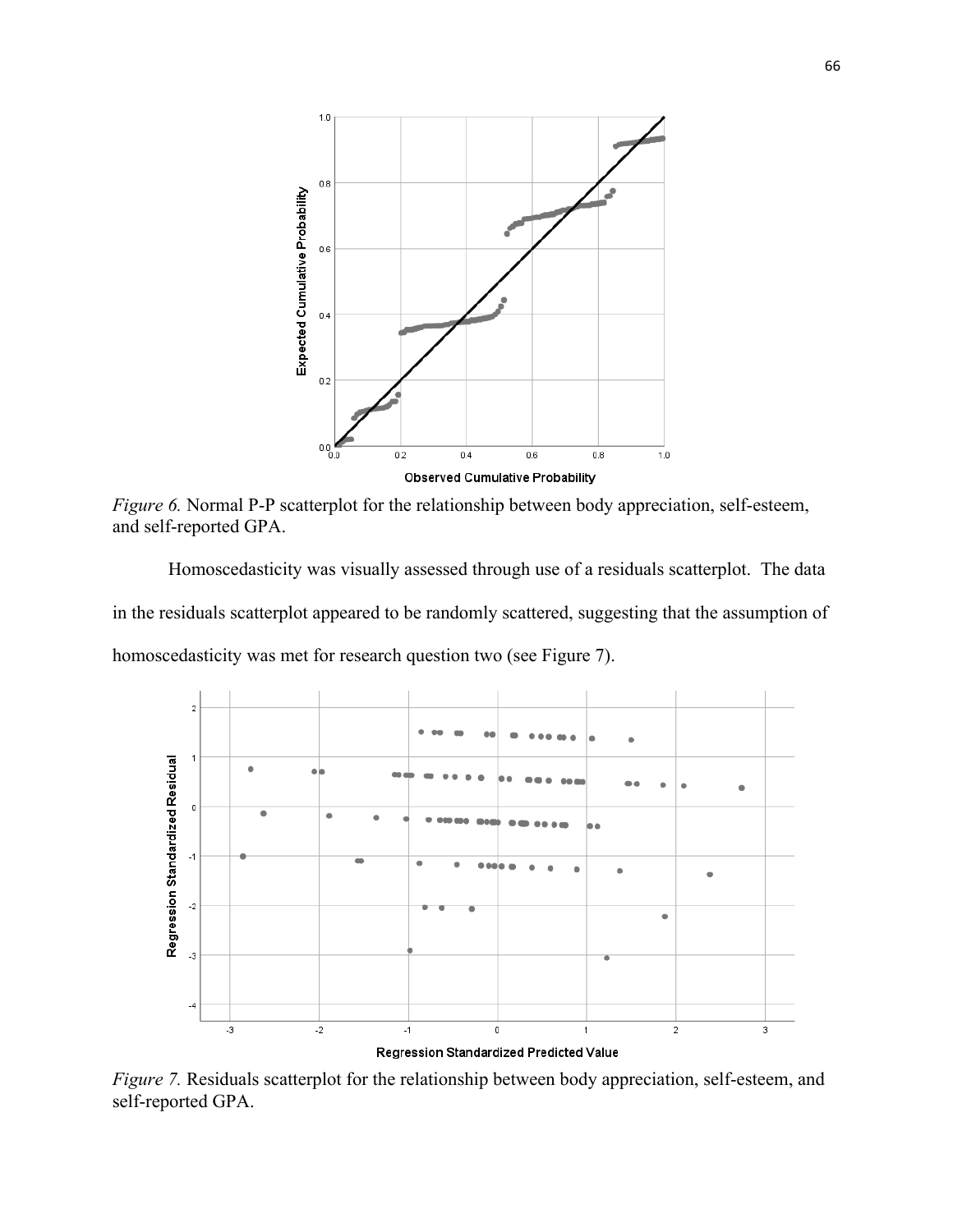Absence of multicollinearity was assessed through use of variance inflation factors (VIFs). The assumption was met due to the same predictors being used in research question one (see Table 6).

Table 6

# *Variance Inflation Factors for Body Appreciation and Self-Esteem*

| Variable          | <b>VIF</b> |
|-------------------|------------|
| Body appreciation | 1.97       |
| Self-esteem       | 1.97       |

The overall findings of the linear regression were not statistically significant,  $F(2, 109)$  = 0.27,  $p = .765$ ,  $R^2 = .005$ , suggesting that there is not a significant relationship between body appreciation, self-esteem, and self-reported GPA. The coefficient of determination,  $R^2$ , indicates that 0.5% of the variance in self-reported GPA can be explained by the predictors – body appreciation and self-esteem. Due to non-significance of the overall model, the individual predictors were not examined further. The null hypothesis for research question two  $(H2<sub>0</sub>)$  was not rejected. Table 7 presents the findings of the multiple linear regression.

Table 7

*Linear Regression with Body Appreciation and Self-Esteem Predicting Self-Reported GPA*

| Variable                                              |         | SĿ   |      |         |      |  |
|-------------------------------------------------------|---------|------|------|---------|------|--|
| Body appreciation                                     | $-0.01$ | 0.02 | -.09 | $-0.68$ | .497 |  |
| Self-esteem                                           | 0.02    | 0.03 | .09  | 0.67    | .503 |  |
| <i>Note:</i> $F(2, 109) = 0.27, p = .765, R^2 = .005$ |         |      |      |         |      |  |

# **Summary**

The purpose of this investigation was to explore the predictive relationships between body appreciation, academic self-efficacy, self-esteem, and self-reported GPA among U.S. college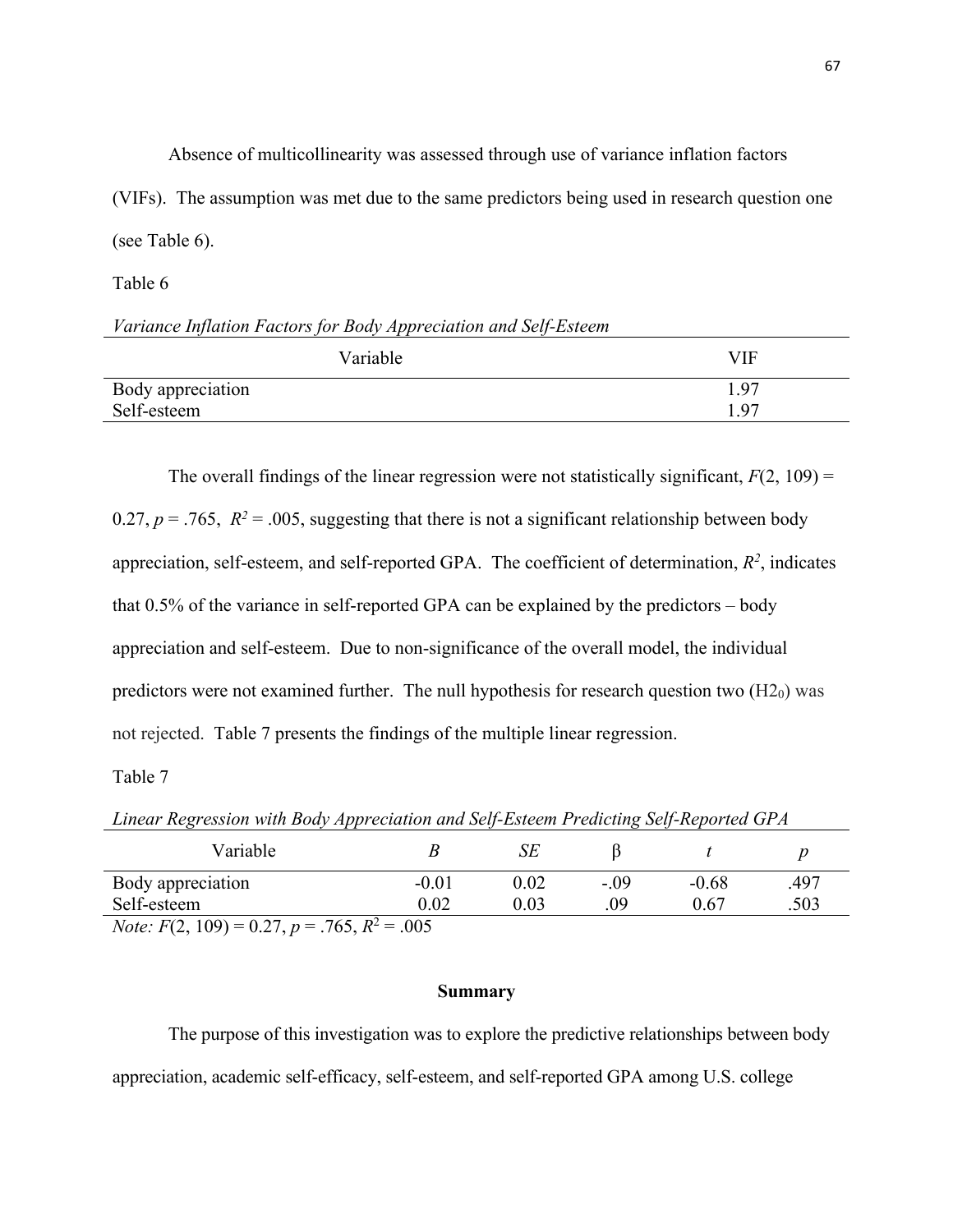students. Each of the self-reported survey instruments indicated acceptable levels of internal consistency through the sample utilized in this study. Due to the significance of self-esteem, but not body appreciation, the null hypothesis for research question one  $(H1<sub>0</sub>)$  was partially rejected. Due to non-significance of the overall model in research question two, the null hypothesis for research question two  $(H2<sub>0</sub>)$  was not rejected. A discussion of these findings is presented in Chapter 5, along with practical recommendations, theoretical implications, and suggestions for future investigation.

-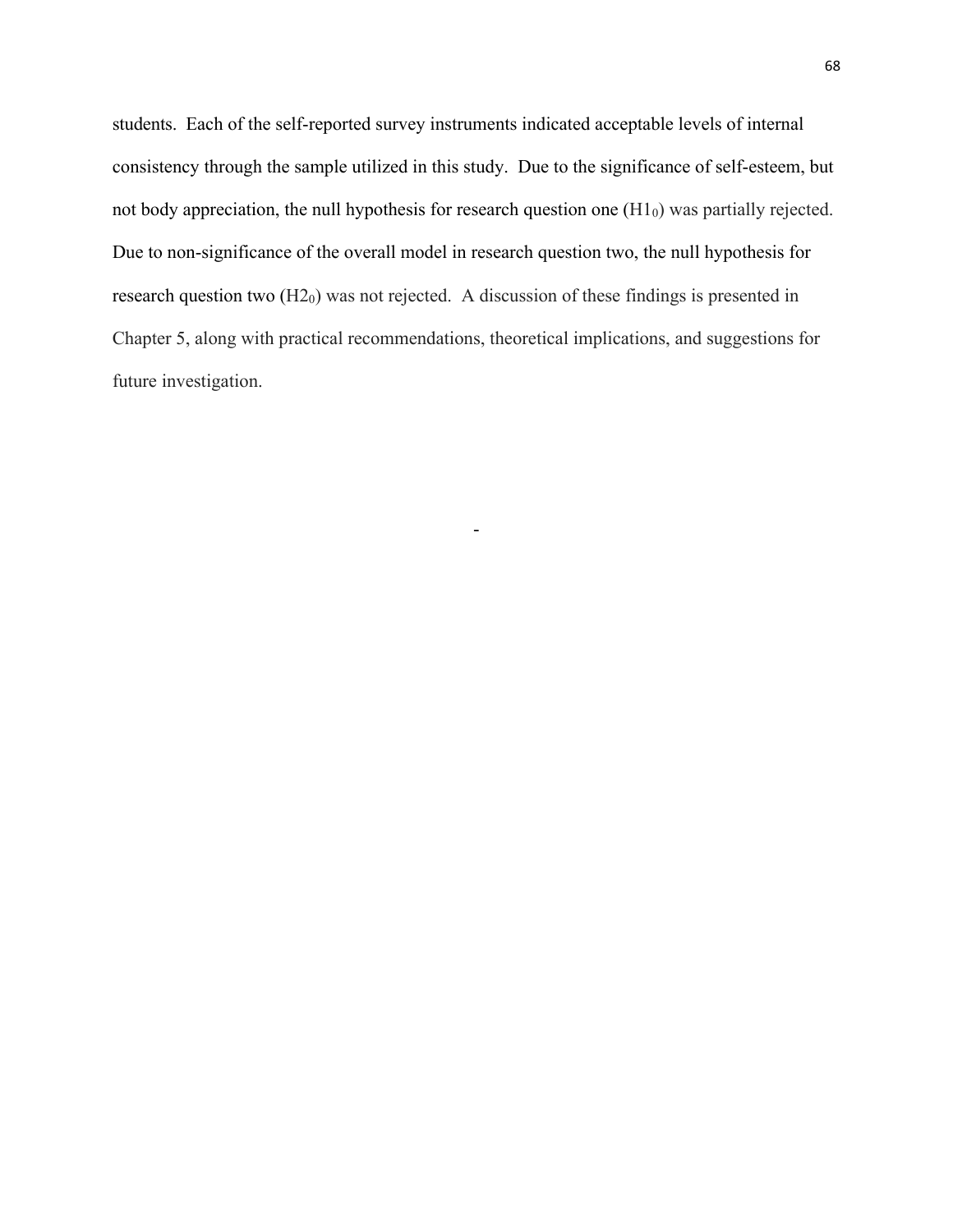#### Chapter 5: Discussion

#### **Introduction**

Despite promising findings on the positive effects of body appreciation, research is lacking on the relationships between body appreciation and factors associated with academic outcomes, such as academic self-efficacy and self-esteem. Because poor body image is correlated with poor academic outcomes (Murphy, 2012; Paolini, 2016; Tallat et al., 2017), it is possible that body appreciation may be associated with improved academic outcomes. The problem that was addressed in the current investigation is the lack of research on the potential relationships between academic outcomes and body appreciation. Accordingly, the aim of this investigation was to explore the predictive relationships between body appreciation, academic self-efficacy, self-esteem, and self-reported GPA among U.S. college students.

The following research questions and hypotheses guided this investigation:

**RQ1.** Is academic self-efficacy predicted by body appreciation and self-esteem?

**H10.** There is no predictive relationship between academic self-efficacy, body appreciation, and self-esteem.

**H1a.** There is a predictive relationship between academic self-efficacy, body appreciation, and self-esteem.

**RQ2.** Is self-reported GPA predicted by body appreciation and self-esteem?

**H20.** There is no predictive relationship between self-reported GPA, body appreciation, and self-esteem.

**H2a.** There is a predictive relationship between self-reported GPA, body appreciation, and self-esteem.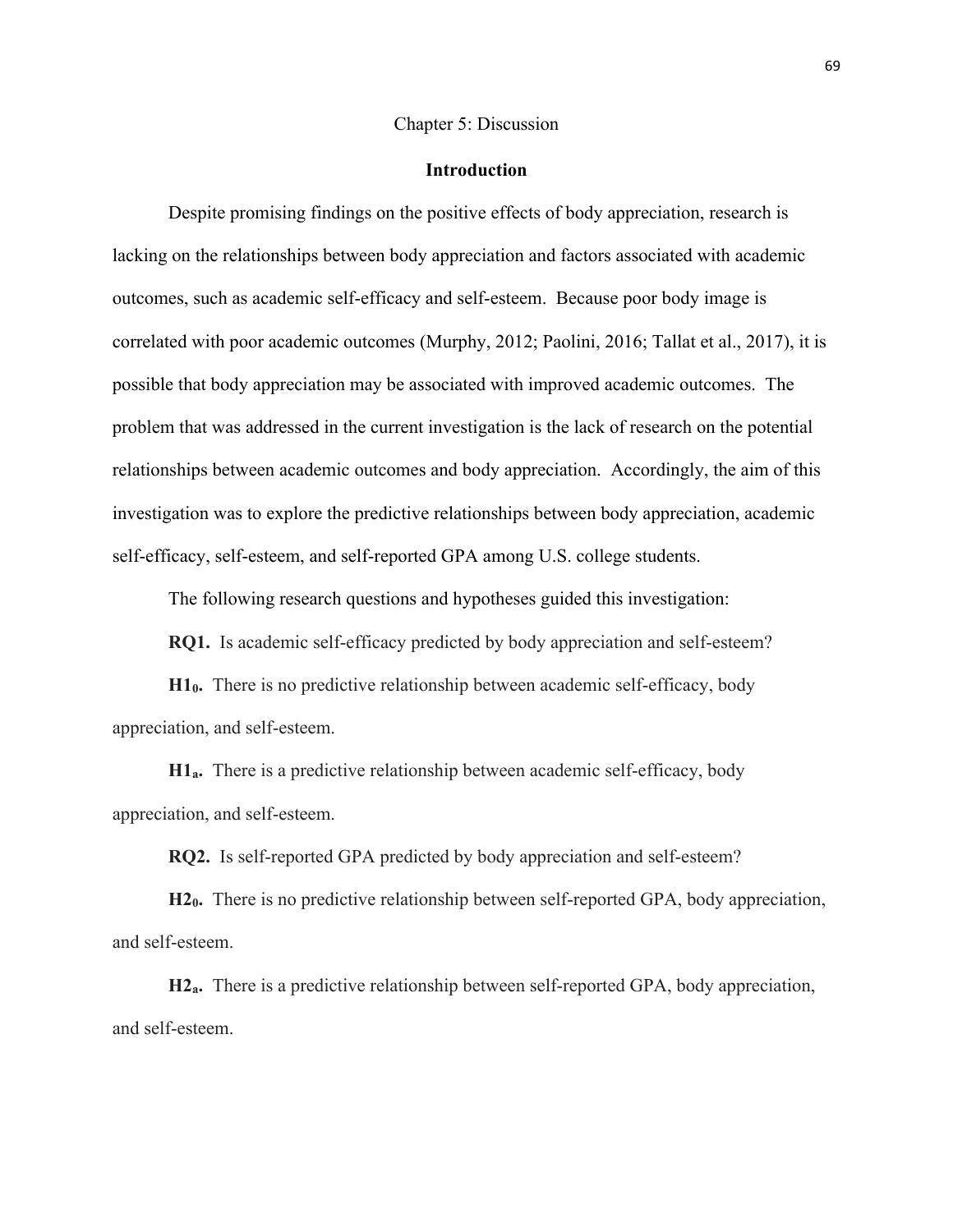Analysis revealed a significant relationship between body appreciation, self-esteem, and selfefficacy. Self-esteem was a significant predictor in the model, such that with every one-unit increase in self-esteem, self-efficacy scores increased by approximately 0.55 units. Due to the significance of self-esteem, but not body appreciation, the null hypothesis for research question one  $(H<sub>10</sub>)$  was partially rejected. The overall findings for the second linear regression were not statistically significant, suggesting that there was not a significant relationship between body appreciation, self-esteem, and self-reported GPA. Accordingly, the null hypothesis for research question two  $(H2<sub>0</sub>)$  was not rejected.

This chapter includes a discussion of the results that emerged from the current investigation. Findings are interpreted against those reported by previous researchers, as discussed in Chapter 2. Study limitations are acknowledged, followed by recommendations for future research. Practical and theoretical implications are discussed, as is the social change significance of findings. Chapter 5 concludes with my final thoughts.

# **Interpretation of the Findings**

# **Research Question 1**

The first research question asked whether academic self-efficacy was predicted by body appreciation and self-esteem. When examined together, results indicated that body appreciation and self-esteem predicted self-efficacy. However, upon further analysis, it was revealed that self-esteem was a significant predictor of academic self-efficacy, but body appreciation was not.

The finding regarding the predictive relationship between academic self-efficacy and self-esteem is largely supported by findings from previous research. For example, Lane et al. (2004) reported a correlation between academic self-efficacy and self-esteem. However, the researchers were unable to determine the direction of the relationship between academic self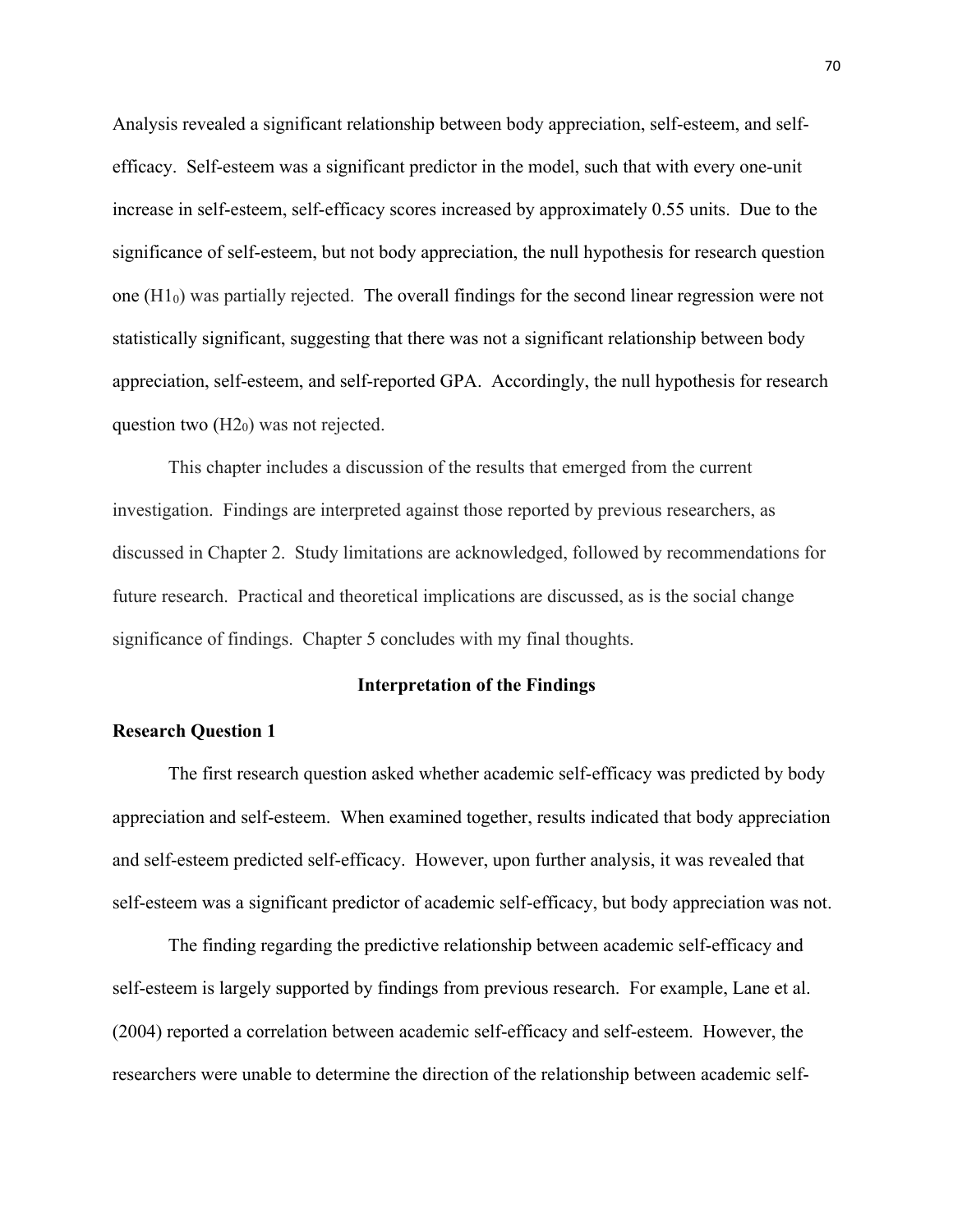efficacy and self-esteem. Findings from the current research expand upon Lane et al.'s investigation by suggesting that self-esteem can predict academic self-efficacy.

I initially found the lack of a relationship between body appreciation and academic outcomes surprising; based on the existing research on body image, I expected body appreciation to predict self-reported GPA. The previous research reveals a strong relationship between body image and academic outcomes. For example, students with low body image can suffer from poor school performance, low levels of self-worth, and overall dissatisfying school experiences (Paolini, 2016). Research indicates that body image may influence a number of academic domains, resulting in increased absenteeism (Elsherif & Abdelraof, 2018), and lower standardized test scores, grade point averages, and college completion rates (Murphy, 2012; Paolini, 2016; Tallat, Fatima, & Adiya, 2017). Among a sample of nursing students, Elsherif and Abdelraof (2018) found that as body image decreased, positive academic behaviors decreased. Similarly, Tallat et al. (2017) found that high-performing college students (in terms of academic grades) were less likely to report distress related to their bodies, while lowperforming students reported moderate to severe levels of distress regarding their physical appearance.

Following from existing findings on body image and academic outcomes, I expected a positive relationship between body appreciation and self-reported – but evidence of this relationship did not exist in my data. I believe the reason for this is that body appreciation and positive body image actually quite different constructs. While positive body image may be conceptualized as the lack of poor body image, body appreciation often encompasses optimism, a functional perception of the body, and broader ideals of beauty (Tiggemann & McCourt, 2013). In the academic literature, however, *positive body image* and *body appreciation* are sometimes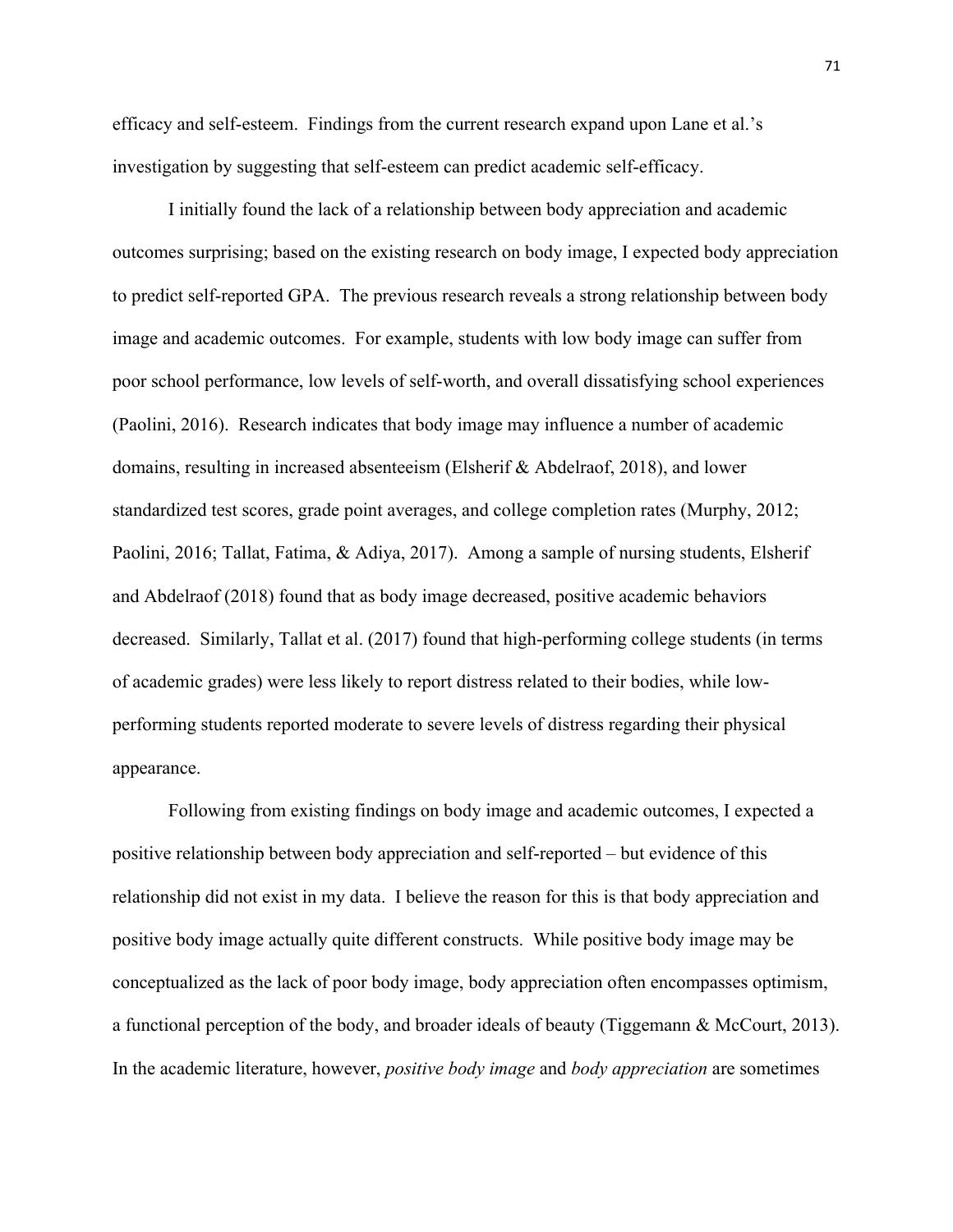used interchangeably. While there is certainly some overlap between the two concepts, they are two distinct concepts.

While body image describes the subjective images that people have of their bodies (Allea et al., 2015), body appreciation is defined as accepting one's body, treating it with respect, and holding favorable attitudes toward it while rejecting socially-constructed ideals of physical appearance as the only form of beauty (Tylka & Wood-Barcalow, 2015). Essentially, body appreciation is a deeper level of respect and appreciation for one's body on a holistic level, including its health, function, and vitality; body image, on the other hand, is limited to individuals' perceptions of their bodies' physical appearance. Upon deeper examination of the differences between body image and body appreciation, the lack of relationship between body appreciation and self-reported GPA was not so surprising. Rather, I believe it indicates that body appreciation is a more dynamic concept that body image.

# **Research Question 2**

The second research question asked whether self-reported GPA was predicted by body appreciation and self-esteem. Analysis revealed that body appreciation and self-esteem did not predict self-reported GPA. As discussed above, the lack of predictive relationship between body appreciation is not particularly surprising when considering that it is not the same as positive body image. However, the lack of relationship between self-esteem and self-reported GPA was somewhat unexpected. An ample body of research indicates that self-esteem has a strong, positive correlation with academic achievement (Booth & Gerard, 2011). For example, among a sample of U.S. and British adolescents, Booth and Gerard (2011) found a strong, positive relationship between self-esteem and academic achievement in math. Among a sample of preuniversity students, Aryana (2010) found that self-esteem was significantly and positively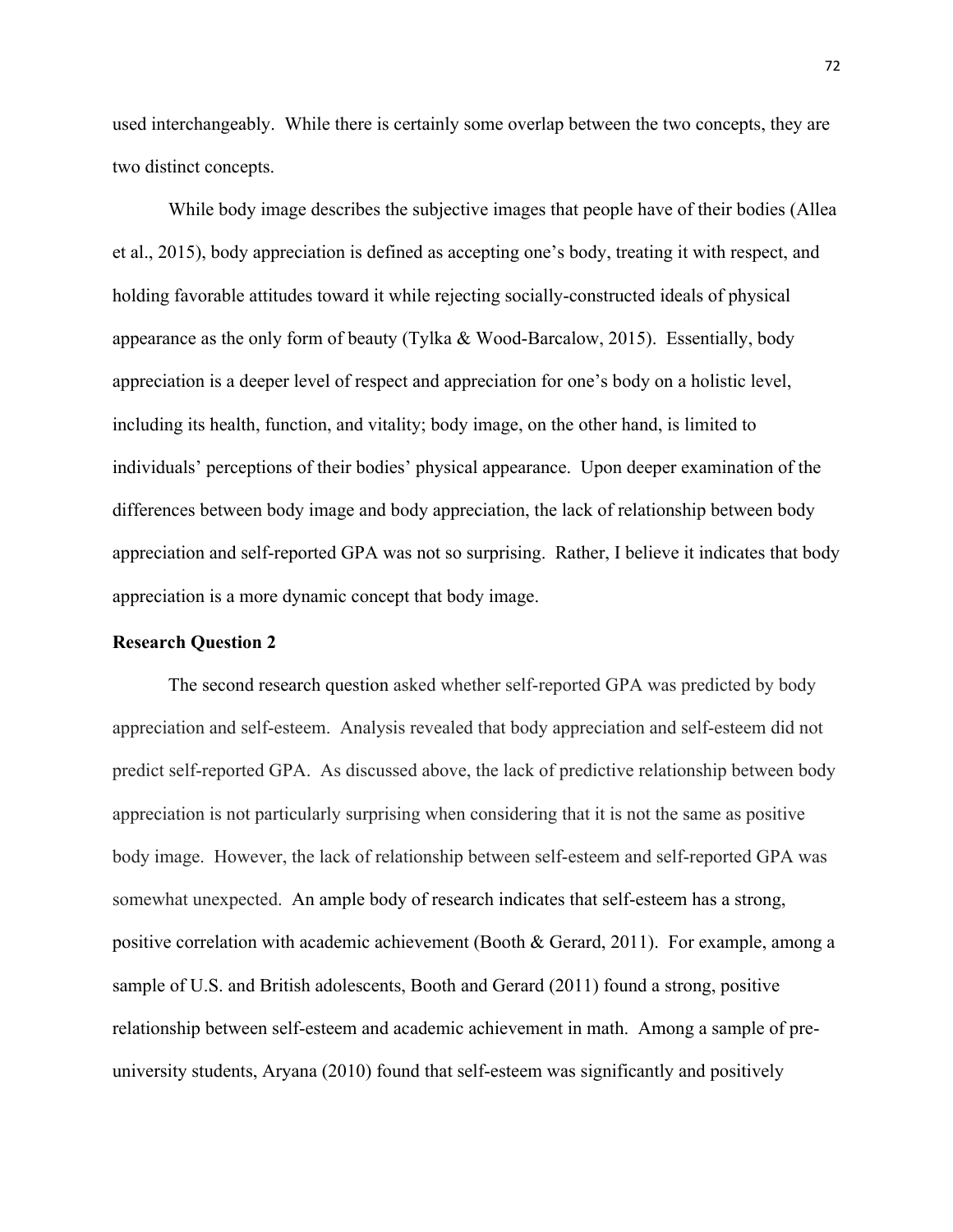associated with academic achievement. Similarly, Elsherif and Abdelraof (2018) found that selfesteem was positively associated with good academic behaviors, while Rosli et al. (2012) reported a significant positive relationship between self-esteem and GPA. Positive relationships between self-esteem and academic outcomes were also reported by Gaspard et al. (2011) and Arshad et al. (2015).

However, other researchers have found insignificant relationships between the two constructs. For example, Trautwein et al. (2006) were unable to detect any reciprocal relationships between self-esteem and academic achievement. Similarly, Ross and Broh (2000) found that self-esteem did not predict academic outcomes. Given the somewhat conflicting findings regarding the relationship between self-esteem and academic outcomes reported by previous researchers, findings from the current investigation indicate that more investigation is needed to truly understand the relationship between these two constructs.

#### **Ancillary Analysis**

An ancillary analysis was conducted to better understand interactions between study variables. Positive, statistically significant relationships were revealed between the following variables: (a) body appreciation and self-esteem, (b) self-esteem and self-efficacy, and (c) selfefficacy and self-reported GPA. The relationship between body appreciation and self-reported GPA was not statistically significant, nor was the relationship between self-esteem and selfreported GPA.

The positive correlation between body appreciation and self-esteem supported findings from previous researchers, who reported that body appreciation was positively associated with intuitive eating, better sexual function, and high self-esteem (Iannatuono & Tylka, 2012; Satinsky, Reece, Dennis, Sanders, & Bardzell, 2012; Tiggemann & McCourt, 2013). In addition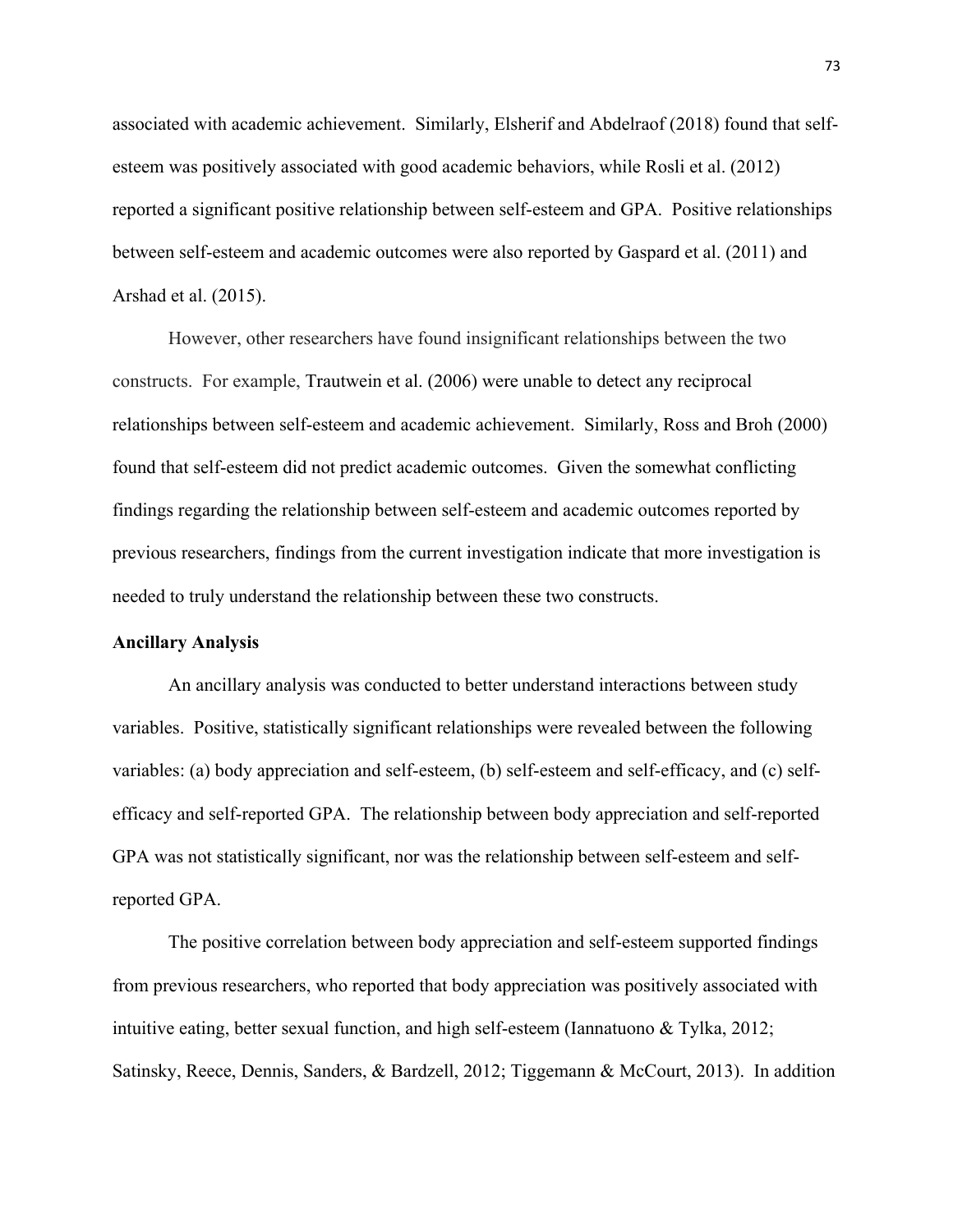to high self-esteem, body appreciation has been linked to other positive psychological outcomes, including improved well-being, life satisfaction, and optimism (Dalley & Vidal, 2013; Tylka  $\&$ Kroon van Diest, 2013). The relationship between self-esteem and self-efficacy echoed findings reported by Lane et al. (2004). Finally, the positive association between self-esteem and the academic outcome of self-reported GPA is supported by previous researchers (Hsieh et al., 2007; Klomegah, 2007; Prat-Sala & Redford, 2010)

#### **Limitations of the Study**

Limitations were inherent to this research. First, time and financial constraints limited the investigation. I had time limitations related to my doctoral study; thus, data were collected for a single period of time. A longitudinal investigation may have provided different or more robust findings. In addition, the study was limited by my financial resources. Because SurveyMonkey was used to collect data, I was required to pay for each response. To keep the cost burden down, I limited the sample to the number of respondents.

The current investigation was also limited by the availability of instruments to assess body appreciation, as this is a relatively new construct. At the time of this study, the only validated instrument available to assess body appreciation was Tylka and Wood-Barcalow's (2015) Body Appreciation Scale-2. Although this instrument has been used extensively in a variety of samples (Avalos et al., 2005; Halliwell 2015; Lobera & Rios, 2011), it is important to mention that body appreciation was assessed entirely through this instrument, as other measures of the construct did not yet exist.

This study was also limited to respondents who were currently enrolled at U.S. colleges and universities. In this way, the generalizability of findings was limited to young adults. Levels of body appreciation, as well as self-esteem and self-efficacy, may vary significantly in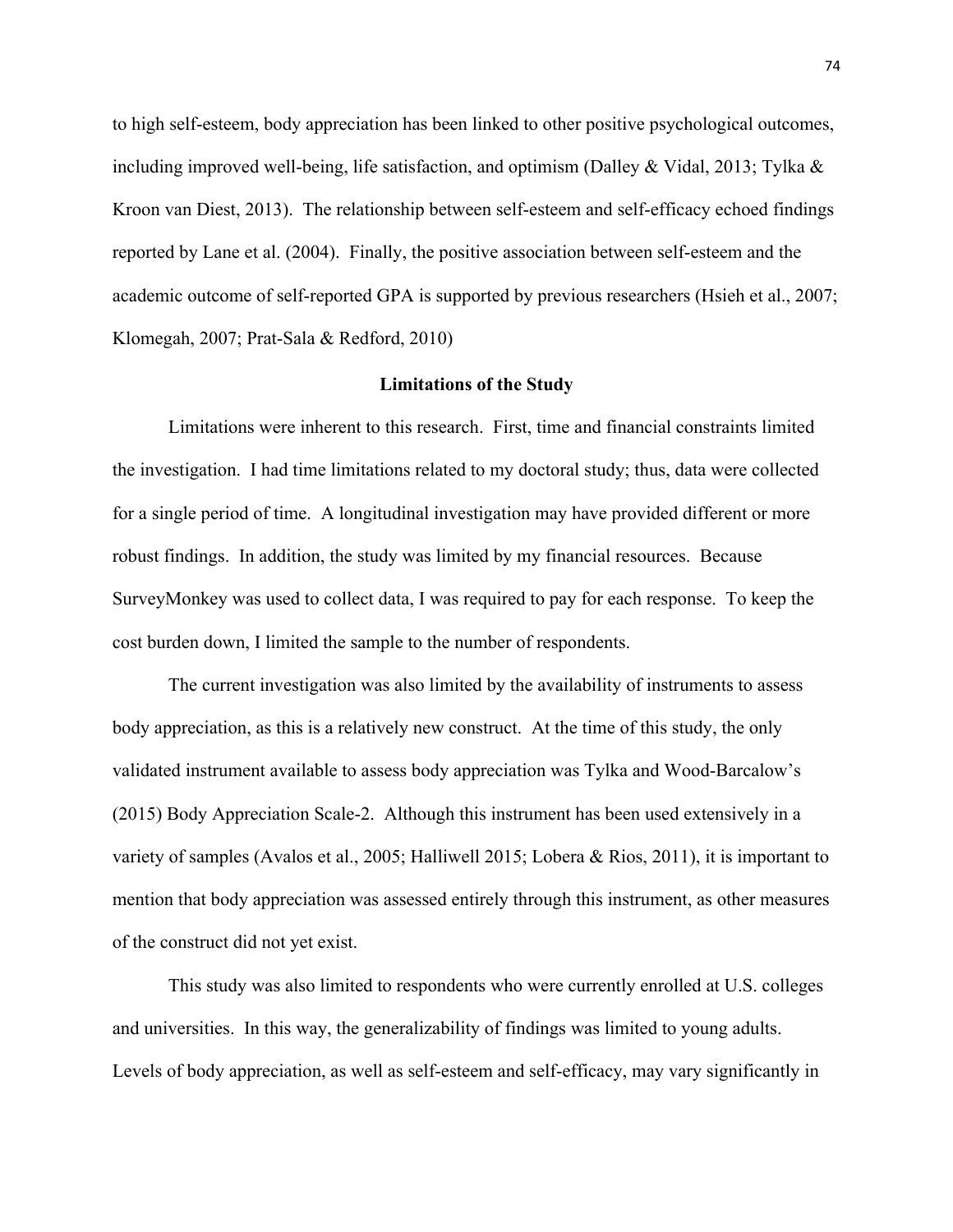older samples or among individuals who do not attend college. Findings may also vary among individuals in other countries and cultures where body ideals and pressures related to the physical appearance are different. Additionally, although body image has been traditionally examined among female samples, this study did not target a sample based on sex. In this way, findings were more general to all college students; however, an in-depth analysis of gender differences in findings fell outside the scope of this investigation

While online surveys offer strong response rates and an economical strategy for quickly and efficiently gathering data (Sue, 2007; Tuten, 2010), this collection strategy limited my control over the sample. Although screening questions were integrated to ensure participants were eligible based on inclusion criteria, I had no way of determining whether respondents were truthful in their responses to the screening questions. Thus, an unavoidable limitation of this study was that I had no way of knowing whether all respondents were actually college students who met all inclusion criteria.

#### **Recommendations**

Findings from the current study revealed a number of opportunities for future research. First, it is important to understand the differences between body appreciation and body image, because body appreciation is more than just the absence of low body image. In fact, it is possible for individuals to dislike certain aspects of their appearance while still possessing an appreciation for their bodies. In the same way, positive body image may operate differently from body appreciation. As the research on body appreciation grows, it will become increasingly important for researchers to understand the differences between body appreciation and positive body image. Future researchers may empirically compare these constructs using quantitative methods and borrowing items from existing inventories of body appreciation and body image.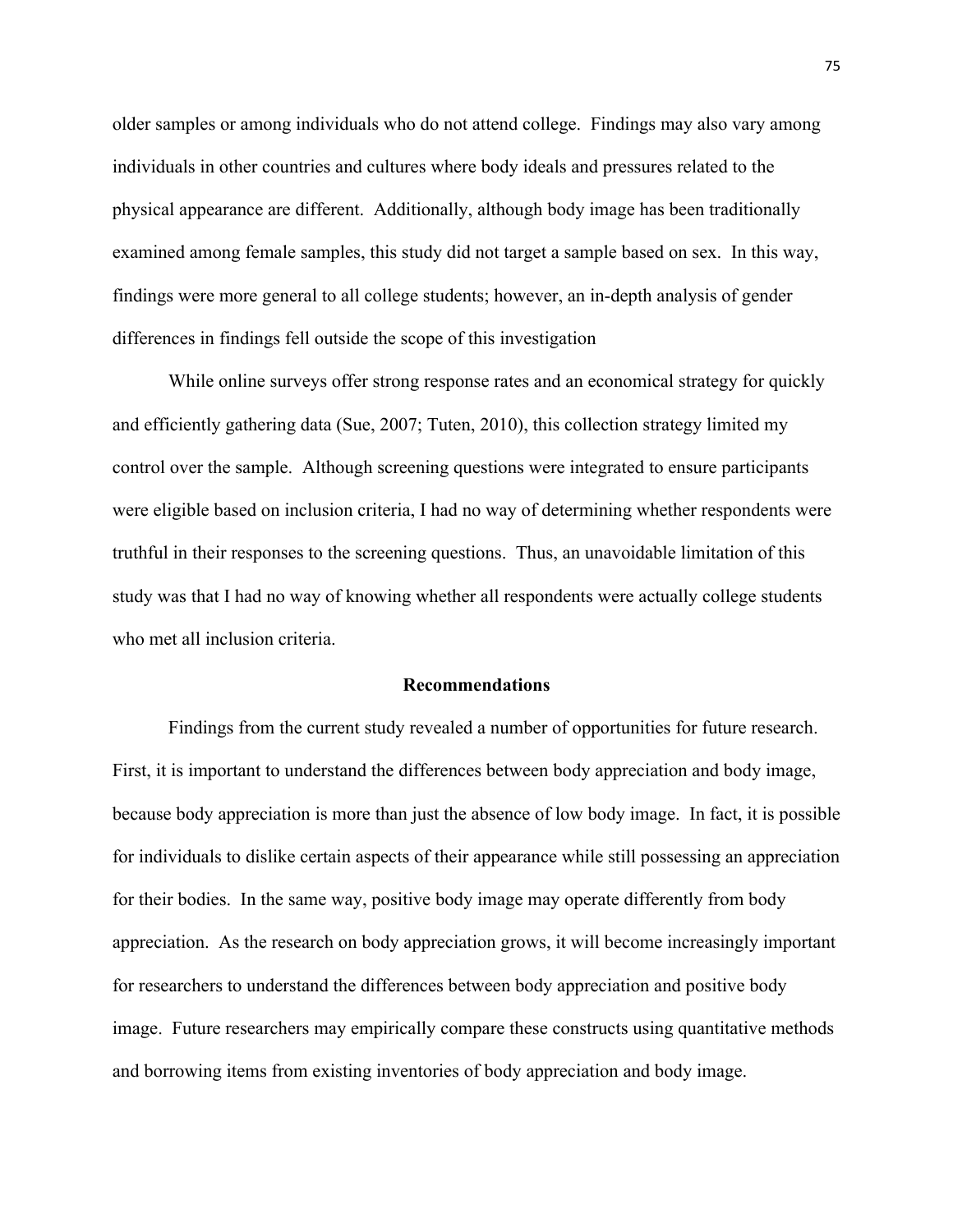Next, future researchers could examine whether body appreciation and low body image can exist, simultaneously. That is, is it possible for an individual to have low image and body appreciation, simultaneously? If so, is it possible for body appreciation to negate some of the negative effects of poor body image?

Because the current study was limited to an assessment of academic outcomes via selfreported GPA, future researchers may investigate the potential relationships between body appreciation and other measures of academic success, such as college enrollment, high school graduation, or standardized test scores. More objective outcome metrics may shed new light on the relationship between body appreciation and academic success.

Future researchers may also replicate this study with other populations, including those of different ages, education levels, and cultural backgrounds. Similarly, researchers could investigate whether gender influences the relationships between body appreciation and outcomes such as self-efficacy and academic outcomes. Despite the lack of significant findings regarding the relationship between body appreciation and self-reported GPA, a growing body of research reveals many benefits of body appreciation. Thus, regardless of findings from the current study, body appreciation appears to offer many benefits. Accordingly, future researchers could examine the ways body appreciation can be fostered, and whether the effectiveness of interventions vary by population.

Finally, it is suggested that future investigators conduct qualitative research on body appreciation to provide a deeper understanding of the construct, beyond the information provided by the BAS-2. Current research on body appreciation is almost exclusively quantitative in nature. Qualitative investigation may provide deeper, more nuanced understandings of the construct by providing insight into college students' personal perspectives.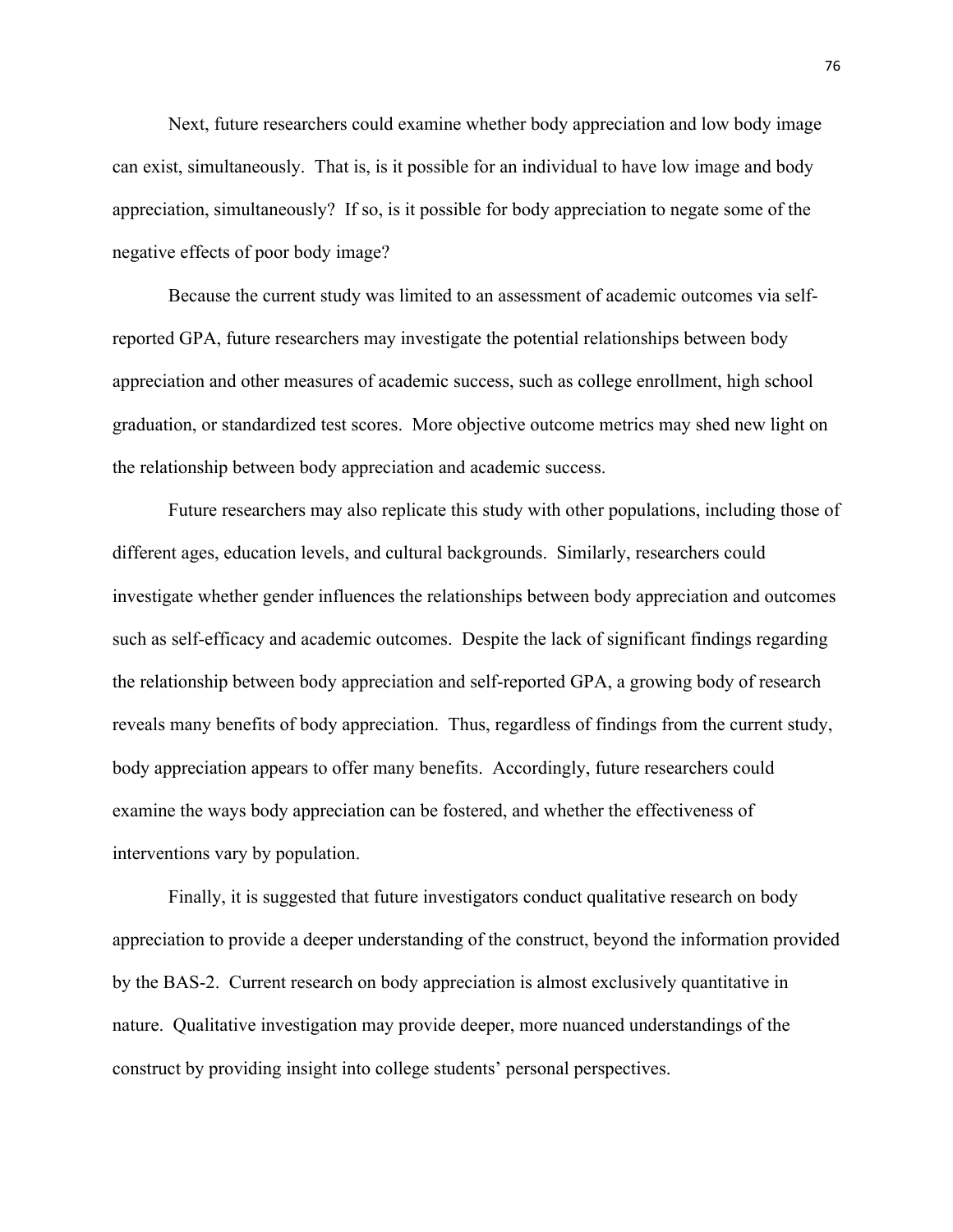### **Implications**

A number of valuable implications emerged from this investigation. Practical and theoretical implications are discussed as follows. In addition, an important social change implication is highlighted.

# **Practical**

A few practical recommendations can be made based on findings from this study. First, results revealed that self-esteem was a significant predictor of academic self-efficacy. Findings also revealed that self-esteem and self-reported GPA were positively correlated. Thus, practitioners interested in improving students' academic outcomes should tend to student selfesteem. Self-esteem appears to be related to both academic self-efficacy and self-reported GPA; thus, self-esteem plays an essential role in students' academic outcomes.

Although results revealed that body appreciation did not predict self-reported GPA, practitioners should not discount the potential benefits of body appreciation. Ancillary analysis revealed that body appreciation and self-esteem were positively related; thus, students with higher body appreciation are likely to have higher self-esteem. While a direct correlation between body appreciation and self-reported GPA was not apparent in this study, the analysis did indicate that body appreciation is related to self-esteem, and self-esteem is related to academic self-efficacy and self-reported GPA.

The lack of direct relationship between body appreciation and self-reported GPA may simply have to do with the academic outcome measure that was selected. This study relied on self-reported GPA as an outcome measure, and there are obvious limitations to relying on students' self-reported GPA. Other metrics of academic achievement, such as standardized test scores, high school graduation rates, or college enrollment rates, may reveal different outcomes.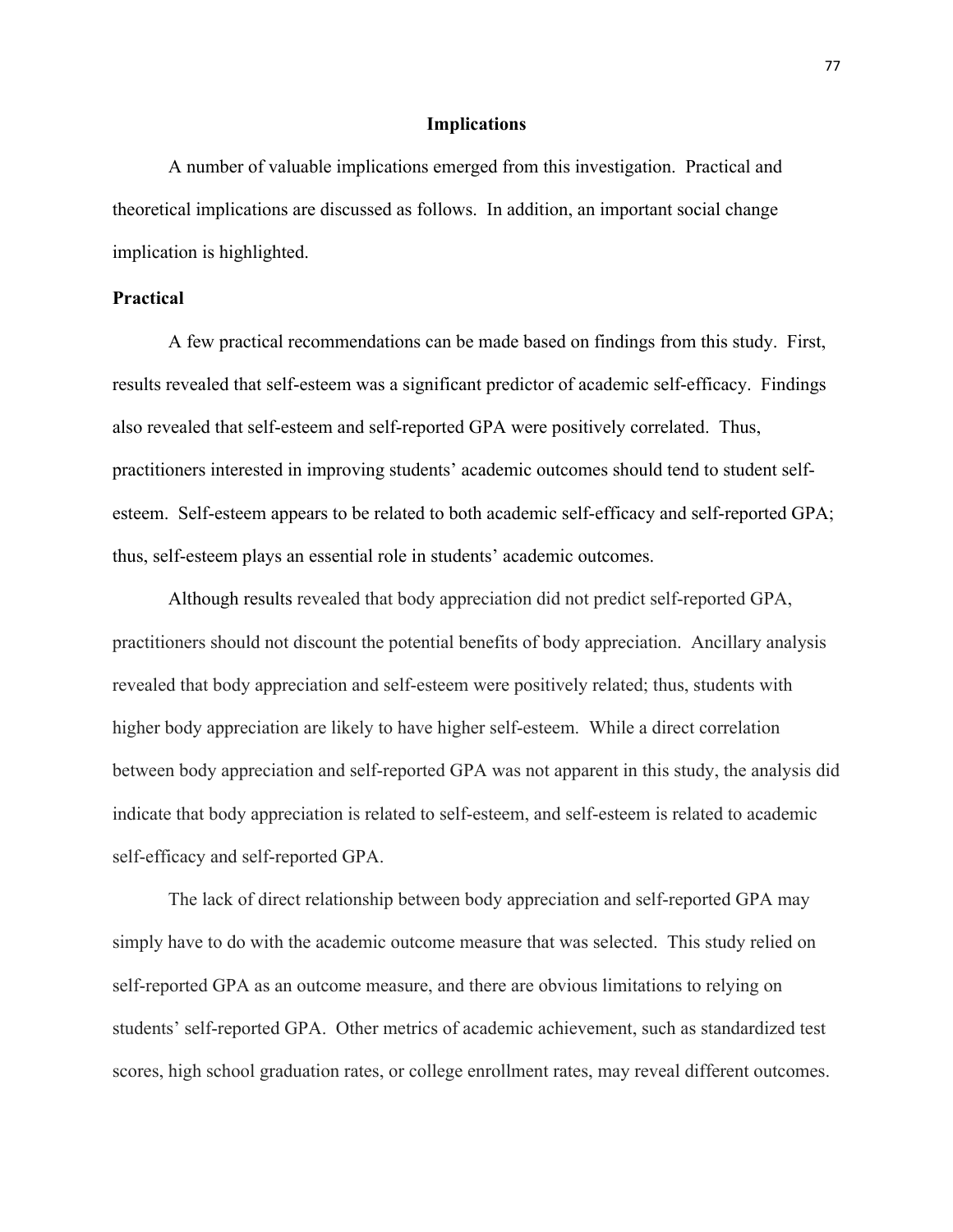That is, body appreciation may not have been directly correlated with self-reported GPA in this study, but the positive relationships that were revealed between body appreciation, self-esteem, and GPA suggest that body appreciation has the potential to positively affect academic outcomes. Further research is needed to understand these potential relationships; however, practitioners may still remain mindful of the overall benefits of body appreciation and ways this construct can be nurtured.

# **Theoretical**

The framework for this study combined Bandura's (1977) theory of self-efficacy and Higgins' (1987) self-discrepancy theory with Seligman's (2000) positive psychology approach. Findings from this study have a few theoretical implications. According to Bandura, selfefficacy describes individuals' beliefs in their abilities to complete tasks and achieve goals. Previous researchers have reported that self-efficacy beliefs are reliable predictors of academic outcomes (Putwain et al., 2012). Thus, individuals who believe they possess the abilities to achieve their academic goals should be more likely to experience positive academic outcomes. Findings from the ancillary analysis supported this, in that self-efficacy and self-reported GPA were positively and significantly correlated. Self-esteem was also significantly associated with self-efficacy. Self-efficacy was not significantly related to self-efficacy, challenging findings from previous researchers regarding positive associations between body image and academic outcomes. Accordingly, findings from the current study further substantiated the relationship between self-efficacy and self-esteem but indicated that self-efficacy was not related to body appreciation.

Higgins' (1987) self-discrepancy theory was also used in the framework for this study. Higgins postulated that people make comparisons of themselves to idealized standards. When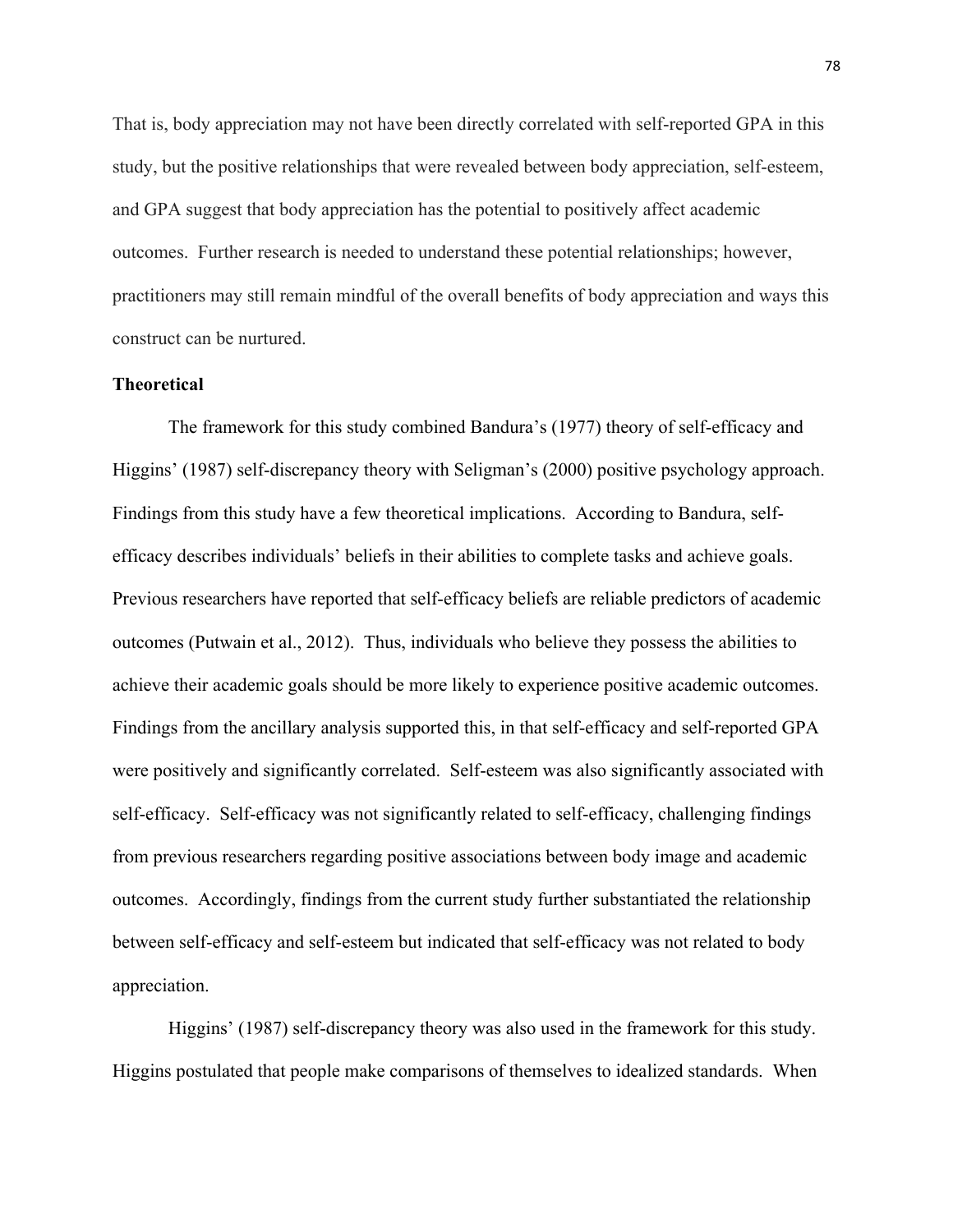representations of oneself contradict his or her internalized standards, discomfort can occur. Self-discrepancy theory is particularly relevant to body image research, as the gap between the idealized standards individuals develop for their bodies and their perceptions of the ways their bodies actually appear can result in poor body image. In turn, poor body image can have deleterious effects on self-esteem and academic outcomes (Diedricks et al., 2015; Shloim, Hetherington, Rudolf, & Feltbower, 2013). Findings from the ancillary analysis supported selfdiscrepancy theory in the context of the current study, in that a positive relationship existed between body appreciation and self-esteem. That is, the more participants appreciated their bodies, the higher their self-esteem. An important point to note here is that body appreciation and body image are separate constructs. An individual with strong body appreciation can still experience a discrepancy between internalized and idealized body standards without that discrepancy negatively affecting their self-esteem. In this way, body appreciation may be protective of self-esteem, even in the presence of discrepancies described in Higgins' selfdiscrepancy theory.

Finally, Seligman's (2000) positive psychology approach was used in the current study. Seligman argued that psychological researchers have traditionally focused on the pathologies of psychological disorders, rather than the positive aspects of life. The current research followed this emerging trend in psychological research by examining body image, a construct that has been traditionally viewed as pathological (Tylka & Wood-Barcalow, 2015), through the positive psychology lens of *body appreciation*. This shift toward a positive psychological approach not only contributed new findings to the body image research, but also emphasized the differences between body image and body appreciation. Body appreciation may protect an individual's selfesteem, even when they feel dissatisfied with aspects of their body. It may even be possible for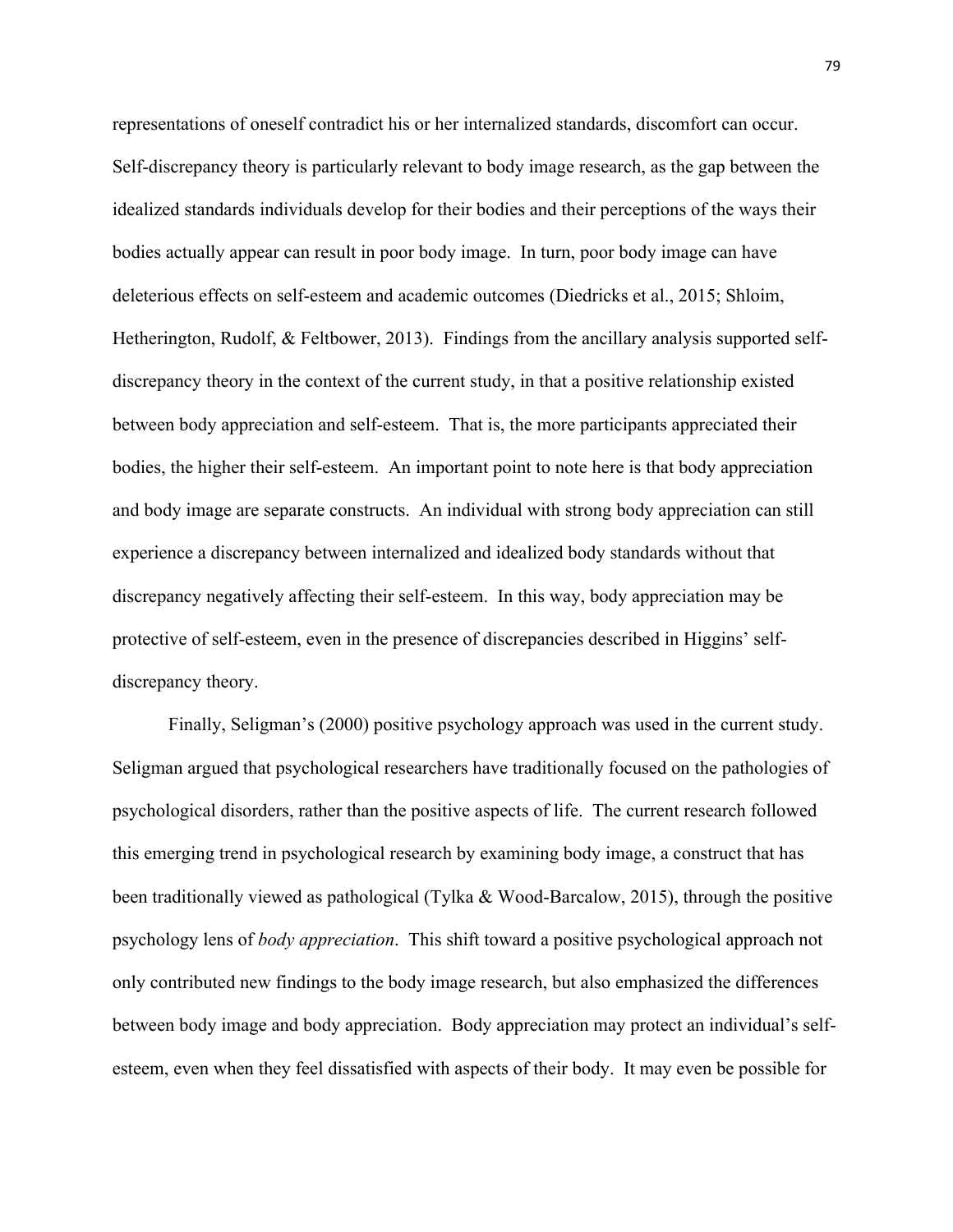someone to have a lower body image, but still possess body appreciation; however, future research is needed to understand the potential relationships between these constructs.

The current research continued a growing trend toward examining traditionally viewed constructs through a positive lens. Rather than focusing on the pathology of psychological or emotional constructs, more practical information may be gleaned from an examination of these constructs from a positive psychology approach. If the goals of researchers and practitioners are to conduct research that can provide insights on better ways to treat or intervene in psychological issues, such as debilitating body image and self-esteem, it makes sense to examine these issues through a positive lens to understand factors that may be protective, as well as strategies that may circumvent common issues.

### **Social Change**

The social change implication that can be gleaned from the current investigation relates to the positive psychology approach that I took. Body image researchers have traditionally focused on the negative effects of poor body image (Tylka & Wood-Barcalow, 2015). However, as the field of positive psychology has emerged, more psychology researchers are recognizing the value of exploring psychological topics from a positive perspective. In contrast to the mainstream orientation of psychology that emphasizes distress and dysfunction (Lambert et al., 2016), positive psychology is an approach to psychological research and interventions that focuses on factors that contribute to well-being and equips individuals with the skills needed to overcome challenges and pursue opportunities (Lambert et al., 2016).

The examination of issues (such as body image) that have been traditionally viewed as disorders from a positive psychology approach may be more useful for developing interventions to help people who are contending with emotional and psychological issues. For example, it is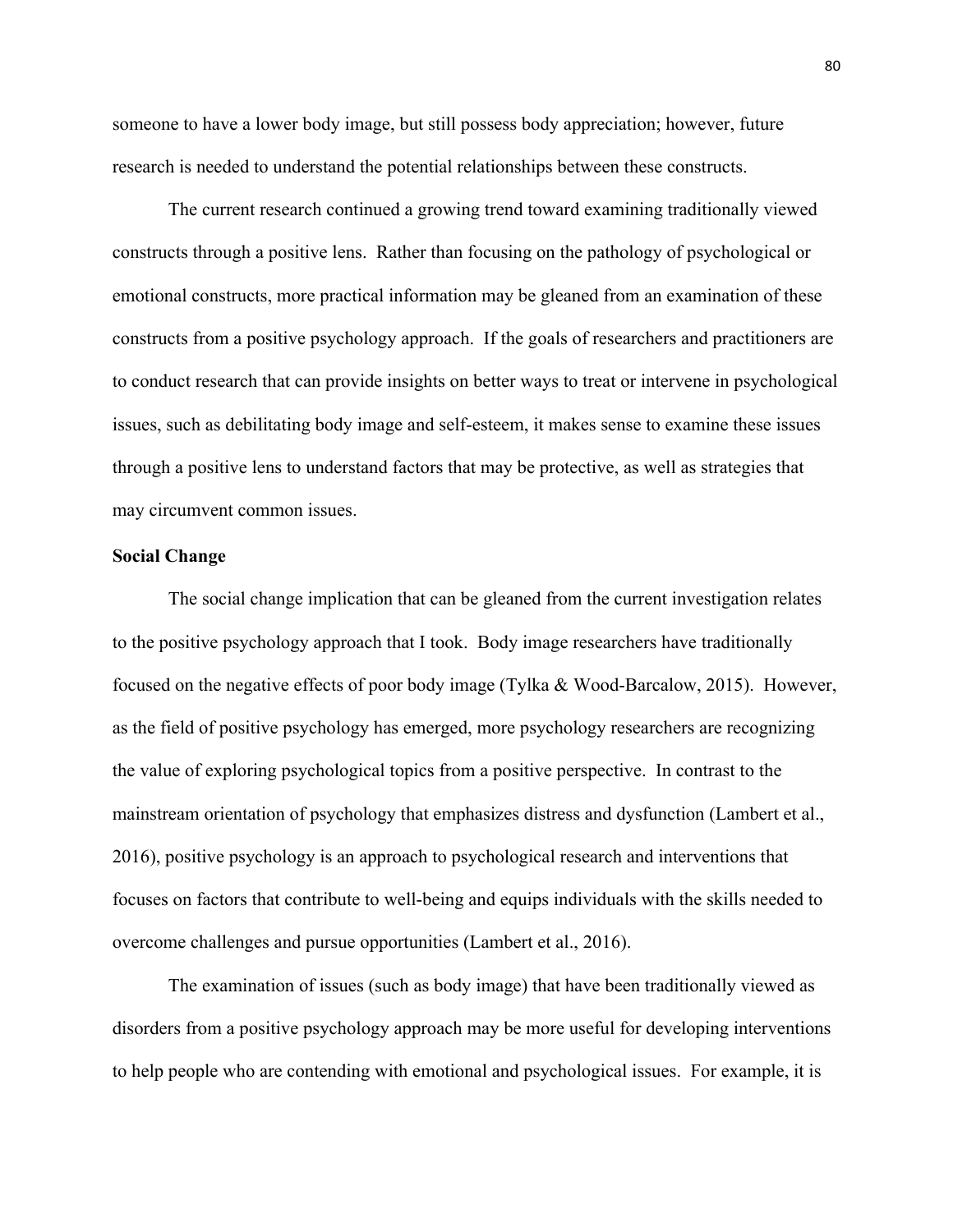possible that body appreciation may have protective mechanisms, even when individuals struggle with low body image in some areas. Rather than focusing on dysfunction and the causes of psychological issues, it may be of benefit to expand the literature by employing the empowering lens of positive psychology to develop more strategies to help individuals. For example, it may be difficult to completely overturn low body image; however, nurturing body appreciation may be more achievable while offering similar or greater benefits of addressing body image issues. It is my hope that future researchers continue to embrace a positive approach to reveal new information while challenging long-held beliefs that have resulted from the traditional, deficit approach to psychological issues.

# **Conclusion**

The purpose of this investigation was to explore the predictive relationships between body appreciation, academic self-efficacy, self-esteem, and self-reported GPA among U.S. college students. Analysis revealed a significant relationship between body appreciation, selfesteem, and self-efficacy. Self-esteem was a significant predictor in the model, such that with every one-unit increase in self-esteem, self-efficacy scores increased by approximately 0.55 units. Due to the significance of self-esteem, but not body appreciation, the null hypothesis for research question one  $(H1<sub>0</sub>)$  was partially rejected. The overall findings for the second linear regression were not statistically significant, suggesting that there was not a significant relationship between body appreciation, self-esteem, and self-reported GPA. I conducted an ancillary analysis to better understand interactions between study variables. Positive, statistically significant relationships were revealed between the following variables: (a) body appreciation and self-esteem, (b) self-esteem and self-efficacy, and (c) self-efficacy and self-reported GPA.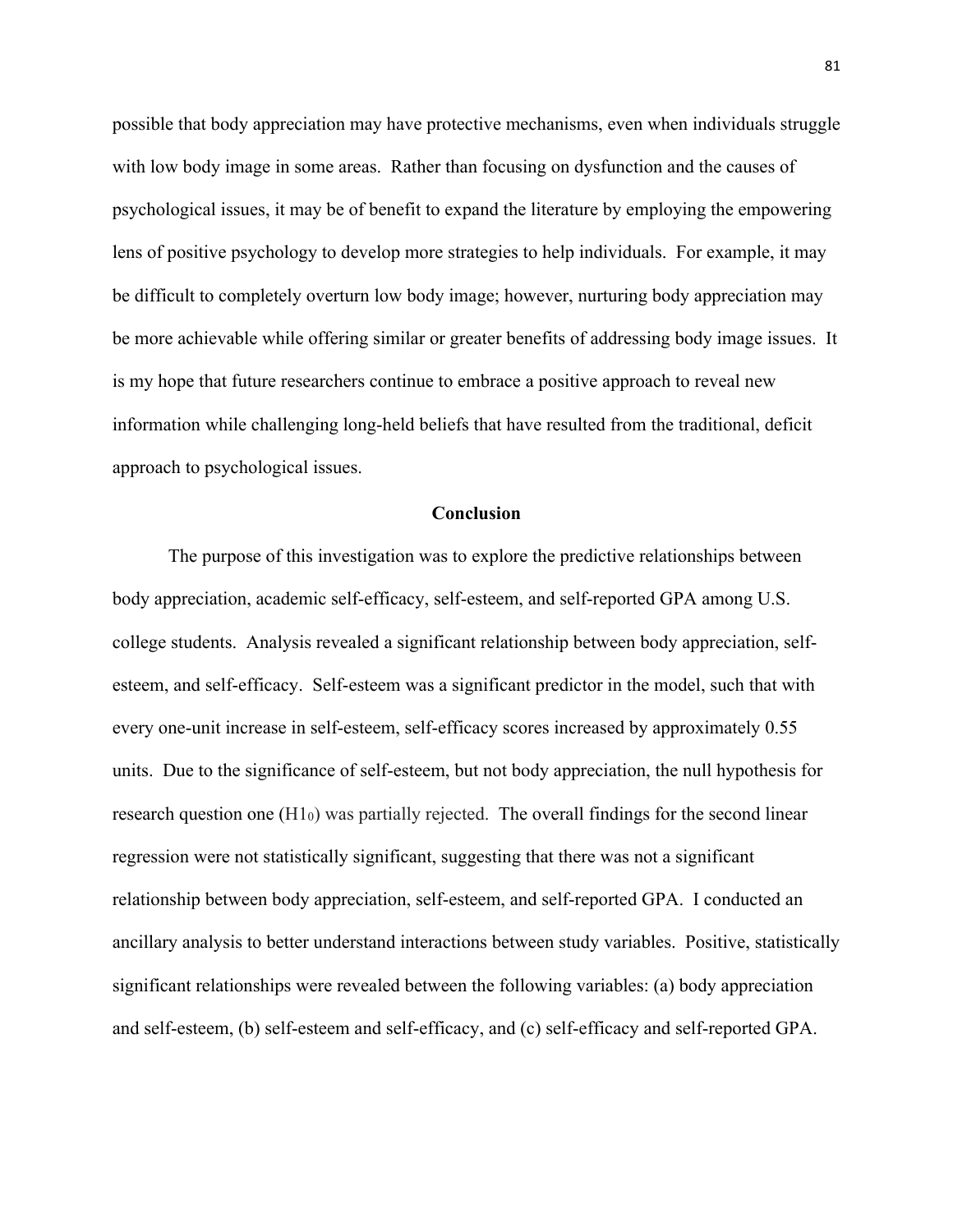The relationship between body appreciation and self-reported GPA was not statistically significant, nor was the relationship between self-esteem and self-reported GPA.

Findings from this investigation expand upon Bandura's (1977) theory of self-efficacy and Higgins' (1987) self-discrepancy theory. They also emphasized the benefits of using a positive psychology approach to examine psychological issues that have been traditionally viewed through a deficit lens. The main point to drive home from this research is that body appreciation and positive body image are not quite the same thing. While body image describes the subjective images that people have of their bodies (Allea et al., 2015), body appreciation is defined as accepting one's body, treating it with respect, and holding favorable attitudes toward it while rejecting socially-constructed ideals of physical appearance as the only form of beauty (Tylka & Wood-Barcalow, 2015).

Body appreciation describes a deeper level of respect and appreciation for one's body on a holistic level, including its health, function, and vitality; body image, on the other hand, is limited to individuals' perceptions of their bodies' physical appearance. As the body appreciation research moves forward, it will be important for scholars to remain mindful of the distinctions between these two constructs. A growing body of research on body appreciation will make future researchers less reliant on the body image research to draw comparisons and conclusions from body appreciation research. Although significant relationships were not indicated between body appreciation and the academic outcome assessed in this study, findings provide a valuable foundation for other researchers to build upon, as indicated by my recommendations for future research. There is still much to learn about body appreciation, but with more investigation, the positive utility of this construct is likely to become evident.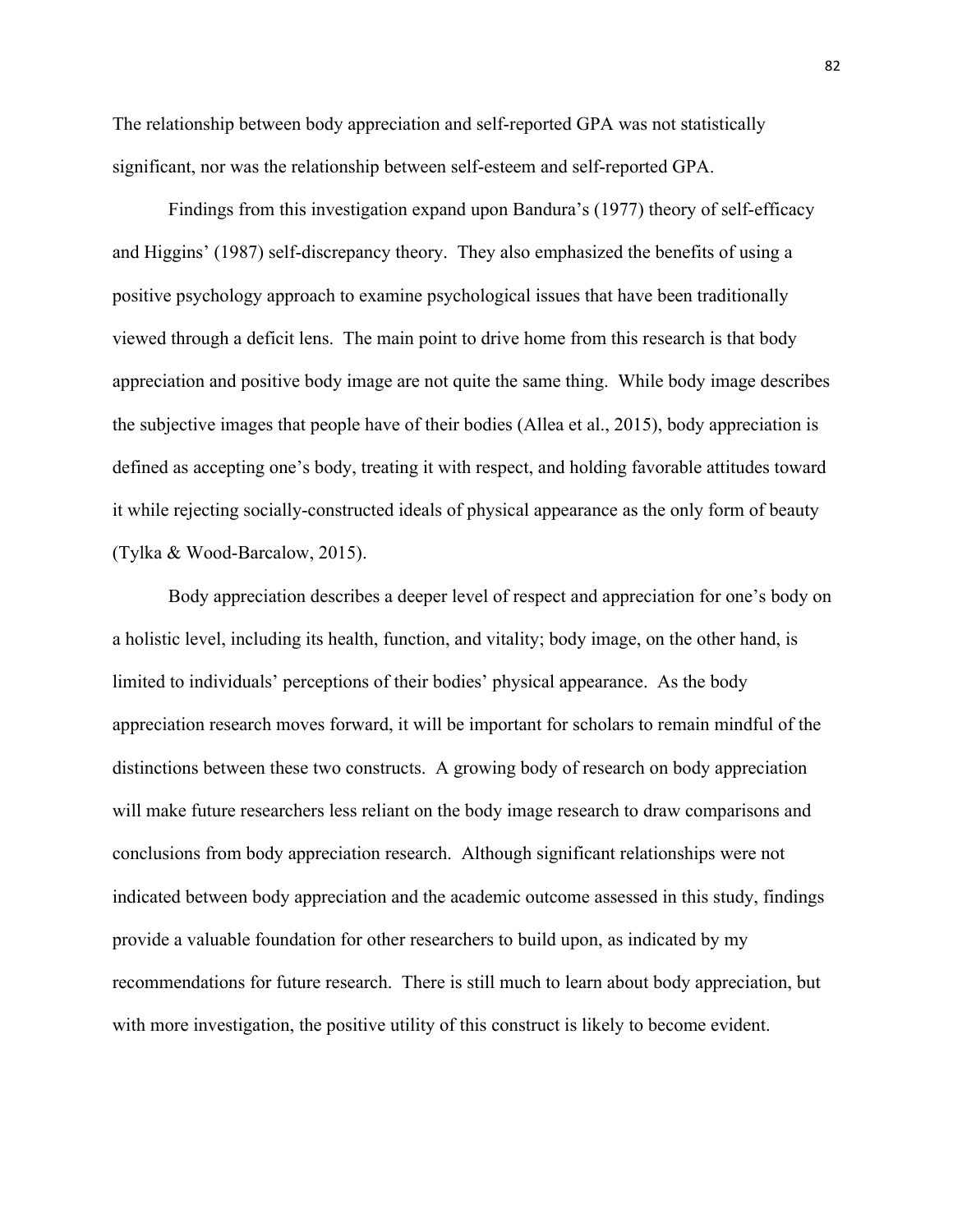#### References

- Ahmed, O., Hossain, M. A., & Rana, M. S. (2018). Role of self-esteem and study habit on academic achievement of university students. *Bangladesh Journal of Psychology, 21*, 81- 92. Retrieved from https://www.banglajol.info/
- Al Sabbah, H., Vereecken, C. A., Elgar, F. J., Nansel, T., Aasvee, K., Abdeen, Z., … Maes, L. (2009). Body weight dissatisfaction and communication with parents among adolescents in 24 countries: international cross-sectional survey. *BMC Public Health, 9*(1). doi:10.1186/1471-2458-9-52
- Alleva, J. M., Sheeran, P., Webb, T. L., Martijn, C., & Miles, E. (2015). A meta-analytic review of stand-alone interventions to improve body image. *PLOS ONE, 10*(9), e0139177. doi:10.1371/journal.pone.013917
- Alves-Martins, M., Peixoto, F., Gouveia-Pereira, M., Amaral, V., & Pedro, I. (2002). Selfesteem and academic achievement among adolescents. *Educational Psychology, 22*(1), 51-62. doi:10.1080/01443410120101242
- Andrew, R., Tiggemann, M., & Clark, L. (2016). Predicting body appreciation in young women: An integrated model of positive body image. *Body Image, 18*, 34–42. doi:10.1016/j.bodyim.2016.04.003
- Arshad, M., Zaidi, S. M. I H., & Mahmood, K/ (2015). Self-esteem & academic performance among university students. *Journal of Education and Practice, 6*(1), 156-162. Retrieved from https://iiste.org/Journals/index.php/JEP
- Aryana, M. (2010). Relationship between self-esteem and academic achievement amongst preuniversity students. *Journal of Applied Sciences, 10*(20), 2474-2477. doi:10.3923/jas.2010.2474.2477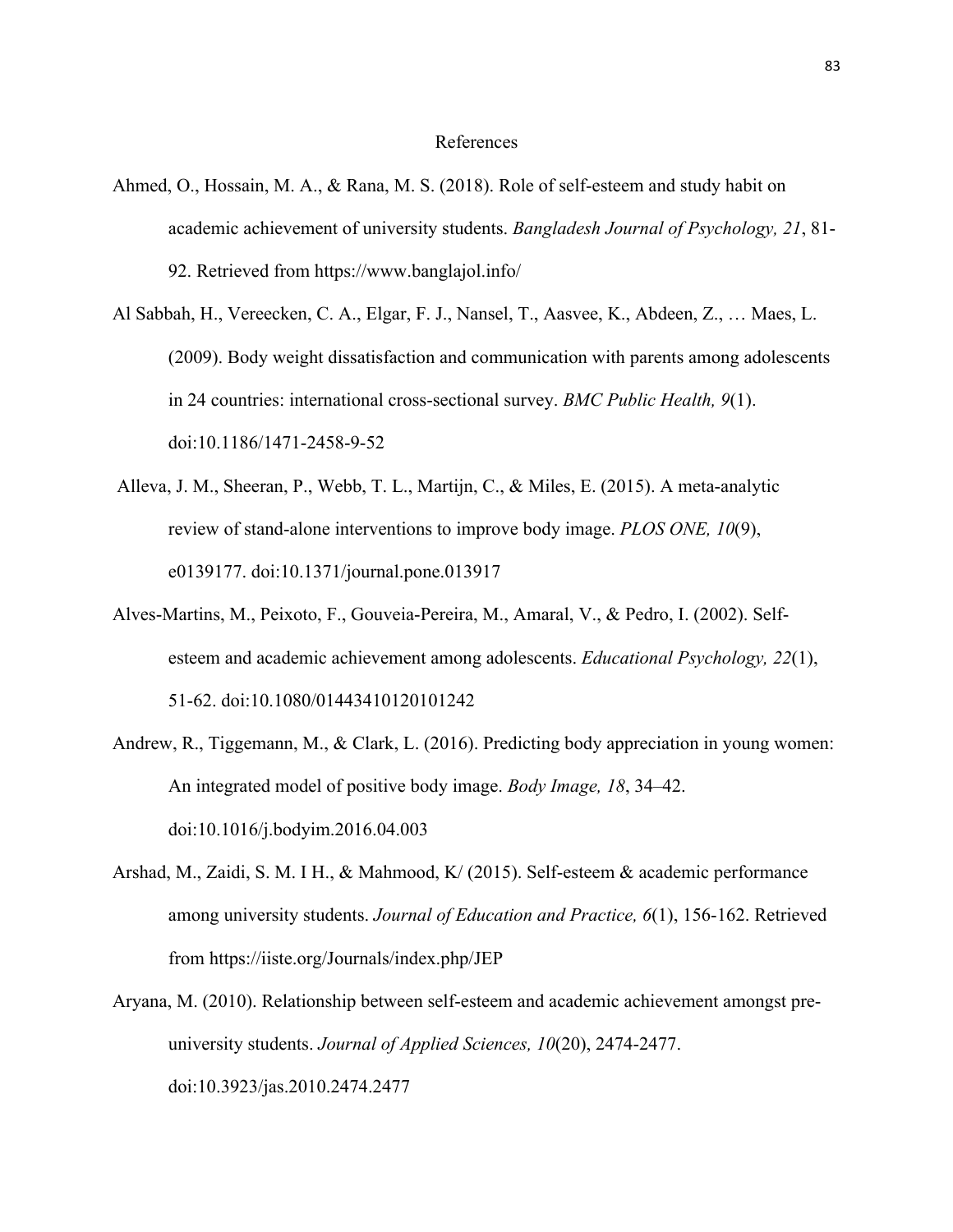Avalos, L., Tylka, T. L., & Wood-Barcalow, N. (2005). The Body Appreciation Scale: Development and psychometric evaluation. *Body Image, 2*(3), 285–297. doi:10.1016/j.bodyim.2005.06.002

- Bailey, K. A., Gammage, K. L., Ingen, C., & Ditor, D. S. (2015). "It's all about acceptance": A qualitative study exploring a model of positive body image for people with spinal cord injury. *Body Image, 15*, 24-34. doi:10.1016/j.bodyim.2015.04.010
- Bandura, A. (1977). Self-efficacy: Toward a unifying theory of behavioral change. *Psychological Review, 84*(2), 191–215. doi:10.1037/0033-295x.84.2.191

Bandura, A. (1997). *Self-efficacy: The exercise of control.* New York, NY: Freeman.

- Banerjee, A., & Chaudhury, S. (2010). Statistics without tears: Populations and samples. *Industrial Psychiatry Journal, 19*(1), 60. doi:10.4103/0972-6748.77642
- Barends, E., Janssen, B., ten Have, W., & ten Have, S. (2014). Difficult but doable: Increasing the internal validity of organizational change management studies. Journal of Applied Behavioral Science, 50, 50-54. doi:10.1177/0021886313515614
- Bernard, H. R. (2013). *Social research methods: Qualitative and quantitative approaches* (2nd ed.). Thousand Oaks, CA: Sage.
- Berscheid, E., Walster, E., & Bohrnstedt, G. (1973). The happy American body: A survey report. *PsycEXTRA Dataset*. doi:10.1037/e400542009-006
- Bloomberg, L. D., & Volpe, M. (2012). *Completing your qualitative dissertation: A road map from beginning to end.* Los Angeles, CA: Sage.
- Bolier, L., Haverman, M., Westerhof, G. J., Riper, H., Smit, F., & Bohlmeijer, E. (2013). Positive psychology interventions: a meta-analysis of randomized controlled studies. *BMC Public Health, 13*(1). doi:10.1186/1471-2458-13-119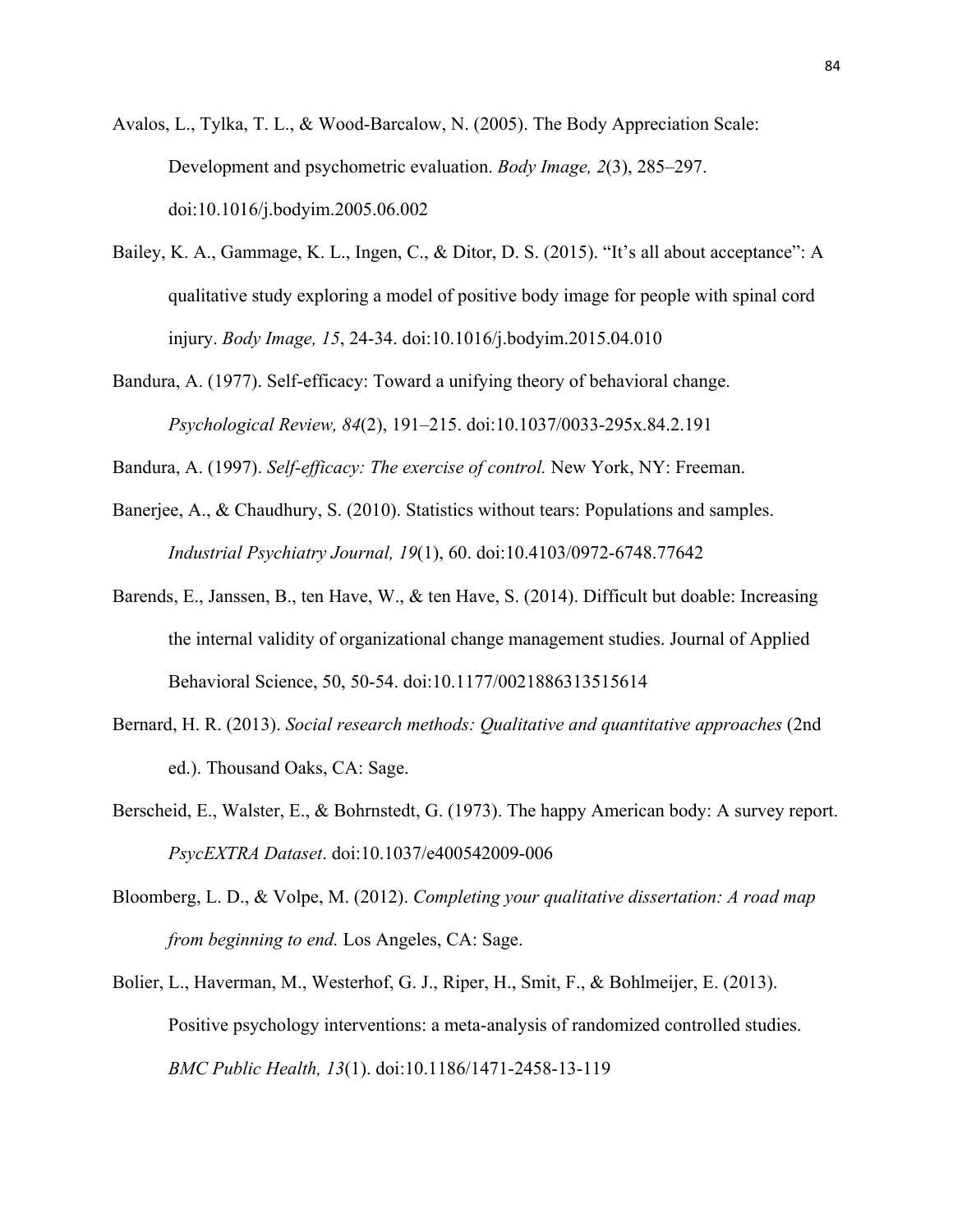Booth, M. Z., & Gerard, J. M. (2011). Self-esteem and academic achievement: A comparative study of adolescent students in England and the United States. *Compare: A Journal of Comparative and International Education, 41*(5), 629–648.

doi:10.1080/03057925.2011.566688

- Brace, N., Kemp, R., & Snelgar, R. (2012). *SPSS for psychologists (5th ed.).* Mahwah, NJ: Lawrence Erlbaum Associates, Publisher.
- Braun, T. D., Park, C. L., & Gorin, A. (2016). Self-compassion, body image, and disordered eating: A review of the literature. *Body Image, 17*, 117–131. doi:10.1016/j.bodyim.2016.03.003
- Butt, G. (2010). Which methods are best suited to the production of high-quality research in geography education? *International Research in Geographical and Environmental Education*, *19*, 103-107. doi:10.1080/10382046.2010.482189
- Cash, T. F., Lewis, R. J., & Keeton, P. (1987, March).*Development and validation of the Body-Image Automatic Thoughts Questionnaire: A measure of body-related cognitions*. Paper presented at the meeting of the Southeastern Psychological Association, Atlanta.
- Choi, E., & Choi, I. (2016). The associations between body dissatisfaction, body figure, selfesteem, and depressed mood in adolescents in the United States and Korea: A moderated mediation analysis. *Journal of Adolescence, 53*, 249–259. doi:10.1016/j.adolescence.2016.10.007
- Clay, D., Vignoles, V. L., & Dittmar, H. (2005). Body image and self-esteem among adolescent girls: Testing the influence of sociocultural factors. *Journal of Research on Adolescence, 15*(4), 451–477. doi:10.1111/j.1532-7795.2005.00107.x

Cook-Cottone, C. P. (2015). Incorporating positive body image into the treatment of eating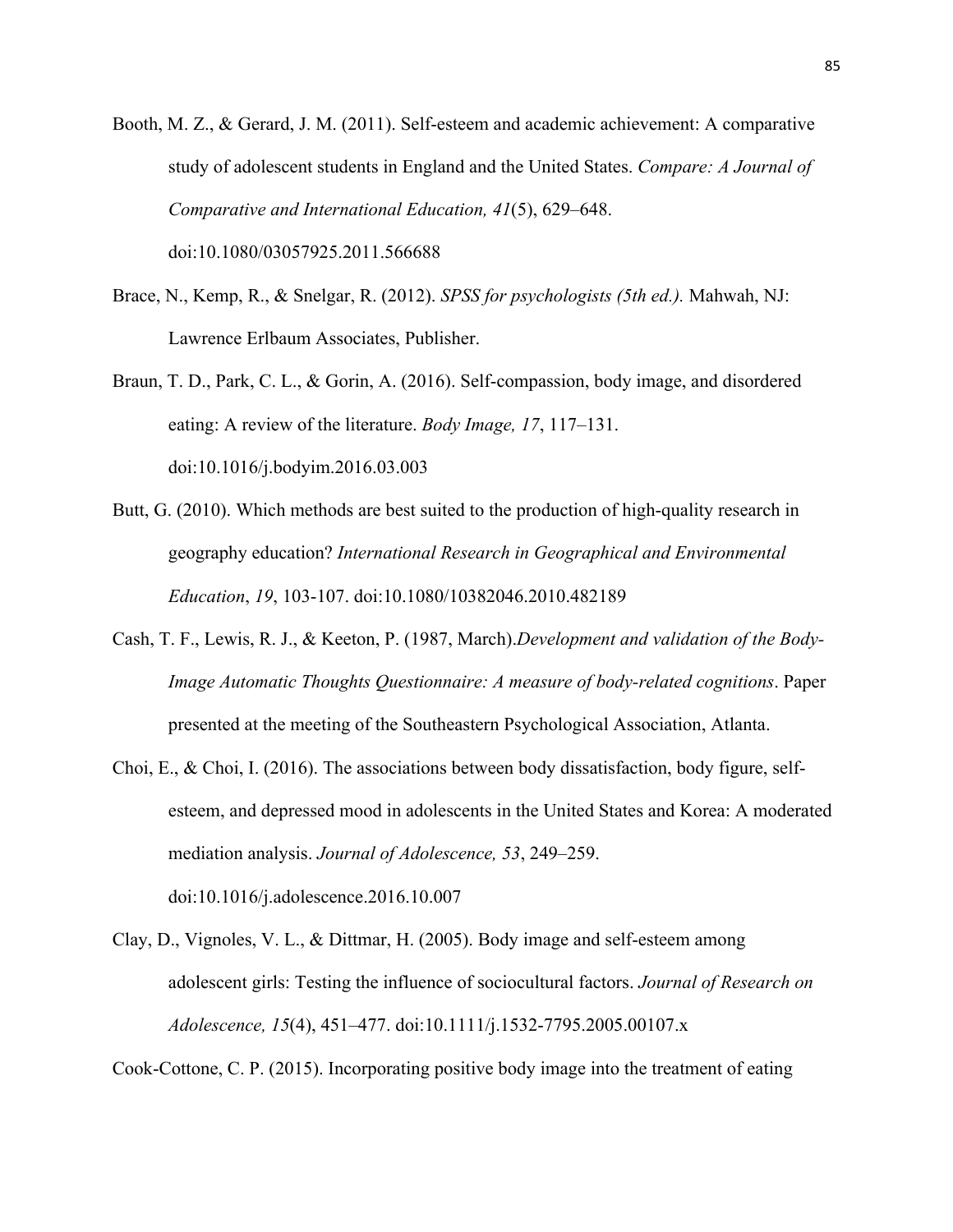disorders: A model for attunement and mindful self-care. *Body Image, 14*, 158–167. doi:10.1016/j.bodyim.2015.03.004

Coopersmith, S. (1967). *The antecedents of self-esteem*. San Francisco, CA: Freeman & Co.

- Coopersmith, S. (1987). *SEI: Self–esteem inventories*. Palo Alto, CA: Consulting Psychologists Press, Inc.
- Dalley, S. E., & Vidal, J. (2013). Optimism and positive body image in women: The mediating role of the feared fat self. *Personality and Individual Differences, 55*(5), 465-468. doi:10.1016/j.paid.2013.04.006
- Diedrichs, P. C., Atkinson, M. J., Steer, R. J., Garbett, K. M., Rumsey, N., & Halliwell, E. (2015). Effectiveness of a brief school-based body image intervention "Dove Confident Me: Single Session" when delivered by teachers and researchers: Results from a cluster randomized controlled trial. *Behaviour Research and Therapy, 74*, 94–104. doi:10.1016/j.brat.2015.09.004
- Duchesne, A.-P., Dion, J., Lalande, D., Bégin, C., Émond, C., Lalande, G., & McDuff, P. (2016). Body dissatisfaction and psychological distress in adolescents: Is self-esteem a mediator? *Journal of Health Psychology, 22*(12), 1563–1569. doi:10.1177/1359105316631196
- Durso, L. E., Latner, J. D., & Ciao, A. C. (2016). Weight bias internalization in treatmentseeking overweight adults: Psychometric validation and associations with self-esteem, body image, and mood symptoms. *Eating Behaviors, 21*, 104–108. doi:10.1016/j.eatbeh.2016.01.011

Elsherif, Z. A. E., & Abdelraof, A. S. E. (2018). The relation between body image satisfaction,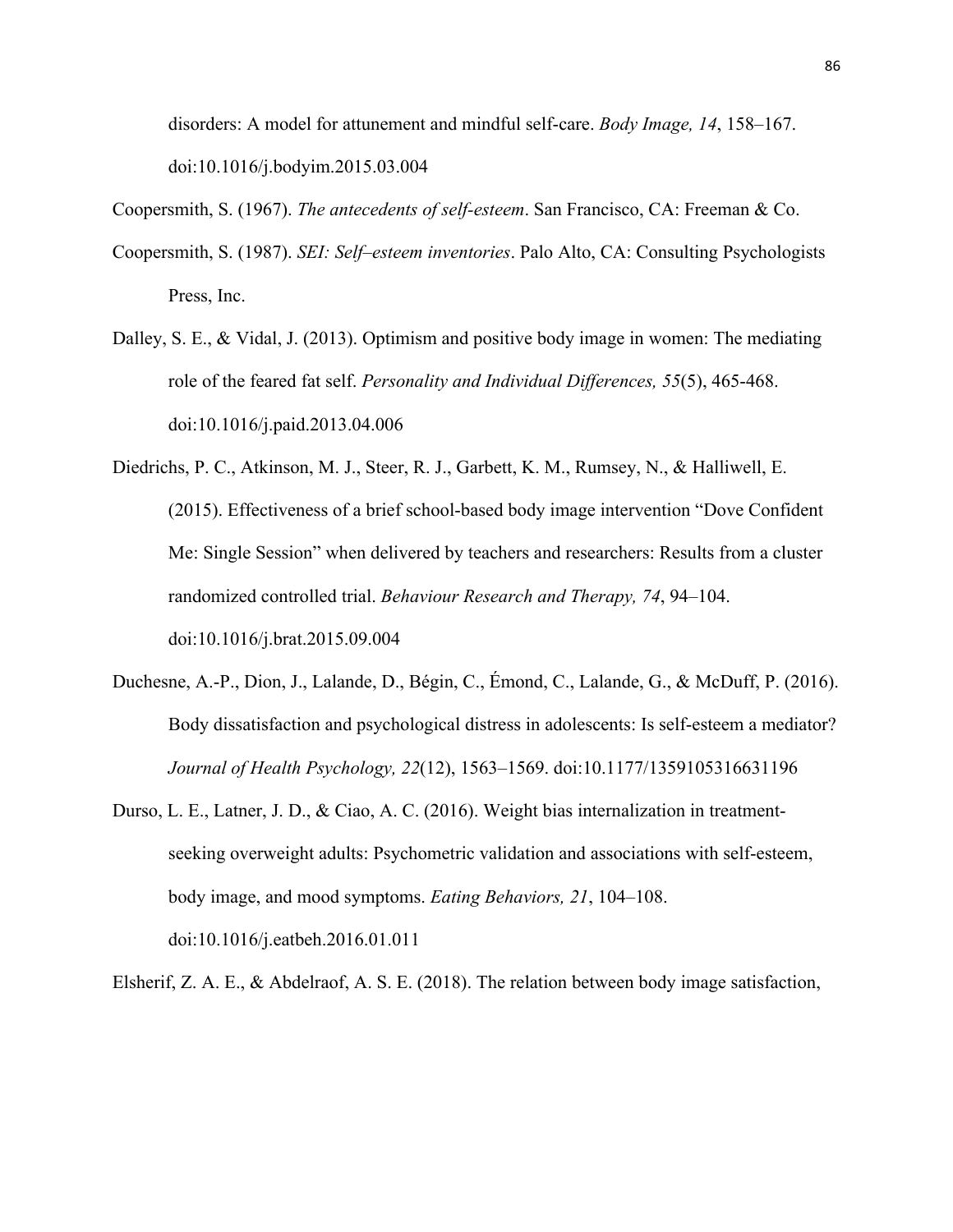self-esteem and the academic behavior among the first- and fourth-year students in the faculty of nursing Tanta University. *Clinical Nursing Studies, 6*(3), 28. doi:10.5430/cns.v6n3p28

- Fardouly, J., Diedrichs, P. C., Vartanian, L. R., & Halliwell, E. (2015). Social comparisons on social media: The impact of Facebook on young women's body image concerns and mood. *Body Image, 13*, 38-45. doi:10.1016/j.bodyim.2014.12.002
- Field, A. (2013). *Discovering statistics using IBM SPSS Statistics* (4th ed.). Thousand Oaks, CA: Sage.
- Florin, T. A., Shults, J., & Stettler, N. (2011). Perception of overweight is associated with poor academic performance in U.S. adolescents. *Journal of School Health, 81*(11), 663–670. doi:10.1111/j.1746-1561.2011.00642.x
- Fredrickson, B. L. (2001). The role of positive emotions in positive psychology: The broadenand-build theory of positive emotions. *American Psychologist, 56*(3), 218-226. doi:10.1037/0003-066x.56.3.218
- Frisén, A., & Holmqvist, K. (2010). What characterizes early adolescents with a positive body image? A qualitative investigation of Swedish girls and boys. *Body Image, 7*, 205-212. doi:10.1016/j.bodyim.2010.04.001
- Fuller-Tyszkiewicz, M., McCabe, M., Skouteris, H., Richardson, B., Nihill, K., Watson, B., & Solomon, D. (2015). Does body satisfaction influence self-esteem in adolescents' daily lives? An experience sampling study. *Journal of Adolescence, 45*, 11-19. doi:10.1016/j.adolescence.2015.08.009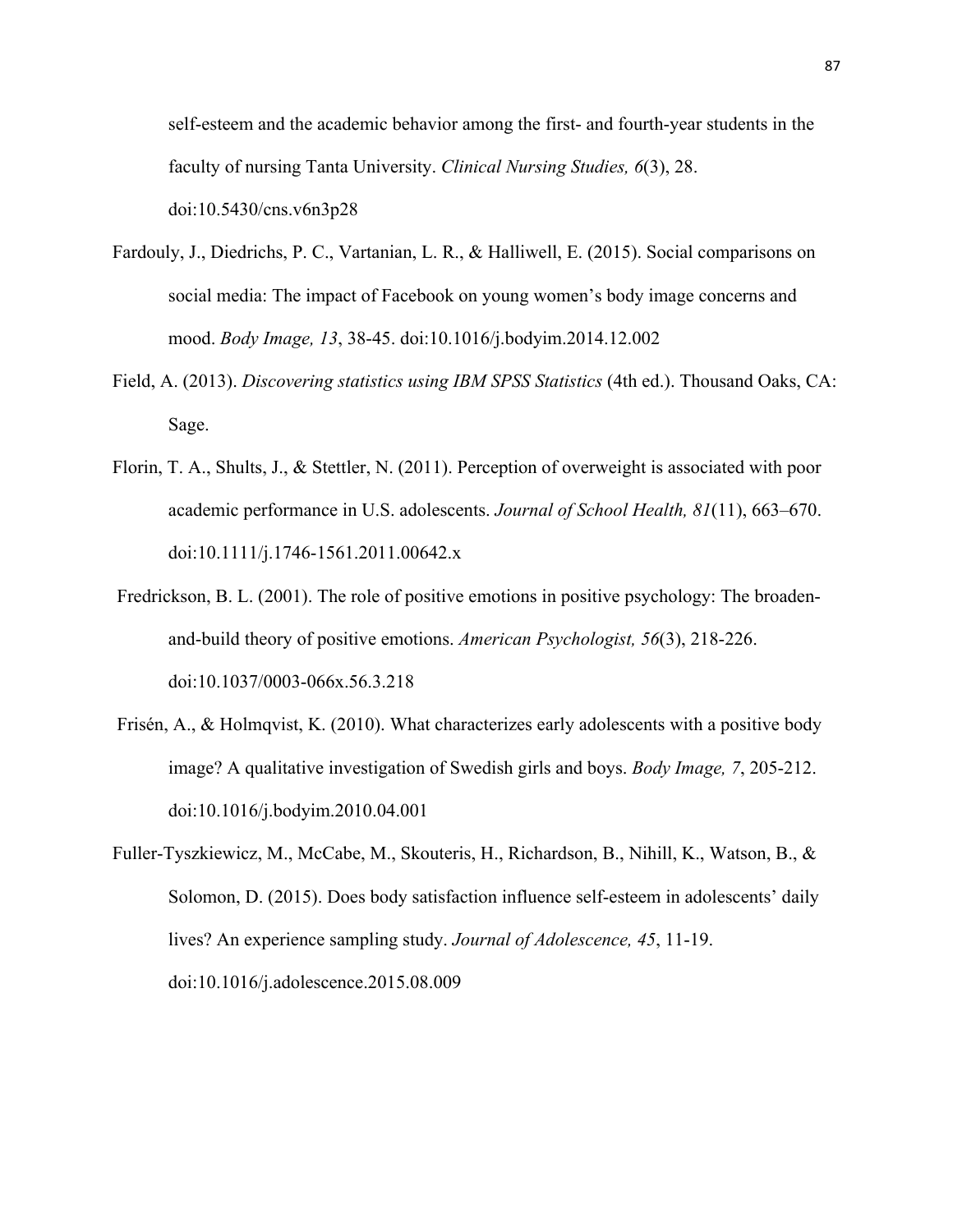- Garattini, S., Jakobsen, J. C., Wetterslev, J., Bertelé, V., Banzi, R., Rath, A., ... & Eikermann, M. (2016). Evidence-based clinical practice: overview of threats to the validity of evidence and how to minimise them. *European Journal of Internal Medicine*, *32*, 13-21.
- Gaspard, M. B., Burnett, M. F., & Gaspard, C. P. (2011). The influence of self-esteem and selected demographic characteristics on first semester academic achievement of students enrolled in a college of agriculture. *Journal of Agricultural Education, 52*(4), 76-86. doi:10.5032/jae.2011.04076
- George, D. & Mallery, P. (2016). *SPSS for Windows step by step: a simple guide and reference, 11.0 update (14th ed.).* Boston, MA: Allyn and Bacon.
- Gillin, M. M. (2015). Associations between positive body image and indicators of men's and women's mental and physical healthy. *Body Image, 13*, 67-74. doi:10.1016/j.bodyim.2015.01.002
- Ginis, K. A. M., Bassett, R. L. (2011). Exercise and changes in body image. In T. F. Cash and L. Smolak (Eds.), *Body image: A handbook of science, practice and prevention* (pp. 378- 386). New York, NY: Guilford Press.
- Green, L. S., Oades, L. G., & Robinson, P. L. (2012). Positive education programs: Integrating coaching and positive psychology in schools. In C. van Nieuwerburgh (Ed.), *Coaching in education: getting better results for students, educators, and parents* (pp. 115–132). London: Karnac Books.
- Grogan, S. (2012). Body image development adult women. In T. Cash and L. Smolak (Eds)., *Encyclopedia of body image.* London: Elsevier.

Gupta, C. (2012). The relation between body image satisfaction and self-esteem to academic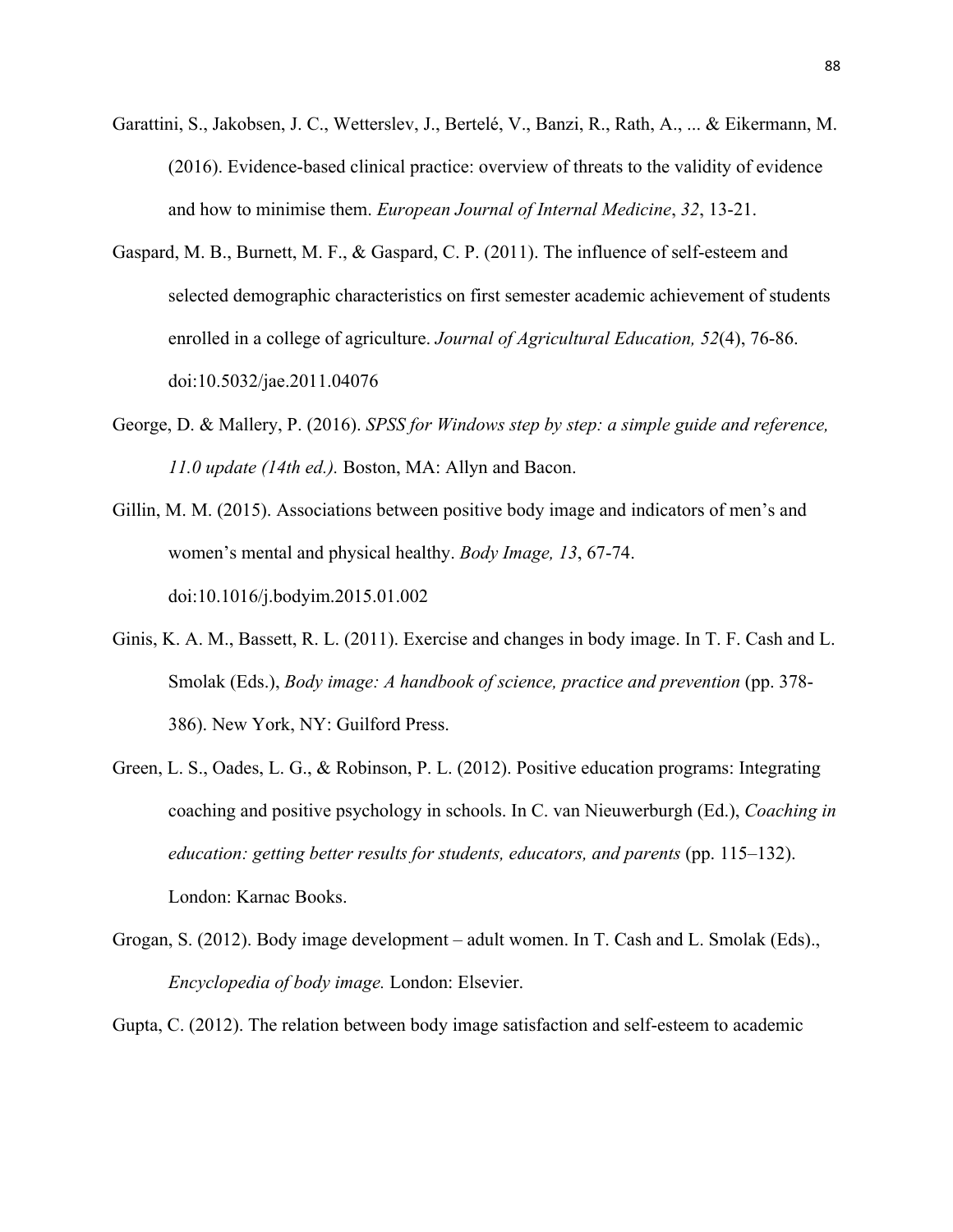behavior in pre-adolescent and adolescent girls and boys. (Master's thesis). Retrieved from https://mspace.lib.umanitoba.ca/bitstream/handle/ 1993/14438/gupta\_charulata.pdf?sequence=1

- Halliwell, E. (2015). Future directions for positive body image research. *Body Image, 14*, 177– 189. doi:10.1016/j.bodyim.2015.03.003
- Halliwell, E, Diedrichs, P, & Orbach, S. (2014). *Costing the invisible: A review of the evidence examining the links between body image aspirations, education and workplace confidence.* Discussion Paper. Centre for Appearance Research, University of the West of England, Bristol. Retrieved from http://eprints.uwe.ac.uk/24438.
- Higgins, E. T. (1987). Self-discrepancy: A theory relating self and affect. *Psychological Review, 94*(3), 319-340. doi:10.1037//0033-295x.94.3.319
- Holland, G., & Tiggemann, M. (2016). A systematic review of the impact of the use of social networking sites on body image and disordered eating outcomes. *Body Image, 17*, 100– 110. doi:10.1016/j.bodyim.2016.02.008
- Homan, K. J., & Tylka, T. L. (2015). Self-compassion moderates body comparison and appearance self-worth's inverse relationship with body appreciation. *Body Image, 15*, 1- 7. doi:10.1016/j.bodyim.2015.04.007
- Honicke, T., & Broadbent, J. (2016)*.* The relation of academic self-efficacy to university student academic performance: A systematic review. *Educational Research Review, 17,*63-84. http://dx.doi.org/10.1016/j.edurev.2015.11.002
- Høigaard, R., Kovač, V. B., Øverby, N. C., & Haugen, T. (2015). Academic self-efficacy mediates the effects of school psychological climate on academic achievement. *School Psychology Quarterly, 30*(1), 64–74. doi:10.1037/spq0000056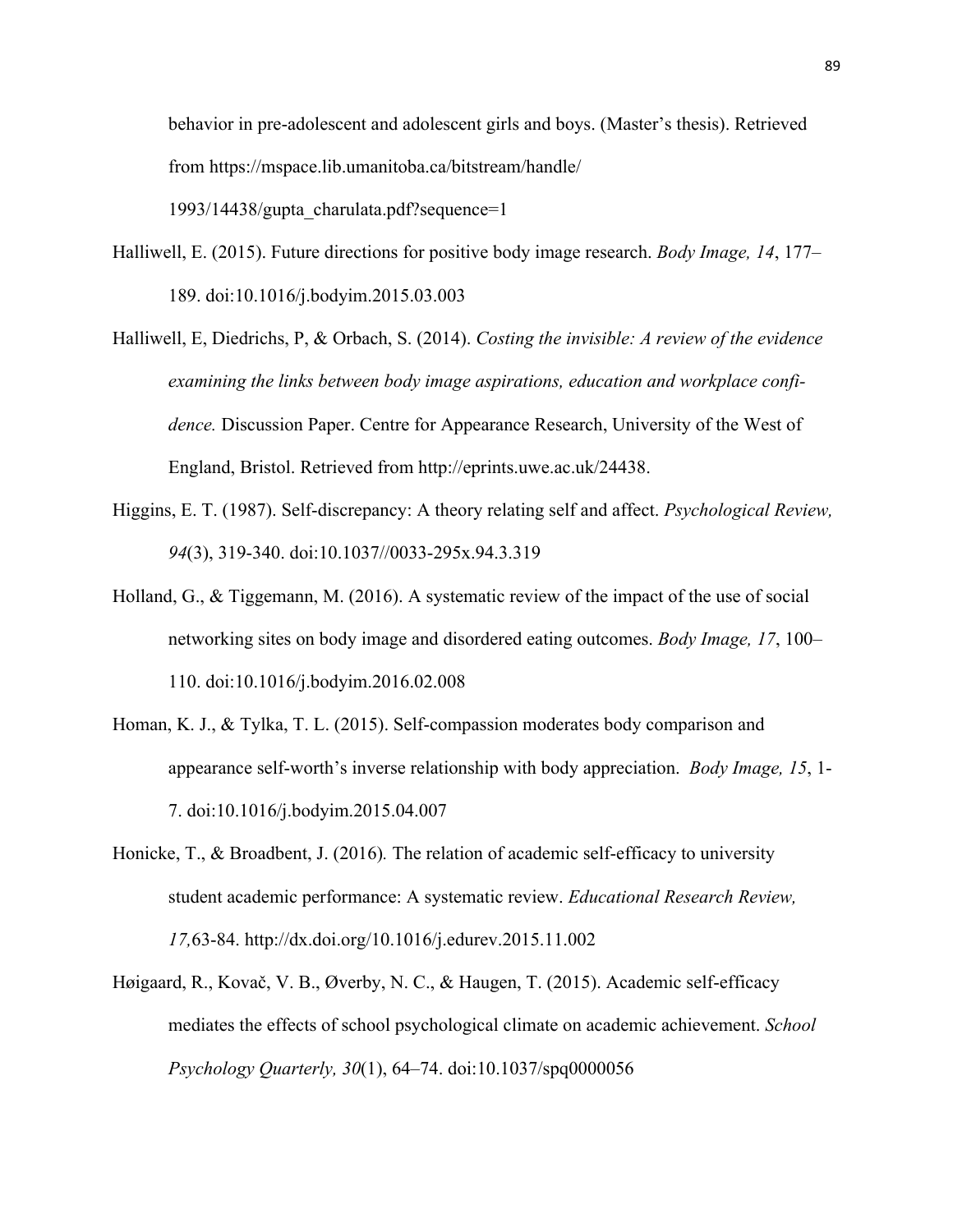- Holmqvist, K., & Frisén, A. (2012). "I bet they aren't that perfect in reality:" Appearance ideals viewed from the perspective of adolescents with a positive body image. *Body Image, 9*(3), 388–395. doi:10.1016/j.bodyim.2012.03.007
- Holzhauer, C. G., Zenner, A., & Wulfert, E. (2016). Poor body image and alcohol use in women. *Psychology of Addictive Behaviors, 30*(1), 122–127. doi:10.1037/adb0000115
- Howell, D. C. (2013). *Fundamental statistics for the behavioral sciences* (8th ed.). Belmont CA: Brooks/Cole-Thompson Learning.
- Hsieh, P. (Pei-H., Sullivan, J. R., & Guerra, N. S. (2007). A closer look at college students: Self-efficacy and goal orientation. *Journal of Advanced Academics, 18*(3), 454–476. doi:10.4219/jaa-2007-500
- Iannantuono, A. C., & Tylka, T. L. (2012). Interpersonal and intrapersonal links to body appreciation in college women: An exploratory model. *Body Image, 9*(2), 227–235. doi:10.1016/j.bodyim.2012.01.004
- Jackson, K. L., Janssen, I., Appelhans, B. M., Kazlauskaite, R., Karavolos, K., Dugan, S. A., … Kravitz, H. M. (2014). Body image satisfaction and depression in midlife women: The Study of Women's Health Across the Nation (SWAN). *Archives of Women's Mental Health, 17*(3), 177–187. doi:10.1007/s00737-014-0416-9
- Jakatdar, T. A., Cash, T. F., & Engle, E. K. (2006). Body-image thought processes: The development and initial validation of the Assessment of Body-Image Cognitive Distortions. *Body Image, 3*(4), 325–333. doi:10.1016/j.bodyim.2006.09.001

Jankowski, G. S., Diedrichs, P. C., Williamson, H., Christopher, G., & Harcourt, D. (2014).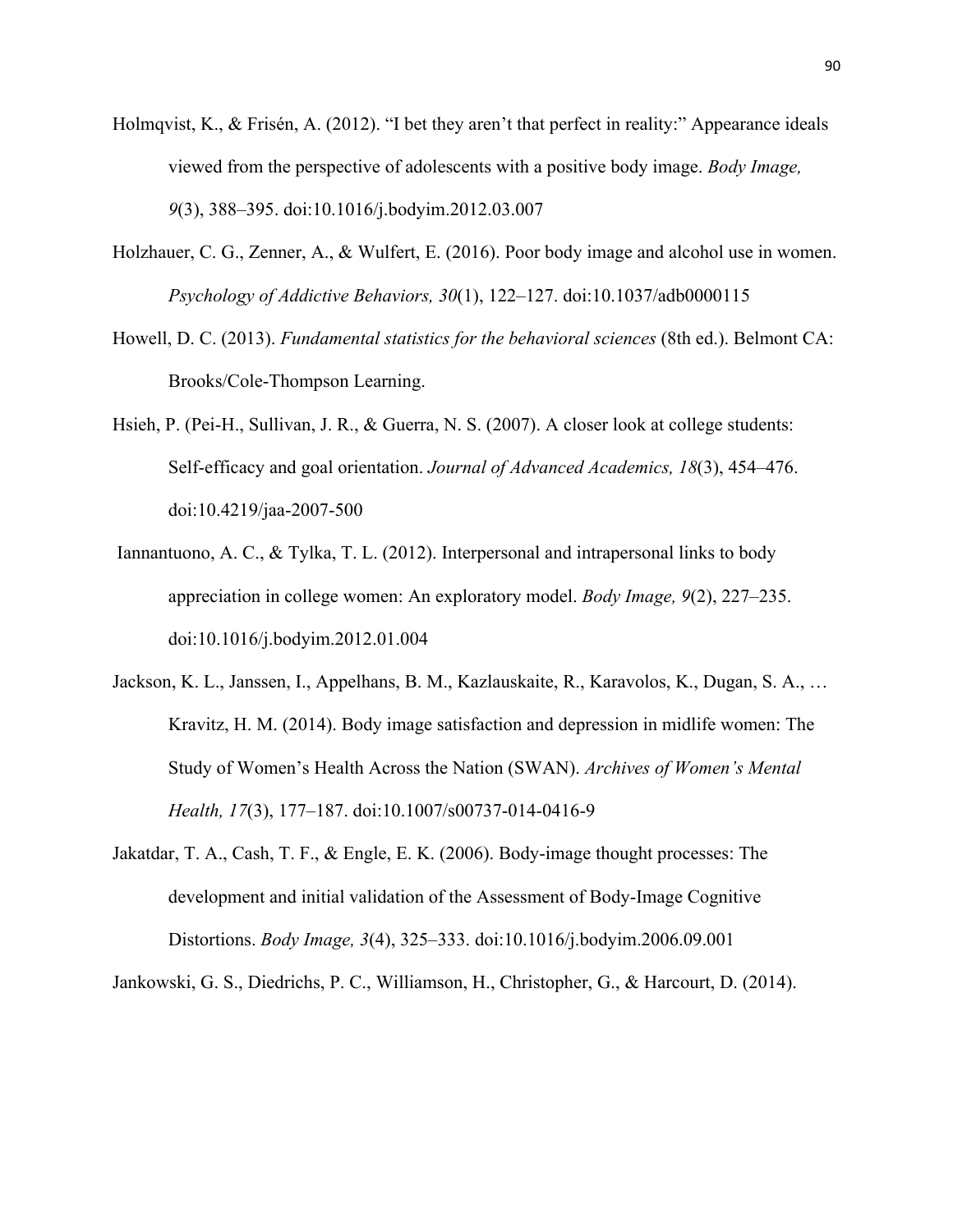Looking age-appropriate while growing old gracefully: A qualitative study of ageing and body image among older adults. *Journal of Health Psychology, 21*(4), 550–561. doi:10.1177/1359105314531468

- Junne, F., Zipfel, S., Wild, B., Martus, P., Giel, K., Resmark, G., … Löwe, B. (2016). The relationship of body image with symptoms of depression and anxiety in patients with anorexia nervosa during outpatient psychotherapy: Results of the ANTOP study. *Psychotherapy, 53*(2), 141–151. doi:10.1037/pst0000064
- Kahler, C. W., Spillane, N. S., Day, A., Clerkin, E. M., Parks, A., Leventhal, A. M., & Brown, R. A. (2013). Positive psychotherapy for smoking cessation: Treatment development, feasibility, and preliminary results. *The Journal of Positive Psychology, 9*(1), 19–29. doi:10.1080/17439760.2013.826716
- King, D. B., O'Rourke, N., & DeLongis, A. (2014). Social media recruitment and online data collection: A beginner's guide and best practices for assessing low-prevalence and hardto-reach populations. *Canadian Psychology, 55*(4), 240–249. doi:10.1037/a0038087
- Klomegah, R. (2007). Predictors of academic performance of university students: An application of the Goal Efficacy Model. *College Student Journal, 41*. Retrieved from https://www.projectinnovation.com/college-student-journal.html
- Koronczai, B., Kökönyei, G., Urbán, R., Kun, B., Pápay, O., Nagygyörgy, K., … Demetrovics, Z. (2013). The mediating effect of self-esteem, depression and anxiety between satisfaction with body appearance and problematic internet use. *The American Journal of Drug and Alcohol Abuse, 39*(4), 259–265. doi:10.3109/00952990.2013.803111

Kuh, G. D., Kinzie, J., Buckley, J. A., Bridges, B. K., & Hayek, J. C. (2006). *What matters to*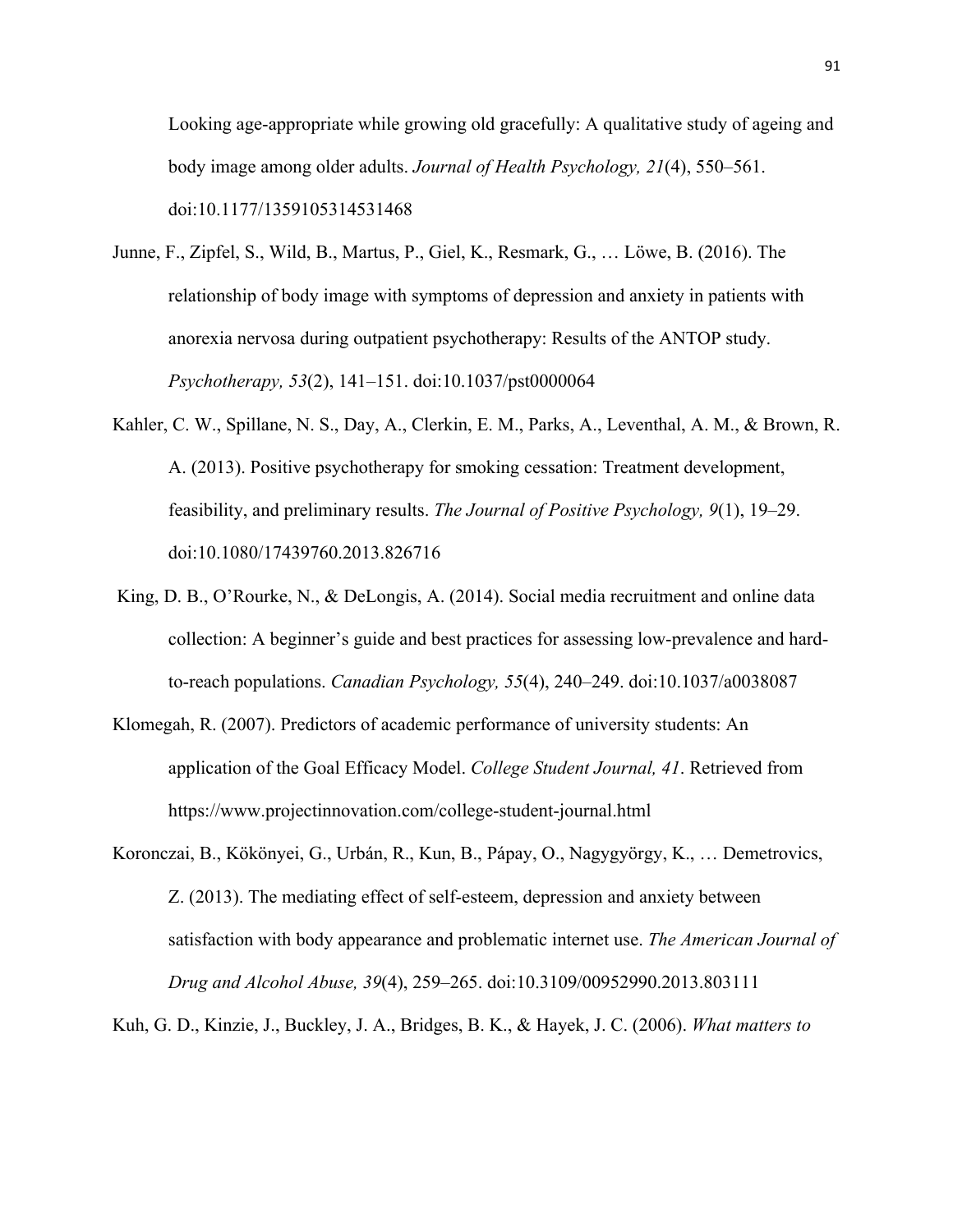*student success: A review of the literature.* Commissioned report for the National Symposium on Postsecondary Student Success: Spearheading a Dialog on Student Success. Washington, DC: National Postsecondary Education Cooperative.

- Lambert, L., D'Cruz, A., Schlatter, M., & Barron, F. (2016). Using physical activity to tackle depression: The neglected positive psychology intervention. *Middle East Journal of Positive Psychology, 2*(1), 42-60. Retrieved from https://middleeastjournalofpositivepsychology.org/
- Lambert, L., & Pasha-Zaidi, N. (2014). Positive psychology interventions: A review for counselling practitioners. *Canadian Journal of Counselling and Psychotherapy, 48*(4), 383-408. Retrieved from https://cjc-rcc.ucalgary.ca/
- Lane, J., Lane, A. M., & Kyprianou, A. (2004). Self-efficacy, self-esteem, and their impact on academic performance. *Social Behavior and Personality: An International Journal, 32*(3), 247–256. doi:10.2224/sbp.2004.32.3.247
- Linley, P. A., & Joseph, S. (2004). Applied positive psychology: A new perspective for professional practice. In P. A. Linley & S. Joseph (Eds.), *Positive psychology in practice*  (pp. 3-12). Hoboken, New Jersey: John Wiley and Sons.
- Marques, S., Lopez, S., & Pais-Ribeiro, K. (2011). Building hope for the future: A program to foster strengths in middle-school students. *Journal of Happiness Studies, 12*, 139–152. Retrieved from https://link.springer.com/journal/10902
- Martín-Albo, J., Núñez, J. L., Navarro, J. G., & Grijalvo, F. (2007). The Rosenberg Self-Esteem Scale: Translation and validation in university students. *The Spanish Journal of Psychology, 10*(02), 458–467. doi:10.1017/s1138741600006727

McHugh, T.-L. F., Coppola, A. M., & Sabiston, C. M. (2014). "I'm thankful for being Native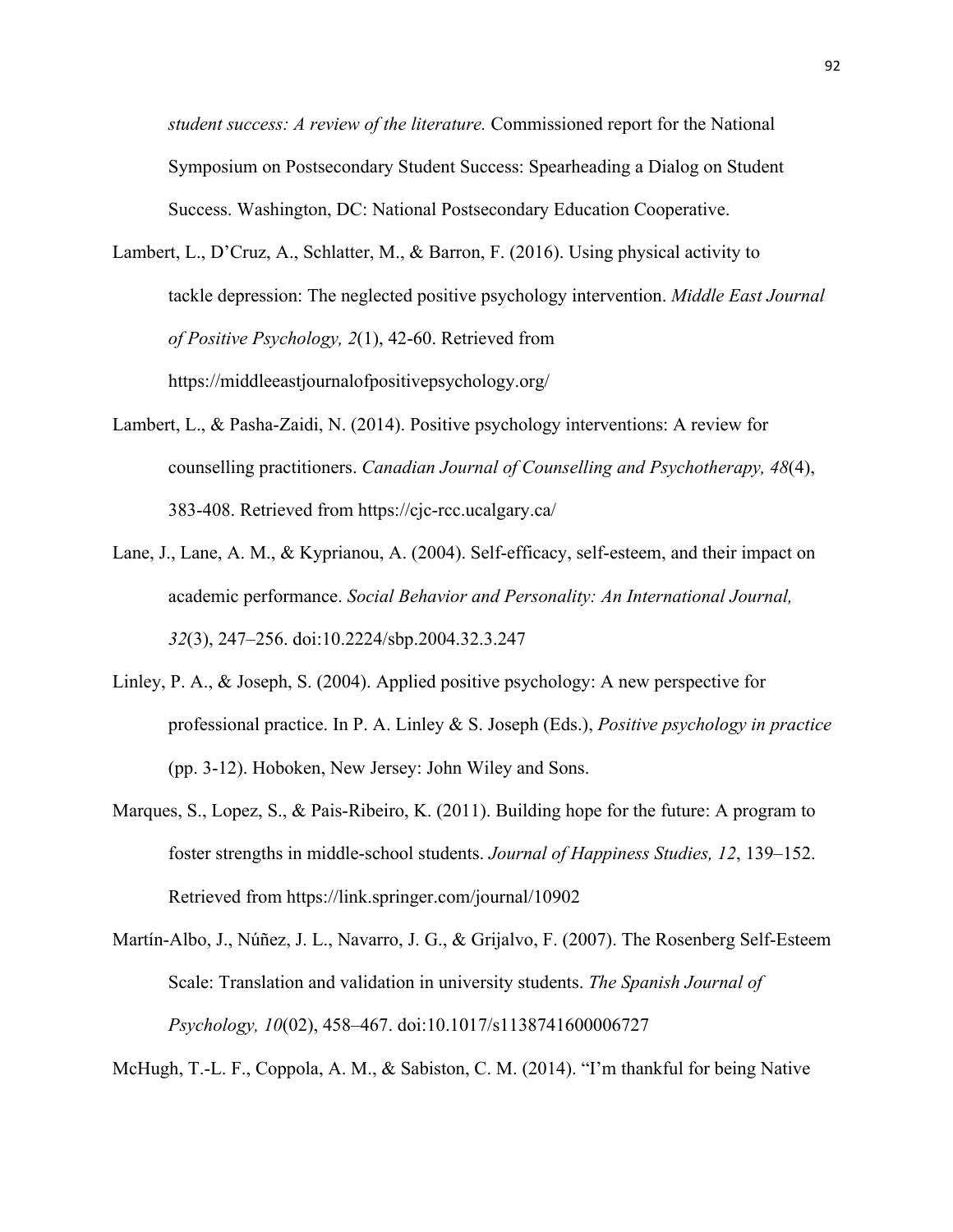and my body is part of that": The body pride experiences of young Aboriginal women in Canada. *Body Image, 11*(3), 318–327. doi:10.1016/j.bodyim.2014.05.004

- McLean, S. A., Paxton, S. J., & Wertheim, E. H. (2016). The role of media literacy in body dissatisfaction and disordered eating: A systematic review. *Body Image, 19*, 9–23. doi:10.1016/j.bodyim.2016.08.002
- Menzel, J. E., Krawczyk, R., & Thompson, J. K. (2011) Attitudinal assessment of body image for adolescents and adults. In T. F. Cash and L. Smolak (Eds.), *Body image: A handbook of science, practice, and prevention* (pp. 3-11). New York, NY: Guilford Press.
- Merriam, S. B., & Tisdell, E. J. (2016). *Qualitative research: A guide to design and implementation (4th ed.).* San Francisco, CA: Jossey-Bass.
- Meyer, P. S., Johnson, D. P., Parks, A., Iwanski, C., & Penn, D. L. (2012). Positive living: A pilot study of group positive psychotherapy for people with schizophrenia. *The Journal of Positive Psychology, 7*(3), 239–248. doi:10.1080/17439760.2012.677467
- Murphy, E. K. (2012). *Female adolescent body image and success at school: A grounded theory approach to creation of administrative best practice*. Dissertation Abstracts International 72: 5010.
- Musitu, G., Román, J.M., & Gracia, E. (1988). *Familia y educación*. Barcelona: Labor.
- Nardi, P. M. (2018). *Doing survey research: A guide to quantitative methods*. New York, NY: Routledge.
- Neagu, A. (2015). Body image: A theoretical framework. *Proc. Rom. Acad., Series B, 17*(1), p. 29–38
- Oh, K. H., Wiseman, M. C., Hendrickson, J., Phillips, J. C., & Hayden, E. W. (2012). Testing the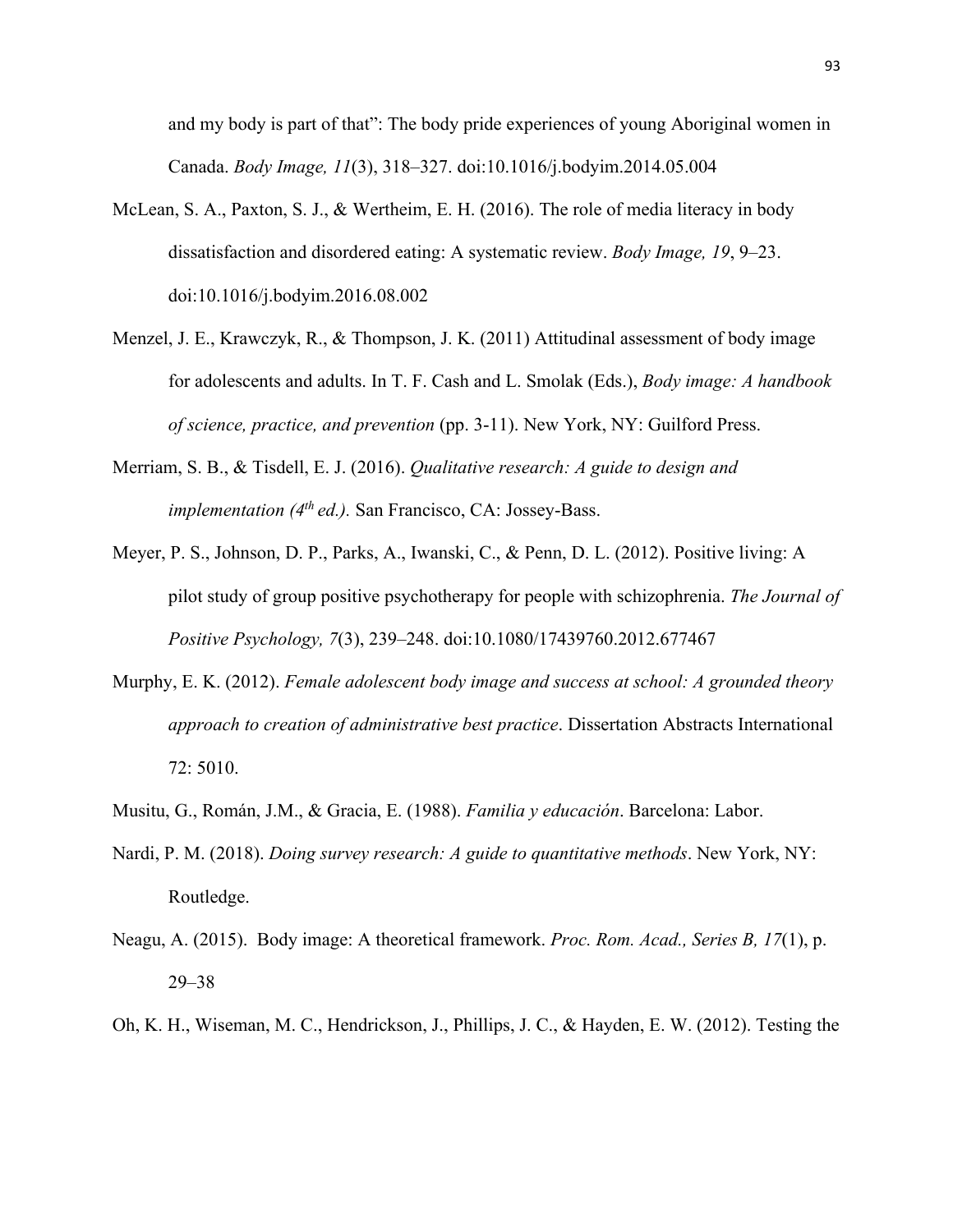acceptance model of intuitive eating with college women athletes. *Psychology of Women Quarterly, 36*(1), 88–98. doi:10.1177/0361684311433282

- Olanrewaju, M. K., & Joseph, O. B. (2014). Academic efficacy and self-esteem as predictors of academic achievement among school going adolescents in Itesiwaju local government Area of Oyo State, Nigeria. *Journal of Education and Practice, 22*(5), 169-175. Retrieved from https://iiste.org/Journals/index.php/JEP
- Pagano, R. R. (2009). *Understanding statistics in the behavioral sciences* (9<sup>th</sup> ed.). Belmont CA: Wadsworth Cengage Learning.

Pallant, J. (2013). *SPSS Survival Manual* (5<sup>th</sup> ed.). New York, New York: McGraw-Hill.

- Paolini, A. (2016). School counsellors: Promoting healthy body image amongst adolescents. *International Journal of School and Cognitive Psychology, 3*(01). doi:10.4172/2469- 9837.1000160
- Petersen, A. C., Schulenberg, J. E., Abramowitz, R. H., Offer, D., & Jarcho, H. D. (1984). A self-image questionnaire for young adolescents (SIQYA): Reliability and validity studies. *Journal of Youth and Adolescence, 13*(2), 93–111. doi:10.1007/bf02089104
- Piran, N. (2015). New possibilities in the prevention of eating disorders: The introduction of positive body image measures. *Body Image, 14*, 146–157. doi:10.1016/j.bodyim.2015.03.008
- Prat-Sala, M., & Redford, P. (2010). The interplay between motivation, self-efficacy, and approaches to studying. *British Journal of Educational Psychology, 80*(2), 283–305. doi:10.1348/000709909x480563

Putwain, D., Sander, P., & Larkin, D. (2012). Academic self-efficacy in study-related skills and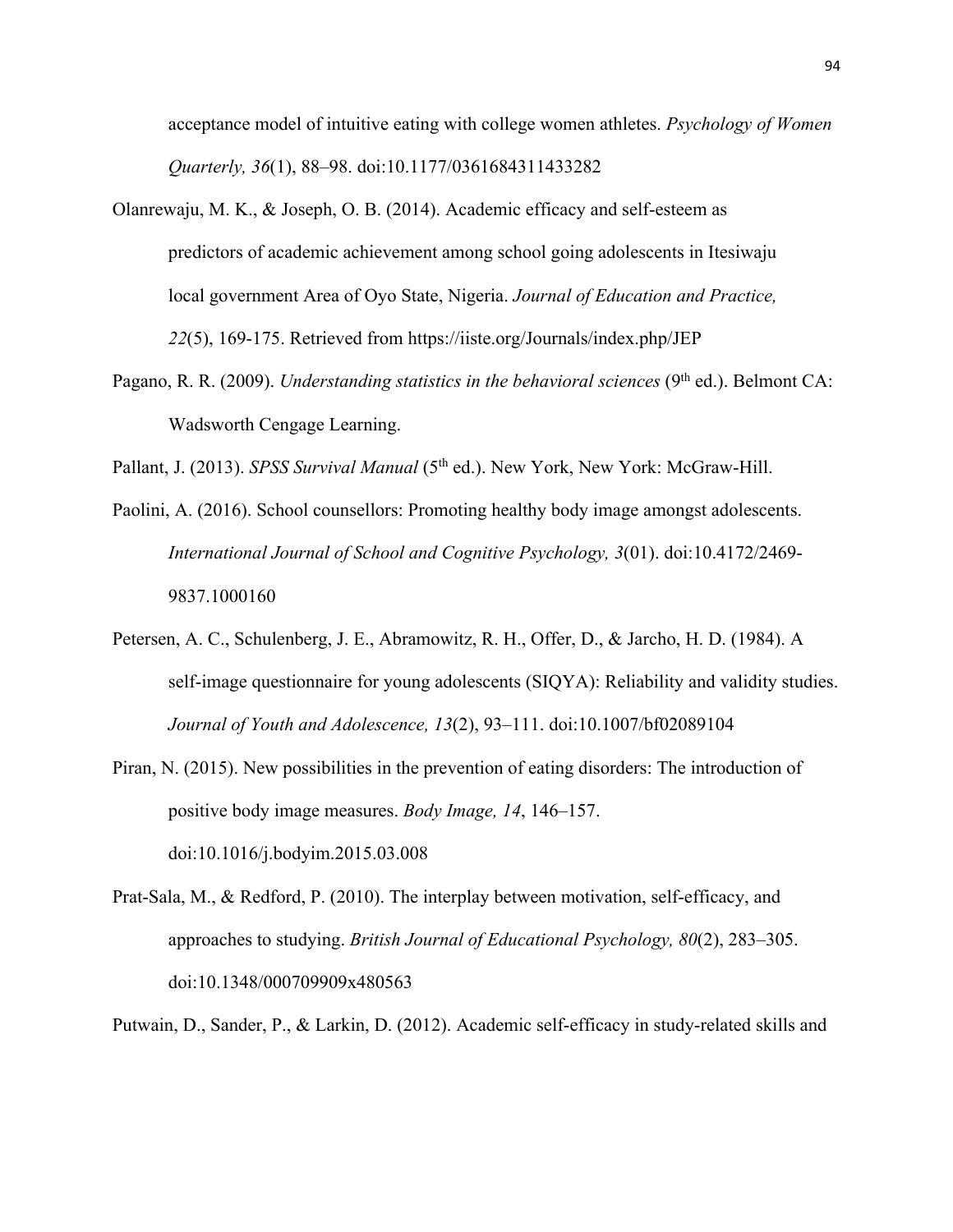behaviors: Relations with learning-related emotions and academic success. *British Journal of Educational Psychology, 83*(4), 633–650. doi:10.1111/j.2044- 8279.2012.02084.x

- Ramos-Sánchez, L., & Nichols, L. (2007). Self-efficacy of first-generation and non-rirstgeneration college students: The relationship with academic performance and college adjustment. *Journal of College Counseling, 10*(1), 6–18. doi:10.1002/j.2161- 1882.2007.tb00002.x
- Reed, D. L., Thompson, J. K., Brannick, M. T., & Sacco, W. P. (1991). Development and validation of the Physical Appearance State and Trait Anxiety Scale (PASTAS). *Journal of Anxiety Disorders, 5*(4), 323–332. doi:10.1016/0887-6185(91)90032-o

Rosenberg, M. (1979). *Conceiving the self*. New York, NY: Basic Books.

- Rosli, Y., Othman, H., Ishak, I., Lubis, S. H., Saat, N. Z. M., & Omar, B. (2012). Self-esteem and academic performance relationship amongst the second-year undergraduate students of Universiti Kebangsaan Malaysia, Kuala Lumpur Campus. *Procedia - Social and Behavioral Sciences, 60*, 582–589. doi:10.1016/j.sbspro.2012.09.426
- Ross, C. E., & Broh, B. A. (2000). The roles of self-esteem and the sense of personal control in the academic achievement process. *Sociology of Education, 73*(4), 270. doi:10.2307/2673234
- Rowbotham, M., & Schmitz, G. S. (2013). Development and validation of a student self-efficacy scale. *Nursing & Care, 2*(1), 1-6. doi:10.4172/2167-1168.1000126
- Rumsey, N., & Diedrichs, P. C. (2018). Part of the problem or part of the solution? Plastic surgeons and body image dissatisfaction. *Australasian Journal of Plastic Surgery, 1*(2), 74-84. Retrieved from https://www.ajops.com/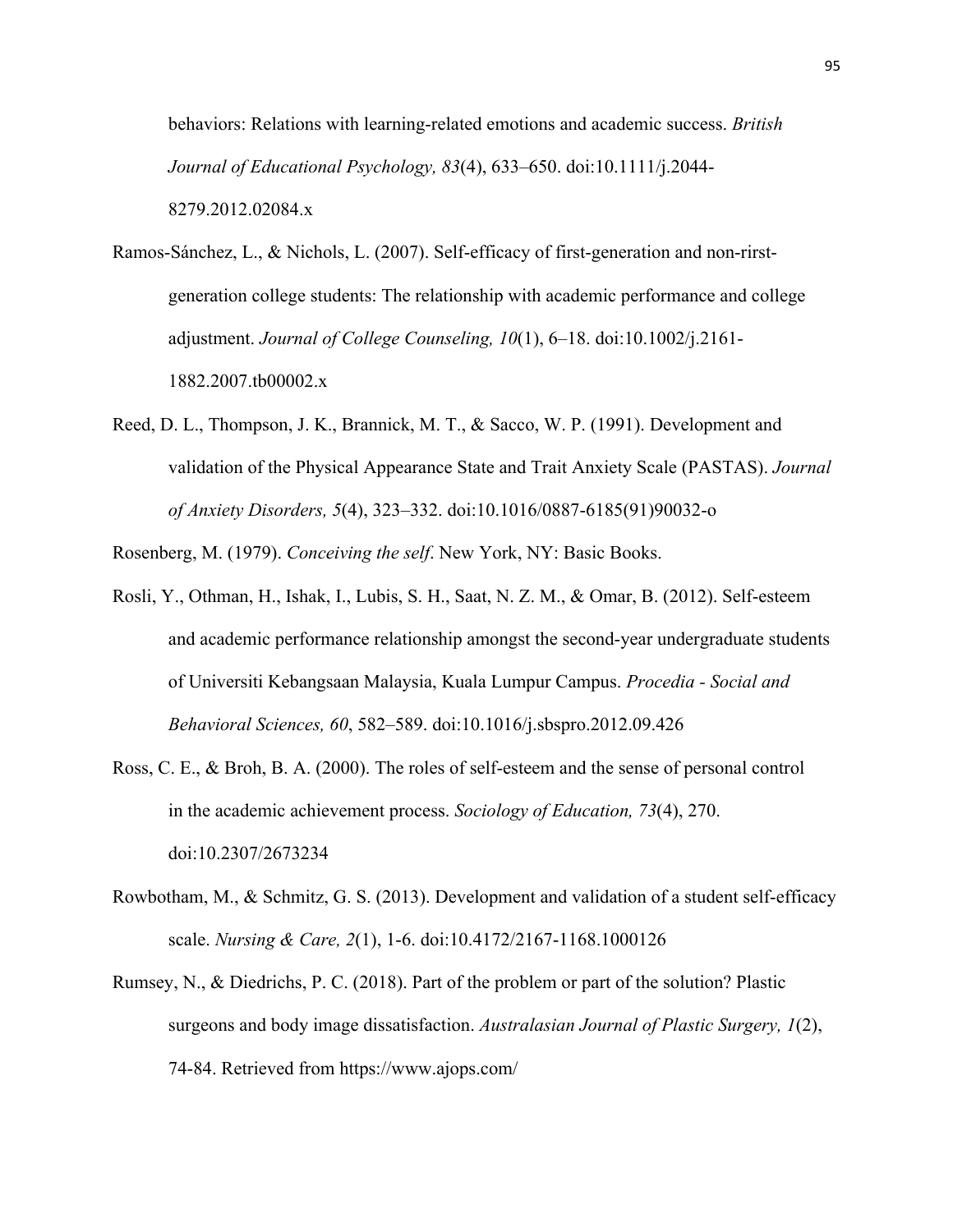- Satinsky, S., Reece, M., Dennis, B., Sanders, S., & Bardzell, S. (2012). An assessment of body appreciation and its relationship to sexual function in women. *Body Image, 9*(1), 137– 144. doi:10.1016/j.bodyim.2011.09.007
- Schmitz, G. S., & Schwarzer, R. (2000). Perceived self-efficacy of teachers: Longitudinal findings with a new instrument. *Zeitschriftfür Pädagogische Psychologie 14*(1)*,* 12-25. doi:10.1024//1010-0652.14.1.12
- Seligman, M. (2000). Positive psychology. *American Psychologist, 55*(1), 5-14. doi:10.1037/0003-066x.55.1.5
- Seligman, M. E. P., Rashid, T., & Parks, A. (2006). Positive psychotherapy. *American Psychologist, 61*(8), 774-788. Retrieved from https://www.apa.org/pubs/journals/amp/
- Shankland, R., & Rosset, E. (2016). Review of brief school-based positive psychological interventions: A taster for teachers and educators. *Educational Psychology Review, 29*(2), 363–392. doi:10.1007/s10648-016-9357-3
- Shloim, N., Hetherington, M. M., Rudolf, M., & Feltbower, R. G. (2013). Relationship between body mass index and women's body image, self-esteem and eating behaviours in pregnancy: A cross-cultural study. *Journal of Health Psychology, 20*(4), 413–426. doi:10.1177/1359105313502568
- Shoshani, A., & Steinmetz, S. (2013). Positive psychology at school: A school-based intervention to promote adolescents' mental health and well-being. *Journal of Happiness Studies, 15*(6), 1289–1311. doi:10.1007/s10902-013-9476-1
- Siegmund, J., Siegmund, N., & Apel, S. (2015, May). Views on internal and external validity in empirical software engineering. In *Proceedings of the 37th International Conference on Software Engineering-Volume 1* (pp. 9-19). IEEE Press.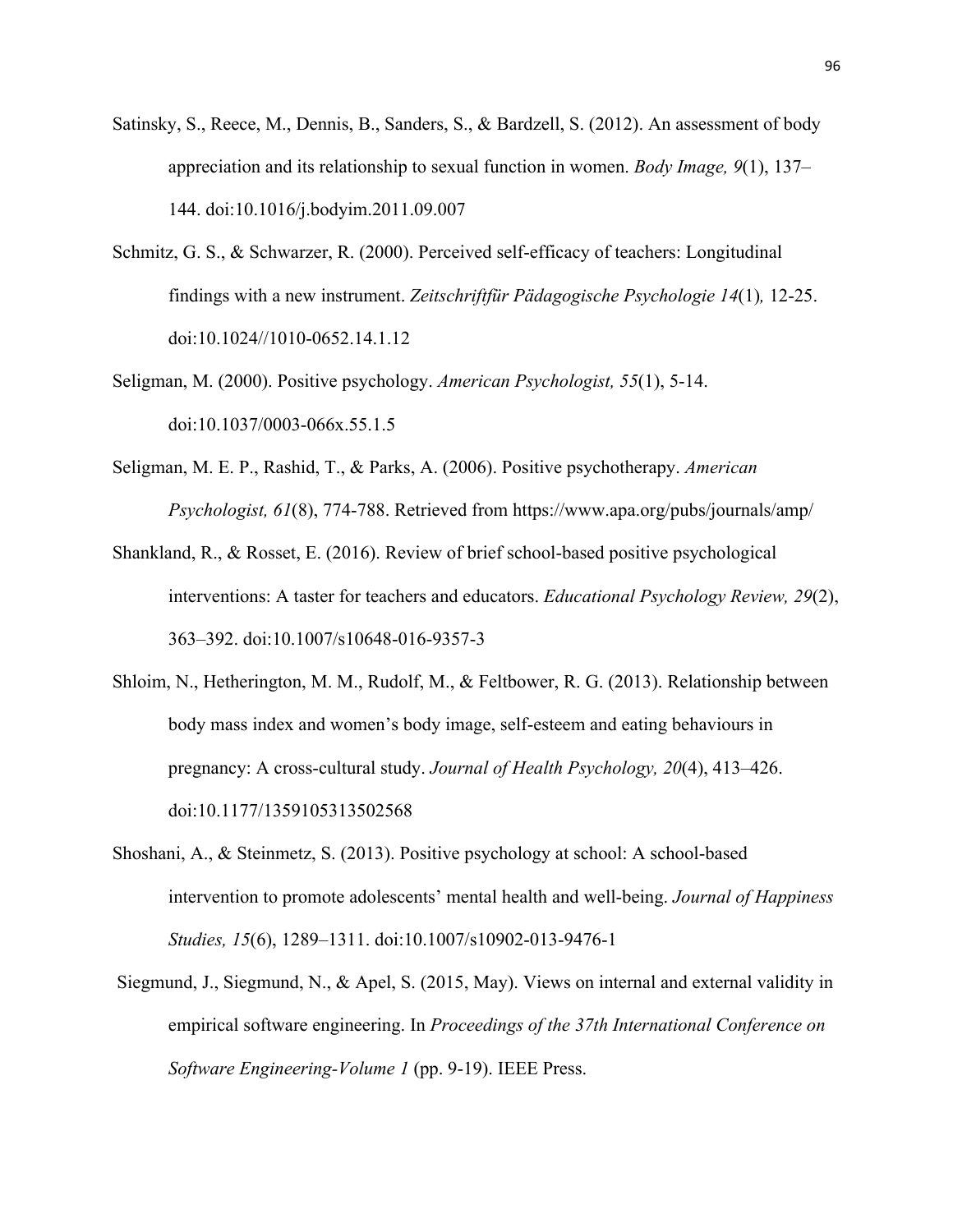- Simmons, R. G., Rosenberg, F., & Rosenberg, M. (1973). Disturbance in the self-image at adolescence. *American Sociological Review, 38*(5), 553. doi:10.2307/2094407
- Sin, N. L., & Lyubomirsky, S. (2009). Enhancing well-being and alleviating depressive symptoms with positive psychology interventions: a practice-friendly meta-analysis. *Journal of Clinical Psychology, 65*(5), 467–487. doi:10.1002/jclp.20593
- Smolak, L. (2011). Body image development in childhood. In T. F. Cash and L. Smolak (Eds), *Body image: A handbook of science, practice and prevention* (pp. 67-75). New York, NY: Guilford Press.
- Smolak, L., & Levine, M. P. (2001). Body image in children. In J. K. Thompson and L. Smolak (Eds.), *Body image, eating disorders, and obesity in youth: Assessment, prevention, and treatment* (PP. 41-66)*.* Washington, D.C.: American Psychological AssociatioN.
- Sobanko, J. F., Dai, J., Gelfand, J. M., Sarwer, D. B., & Percec, I. (2018). Prospective cohort study investigating changes in body image, quality of life, and self-esteem following minimally invasive cosmetic procedures. *Dermatologic Surgery, 1*. doi:10.1097/dss.0000000000001523
- Stevens, J. P. (2009). *Applied multivariate statistics for the social sciences* (5th ed.). Mahwah, NJ: Routledge Academic.
- Stone-Romero, E. F. (2010). Research strategies in industrial and organizational psychology: Nonexperimental, quasi-experimental, and randomized experimental research in special purpose and non-special purpose settings. In S. Zedeck (Ed.), *APA handbook of industrial and organizational psychology* (pp. 37-72).
- Sue, V. M. (2007). *Conducting online surveys*. Los Angeles, CA: Sage.
- Swami, V., & Harris, A. S. (2012). Dancing toward positive body image? Examining body-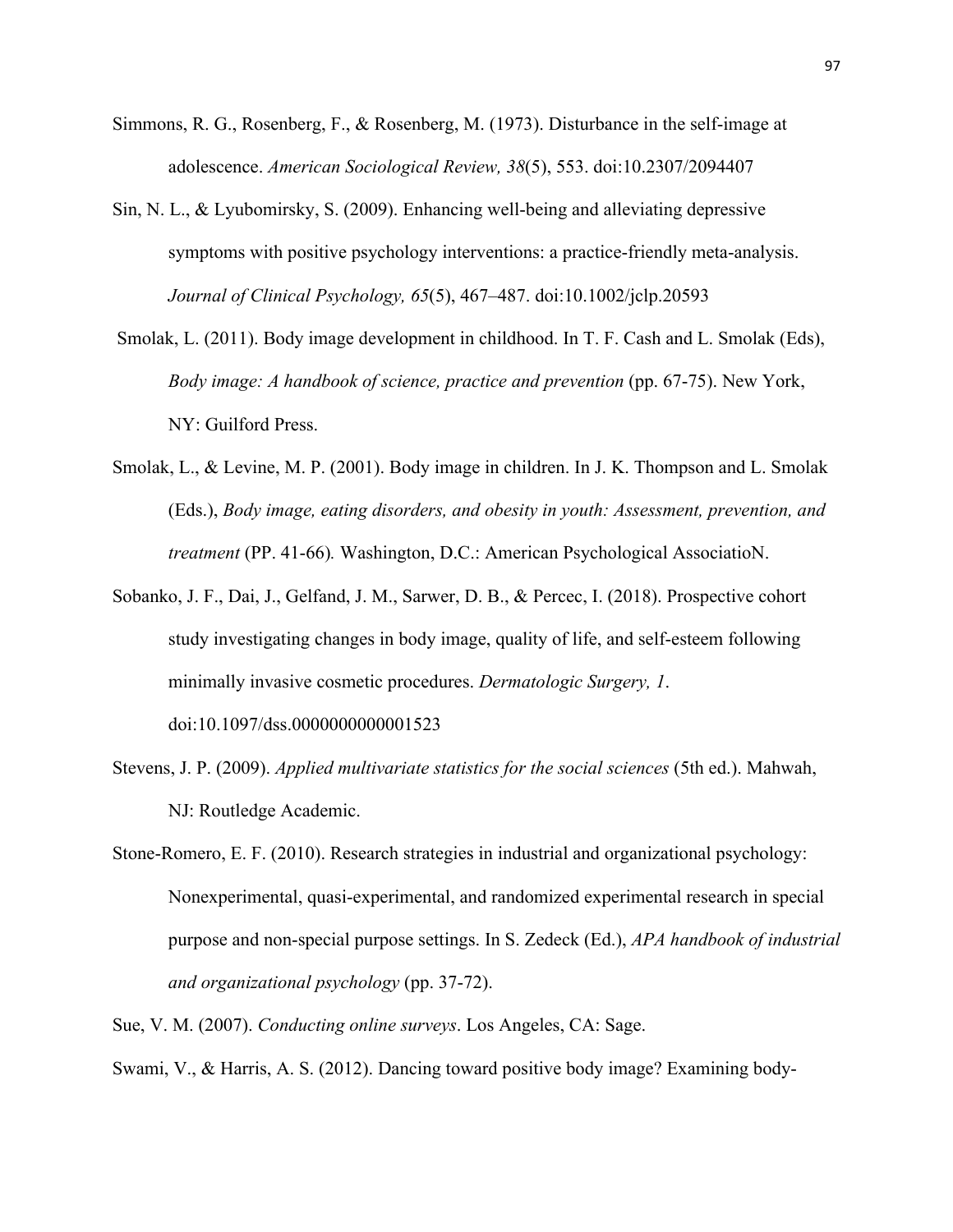related constructs with ballet and contemporary dancers at different levels. *American Journal of Dance Therapy, 34*, 39-52. doi:10.1007/s10465-012-9129-7

- Swami, V., Tran, U. S., Stieger, S., Voracek, M., & The YouBeauty.com Team (2014). Associations between women's body image and happiness: Results of the YouBeauty.com Body Image Survey (YBIS). *Journal of Happiness Studies.*  doi:10.1007/s10902-014-9530-7
- Tabachnick, B. G., & Fidell, L. S. (2013). *Using Multivariate Statistics, 6th ed.* Boston: Allyn and Bacon.
- Tallat, N., Fatima, A., Fiza, K., & Adiya, D. (2017). Body image concerns and its impact on academic achievements. *Journal of Psychology and Clinical Psychiatry, 7*(3), 1-5. doi:10.15406/jpcpy.2017.07.00437
- Tangney, J. P., Boone, A. L., & Baumeister, R. F. (2018). High self-control predicts good adjustment, less pathology, better grades, and interpersonal success. *Self-Regulation and Self-Control,* 173–212. doi:10.4324/9781315175775-5
- Tashakkori, A. (1993). Gender, ethnicity, and the structure of self-esteem: An attitude theory approach. *The Journal of Social Psychology, 133*(4), 479–488. doi:10.1080/00224545.1993.9712172
- Tiggemann, M. (2004). Body image across the adult life span: stability and change. *Body Image, 1*(1), 29–41. doi:10.1016/s1740-1445(03)00002-0
- Tiggemann, M., Martins, Y., & Churchett, L. (2008). Beyond muscles. *Journal of Health Psychology, 13*(8), 1163–1172. doi:10.1177/1359105308095971
- Tiggemann, M., & McCourt, A. (2013). Body appreciation in adult women: Relationships with age and body satisfaction. *Body Image, 10*, 624-627. doi:10.1016/j.bodyim.2013.07.003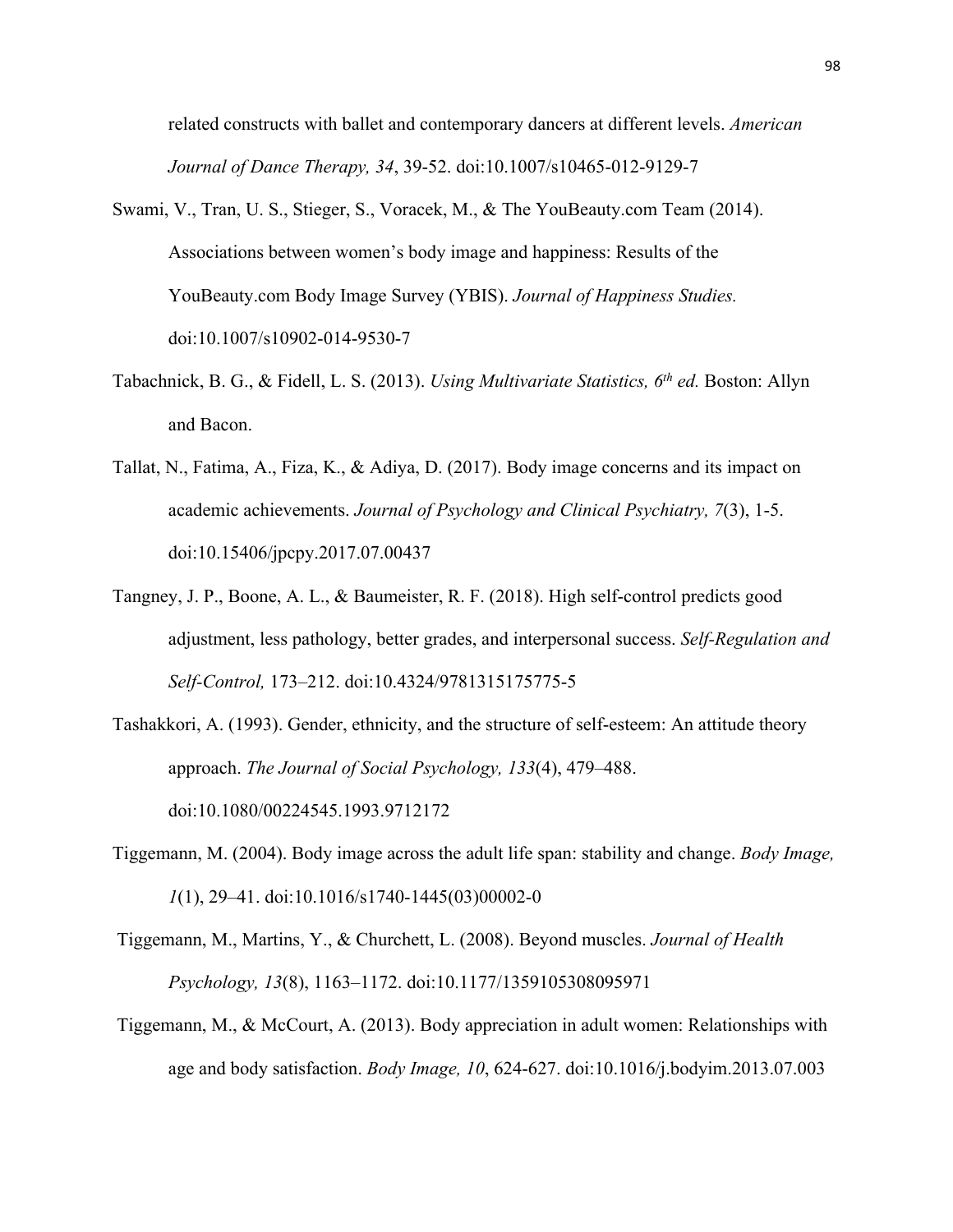- Trautwein, U., Lüdtke, O., Köller, O., & Baumert, J. (2006). Self-esteem, academic self-concept, and achievement: How the learning environment moderates the dynamics of self-concept. *Journal of Personality and Social Psychology, 90*(2), 334–349. doi:10.1037/0022- 3514.90.2.334
- Tuten, T. L. (2010). Conducting online surveys. In S. D. Gosling & J. A. Johnson (Eds.), *Advanced methods for conducting online behavioral research* (pp. 179-192). Washington, DC, US: American Psychological Association.
- Tylka, T. L. (2012). Positive psychology perspective on body image. In T. F. Cash (Ed.), *Encyclopedia of body image and human appearance* (Vol. 2) (pp. 657–663). San Diego, CA: Academic Press.
- Tylka, T. L. (2013). Evidence for the Body Appreciation Scale's measurement equivalence/invariance between U.S. college women and men. *Body Image, 10*,415–418. doi:10.1016/j.bodyim.2013.02.006Tylka,
- Tylka, T. L., & Kroon Van Diest, A. M. (2013). The Intuitive Eating Scale–2: Item refinement and psychometric evaluation with college women and men. *Journal of Counseling Psychology, 60*(1), 137-153. doi:10.1037/a0030893
- Tylka, T. L., & Wood-Barcalow, N. L. (2015). What is and what is not positive body image? Conceptual foundations and construct definition. *Body Image, 14*, 118–129. doi:10.1016/j.bodyim.2015.04.001
- U.S. Department of Health and Human Services. (1979). *The Belmont Report: Ethical principles and guidelines for the protection of human subjects of research*. Retrieved from http://www.hhs.gov/ohrp/humansubjects/guidance/belmont.html

Van de Grift, T. C., Cohen-Kettenis, P. T., de Vries, A. L. C., & Kreukels, B. P. C. (2018). Body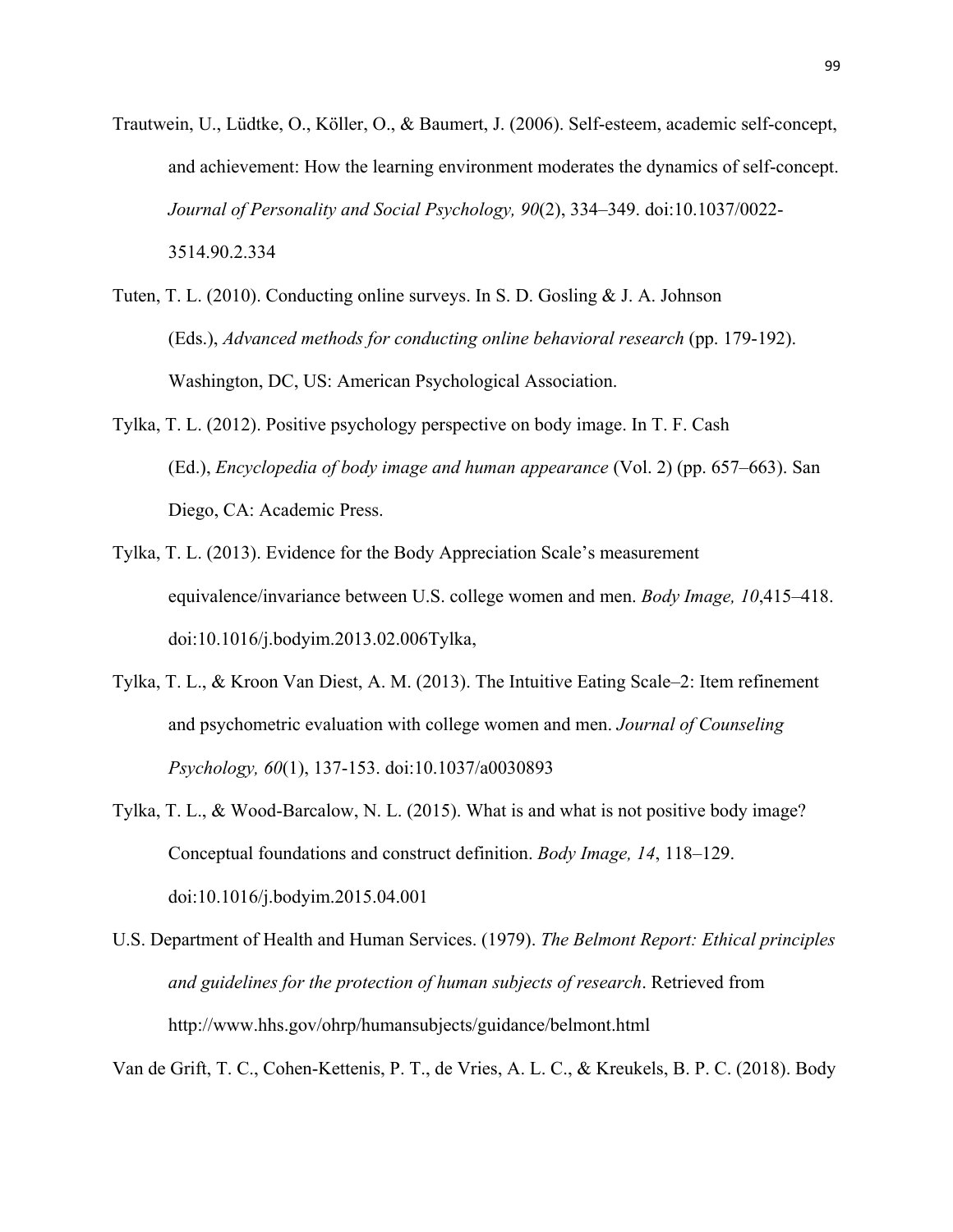image and self-esteem in disorders of sex development: A European multicenter study. *Health Psychology, 37*(4), 334–343. doi:10.1037/hea0000600

- Vartanian, L. R. (2012). Self-Discrepancy Theory and Body Image. Encyclopedia of Body Image and Human Appearance, 711–717. doi:10.1016/b978-0-12-384925-0.00112-7
- Webb, J. B., Wood-Barcalow, N. L., & Tylka, T. L. (2015). Assessing positive body image: Contemporary approaches and future directions. *Body Image, 14*, 130–145. doi:10.1016/j.bodyim.2015.03.010

Webster, M. (1985). *Webster`s ninth new collegiate dictionary.* Meriam - Webster Inc.

- Weisskirch, R. S. (2016). Grit, self-esteem, learning strategies and attitudes and estimated and achieved course grades among college students. *Current Psychology, 37*(1), 21–27. doi:10.1007/s12144-016-9485-4
- Williams, E. F., Cash, T. F., & Santos, M. T. (2004). Positive and negative body image: Precursors, correlates, and consequences. New Orleans, LA: Paper presented at the38th Annual Meeting of the Association for Advancement of Behavior Therapy.
- Ramseyer Winter, V., O'Neill, E. A., & Omary, A. (2017). Exploring relationships between body appreciation and self-reported physical health among young women. *Health & Social Work, 42*(2), e62–e67. doi:10.1093/hsw/hlx006
- Wood, K. C., Becker, J. A., & Thompson, J. K. (1996). Body image dissatisfaction in preadolescent children. *Journal of Applied Developmental Psychology, 17*(1), 85–100. doi:10.1016/s0193-3973(96)90007-6
- Wood-Barcalow, N. L., Tylka, T. L., & Augustus-Horvath, C. L. (2010). "But I like my body": Positive body image characteristics and a holistic model for young adult women. *Body Image, 7*, 106–116. doi:10.1016/j.bodyim.2010.01.001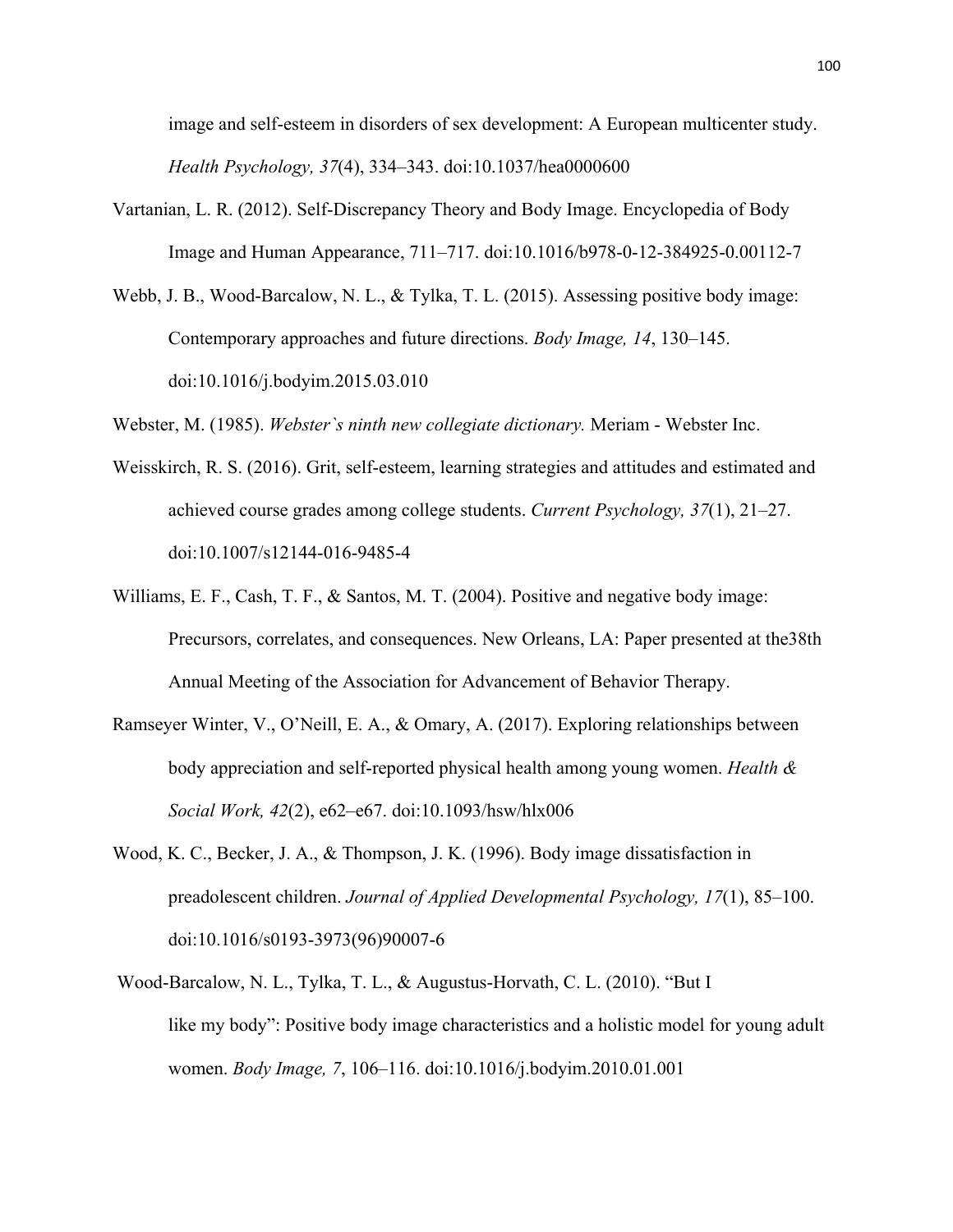- Yanover, T., & Thompson, J. K. (2008). Eating problems, body image disturbances, and academic achievement: Preliminary evaluation of the eating and body image disturbances academic interference scale. *International Journal of Eating Disorders, 41*(2), 184–187. doi:10.1002/eat.20483
- York, T. T., Gibson, C., & Rankin, S. (2015). Defining and measuring academic success. *Practical Assessment, Research, & Evaluation, 20*(5), 1-20. Retrieved from pareonline.net

Zhang, Y., Dong, S., Fang, W., Chai, X., Mei, J., & Fan, X. (2018). Self-efficacy for self-

regulation and fear of failure as mediators between self-esteem and academic procrastination among undergraduates in health professions. *Advances in Health Sciences Education, 23*(4), 817–830. doi:10.1007/s10459-018-9832-3

Zimmerman, B. J. (2000). Self-efficacy: An essential motive to learn. *Contemporary Educational Psychology, 25*(1), 82–91. doi:10.1006/ceps.1999.1016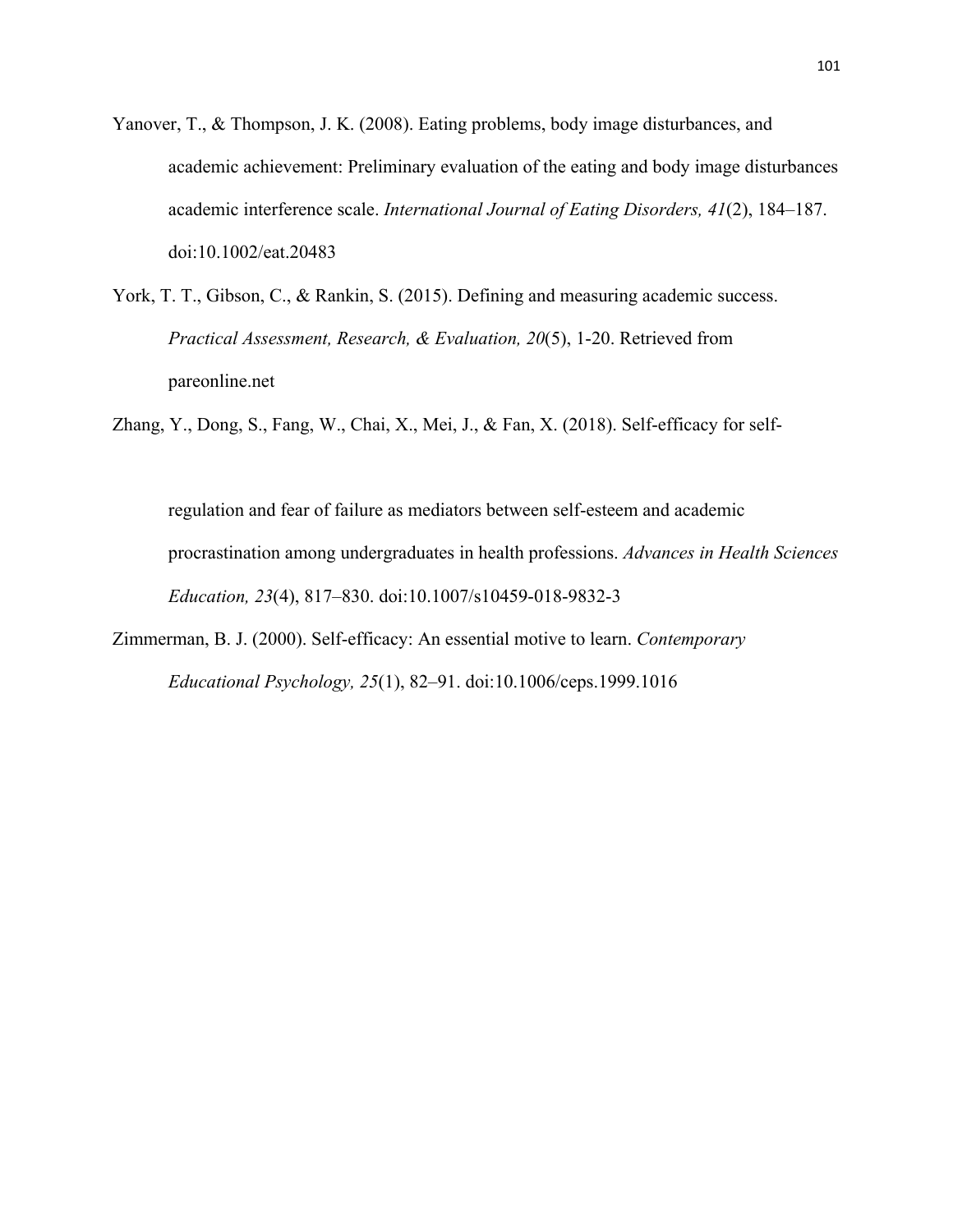#### Appendix A: Body Appreciation Scale-2

# **1. I respect my body** Never Seldom Sometimes Often Always **2. I feel good about my body.** Never Seldom Sometimes Often Always **3. I feel that my body has at least some good qualities** Never Seldom Sometimes Often Always **4. I take a positive attitude towards my body.** Never Seldom Sometimes Often Always **5. I am attentive to my body's needs.** Never Seldom Sometimes Often Always **6. I feel love for my body.** Never Seldom Sometimes Often Always **7. I appreciate the different and unique characteristics of my body.** Never Seldom Sometimes Often Always **8. My behavior reveals my positive attitude toward my body; for example, I hold my head high and smile.** Never Seldom Sometimes Often Always **9. I am comfortable in my body.** Never Seldom Sometimes Often Always **10. I feel like I am beautiful even if I am different from media images of attractive people (e.g., models, actresses/actors).** Never Seldom Sometimes Often Always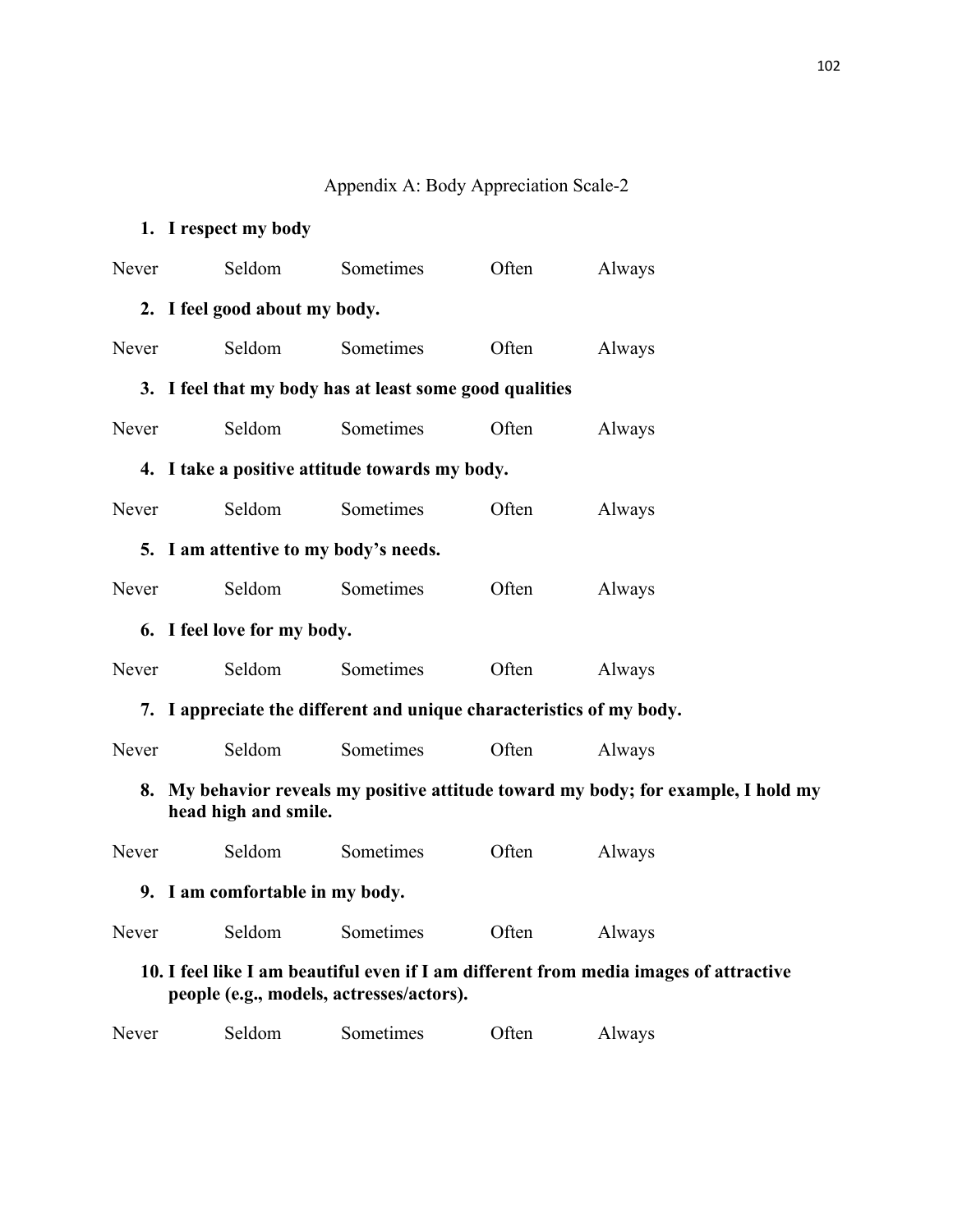## Appendix B: Rosenberg Self-Esteem Scale

## **1. On the whole, I am satisfied with myself.**

| Strongly agree Agree                                       |  | Disagree | Strongly disagree |  |  |  |  |
|------------------------------------------------------------|--|----------|-------------------|--|--|--|--|
| 2. At times, I think I am no good at all.                  |  |          |                   |  |  |  |  |
| Strongly agree Agree                                       |  | Disagree | Strongly disagree |  |  |  |  |
| 3. I feel that I have a number of good qualities.          |  |          |                   |  |  |  |  |
| Strongly agree Agree Disagree Strongly disagree            |  |          |                   |  |  |  |  |
| 4. I am able to do things as well as most other people.    |  |          |                   |  |  |  |  |
| Strongly agree Agree Disagree                              |  |          | Strongly disagree |  |  |  |  |
| 5. I feel I do not have much to be proud of.               |  |          |                   |  |  |  |  |
| Strongly agree Agree                                       |  | Disagree | Strongly disagree |  |  |  |  |
| 6. I certainly feel useless at times.                      |  |          |                   |  |  |  |  |
| Strongly agree Agree                                       |  | Disagree | Strongly disagree |  |  |  |  |
| 7. I feel that I'm a person of worth.                      |  |          |                   |  |  |  |  |
| Strongly agree Agree                                       |  | Disagree | Strongly disagree |  |  |  |  |
| 8. I wish I could have more respect for myself.            |  |          |                   |  |  |  |  |
| Strongly agree Agree Disagree                              |  |          | Strongly disagree |  |  |  |  |
| 9. All in all, I am inclined to think that I am a failure. |  |          |                   |  |  |  |  |
| Strongly agree Agree                                       |  | Disagree | Strongly disagree |  |  |  |  |
| 10. I take a positive attitude toward myself.              |  |          |                   |  |  |  |  |
|                                                            |  |          |                   |  |  |  |  |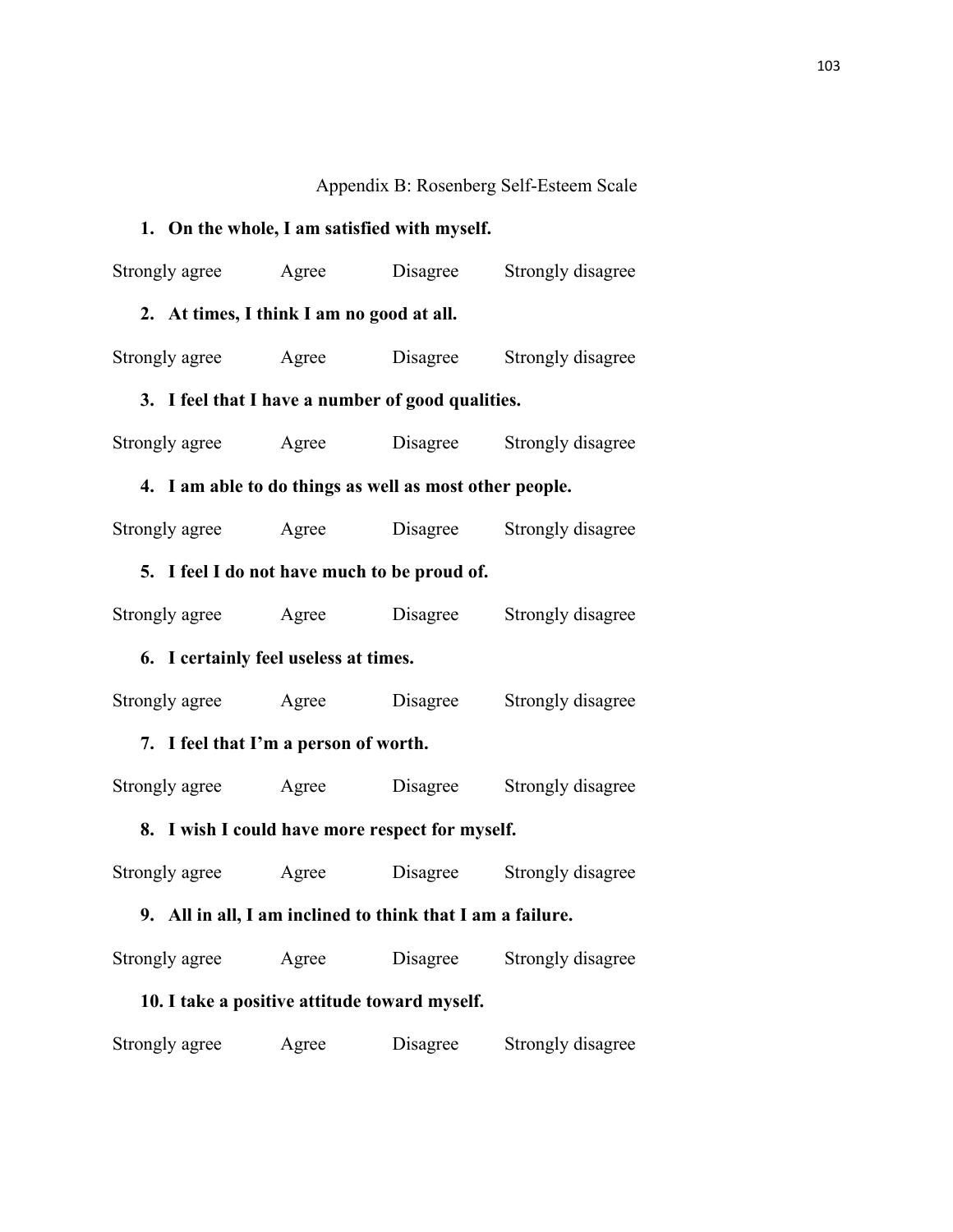## Appendix C: Student Self-Efficacy Scale

## **1. I am convinced that I am able to successfully learn all relevant subject content even if it is difficult.**

|                                                                          | Not at all true                                                                         | Hardly true | Moderately true                                                                  | Exactly true |  |  |  |
|--------------------------------------------------------------------------|-----------------------------------------------------------------------------------------|-------------|----------------------------------------------------------------------------------|--------------|--|--|--|
|                                                                          | 2. I know that I can maintain a positive attitude toward my courses even when           |             |                                                                                  |              |  |  |  |
|                                                                          | tensions arise.                                                                         |             |                                                                                  |              |  |  |  |
|                                                                          | Not at all true                                                                         | Hardly true | Moderately true                                                                  | Exactly true |  |  |  |
|                                                                          |                                                                                         |             | 3. When I try really hard, I am able to learn even the most difficult content.   |              |  |  |  |
|                                                                          | Not at all true                                                                         | Hardly true | Moderately true                                                                  | Exactly true |  |  |  |
|                                                                          |                                                                                         |             | 4. I am convinced that, as time goes by, I will continue to become more and more |              |  |  |  |
|                                                                          | capable of learning the content of my courses.                                          |             |                                                                                  |              |  |  |  |
|                                                                          | Not at all true                                                                         | Hardly true | Moderately true                                                                  | Exactly true |  |  |  |
|                                                                          | 5. Even if I get distracted in class, I am confident that I can continue to learn well. |             |                                                                                  |              |  |  |  |
|                                                                          | Not at all true                                                                         | Hardly true | Moderately true                                                                  | Exactly true |  |  |  |
| 6. I am confident in my ability to learn, even if I am having a bad day. |                                                                                         |             |                                                                                  |              |  |  |  |
|                                                                          | Not at all true                                                                         | Hardly true | Moderately true                                                                  | Exactly true |  |  |  |
| 7. If I try hard enough, I can obtain the academic goals I desire.       |                                                                                         |             |                                                                                  |              |  |  |  |
|                                                                          | Not at all true                                                                         | Hardly true | Moderately true                                                                  | Exactly true |  |  |  |
|                                                                          | 8. I am convinced that I can develop creative ways to cope with the stress that may     |             |                                                                                  |              |  |  |  |
| occur while taking my courses.                                           |                                                                                         |             |                                                                                  |              |  |  |  |
|                                                                          | Not at all true                                                                         | Hardly true | Moderately true                                                                  | Exactly true |  |  |  |
|                                                                          | 9. I know that I can stay motivated to participate in my courses.                       |             |                                                                                  |              |  |  |  |
|                                                                          | Not at all true                                                                         | Hardly true | Moderately true                                                                  | Exactly true |  |  |  |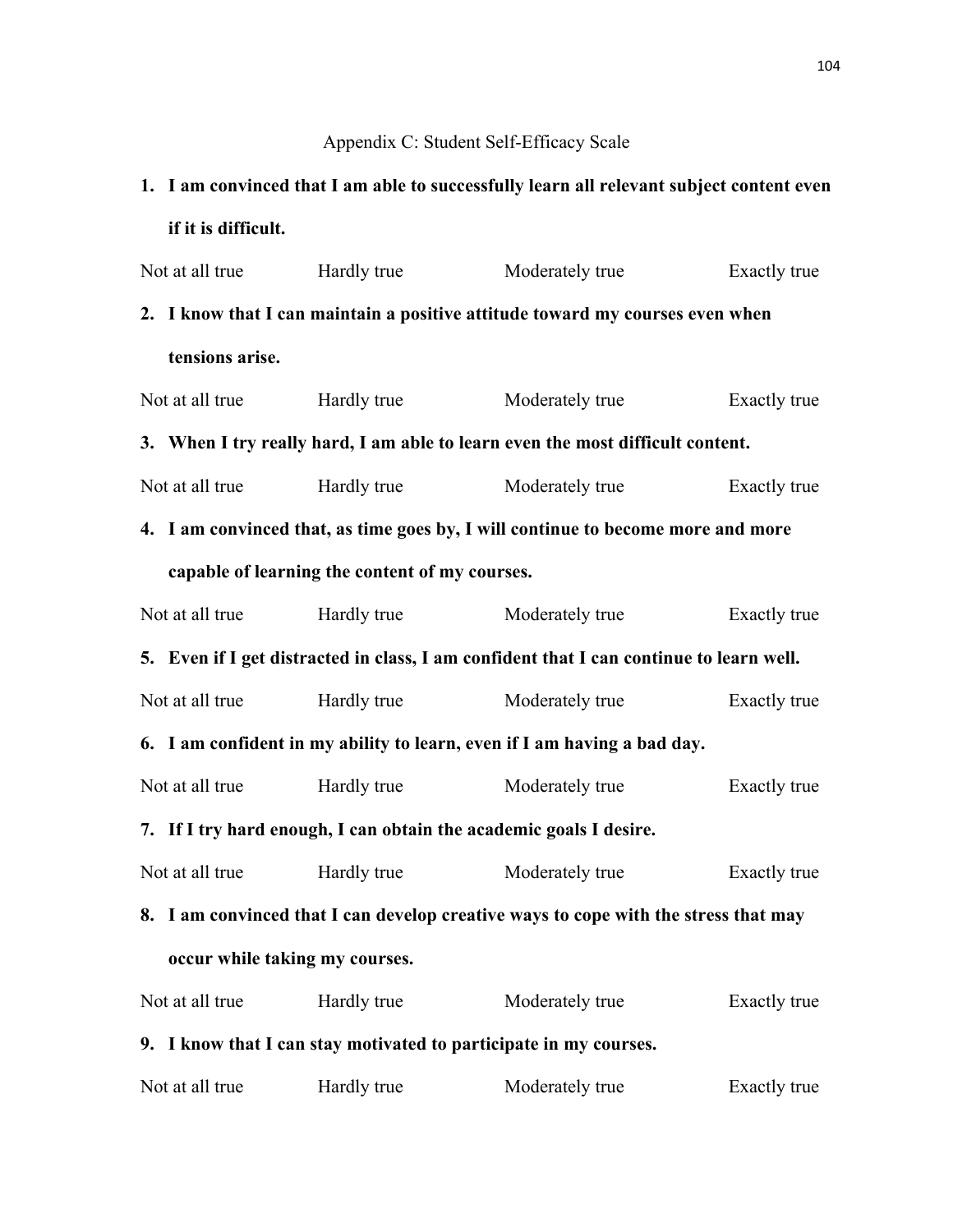## **10. I know that I can finish the assigned projects and earn the grade I want, even when**

**others think I can't.**

Not at all true Hardly true Moderately true Exactly true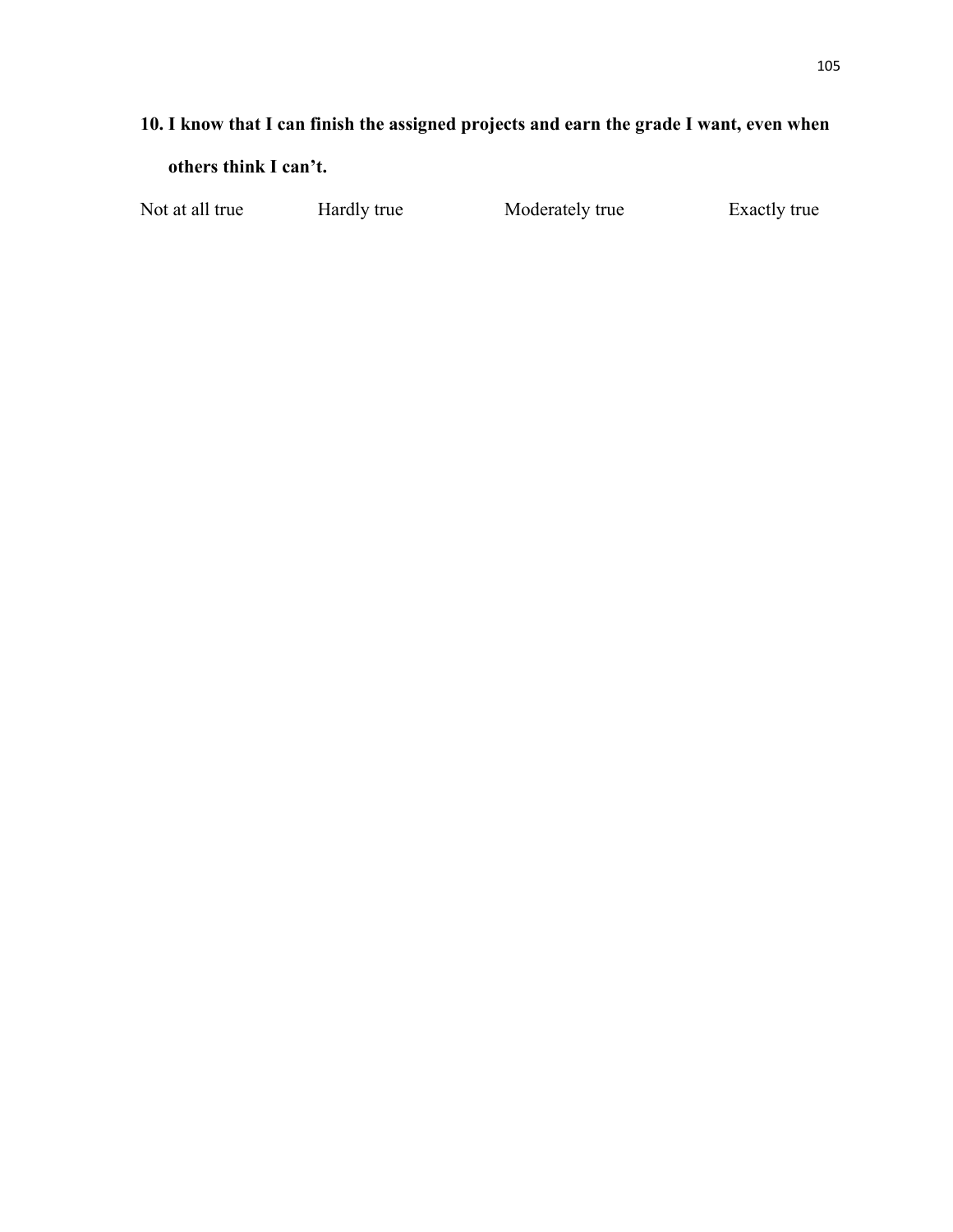Appendix D: Demographic Questionnaire

- 1. What is your age?
	- (1) 18
	- (2) 19
	- (3) 20
	- (4) 21
	- (5) 22
	- (6) 23 or older
- 2. What is your biological sex?
	- (1) Female
	- (2) Male
- 3. What is your race?
	- (1) African American
	- (2) Caucasian
	- (3) Hispanic
	- (4) Asian
	- (5) Pacific Islander
	- (6) Biracial
	- (7) Other
- 4. What was your GPA for the last term/semester/quarter you completed?
	- (1) 0.0 to 1.99
	- (2) 2.0 to 2.49
	- (3) 2.5 to 2.99
	- (4) 3.0 to 3.49
	- (5) 3.5 to 3.99
	- $(6)$  4.0 or higher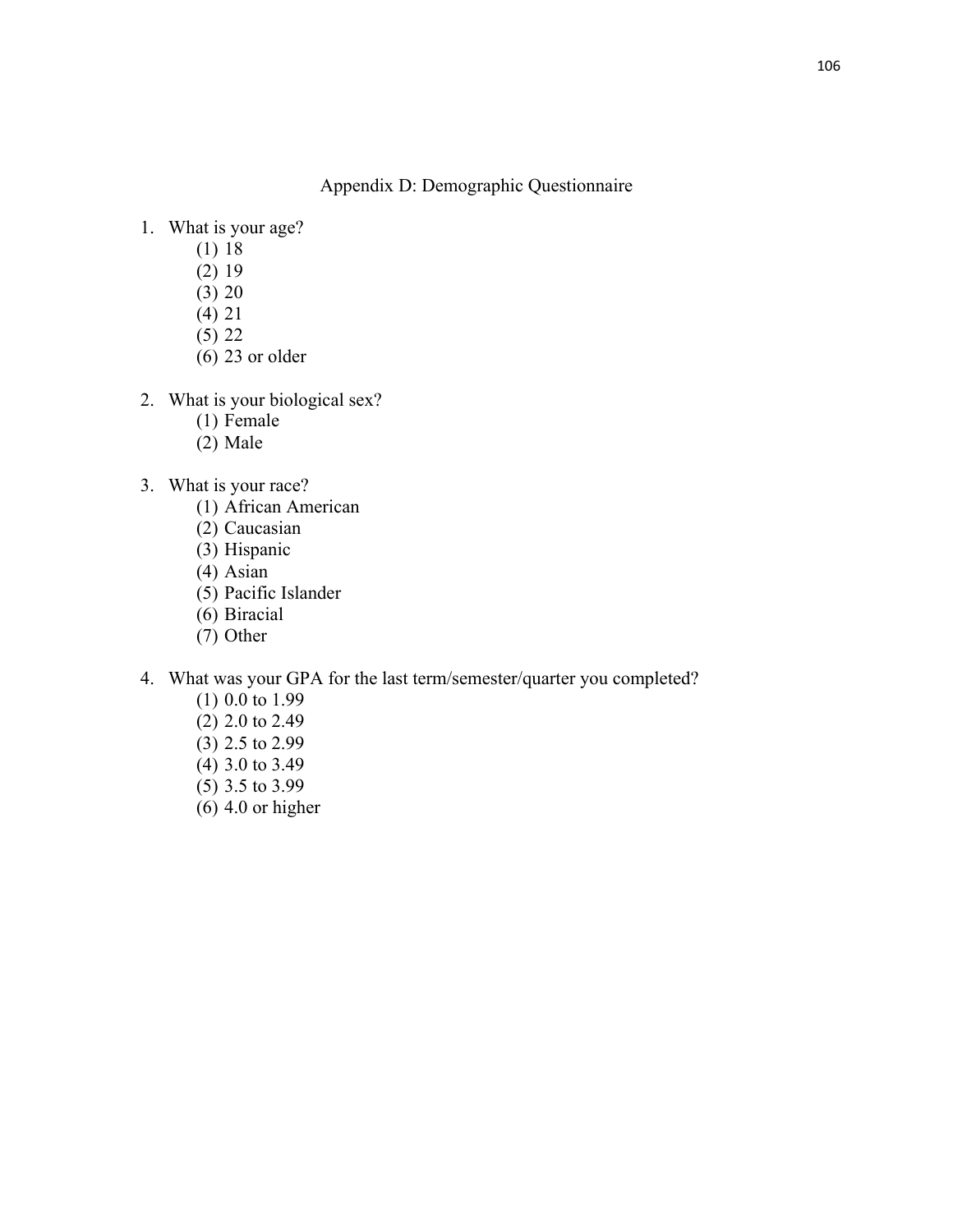#### Appendix E: Study Invitation/Informed Consent Form

Title of Study: The Relationships among Body Appreciation, Self-Esteem, Academic Success, and Academic Self-Efficacy

Investigator: Alicia Latty

#### Purpose of the Study

You are invited to participate in a research study. The purpose of this study is to use an online survey to examine the relationships between body appreciation, academic self-efficacy, selfesteem, and self-reported GPA among U.S. college students. Findings may encourage academic leaders, policymakers, and school counselors to leverage body appreciation as a tool to improve students' academic outcomes and overall well-being. Strategies for leveraging body appreciation to foster academic achievement may include the development and implementation of schoolbased programs designed to nurture positive body image.

#### **Participants**

You are being asked to participate in the study because you have been identified as an undergraduate student, age 18 or older, who is currently enrolled in a degree-granting college or university in the United States. To be eligible to participate, you must be a currently enrolled undergraduate student, and you must be attending a U.S. institution.

#### Procedures

If you volunteer to participate in this study, you will be asked to do complete a brief online survey. This survey should take no longer than 10 minutes to complete. The survey is completely anonymous. No personal identifying information will be collected. The survey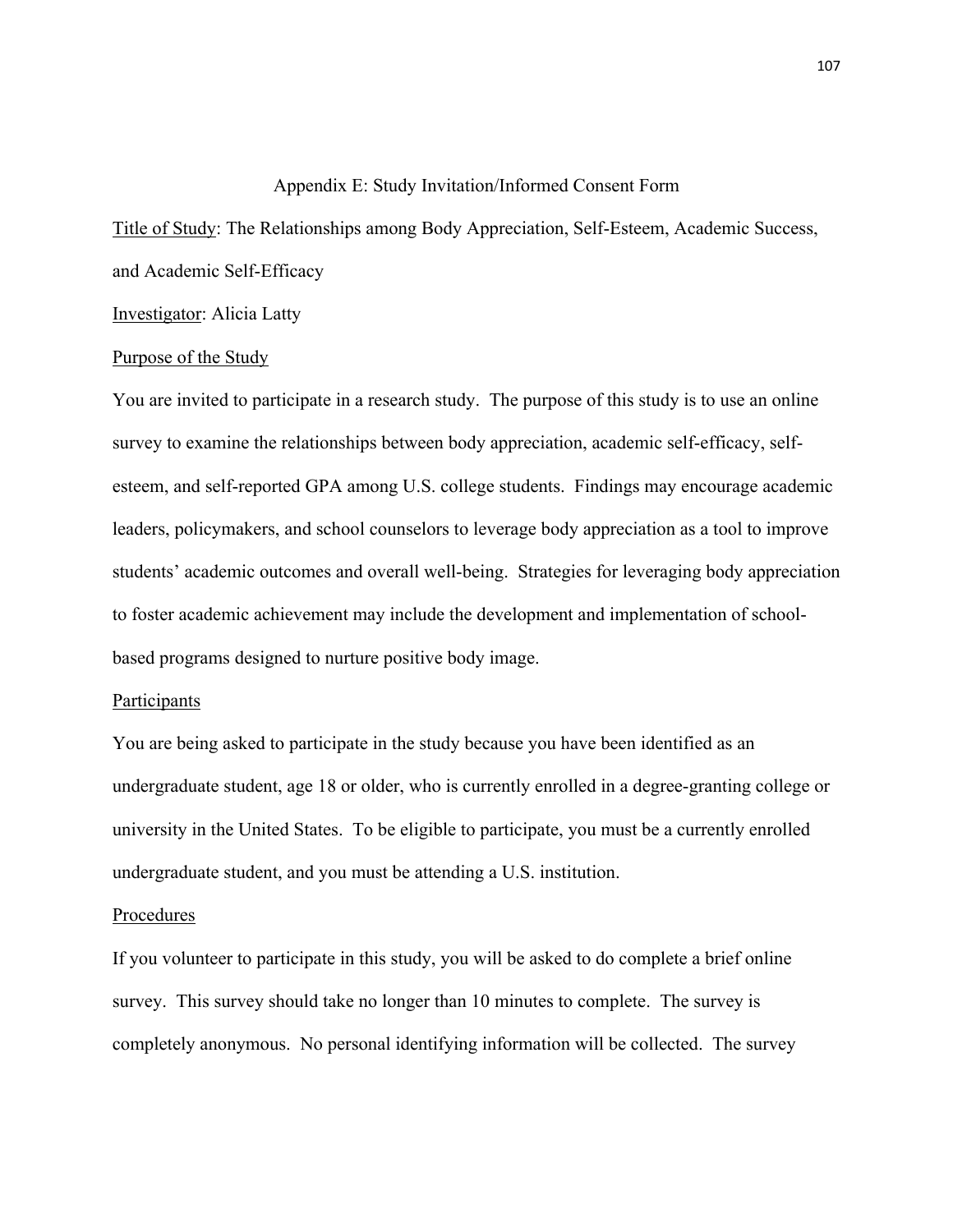consists of a demographic questionnaire and questions related to body appreciation, self-esteem, self-efficacy, and your current GPA.

#### Benefits of Participation

I hope to learn more about the potential relationships between body appreciation, self-esteem, self-efficacy, and academic success.

#### Risks of Participation

There are risks involved in all research studies. This study is estimated to involve minimal risk. The only possibly risk involved is the potential for discomfort answering any of the survey items.

#### Cost/Compensation

This will be no financial cost to you to participate in this study. Participation in this study will take approximately 10 minutes. You will not be compensated for your time.

#### Contact Information

If you have any questions or concerns about the study, you may contact Alicia Latty, the investigator, at alicialatty@hotmail.com or (772) 766-4747. For questions regard the rights of research subjects, you may contact Walden University's Institutional Review Board at IRB@mail.waldenu.edu.

#### Voluntary Participation

Your participation in this study is voluntary. You may refuse to participate in this study or in any part of this study. You may withdraw at any time without prejudice. Incomplete surveys will not be included in the dataset for this investigation. You are encouraged to ask questions about this study at the beginning or at any time during the research study.